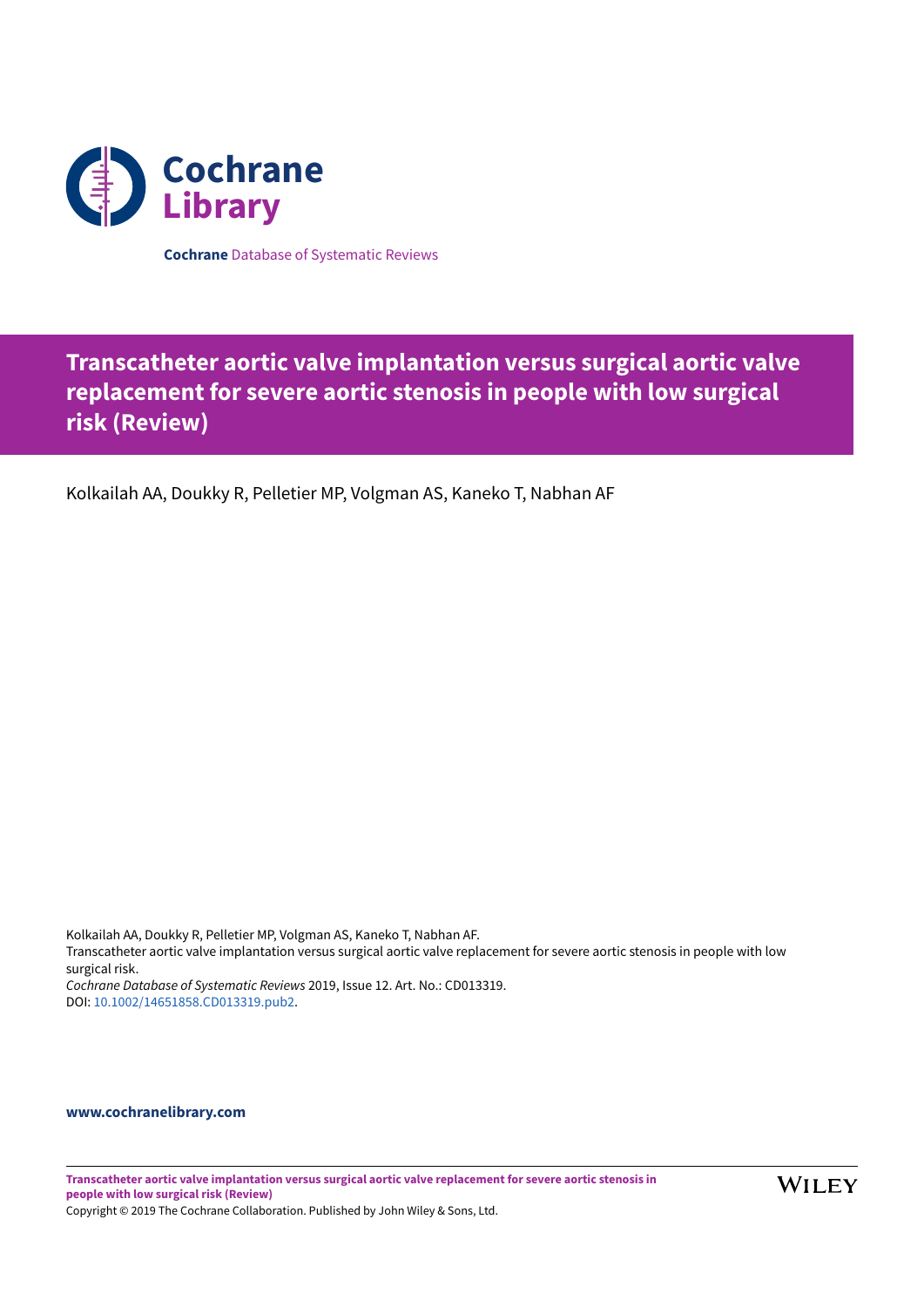

**i**

# **T A B L E O F C O N T E N T S**

|                                                                                                                               | $\mathbf{1}$ |
|-------------------------------------------------------------------------------------------------------------------------------|--------------|
|                                                                                                                               | $\mathbf{1}$ |
|                                                                                                                               | 2            |
|                                                                                                                               | 4            |
|                                                                                                                               | 6            |
|                                                                                                                               | 6            |
|                                                                                                                               | 6            |
|                                                                                                                               | 8            |
|                                                                                                                               | 10           |
|                                                                                                                               | 12           |
|                                                                                                                               | 13           |
|                                                                                                                               | 15           |
|                                                                                                                               | 17           |
|                                                                                                                               | 17           |
|                                                                                                                               | 19           |
|                                                                                                                               | 22           |
|                                                                                                                               | 43           |
| Analysis 1.1. Comparison 1 Transcatheter aortic valve implantation versus surgical aortic valve replacement, Outcome 1 Short- | 44           |
| Analysis 1.2. Comparison 1 Transcatheter aortic valve implantation versus surgical aortic valve replacement, Outcome 2 Short- | 45           |
| Analysis 1.3. Comparison 1 Transcatheter aortic valve implantation versus surgical aortic valve replacement, Outcome 3 Long-  | 45           |
| Analysis 1.4. Comparison 1 Transcatheter aortic valve implantation versus surgical aortic valve replacement, Outcome 4 Short- | 45           |
| Analysis 1.5. Comparison 1 Transcatheter aortic valve implantation versus surgical aortic valve replacement, Outcome 5 Short- | 46           |
| Analysis 1.6. Comparison 1 Transcatheter aortic valve implantation versus surgical aortic valve replacement, Outcome 6 Long-  | 46           |
| Analysis 1.7. Comparison 1 Transcatheter aortic valve implantation versus surgical aortic valve replacement, Outcome 7 Short- | 47           |
| Analysis 1.8. Comparison 1 Transcatheter aortic valve implantation versus surgical aortic valve replacement, Outcome 8 Long-  | 47           |
| Analysis 1.9. Comparison 1 Transcatheter aortic valve implantation versus surgical aortic valve replacement, Outcome 9 Short- | 47           |
| Analysis 1.10. Comparison 1 Transcatheter aortic valve implantation versus surgical aortic valve replacement, Outcome 10      | 48           |
| Analysis 1.11. Comparison 1 Transcatheter aortic valve implantation versus surgical aortic valve replacement, Outcome 11      | 48           |
| Analysis 1.12. Comparison 1 Transcatheter aortic valve implantation versus surgical aortic valve replacement, Outcome 12      | 48           |
| Analysis 1.13. Comparison 1 Transcatheter aortic valve implantation versus surgical aortic valve replacement, Outcome 13      | 49           |
| Analysis 1.14. Comparison 1 Transcatheter aortic valve implantation versus surgical aortic valve replacement, Outcome 14      | 49           |
| Analysis 1.15. Comparison 1 Transcatheter aortic valve implantation versus surgical aortic valve replacement, Outcome 15      | 49           |
| Analysis 1.16. Comparison 1 Transcatheter aortic valve implantation versus surgical aortic valve replacement, Outcome 16      | 49           |
| Analysis 1.17. Comparison 1 Transcatheter aortic valve implantation versus surgical aortic valve replacement, Outcome 17      | 50           |
| Analysis 1.18. Comparison 1 Transcatheter aortic valve implantation versus surgical aortic valve replacement, Outcome 18      | 50           |

Transcatheter aortic valve implantation versus surgical aortic valve replacement for severe aortic stenosis in people with low surgical **risk (Review)**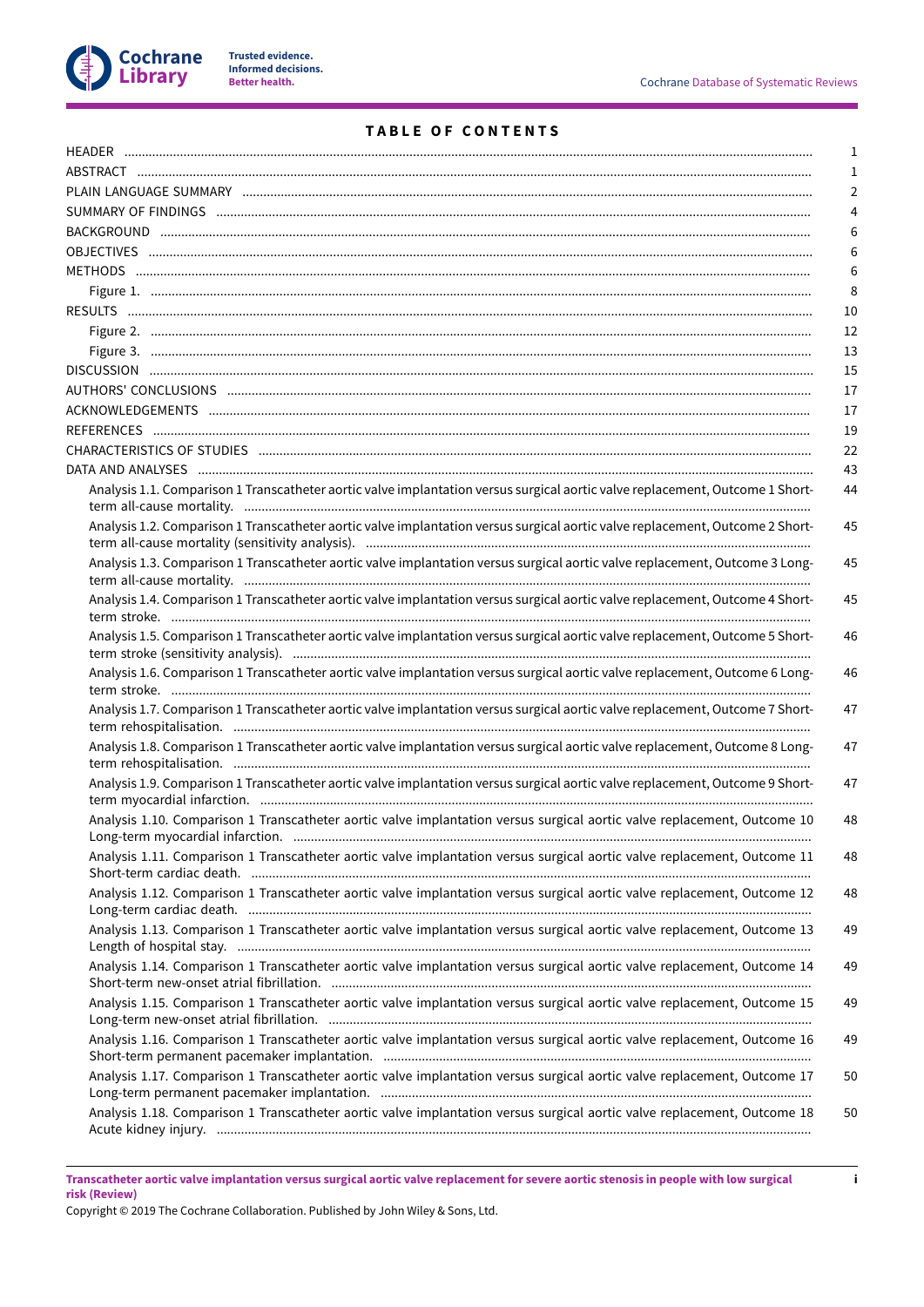| Analysis 1.19. Comparison 1 Transcatheter aortic valve implantation versus surgical aortic valve replacement, Outcome 19 | 50 |
|--------------------------------------------------------------------------------------------------------------------------|----|
| Analysis 1.20. Comparison 1 Transcatheter aortic valve implantation versus surgical aortic valve replacement, Outcome 20 | 51 |
|                                                                                                                          | 51 |
|                                                                                                                          | 55 |
|                                                                                                                          | 55 |
|                                                                                                                          | 55 |
|                                                                                                                          | 55 |
|                                                                                                                          | 55 |
|                                                                                                                          |    |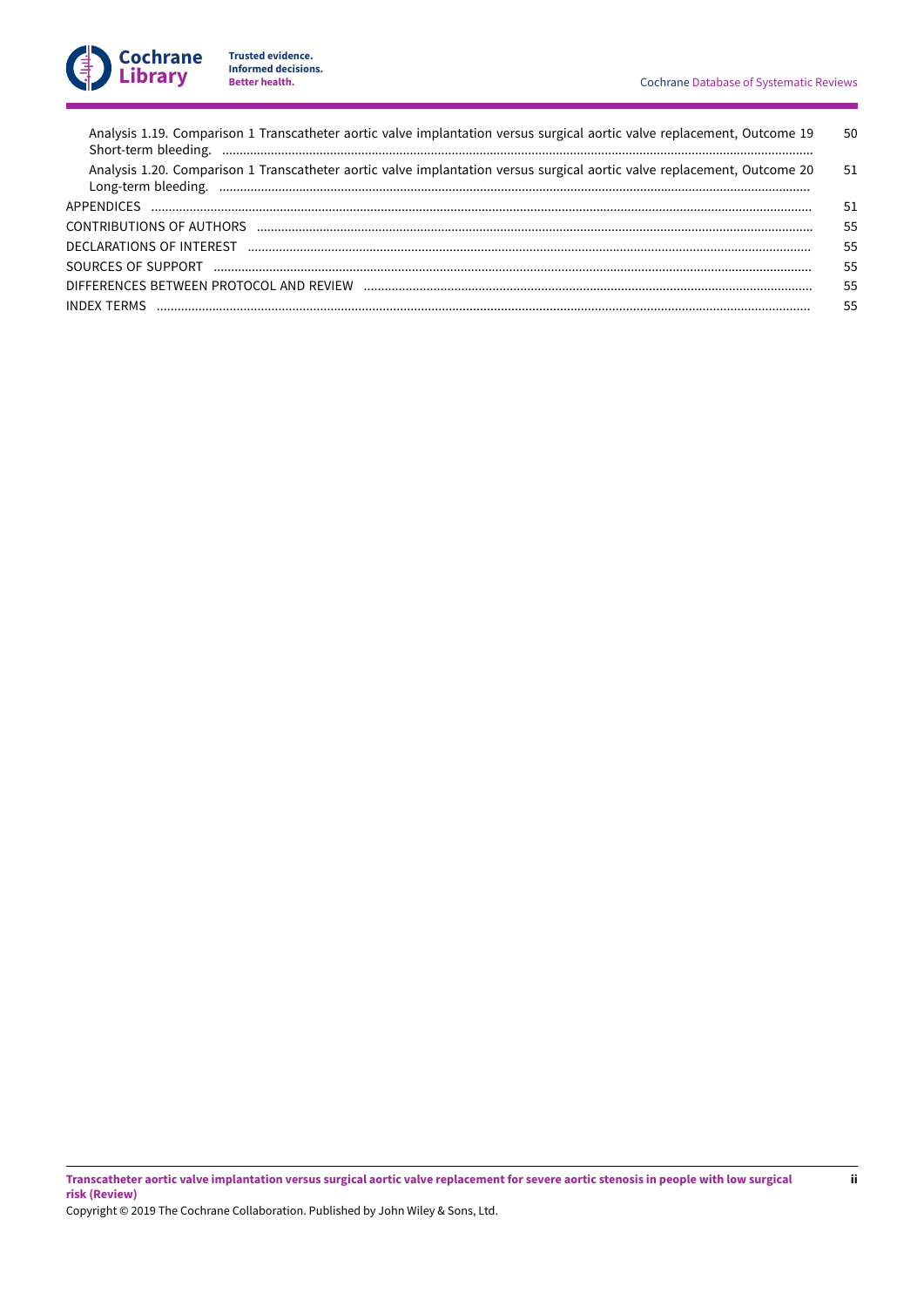# <span id="page-3-0"></span>**[Intervention Review]**

# **Transcatheter aortic valve implantation versus surgical aortic valve replacement for severe aortic stenosis in people with low surgical risk**

Ahmed A Kolkailah<sup>1</sup>, Rami Doukky<sup>2</sup>, Marc P Pelletier<sup>3</sup>, Annabelle S Volgman<sup>4</sup>, Tsuyoshi Kaneko<sup>5</sup>, Ashraf F Nabhan<sup>6</sup>

<sup>1</sup>Department of Medicine, Cook County Health, Chicago, IL, USA. <sup>2</sup>Division of Cardiology, Cook County Health, Chicago, IL, USA. <sup>3</sup>Division of Cardiac Surgery, University Hospitals, Case Western Reserve University, Cleveland, OH, USA. 4Division of Cardiology, Rush University Medical Center, Chicago, IL, USA. <sup>5</sup>Division of Cardiac Surgery, Brigham and Women's Hospital, Harvard Medical School, Boston, MA, USA. 6Department of Obstetrics and Gynaecology, Faculty of Medicine, Ain Shams University, Cairo, Egypt

**Contact address:** Ahmed A Kolkailah, Department of Medicine, Cook County Health, Chicago, IL, USA. [a.kolkailah@gmail.com](mailto:a.kolkailah@gmail.com).

**Editorial group:** Cochrane Heart Group. **Publication status and date:** New, published in Issue 12, 2019.

**Citation:** Kolkailah AA, Doukky R, Pelletier MP, Volgman AS, Kaneko T, Nabhan AF. Transcatheter aortic valve implantation versus surgical aortic valve replacement for severe aortic stenosis in people with low surgical risk. *Cochrane Database of Systematic Reviews* 2019, Issue 12. Art. No.: CD013319. DOI: [10.1002/14651858.CD013319.pub2](https://doi.org/10.1002%2F14651858.CD013319.pub2).

Copyright © 2019 The Cochrane Collaboration. Published by John Wiley & Sons, Ltd.

# **A B S T R A C T**

#### <span id="page-3-1"></span>**Background**

Severe aortic valve stenosis (AS) is a major cause of morbidity and mortality worldwide. The definitive management for severe AS is aortic valve replacement(AVR). The choice oftranscatheter approach versus open-heart surgery for AVR in people with severe AS and low surgical risk remains a matter of debate.

### **Objectives**

To assess the benefits and harms of transcatheter aortic valve implantation (TAVI) compared to surgical aortic valve replacement (SAVR) in people with severe AS and low surgical risk.

### **Search methods**

We searched the following databases for randomised controlled trials (RCTs) on 29 April 2019: Cochrane Central Register of Controlled Trials (CENTRAL), MEDLINE, Embase, and Web of Science Core Collection. We also searched ClinicalTrials.gov and the World Health Organization International Clinical Trials Registry Platform.We searched all databases from inception to present and imposed no restriction on language or date of publication.

#### **Selection criteria**

We included RCTs that compared TAVI and SAVR in adults (18 years of age or older) with severe AS and low surgical risk.

#### **Data collection and analysis**

We used the standard methodological procedures expected by Cochrane. Two authors independently screened titles and abstracts for inclusion, performed data extraction, and assessed risk of bias in the studies included. We analysed dichotomous data using the risk ratio (RR) and continuous data using the mean difference (MD), with respective 95% confidence intervals (CI). We assessed the certainty of evidence for each outcome using the GRADE approach. Our outcomes of interest were assessed in the short term (i.e. during hospitalisation and up to 30 days of follow-up). Primary outcomes were all-cause mortality, stroke, and rehospitalisation. Secondary outcomes were myocardial infarction (MI), cardiac death, length of hospital stay (LOS), permanent pacemaker (PPM) implantation, new-onset atrial fibrillation, acute kidney injury (AKI), and any bleeding.

Copyright © 2019 The Cochrane Collaboration. Published by John Wiley & Sons, Ltd.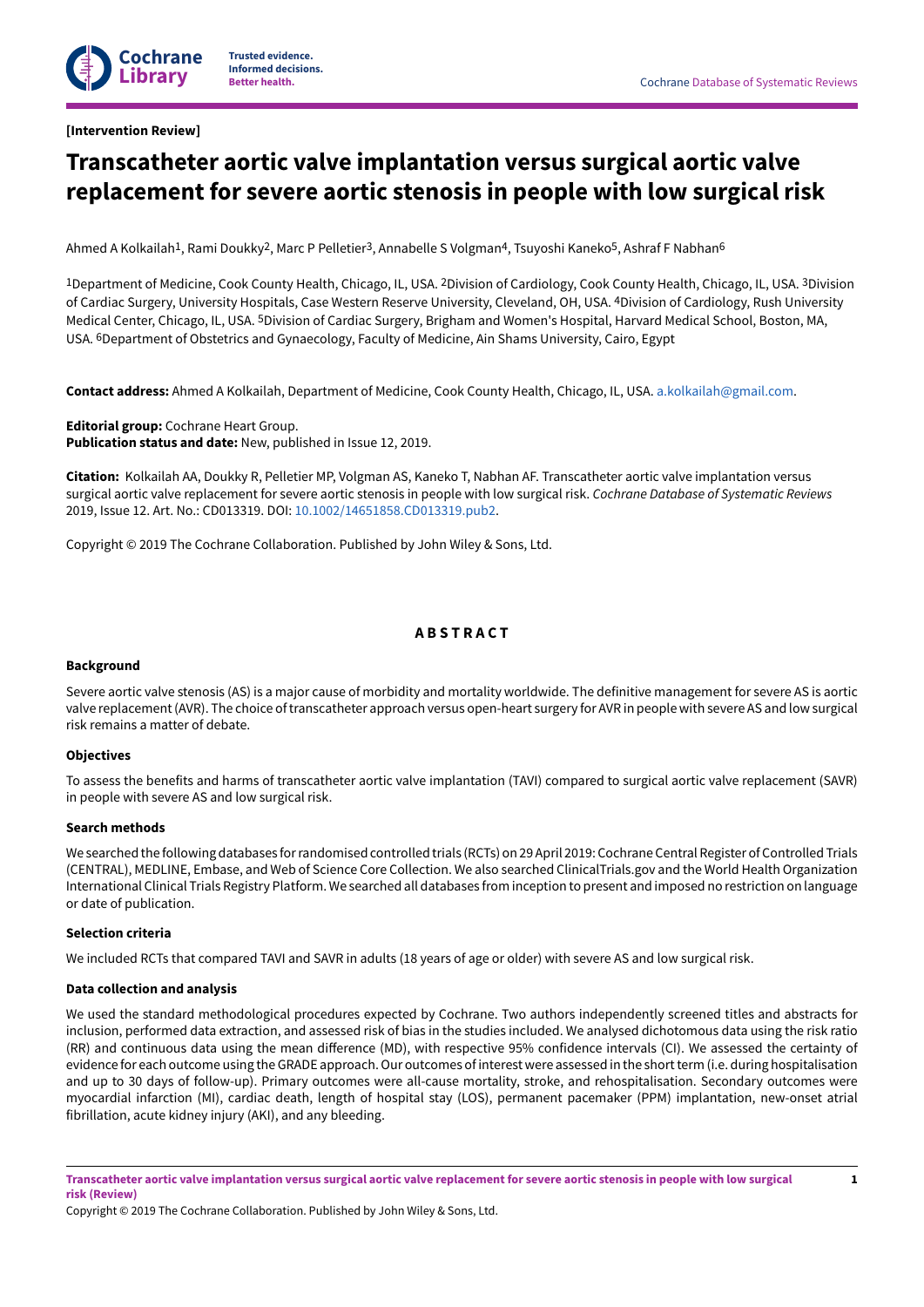

#### **Main results**

We identified four studies (13 reports), with 2818 participants, and one ongoing study. Overall certainty of evidence ranged from high to very low.

There is probably little or no difference between TAVI and SAVR for the following short-term outcomes: all-cause mortality (RR 0.69, 95% CI 0.33 to 1.44; SAVR 11 deaths per 1000, TAVI 8 deaths per 1000 (95% CI 4 to 16); 2818 participants; 4 studies; moderate-certainty evidence); stroke (RR 0.73, 95% CI 0.42 to 1.25; SAVR 21 strokes per 1000, TAVI 16 strokes per 1000 (95% CI 9 to 27); 2818 participants; 4 studies; moderate-certainty evidence); MI (RR 0.82, 95% CI 0.42 to 1.58; SAVR 14 MI per 1000, TAVI 11 MI per 1000 (95% CI 6 to 21); 2748 participants; 3 studies; moderate-certainty evidence); and cardiac death (RR 0.71, 95% CI 0.32 to 1.56; SAVR 10 cardiac deaths per 1000, TAVI 7 cardiac deaths per 1000 (95% CI 3 to 16); 2818 participants; 4 studies; moderate-certainty evidence).

TAVI may reduce the risk of short-term rehospitalisation, although the confidence interval also includes the possibility of no difference in risk between groups (RR 0.64, 95% CI 0.39 to 1.06; SAVR 30 cases per 1000, TAVI 19 cases per 1000 (95% CI 12 to 32); 2468 participants; 2 studies; low-certainty evidence).

TAVI, compared with SAVR, probably increases the risk of PPM implantation (RR 3.65, 95% CI 1.50 to 8.87; SAVR 47 per 1000, TAVI 170 cases per 1000 (95% CI 70 to 413); number needed to treat for an additional harmful outcome (NNTH) = 7; 2683 participants; 3 studies; moderatecertainty evidence). We are uncertain whether TAVI, compared with SAVR, affects the LOS in days, although it appears to be associated with shorter LOS.

TAVI, compared with SAVR, reduces the risk of atrial fibrillation (RR 0.21, 95% CI 0.15 to 0.30; 2683 participants; 3 studies), AKI (RR 0.30, 95% CI 0.16 to 0.58; 2753 participants; 4 studies), and bleeding (RR 0.31, 95% CI 0.16 to 0.62; 2753 participants; 4 studies) (all high-certainty evidence).

#### **Authors' conclusions**

Our meta-analysis indicates that, in the short term, TAVI probably has little or no mortality difference compared to SAVR for severe AS in individuals with low surgical risk. Similarly, there is probably little or no difference in risk of stroke, MI, and cardiac death between the two approaches. TAVI may reduce the risk of rehospitalisation, but we are uncertain about the effects on LOS. TAVI reduces the risk of atrial fibrillation, AKI, and bleeding. However, this benefit is offset by the increased risk of PPM implantation. Long-term follow-up data are needed to further assess and validate these outcomes, especially durability, in the low surgical risk population.

# <span id="page-4-0"></span>**P L A I N L A N G U A G E S U M M A R Y**

Transcatheter aortic valve implantation versus surgical aortic valve replacement in people with severe aortic stenosis and low **surgical risk**

#### **Review question**

Does transcatheter approach, comparedto open-heart surgery,for aortic valve replacementimprove outcomes inpeoplewith severe aortic stenosis and low surgical risk?

#### **Background**

Aortic stenosis (AS) is the narrowing of the exit of the left ventricle of the heart (where the aorta begins). It typically gets worse over time. Its severity can be divided into mild, moderate, severe, and very severe; and it is distinguishable by ultrasound scan of the heart and other clinical features. Once it has become severe, treatment primarily involves surgery to replace the valve. An alternative approach is to use transcatheter aortic valve implantation (TAVI). This approach improves outcomes in individuals who are inoperable or at a high to intermediate risk for surgery. However, it remains unclear if TAVI is beneficial to those who have severe AS and are at a low surgical risk.

#### **Search Date**

The evidence is current to April 2019. We searched the literature and found a total of 3092 citations that were potentially relevant. ANer reviewing each of these, we found 13 published articles describing four clinical trials that could help us answer our question.

#### **Study characteristics**

The four clinical trials included 2818 participants who were randomly allocated to undergo either TAVI or surgical aortic valve replacement (SAVR). The trials were multicentre and took place in Australia, Canada, France, Japan, the Netherlands, New Zealand, the USA, Denmark, and Sweden.

#### **Key Results**

Moderate-certainty evidence from clinical trials shows that, in the short term (i.e. during hospitalisation and up to 30 days of follow-up), there is probably little or no difference between TAVI compared with SAVR in risk of death due to any cause, stroke (insult to the brain),

Transcatheter aortic valve implantation versus surgical aortic valve replacement for severe aortic stenosis in people with low surgical **risk (Review)**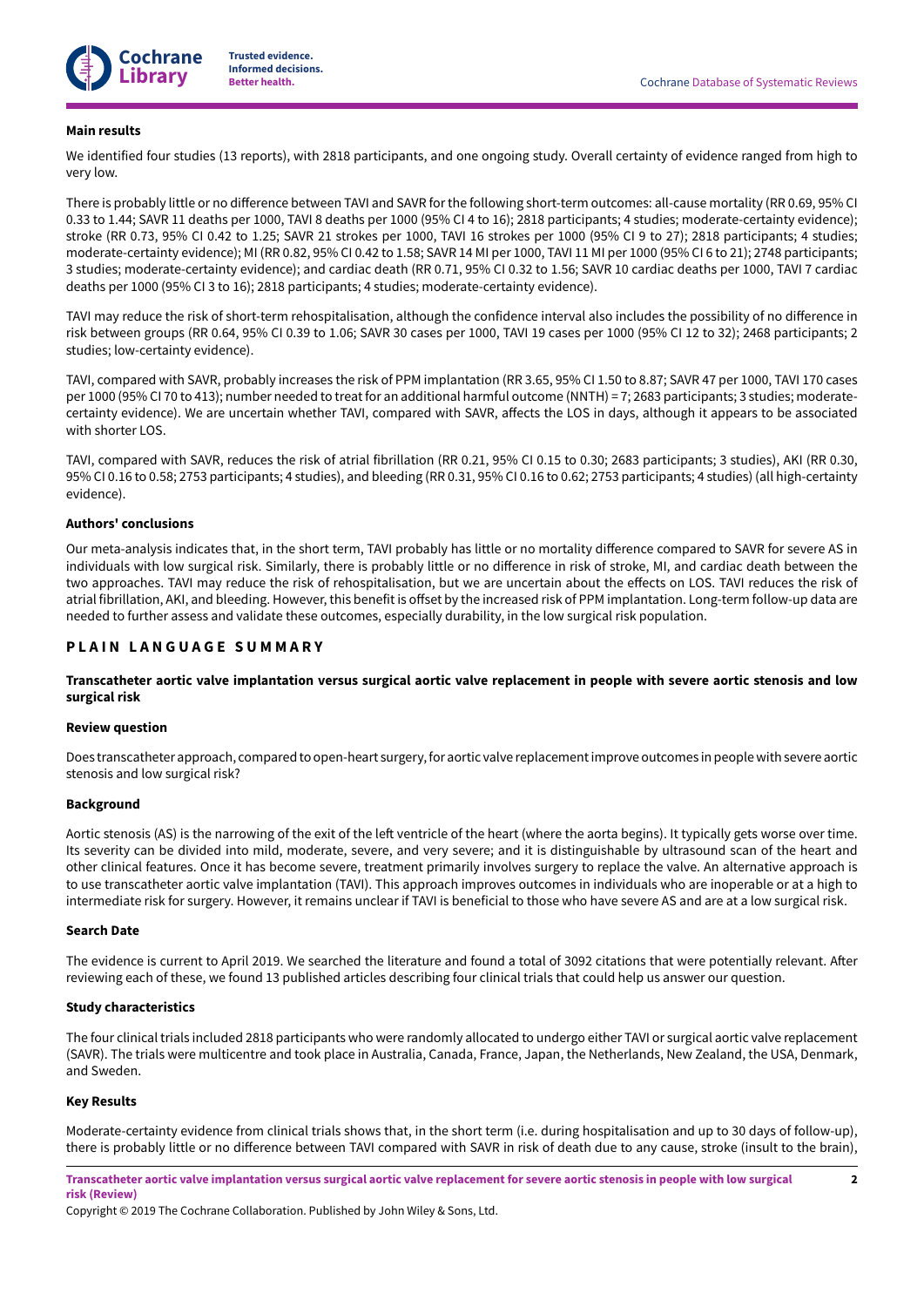

myocardial infarction (injury or death of heart muscle), or death due to cardiac causes (e.g. myocardial infarction or failure of the heart muscle pump). Low-certainty evidence shows that TAVI may reduce the risk of rehospitalisation compared with SAVR. We are uncertain whether TAVI, compared with SAVR, affects the length of hospital stay, although it appears to be associated with shorter duration of hospitalisation. High-certainty evidence shows that fewer people had atrial fibrillation (a type of irregular heart rhythm), acute kidney injury (insult to the kidney), and bleeding when they underwent TAVI, compared with SAVR. However, moderate-certainty evidence shows that TAVI probably increases the risk of permanent pacemaker implantation (a device that is placed to artificially set the heart rhythm), compared with SAVR.

### **Quality of the evidence**

We considerthe overall quality of evidence to be moderate for mostrelevant outcomes (death, stroke, myocardial infarction, cardiac death, and risk of permanent pacemaker implantation), with the exception of rehospitalisation (low-quality evidence) and length of hospital stay (very low quality evidence). The evidence for atrial fibrillation, acute kidney injury, and bleeding was of high quality.

Transcatheter aortic valve implantation versus surgical aortic valve replacement for severe aortic stenosis in people with low surgical **risk (Review)**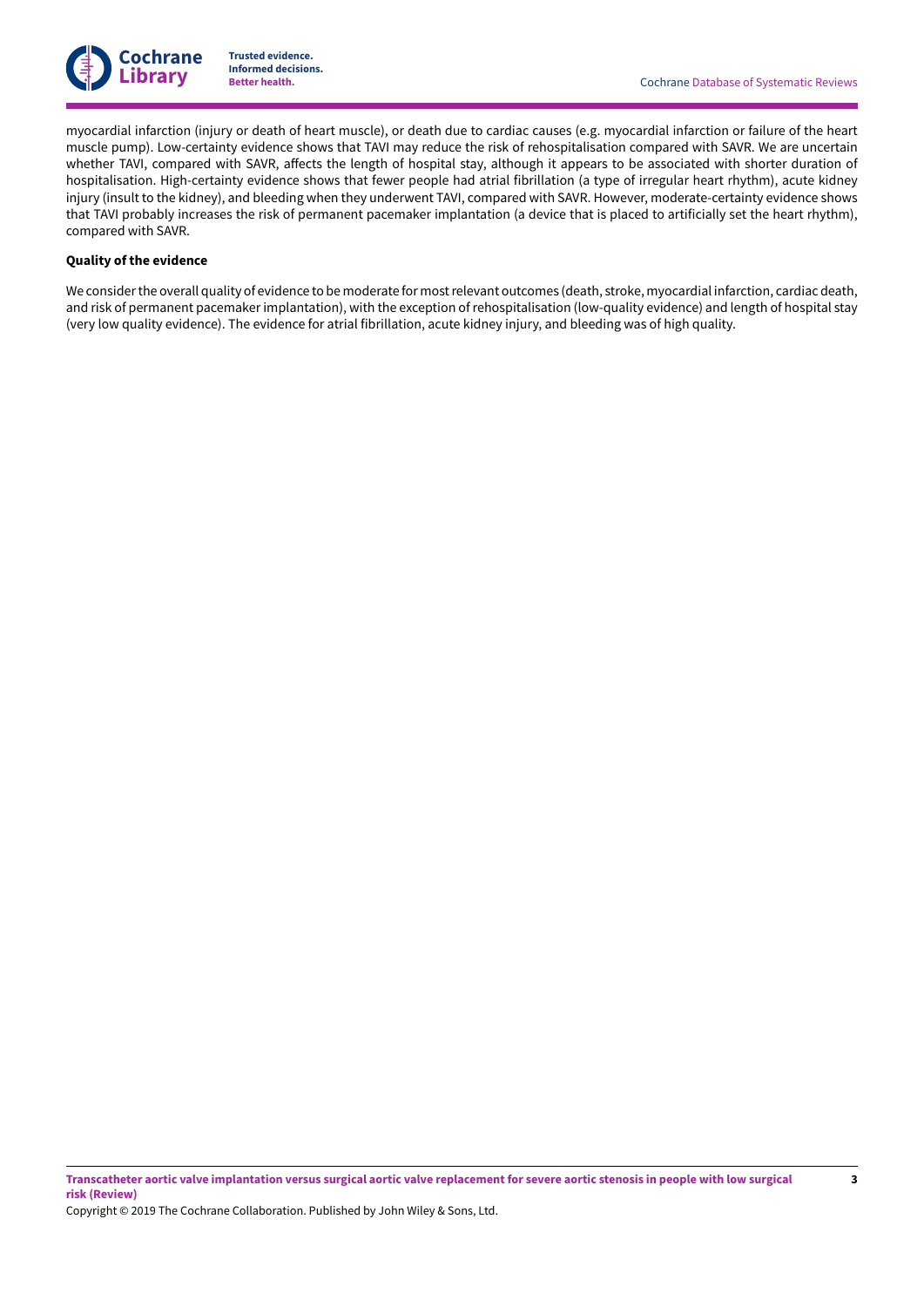# **S U M M A R Y O F F I N D I N G S**

**Transcatheter**

**risk**

**(Review)** Copyright © 2019

The

Cochrane

Collaboration.

Published

হ John

Wiley & Sons,

Ltd.

**aortic**

**valve**

**implantation**

**versus**

**surgical**

**aortic**

**valve**

<span id="page-6-0"></span>**replacement**

<span id="page-6-1"></span>**for severe**

**aortic**

**stenosis in people**

> **with** <u>ि</u><br>इ

**surgical**

Summary of findings for the main comparison. Transcatheter aortic valve implantation compared to surgical aortic valve replacement for severe **aortic stenosis in people with low surgical risk**

TAVI compared to SAVR in people with severe AS and low surgical risk at short-term follow-up (up to 30 days)

**Patient or population:** adults with severe aortic stenosis who are at a low surgical risk.

**Setting:** inpatient: Australia, Canada, France, Japan, the Netherlands, New Zealand, the USA, Denmark, and Sweden.

**Intervention:** transcatheter aortic valve implantation.

**Comparison:** surgical aortic valve replacement.

| <b>Outcomes</b> (up<br>to 30 days' fol-<br>$low-up)$ | CI)                                                                       | Anticipated absolute effects <sup>*</sup> (95%                               | <b>Relative effect</b><br>(95% CI)   | $No$ of partici-<br>pants<br>(studies) | <b>Certainty of</b><br>the evidence<br>(GRADE)          | <b>Comments</b>                                                                                                                                                                                                                                                                                                                                                                                                                                        |
|------------------------------------------------------|---------------------------------------------------------------------------|------------------------------------------------------------------------------|--------------------------------------|----------------------------------------|---------------------------------------------------------|--------------------------------------------------------------------------------------------------------------------------------------------------------------------------------------------------------------------------------------------------------------------------------------------------------------------------------------------------------------------------------------------------------------------------------------------------------|
|                                                      | <b>Risk with</b><br>surgical aor-<br>tic valve re-<br>placement<br>(SAVR) | <b>Risk with tran-</b><br>scatheter aortic<br>valve implanta-<br>tion (TAVI) |                                      |                                        |                                                         |                                                                                                                                                                                                                                                                                                                                                                                                                                                        |
| All-cause mor-<br>tality                             | 11 per 1000                                                               | 8 per 1000<br>(4 to 16)                                                      | RR 0.69<br>$(0.33 \text{ to } 1.44)$ | 2818<br>(4 RCTs)                       | $\oplus \oplus \oplus$<br>MODERATE <sup>1</sup>         |                                                                                                                                                                                                                                                                                                                                                                                                                                                        |
| Stroke                                               | 21 per 1000                                                               | 16 per 1000<br>(9 to 27)                                                     | RR 0.73<br>$(0.42 \text{ to } 1.25)$ | 2818<br>(4 RCTs)                       | $\oplus \oplus \oplus$<br>MODERATE <sup>1</sup>         |                                                                                                                                                                                                                                                                                                                                                                                                                                                        |
| Rehospitalisa-<br>tion                               | 30 per 1000                                                               | 19 per 1000<br>(12 to 32)                                                    | RR 0.64<br>$(0.39 \text{ to } 1.06)$ | 2468<br>$(2$ RCTs)                     | ⊕⊕⊝<br>LOW <sup>12</sup>                                |                                                                                                                                                                                                                                                                                                                                                                                                                                                        |
| Myocardial in-<br>farction                           | 14 per 1000                                                               | 11 per 1000<br>(6 to 21)                                                     | RR 0.82<br>$(0.42 \text{ to } 1.58)$ | 2748<br>(3 RCTs)                       | $\oplus \oplus \oplus \ominus$<br>MODERATE <sup>1</sup> | 1 additional trial (STACCATO 2012) had zero events in<br>both arms.                                                                                                                                                                                                                                                                                                                                                                                    |
| Cardiac death                                        | 10 per 1000                                                               | 7 per 1000<br>(3 to 16)                                                      | RR 0.71<br>$(0.32 \text{ to } 1.56)$ | 2818<br>(4 RCTs)                       | $\oplus \oplus \oplus$<br>MODERATE <sup>1</sup>         |                                                                                                                                                                                                                                                                                                                                                                                                                                                        |
| Length of hos-<br>pital stay                         |                                                                           |                                                                              |                                      |                                        | ⊕⊝⊝⊕<br>VERY LOW 23<br>45                               | We did not pool the results due to the considerable het-<br>erogeneity. PARTNER 3 2019 reported shorter median LOS<br>in days (interquartile range) in the TAVI group (TAVI 3 (2<br>to 3) days versus SAVR 7 (6 to 8) days, MD $-4$ ( $-4$ to $-3$ ), P<br>< 0.001). NOTION 2015 similarly reported a shorter mean<br>LOS $\pm$ standard deviation (SD) with TAVI (TAVI 8.9 $\pm$ 6.2<br>days versus SAVR 12.9 $\pm$ 11.6 days, MD -4 (-6.2 to -1.8, P |

**4**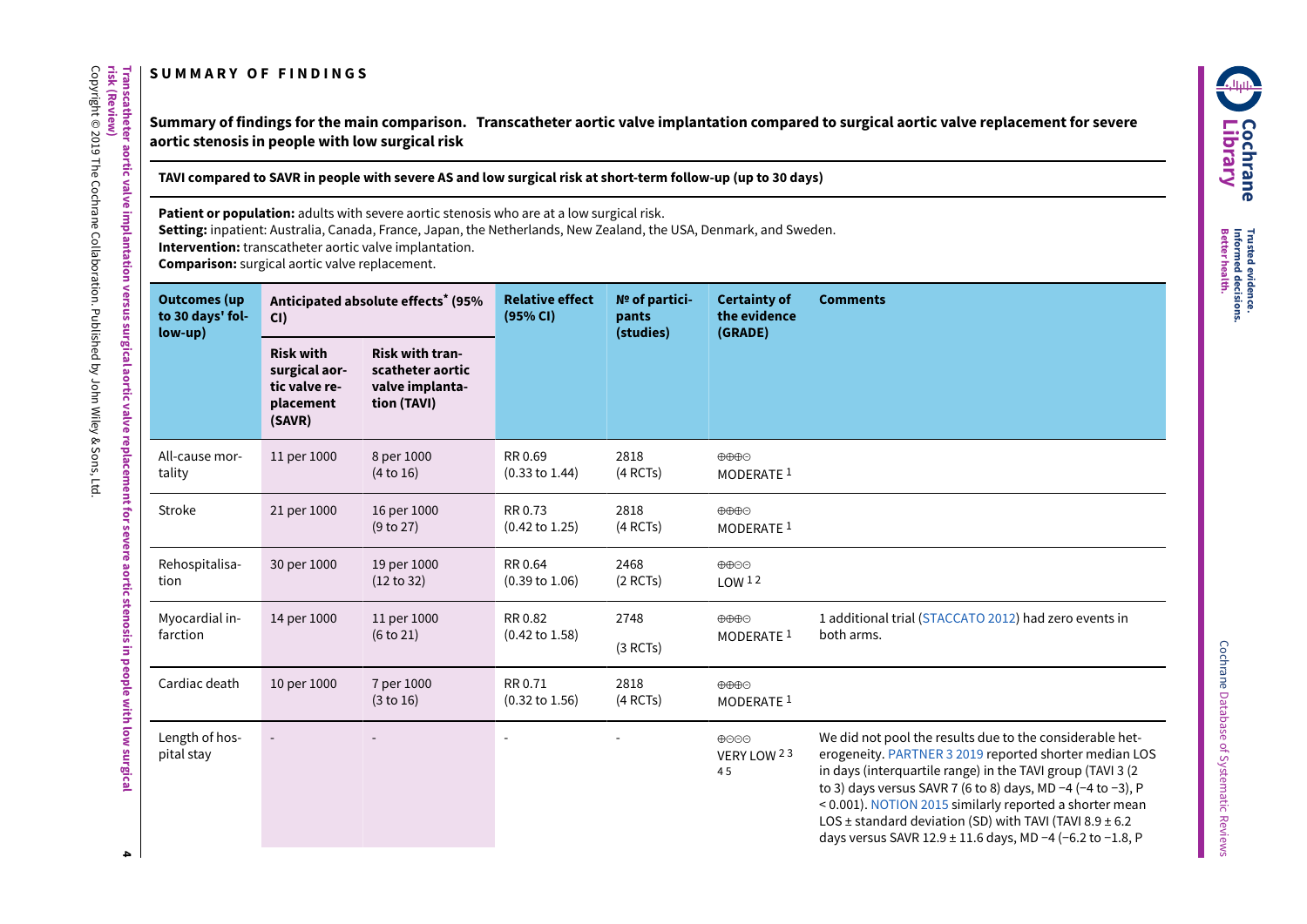|                                          |             |                             |                                      |                  |                                      | $\leq$ 0.001). STACCATO 2012, on the other hand, reported a<br>longer mean LOS after TAVI (TAVI 8.8 $\pm$ 6.7 days versus 7.6<br>$\pm$ 2.4 days, MD 1.2 (-1.18 to 3.58), P > 0.05). |
|------------------------------------------|-------------|-----------------------------|--------------------------------------|------------------|--------------------------------------|-------------------------------------------------------------------------------------------------------------------------------------------------------------------------------------|
| Permanent<br>pacemaker im-<br>plantation | 47 per 1000 | 170 per 1000<br>(70 to 413) | RR 3.65<br>$(1.50 \text{ to } 8.87)$ | 2683<br>(3 RCTs) | $\oplus \oplus \oplus$<br>MODERATE 5 |                                                                                                                                                                                     |

All outcomes reported in the 'Summary of findings' table are short term (i.e. assessed during hospitalisation and up to 30 days of follow-up).

\***The risk in the intervention group** is based on the assumed risk in the comparison group and the **relative effect** of the intervention (and its 95% CI).

**CI:** Confidence interval; **LOS:** length of hospital stay; **RR:** Risk ratio; **MD:** Mean difference.

# **GRADE Working Group grades of evidence**

**High certainty:** we are very confident that the true effect lies close to that of the estimate of the effect.

**Moderate certainty:** we are moderately confident in the effect estimate: the true effect is likely to be close to the estimate of the effect, but there is a possibility that it is substantially different.

**Low certainty:** our confidence in the effect estimate is limited: the true effect may be substantially different from the estimate of the effect.

**Very low certainty:** we have very little confidence in the effect estimate: the true effect is likely to be substantially different from the estimate of effect.

 $1$  Confidence interval includes the null effect and appreciable benefit. Downgraded 1 level for concerns about imprecision.

2 High risk of detection bias due to lack of masking for all included trials. Downgraded 1 level for concerns about study design limitations (risk of bias).

<sup>3</sup> Point estimates vary widely across studies and confidence intervals show no overlap. Downgraded 1 level for concerns about inconsistency.

4 Does not meet the optimal information size criterion [\(Schünemann 2013\)](#page-23-0). Downgraded 1 level for concerns about imprecision.

5 Considerable unexplained heterogeneity. Downgraded 1 level for concerns about inconsistency.

**Transcatheter**

**aortic**

**valve**

**implantation**

**versus**

**surgical**

**aortic**

**valve**

**replacement**

**for severe**

**aortic**

**stenosis in people**

> **with** <u>ि</u><br>इ

**surgical**

**C**

**Lib r a r y**

**o c hra n e**

**Trusted Better**

**Informed**

**decisions. health.**

**evidence.**

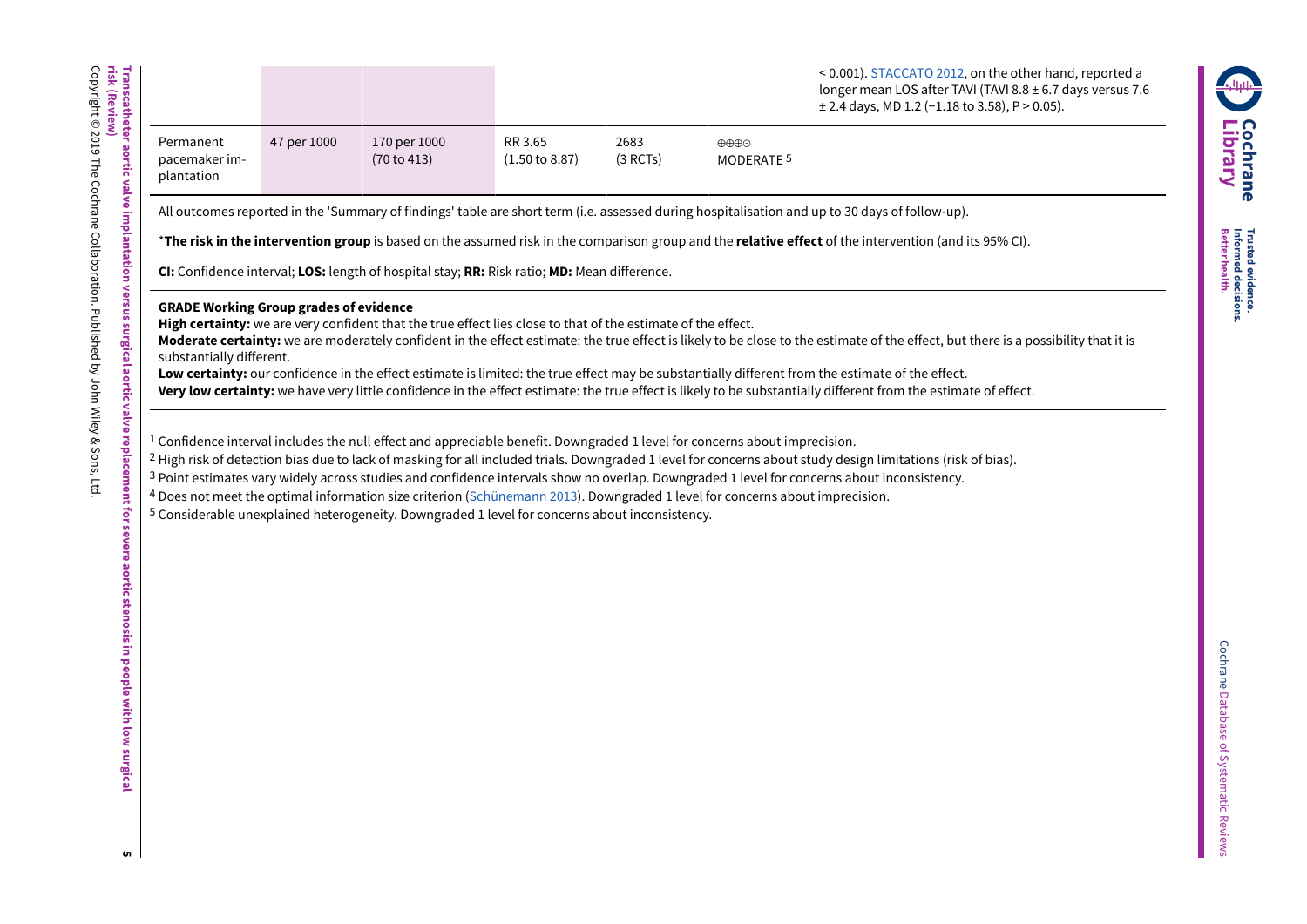

# <span id="page-8-0"></span>**B A C K G R O U N D**

### **Description of the condition**

Aortic valve stenosis (AS) is the most common heart valve disease and is a major cause of morbidity and mortality worldwide [\(Bhatia 2016](#page-22-0); [Maganti](#page-23-1) 2010). The aortic valve (AV) lies between the left ventricle and aorta, the major systemic blood vessel that provides blood supply to all body organs and tissues [\(Piazza](#page-23-2) 2008). Obstruction of the left ventricular outflow tract (LVOT), with ensuing left ventricular hypertrophy, eventually results in distressing symptoms including exertional dyspnoea, chest pain, and possible syncope ([Grimard](#page-22-1) 2016). In addition to the magnitude of these clinical symptoms, the severity of the condition is determined by a number of echocardiographic parameters, including AS jet velocity, mean transvalvular pressure gradient, and AV area by continuity equation ([Baumgartner](#page-22-2) 2017a).

### **Description of the intervention**

The definitive management for severe AS is aortic valve replacement (AVR). This entails replacing the diseased heart valve with a new, functional valve, which may be made of mechanical or bioprosthetic material [\(Hirji 2018a;](#page-23-3) [Leon](#page-23-4) 2010). Surgical AVR (SAVR) has long been the standard of care for severe, symptomatic AS, supported by current US and European guidelines ([Baumgartner](#page-22-3) [2017b](#page-22-3); [Nishimura](#page-23-5) 2017). It has been shown to significantly improve symptoms and prolong survival ([Leon](#page-23-4) 2010). Transcatheter aortic valve implantation (TAVI), also known as transcatheter aortic valve replacement, has recently emerged as a less invasive approach to AVR. Both procedures are utilised to achieve adequate haemodynamic parameters and relief of symptoms with improved survival [\(Hirji 2017\)](#page-22-4).

# **How the intervention might work**

Surgical approaches to AVR include a full sternotomy or minimally invasive surgical incisions, which have shown comparable outcomes ([Hirji 2018b\)](#page-23-6). The standard approach for TAVI is via the femoral artery ([Grover](#page-22-5) 2017). However, in certain populations, such as people with severe peripheral arterial disease, alternative access sites are employed. These include the trans-subclavian artery and, less commonly, transcarotid or transcaval approaches [\(Greenbaum](#page-22-6) [2017](#page-22-6); [Kolkailah](#page-23-7) 2018; [Mylotte](#page-23-8) 2016). The benefit of such approaches is that they provide access in a less invasive manner, without having to open the chest cavity, which makes them an appealing choice in elderly, frail patients with a high surgical risk ([Kolkailah](#page-23-7) 2018). Other common alternative access sites include the transapical and direct transaortic approaches [\(Thourani](#page-24-1) 2015). There is a growing momentum towards less invasive approaches, with SAVR now being put to the test in comparison to TAVI in different populations [\(Hirji 2018b;](#page-23-6) [Leon](#page-23-4) 2010; [Leon](#page-23-9) 2016).

# **Why it is important to do this review**

TAVI has been established as an alternative to SAVR in people with severe AS who are deemed inoperable or at a high surgical risk [\(Leon](#page-23-4) 2010). More recently, TAVI indications have expanded to include people with severe AS and an intermediate surgical risk ([Leon](#page-23-9) 2016). However, the choice of transcatheter approach versus open-heart surgery for AVR in people with severe AS and low surgical risk remains a matter of debate ([Witberg](#page-24-2) 2018).

# <span id="page-8-1"></span>**O B J E C T I V E S**

To assess the benefits and harms of TAVI compared to SAVR in people with severe AS and low surgical risk.

# <span id="page-8-2"></span>**M E T H O D S**

#### **Criteria for considering studies for this review**

#### **Types of studies**

We included all published, unpublished, and ongoing randomised controlled trials (RCTs). We did not identify cluster RCTs.

#### **Types of participants**

Adults (18 years of age or older) of both sexes with severe AS and low surgical risk undergoing AVR. We defined low surgical risk as the Society of Thoracic Surgery (STS) risk score — [O'Brien](#page-23-10) [2009](#page-23-10) — or European System for Cardiac Operative Risk Evaluation (EuroSCORE) II — [Nashef 2012](#page-23-11) — of less than 4%. This definition cut-off is based on the most up-to-date European Society of Cardiology, European Association for Cardio-Thoracic Surgery, American College of Cardiology, and American Heart Association guidelines on management of valvular heart disease ([Baumgartner](#page-22-3) [2017b;](#page-22-3) [Nishimura](#page-23-5) 2017).

In case of studies with mixed populations, and only a subset of the participants meeting our inclusion criteria, we attempted to obtain data for the subgroup of interest from the trialists in order to include the study. See Dealing with [missing](#page-11-0) data for more details.

#### **Types of interventions**

TAVI versus SAVR for severe AS.

#### <span id="page-8-3"></span>**Types of outcome measures**

Reporting one or more of the outcomes listed here in the trial was not an inclusion criterion of the review. Where a published report did not appear to report one of these outcomes, we accessed the trial protocol — if available — and contacted the trial authors to ascertain whether the outcomes were measured but not reported. This is described under the notes field for each trial in [Characteristics](#page-24-3) of included studies.

#### *Primary outcomes*

- 1. All-cause mortality
- 2. Stroke
- 3. Rehospitalisation (number of participants)

#### *Secondary outcomes*

- 1. Myocardial infarction
- 2. Cardiac death
- 3. Length of hospital stay
- 4. New-onset atrial fibrillation
- 5. Permanent pacemaker implantation
- 6. Acute kidney injury
- 7. Any bleeding

#### **Timing of outcome assessment**

1. Short term; assessed during hospitalisation and up to 30 days of follow-up.

Transcatheter aortic valve implantation versus surgical aortic valve replacement for severe aortic stenosis in people with low surgical **risk (Review)**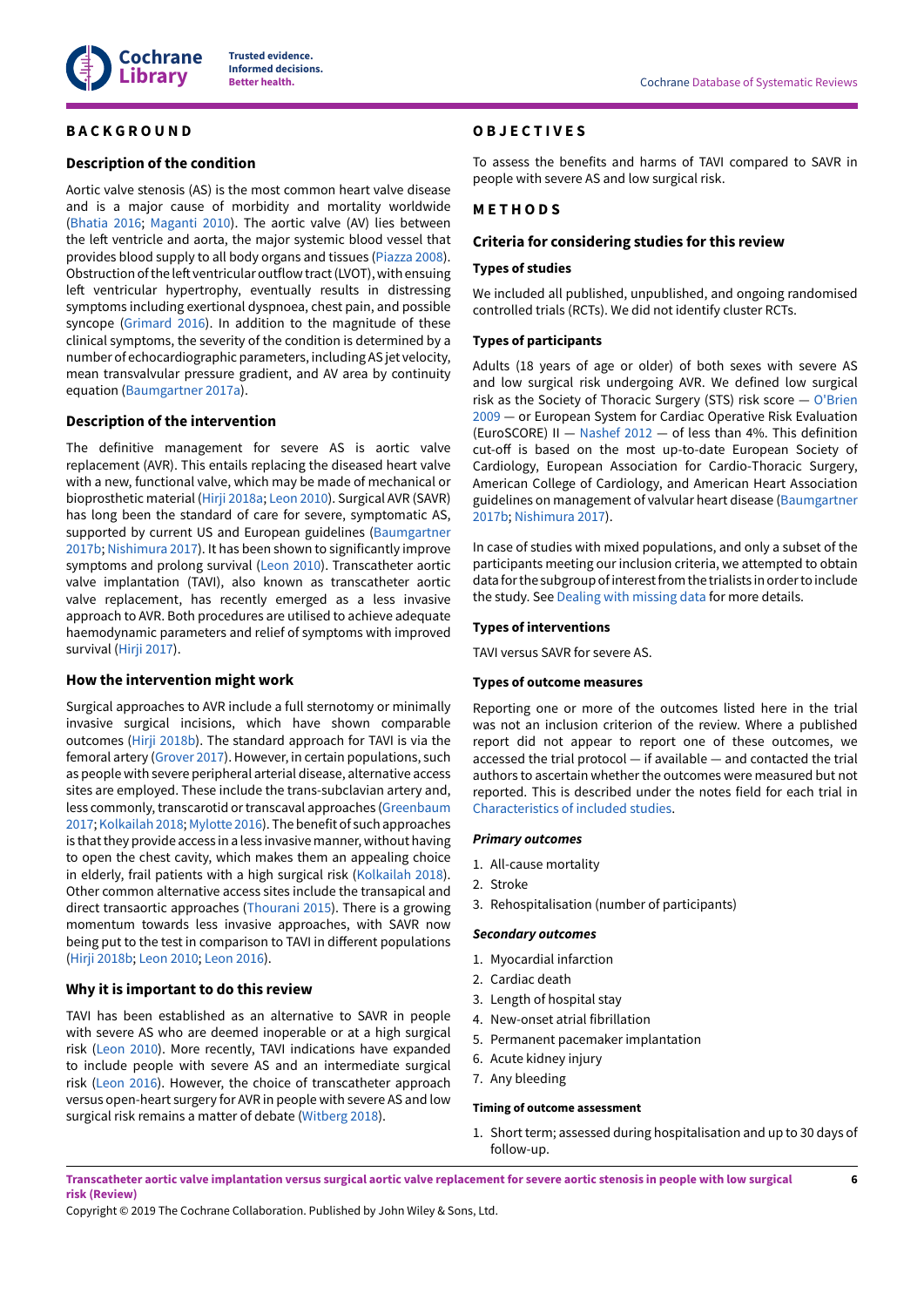2. Long term; assessed beyond 30 days of follow-up.

The short-term outcomes were of primary interest and were included in our Summary of findings for the main [comparison.](#page-6-1)

### **Search methods for identification of studies**

#### **Electronic searches**

We conducted systematic searches of the following bibliographic databases on 29 April 2019:

- 1. Cochrane Central Register of Controlled Trials (CENTRAL) in the Cochrane Library (Issue 4, April 2019)
- 2. MEDLINE and Epub Ahead of Print, In-Process & Other Non-Indexed Citations and Daily (Ovid, 1946 to 26 April 2019)
- 3. Embase and Embase Classic (Ovid, 1947 to 26 April 2019)
- 4. Web of Science Core Collection (Clarivate Analytics, 1900 to 26 April 2019)

We adapted the search strategy for MEDLINE (Ovid) [\(Appendix 1\)](#page-53-2) for use in the other databases. We applied the Cochrane sensitivitymaximising RCT filter to MEDLINE (Ovid) and adaptations of it to the other databases, except CENTRAL ([Lefebvre](#page-23-12) 2011). We also conducted a search of the US National Institutes of Health Ongoing Trials Register ClinicalTrials.gov ([www.clinicaltrials.gov](http://www.ClinicalTrials.gov)) and the World Health Organization International Clinical Trials Registry Platform (WHO ICTRP) ([apps.who.int/trialsearch\)](http://apps.who.int/trialsearch/) for ongoing or

unpublished trials, on 29 April 2019. We searched all databases from inception to present and imposed no restriction on language of publication or publication status. We did not perform a separate search for adverse effects of interventions.

#### **Searching other resources**

We handsearched reference lists of all primary studies and review articles for additional references. We also contacted authors for missing data. There were no retraction statements or errata in our included studies.

# **Data collection and analysis**

#### **Selection of studies**

Two review authors (AK, AN) independently screened titles and abstracts for inclusion of all the studies identified as a result of the search and coded them as 'retrieve' (eligible or potentially eligible/ unclear) or 'do not retrieve'. We retrieved the full-text study reports/ publication, and two review authors (AK, AN) independently screened the full texts and identified studies for inclusion, and identified and recorded reasons for exclusion of the ineligible studies. There were no disagreements. We identified and excluded duplicates and collated multiple reports of the same study so that each study, rather than each report, is the unit of interest in the review. We recorded the selection process in sufficient detail to complete a PRISMA flow diagram ([Figure](#page-10-0) 1) and '[Characteristics](#page-37-0) of [excluded](#page-37-0) studies' table [\(Liberati](#page-23-13) 2009).

Transcatheter aortic valve implantation versus surgical aortic valve replacement for severe aortic stenosis in people with low surgical **risk (Review)**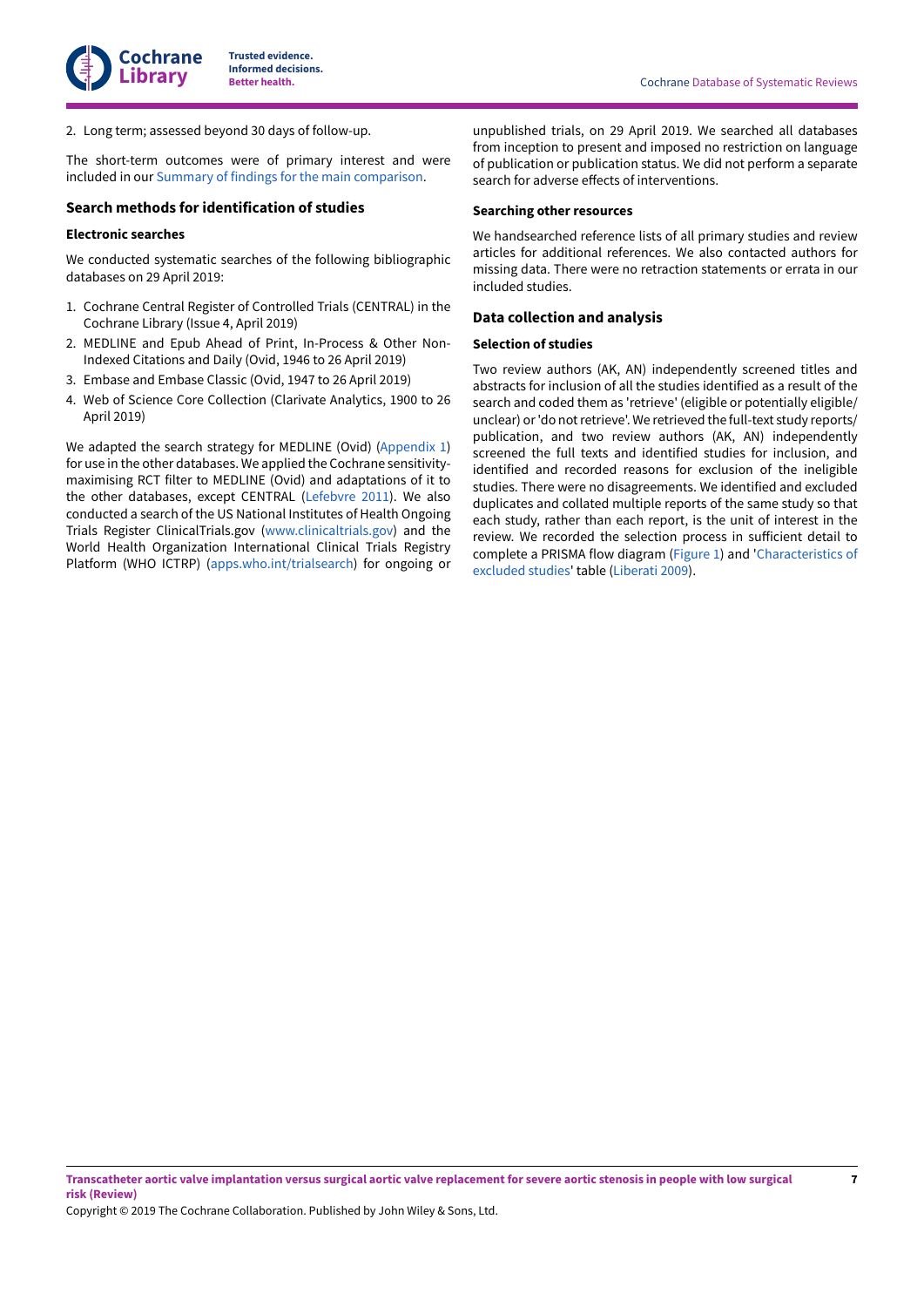

# <span id="page-10-0"></span>**Figure 1. PRISMA study flow diagram.**



#### **Data extraction and management**

We piloted a data collection form that was used on all studies included in the review for study characteristics and outcome data. Two review authors (AK, AN) extracted the following study characteristics from the included studies:

- 1. Methods: study design, total duration of study, number of study centres and location, study setting, and date of study.
- 2. Participants: N randomised, N lost to follow-up/withdrawn, N analysed, mean age, gender, surgical risk score at baseline, inclusion criteria, and exclusion criteria.
- 3. Interventions: intervention and comparison.
- 4. Outcomes: primary and secondary outcomes specified and collected, and time points reported.
- 5. Notes: funding for trial and notable conflicts of interest of trial authors.

Transcatheter aortic valve implantation versus surgical aortic valve replacement for severe aortic stenosis in people with low surgical **risk (Review)**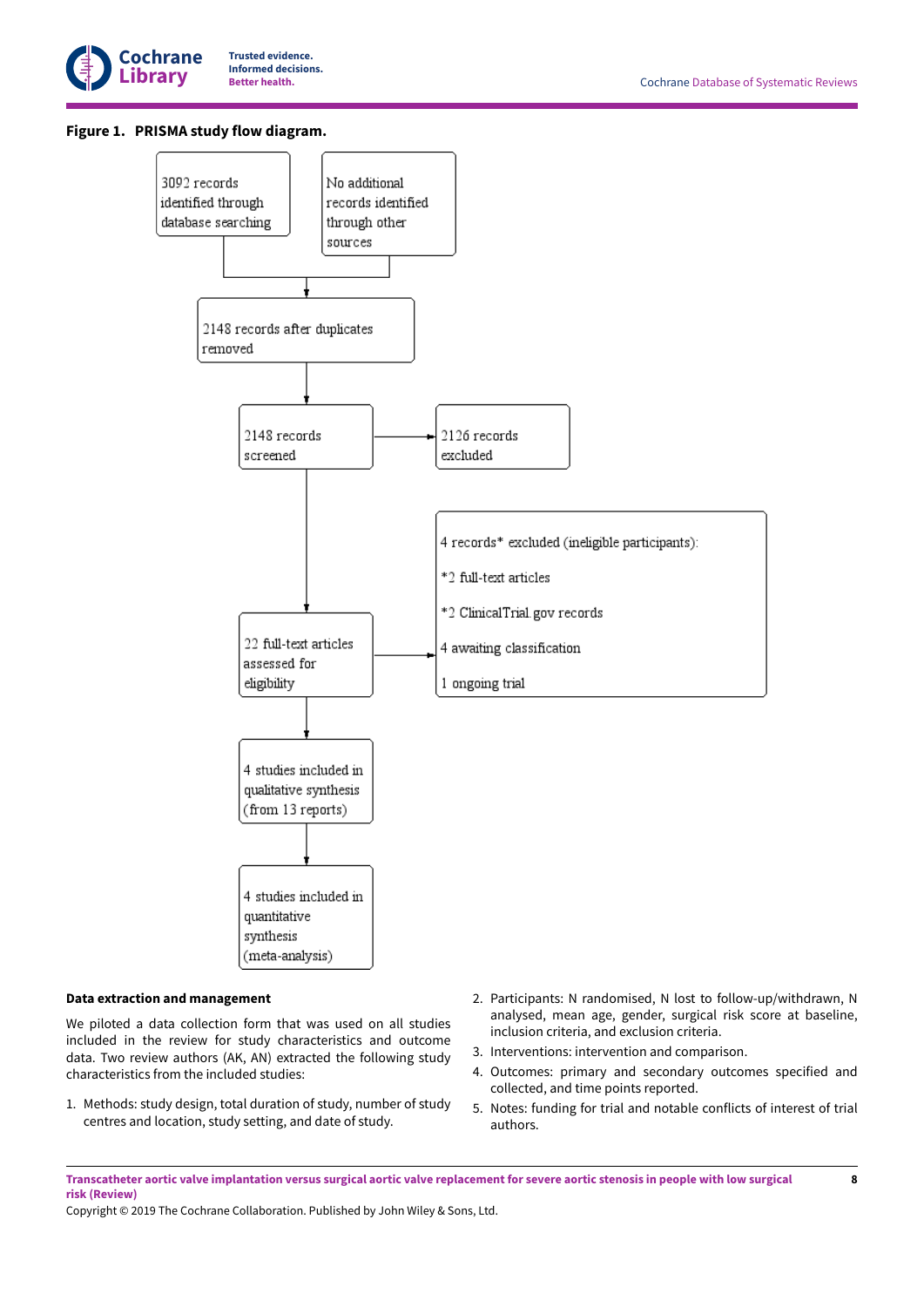

Two review authors (AK, AN) independently extracted outcome data from the included studies and resolved any disagreements by discussion; or if agreement still could not be reached, reached consensus by involving a third review author to arbitrate. One review author (AK) transferred data into the Review Manager 5 file (Review [Manager](#page-23-14) 2014). We double-checked that data have been entered correctly by comparing the data presented in the systematic review with those in the data extraction form. A second review author (AN) spot-checked study characteristics for accuracy against the trial report.

#### **Assessment of risk of bias in included studies**

Two review authors (AK, AN) independently assessed risk of bias for each study using the criteria outlined in the *Cochrane Handbook for Systematic Reviews of Interventions* [\(Higgins 2017\)](#page-22-7). We resolved any disagreements by discussion. We assessed risk of bias according to the following domains:

- 1. Random sequence generation
- 2. Allocation concealment
- 3. Blinding of participants and personnel
- 4. Blinding of outcome assessment
- 5. Incomplete outcome data
- 6. Selective outcome reporting
- 7. Other bias

We graded each potential source of bias as high, low, or unclear and provide a quote from the study report together with a justification for our judgement in the 'Risk of bias in [included](#page-13-0) studies' table. We summarised the 'Risk of bias' judgements across different studies for each of the domains listed. When considering treatment effects, we took into account the risk of bias for the studies that contribute to that outcome.

#### *Assessment of bias in conducting the systematic review*

We conducted the review according to our published protocol [\(Kolkailah](#page-24-4) 2019) with minor deviations as stated and justified in the 'Differences between protocol and review' section of the review.

#### **Measures of treatment effect**

We analysed dichotomous data as risk ratios (RR) and continuous data as mean difference (MD) with respective 95% confidence intervals (CI). Risk difference (RD) was calculated in Review Manager 5 software using the Mantel-Haenszel method ([Review](#page-23-14) [Manager](#page-23-14) 2014).

#### **Unit of analysis issues**

There were no included studies with multi-arm interventions. We analysed rehospitalisation by participants and not episodes.

#### *Cluster-randomised trials*

We did not identify any cluster-randomised trials to be included in our meta-analysis.

#### <span id="page-11-0"></span>**Dealing with missing data**

For included studies, we noted levels of attrition or missing individual data for our subgroup of interest. We first attempted to obtain missing data or data regarding our subgroup of interest from the trialists. When were unable to obtain this information,

we attempted to explore the impact of including studies with missing data in the overall assessment of treatment effect by using a sensitivity analysis (see [Sensitivity analysis\)](#page-12-1). However, the pre-specified sensitivity analysis criteria were not met. For all outcomes, we followed intention-to-treat (ITT) principles to the greatest degree possible, that is we analysed participants in their randomised group regardless of what intervention they actually received. We used available-case data for the denominator when ITT data were not available.

#### **Assessment of heterogeneity**

We inspected forest plots visually to consider the direction and magnitude of effects and the degree of overlap between confidence intervals. We assessed statistical heterogeneity in each metaanalysis using Tau<sup>2</sup>, the  $I^2$  statistic, and the Chi<sup>2</sup> statistic. We regarded heterogeneity as substantial if Tau<sup>2</sup> was greater than zero and either  $I<sup>2</sup>$  was greater than or equal to 50% or there was a low P value  $(< 0.1)$  in the Chi<sup>2</sup> test for heterogeneity.

#### **Assessment of reporting biases**

We did not pool more than 10 trials, thus we did not create a funnel plot to explore possible reporting biases for the primary outcomes.

#### **Data synthesis**

We undertook meta-analyses only where this was meaningful, that is if the treatments, participants, and the underlying clinical question were similar enough for pooling to make sense.We carried out statistical analyses using Review [Manager](#page-23-14) 2014. We used fixedeffect meta-analysis for combining data where it was reasonable to assume that studies were estimating the same underlying treatment effect, that is where trials were examining the same intervention, and we judged the trials' populations and methods to be sufficiently similar. In case of substantial heterogeneity that could not be explained clinically or methodologically, we used random-effects meta-analysis to produce an overall summary where an average treatment effect across trials was considered clinically meaningful. We treated the random-effects summary as the average range of possible treatment effects, and we discussed the clinical implications of treatment effects differing between trials. When we used random-effects analyses, we presented the results as the average treatment effect with its 95% CI and the estimates of Tau<sup>2</sup> and the  $I<sup>2</sup>$  statistic. We reported the number needed to treat for an additional beneficial outcome (NNTB) and the number needed to treat for an additional harmful outcome (NNTH) with 95% CI when appropriate, that is if the absolute risk reduction (ARR) did not include zero. We addressed all outcomes listed in the Types of outcome [measures](#page-8-3) section in the Results section of the review under the heading 'Effects of [interventions](#page-16-0)', with outcomes addressed in the order in which they are shown in Types of outcome [measures.](#page-8-3) In addition, we have included a summary of the main outcomes in the '[Summary](#page-6-1) of findings for the main [comparison](#page-6-1)'. We include the results of individual studies and any statistical summary of these in 'Data and [analyses](#page-45-0)' tables in the review. Most included trials reported the long-term outcomes at 12 months offollow-up, which were included in the meta-analyses.We report other time intervals separately in the narrative.

#### **Subgroup analysis and investigation of heterogeneity**

When we identified substantial heterogeneity, we checked the data for accuracy, and then checked for methodological or clinical

Transcatheter aortic valve implantation versus surgical aortic valve replacement for severe aortic stenosis in people with low surgical **risk (Review)**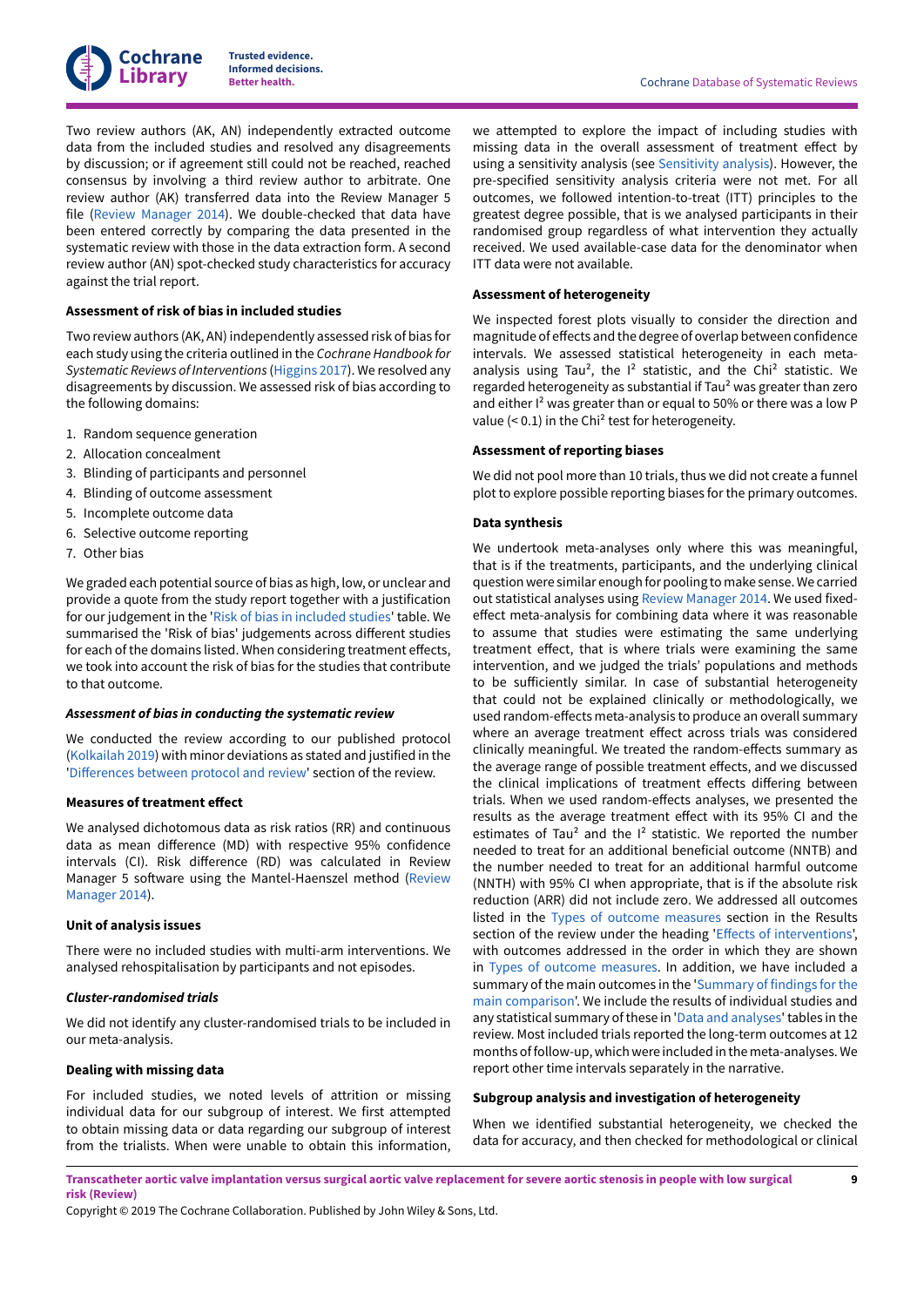

explanations for the heterogeneity. We were planning to explore this further using subgroup analyses. However, none of our prespecified subgroups were reported, hence we could not perform the following pre-specified subgroup analyses:

- 1. Women versus men
- 2. Young versus old age (75 years of age cut-off)
- 3. TAVI versus mini-AVR

We were planning to use the following outcomes in subgroup analyses (regardless of the presence of heterogeneity):

- 1. All-cause mortality
- 2. Stroke
- 3. Rehospitalisation

#### <span id="page-12-1"></span>**Sensitivity analysis**

We were planning to carry out the following sensitivity analyses to test whether key methodological factors or decisions have affected the main result:

- 1. Restrict analysis to only include studies with low risk of bias in the following domains: random sequence generation and allocation concealment (selection bias) as well as incomplete outcome data (attrition bias).
- 2. Explore the effects of fixed-effect versus random-effects analyses for outcomes with substantial statistical heterogeneity.
- 3. Restrict analysis to only include studies with lower surgical risk cut-off for inclusion of participants (i.e. STS risk score or EuroSCORE II of < 3%).

We intended to restrict the above to the primary outcomes. Hence, we were unable to perform the above as the pre-specified criteria were not applicable to our included studies.

Since [STACCATO](#page-21-4) 2012 utilised the less contemporary transapical TAVI and was prematurely terminated due to an excess of adverse events in the TAVI group, we elected to perform a post hoc sensitivity analysis to test whether inclusion of this study has affected the main result. In line with our pre-planned strategy, we restricted this to the primary outcomes.

#### *Reaching conclusions*

We based our conclusions only on findings from the quantitative or narrative synthesis of included studies for this review. We avoided making recommendations for practice and our implications for research suggest priorities for future research and outline the remaining uncertainties in the area.

### *Summary of findings and assessment of the certainty of the evidence*

We created a Summary of findings for the main [comparison](#page-6-1) using the following short-term outcomes:

- 1. All-cause mortality
- 2. Stroke
- 3. Rehospitalisation
- 4. Myocardial infarction
- 5. Cardiac death
- 6. Length of hospital stay

7. Permanent pacemaker implantation

We created another table ([Appendix 2\)](#page-56-0) including GRADE quality of evidence for short-term outcomes that were not included in the main Summary of findings for the main [comparison](#page-6-1) (new-onset atrial fibrillation, AKI, and any bleeding). We used the five GRADE considerations (study limitations, consistency of effect, imprecision, indirectness, and publication bias) to assess the quality of a body of evidence as it relates to the studies that contribute data to the meta-analyses for the prespecified outcomes. We used methods and recommendations described in Chapter 12 of the *Cochrane Handbook for Systematic Reviews of Interventions* [\(Schünemann 2017](#page-24-5)), employing GRADEpro GDT software [\(GRADEpro](#page-22-8) GDT 2015). We justified all decisions to downgrade the quality of evidence using footnotes and made comments to aid readers' understanding of the review where necessary.

# <span id="page-12-0"></span>**R E S U L T S**

### **Description of studies**

We provide descriptions of studies in the[Characteristics](#page-24-3) ofincluded [studies,](#page-24-3) [Characteristics](#page-37-0) of excluded studies, and [Characteristics](#page-44-0) of [ongoing](#page-44-0) studies tables.

#### **Results of the search**

We ran the searches for the review on 29 April 2019. Our search yielded 3092 records identified through database searches. We identified 2148 records after removal of duplicates. After an initial screening, we marked 22 records for retrieval and assessment of their full text for eligibility. We excluded four studies, identified one ongoing study, and four are awaiting classification. We included 13 reports of four studies ([Figure](#page-10-0) 1).

#### **Included studies**

Four studies, from 13 reports, fulfilled our eligibility criteria. All included studies provided quantitative data from 2818 participants that we included in the meta-analysis (see [Characteristics](#page-24-3) of [included](#page-24-3) studies table for details regarding characteristics for all included participants).

#### *Design*

All included studies were parallel group RCTs [\(Evolut](#page-21-5) 2019; [PARTNER](#page-21-6) 3 2019; [NOTION](#page-21-7) 2015; [STACCATO](#page-21-4) 2012).

# *Sample size*

Included studies had a varying sample size with the largest being [Evolut](#page-21-5) 2019 and smallest being [STACCATO](#page-21-4) 2012. [Evolut](#page-21-5) [2019](#page-21-5) randomised 1468 participants, [PARTNER](#page-21-6) 3 2019 randomised 1000 participants, [NOTION](#page-21-7) 2015 randomised 280 participants, and [STACCATO](#page-21-4) 2012 randomised 72 participants.

#### *Location*

Most included studies were multicentre and conducted in different countries. [Evolut](#page-21-5) 2019was conductedin 86 centres across Australia, Canada, France, Japan, the Netherlands, New Zealand, and the USA. [PARTNER](#page-21-6) 3 2019 was conducted in 71 sites spanning the USA, Canada, Australia, New Zealand, and Japan. [NOTION](#page-21-7) 2015 was conducted in three centres in Denmark and Sweden. [STACCATO](#page-21-4) [2012](#page-21-4) was similarly planned as a multicentre study across the

Transcatheter aortic valve implantation versus surgical aortic valve replacement for severe aortic stenosis in people with low surgical **risk (Review)**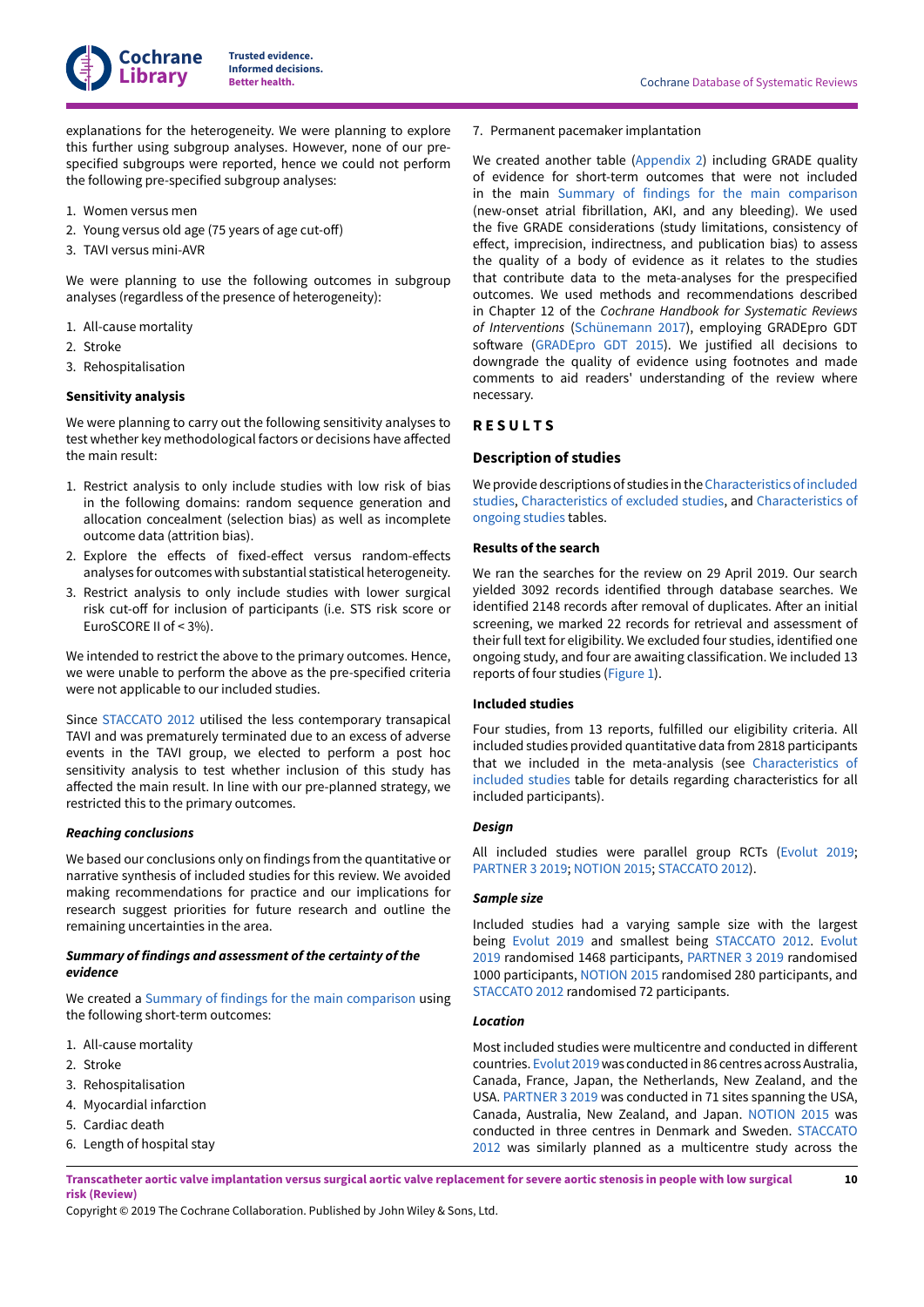

Nordic region, but was eventually conducted only in two centres in Denmark in light of its early termination.

#### *Setting*

All included studies were performed in the inpatient setting ([Evolut](#page-21-5) [2019](#page-21-5); [PARTNER](#page-21-6) 3 2019; [NOTION](#page-21-7) 2015; [STACCATO](#page-21-4) 2012).

#### *Participants*

#### **Clinical characteristics**

All studies included participants with severe AS undergoing TAVI or SAVR. Each study gave details of inclusion/exclusion criteria, as summarised in the [Characteristics](#page-24-3) of included studies tables.

#### **Age**

All included studies had predominantly elderly participants (i.e. aged 70 or older). Mean age was slightly different across studies, however, with relatively younger participants in [Evolut](#page-21-5) 2019 and [PARTNER](#page-21-6) 3 2019 as opposed to [NOTION](#page-21-7) 2015 and [STACCATO](#page-21-4) 2012. The mean age in [Evolut](#page-21-5) 2019 was  $74.0 \pm 5.9$  years (TAVI) versus  $73.8$  $\pm$  6.0 years (SAVR) and in [PARTNER](#page-21-6) 3 2019 mean age was 73.3  $\pm$  5.8 years (TAVI) versus 73.6  $\pm$  6.1 years (SAVR). On the other hand the mean age in [NOTION](#page-21-7) 2015 was 79.2  $\pm$  4.9 years (TAVI) versus 79.0  $\pm$ 4.7 years (SAVR) and in [STACCATO](#page-21-4) 2012 mean age was 80 ± 3.6 years (TAVI) and  $82 \pm 4.4$  years (SAVR).

#### **Sex**

Sex distribution was different across studies. [Evolut](#page-21-5) 2019 and [PARTNER](#page-21-6) 3 2019 included more men (65.1% and 69.3%, respectively). Conversely, [STACCATO](#page-21-4) 2012 included more women than men (60% vs. 30%). NOTION 2015 had a slightly more balanced distribution (46.8% women and 53.2% men).

#### **Surgical risk score**

Most included participants in all studies were at a low surgical risk as per their baseline STS/EuroSCORE II and/or as deemed by the study investigators. In [Evolut](#page-21-5) 2019, the mean baseline STS risk score was  $1.9\% \pm 0.7\%$  (TAVI) versus  $1.9\% \pm 0.7\%$  (SAVR). This was very similar to the population included in [PARTNER](#page-21-6) 3 2019, with a mean STS risk score of 1.9% ± 0.7% versus 1.9% ± 0.6%

(SAVR). Additionally, in [PARTNER](#page-21-6) 3 2019, the mean EuroSCORE II score was  $1.5\% \pm 1.2\%$  (TAVI) versus  $1.5\% \pm 0.9\%$  (SAVR). As for [NOTION](#page-21-7) 2015, the mean STS risk score was 2.9% ± 1.6% (TAVI) versus 3.1% ± 1.7%

(SAVR) and the mean EuroSCORE II was 1.9% ± 1.2% (TAVI) versus 2.0% ± 1.3% (SAVR). [STACCATO](#page-21-4) 2012 had, relatively, the highest mean baseline STS risk score of 3.1% ± 1.5% (TAVI) versus 3.4% ± 1.2% (SAVR).

#### *Interventions*

All included studies randomised participants to TAVI or SAVR. Most TAVI procedures were performed via transfemoral access except in [STACCATO](#page-21-4) 2012, where TAVI was performed via transapical approach. A minority of participants underwent alternative access in [Evolut](#page-21-5) 2019 (direct aortic (0.4%) and trans-subclavian (0.6%)) as well as [NOTION](#page-21-7) 2015 (trans-subclavian (3.5%)). TAVI in [PARTNER](#page-21-6) [3 2019](#page-21-6) was performed exclusively via transfemoral access. The valve type used in the TAVI groups was different between studies, where [Evolut](https://archie.cochrane.org/sections/documents/view?version=z1908260337467867572756444843732%26format=REVMAN#STD-Evolut-2019) 2019 and [NOTION](https://archie.cochrane.org/sections/documents/view?version=z1908260337467867572756444843732%26format=REVMAN#STD-NOTION-2015) 2015 used self-expandable valves (CoreValve System, Evolut R, or Evolut PRO; Medtronic, Minneapolis, MN, USA), while [PARTNER](https://archie.cochrane.org/sections/documents/view?version=z1908260337467867572756444843732%26format=REVMAN#STD-PARTNER-3-2019) 3 2019 and [STACCATO](#page-21-4) 2012 used balloon-expandable valves (SAPIEN 3 and SAPIEN heart valve system; Edwards Lifesciences, Irvine, CA, USA). Surgical approach slightly varied across studies. [Evolut](#page-21-5) 2019 did not specify the surgical approach used. PARTNER 3 2019 performed full sternotomy in 74.2% of surgical participants, while mini-sternotomy and right anterior thoracotomy incisions were allowed in accordance with the protocol and performed in 24.3% of participants at the surgeons' discretion. Surgical participants in [NOTION](#page-21-7) 2015 and [STACCATO](#page-21-4) 2012 all underwent full sternotomy.

#### *Funding source*

All included studies declared their funding/support. [Evolut](#page-21-5) [2019](#page-21-5) was funded and supported by Medtronic and Paradigm Biostatistics. [PARTNER](#page-21-6) 3 2019 was funded by Edwards Lifesciences. [NOTION](#page-21-7) 2015 received grants from The Danish Heart Foundation and Medtronic medical writer assisted with manuscript drafting. [STACCATO](#page-21-4) 2012 was primarily funded by the participating hospitals, but also received a study grant from The Danish Heart Association. The study reported no industry involvement.

#### **Excluded studies**

We excluded three studies [\(NCT02628899](#page-21-8); [NCT02838199](#page-21-9); [SURTAVI](#page-21-10) [2017\)](#page-21-10). [NCT02628899](#page-21-8) was a non-randomised trial and [NCT02838199](#page-21-9) was withdrawn by the study investigators. We initially considered [SURTAVI](#page-21-10) 2017 as it included participants with STS risk score less than 4%. However, all study participants were deemed intermediate risk according to the study investigators (see [Characteristics](#page-37-0) of excluded studies table for details).

#### <span id="page-13-0"></span>**Risk of bias in included studies**

We provided detailed descriptions of the risk of bias in included studies in the 'Risk of bias in [included](#page-13-0) studies' tables. See [Figure](#page-14-0) 2 and [Figure](#page-15-0) 3 for a summary of risk of bias assessments.

**11**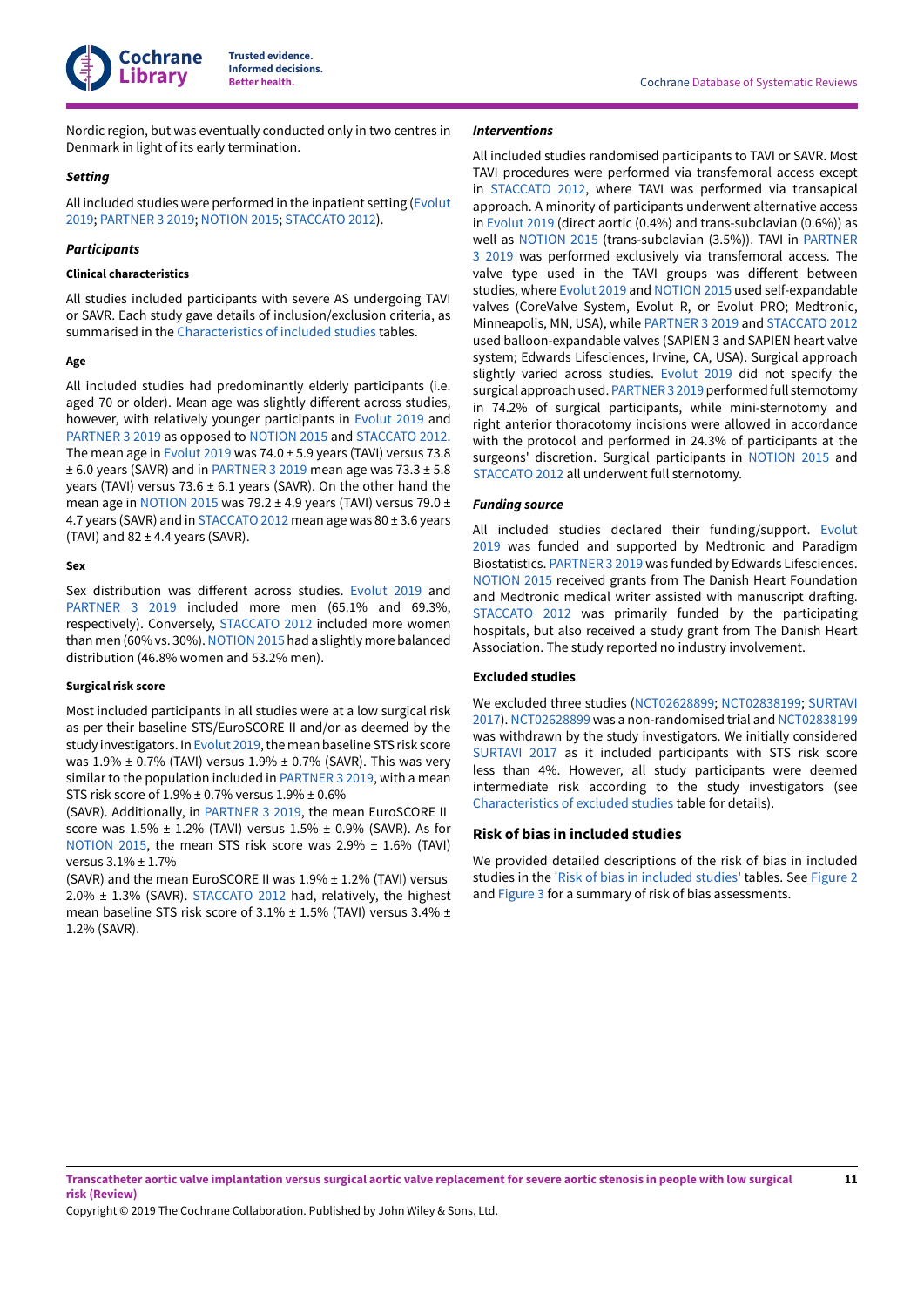

# <span id="page-14-0"></span>Figure 2. Risk of bias graph: review authors' judgements about each risk of bias item presented as percentages **across all included studies.**

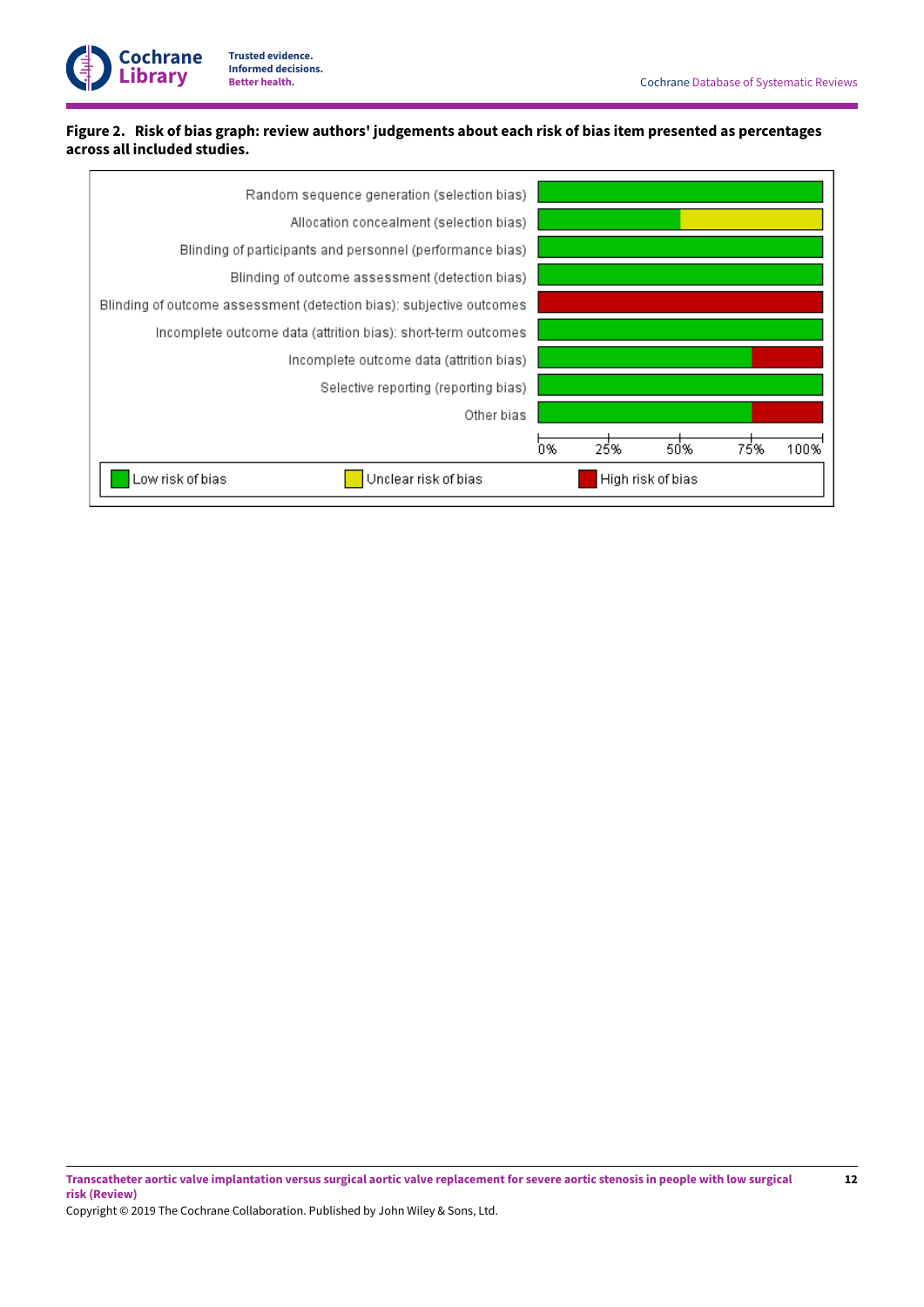

|                       | Random sequence generation (selection bias) | Allocation concealment (selection bias) | Blinding of participants and personnel (performance bias) | Blinding of outcome assessment (detection bias) | Blinding of outcome assessment (detection bias): subjective outcomes | Incomplete outcome data (attrition bias): short-term outcomes | Incomplete outcome data (attrition bias) | Selective reporting (reporting bias) |            |
|-----------------------|---------------------------------------------|-----------------------------------------|-----------------------------------------------------------|-------------------------------------------------|----------------------------------------------------------------------|---------------------------------------------------------------|------------------------------------------|--------------------------------------|------------|
|                       |                                             |                                         |                                                           |                                                 |                                                                      |                                                               |                                          |                                      | Other bias |
| Evolut 2019           |                                             | Ĩ,                                      | ٠                                                         | ÷                                               |                                                                      | ٠                                                             |                                          | ٠                                    | ÷          |
| NOTION 2015           |                                             |                                         |                                                           |                                                 |                                                                      |                                                               |                                          |                                      |            |
| <b>PARTNER 3 2019</b> |                                             |                                         |                                                           | ÷                                               |                                                                      |                                                               | ÷                                        |                                      | ٠          |

# <span id="page-15-0"></span>Figure 3. Risk of bias summary: review authors' judgements about each risk of bias item for each included study.

# **Allocation**

# **Blinding**

All studies had low risk of bias in random sequence generation [\(Evolut](#page-21-5) 2019; [PARTNER](#page-21-6) 3 2019; [NOTION](#page-21-7) 2015; [STACCATO](#page-21-4) 2012). Only [PARTNER](#page-21-6) 3 2019 and [NOTION](#page-21-7) 2015 had low risk of bias in allocation concealment, while the other two studies were at unclear risk ([Evolut](#page-21-5) 2019; [STACCATO](#page-21-4) 2012).

All studies were unblinded or with unclear blinding due to the manner of the procedures. We deemed the risk of performance bias as low across all studies, however, since operative/interventional outcomes are unlikely to be influenced by lack of blinding of participants and personnel. As for detection bias, we deemed the risk of bias as low for most outcomes that are objective and unlikely to be affected by lack of blinding ([Evolut](#page-21-5) 2019; [PARTNER](#page-21-6) 3 2019; [NOTION](#page-21-7) 2015; [STACCATO](#page-21-4) 2012). The exception was for potentially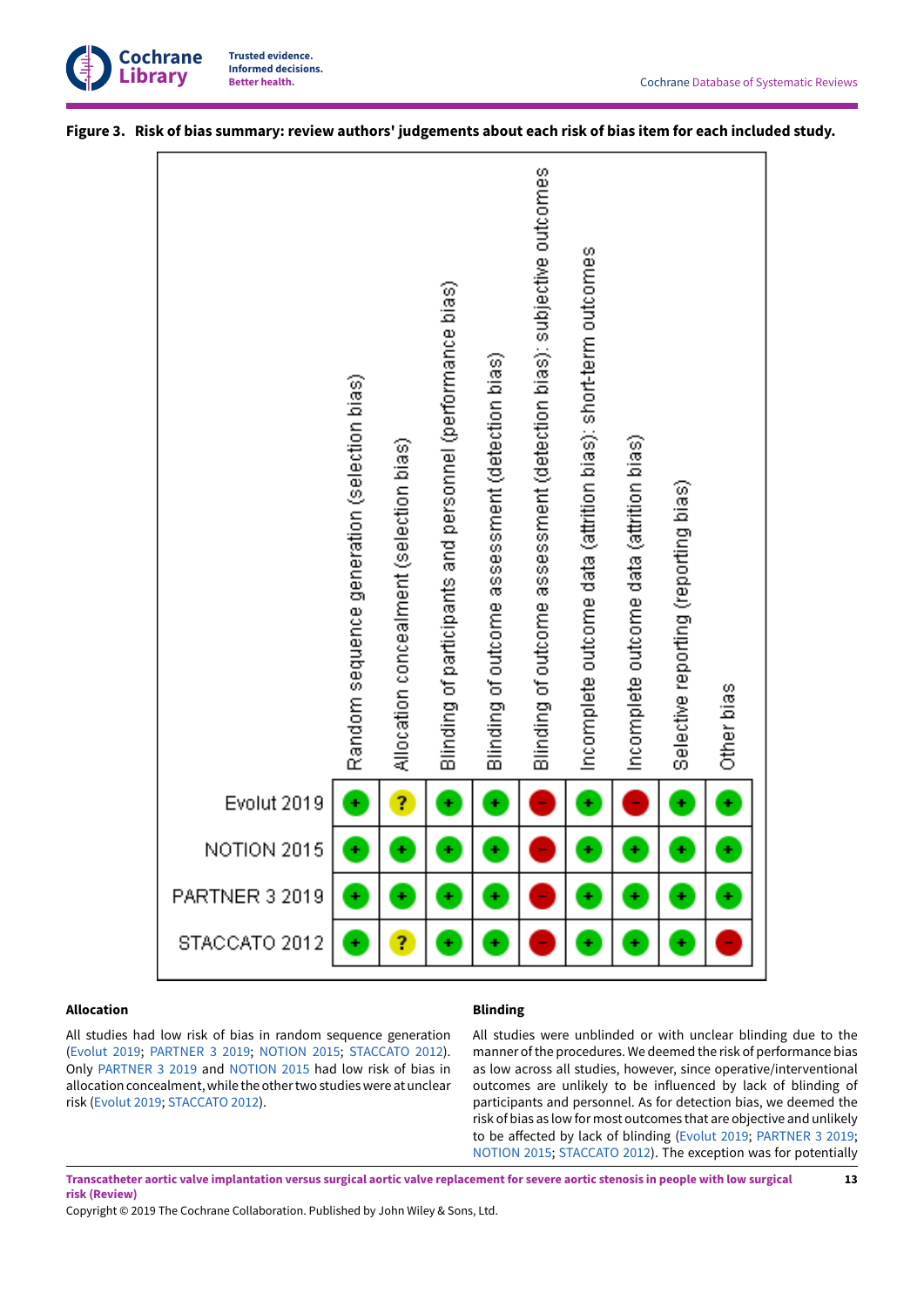**Cochrane Library**

**Trusted evidence. Informed decisions.**

subjective outcomes, such as rehospitalisation and LOS, which can be affected by lack of blinding and so we deemed risk of detection bias as high for these outcomes.

#### **Incomplete outcome data**

We classified attrition bias into short and long term for a more accurate assessment (i.e. within or beyond 30 days of follow-up). All studies were at low risk for short-term attrition bias [\(Evolut](#page-21-5) 2019; [PARTNER](#page-21-6) 3 2019; [NOTION](#page-21-7) 2015; [STACCATO](#page-21-4) 2012). [PARTNER](#page-21-6) 3 2019 [NOTION](#page-21-7) 2015 and [STACCATO](#page-21-4) 2012 were at low risk for long-term attrition bias, but [Evolut](#page-21-5) 2019 was at high risk.

#### **Selective reporting**

We deemed all studies to be at low risk for selective reporting bias [\(Evolut](#page-21-5) 2019; [PARTNER](#page-21-6) 3 2019; [NOTION](#page-21-7) 2015; [STACCATO](#page-21-4) 2012).

#### **Other potential sources of bias**

[STACCATO](#page-21-4) 2012 utilised transapical TAVI and was prematurely terminated because of an overall excess of adverse events in the TAVI group as opposed to the SAVR group. Otherwise, we did not identify other sources of bias.

#### <span id="page-16-0"></span>**Effects of interventions**

See: **Summaryoffindings [forthemaincomparison](#page-6-1)**Transcatheter aortic valve [implantation](#page-6-1) compared to surgical aortic valve [replacement](#page-6-1) for severe aortic stenosis in people with low surgical [risk](#page-6-1)

See Summary of findings for the main [comparison](#page-6-1) for details of the main comparisons. Subgroup data were not available to perform our prespecified subgroup analyses. Pre-specified criteria for sensitivity analyses were also not met.

#### **Primary outcomes**

#### *All-cause mortality*

Four studies reported short-term all-cause mortality [\(Evolut](#page-21-5) 2019; [PARTNER](#page-21-6) 3 2019; [NOTION](#page-21-7) 2015; [STACCATO](#page-21-4) 2012). There was probably little or no difference between TAVI and SAVR (RR 0.69, 95% CI 0.33 to 1.44; 2818 participants; 4 studies; Chi<sup>2</sup> = 2.30, df  $= 3$  (P = 0.51);  $I^2 = 0.0\%$ ; moderate-certainty evidence; [Analysis](#page-46-0) [1.1\)](#page-46-0). Please note that the data for [Evolut](#page-21-5) 2019 were from Table S7 (ITT data) in the supplementary appendix, which slightly contradict data in Table S9 (causes of death) in the same appendix. Cause of death was given for four TAVI and eight SAVR participants. We included Table S7 ITT data as per our pre-specified analysis plan. Three studies reported long-term all-cause mortality ([Evolut](#page-21-5) [2019](#page-21-5); [PARTNER](#page-21-6) 3 2019; [NOTION](#page-21-7) 2015). Similarly, there was little or no difference between both groups (RR 0.70, 95% CI 0.44 to 1.11; 2748 participants; 3 studies; Chi<sup>2</sup> = 1.12, df = 2 (P = 0.57);  $I^2$  = 0.0%; [Analysis 1.3\)](#page-47-1). [STACCATO](#page-21-4) 2012 reported 90-day all-cause mortality, where four of the 34 participants in the TAVI group had an event as opposed to none of the 36 in the SAVR group. [NOTION](#page-21-7) [2015](#page-21-7) reported longer term all-cause mortality follow-up with no difference between both groups at two years (TAVI 6.2% versus SAVR: 7.5%, RR 0.78, 95% CI 0.28 to 2.15) and five years (TAVI 22.3% versus SAVR 27.8%, RR 0.77, 95% CI 0.46 to 1.30). At six years, there was no difference in Kaplan-Meier rates of all-cause mortality (TAVI 42.5% versus SAVR 37.7, log-rank P = 0.58).

#### *Stroke*

Four studies reported short-term stroke with probably little or no difference between TAVI and SAVR (RR 0.73, 95% CI 0.42 to 1.25; 2818 participants; 4 studies; Chi<sup>2</sup> = 4.52, df = 3 (P = 0.21);  $1^2$  = 34%; moderate-certainty evidence;[Analysis 1.4\)](#page-47-2) ([Evolut](#page-21-5) 2019; [PARTNER3](#page-21-6) [2019;](#page-21-6) [NOTION](#page-21-7) 2015; [STACCATO](#page-21-4) 2012). Three studies reported longterm stroke also demonstrating little or no difference between both groups (RR 0.77, 95% CI 0.51 to 1.16; 2748 participants; 3 studies; Chi<sup>2</sup> = 2.44, df = 2 (P = 0.30);  $1^2$  = 18%; [Analysis 1.6\)](#page-48-1) ([Evolut](#page-21-5) 2019; [PARTNER](#page-21-6) 3 2019; [NOTION](#page-21-7) 2015). [STACCATO](#page-21-4) 2012 reported 90-day stroke, where three of the 34 participants in TAVI group had an event as opposed to one of the 36 in the SAVR group. [NOTION](#page-21-7) 2015 reported longer-term stroke follow-up with no difference between both groups at two years (TAVI 3.6% versus SAVR 5.4%, log-rank P = 0.46) and five years (TAVI 9.0% versus SAVR:  $7.4\%$ , log-rank P = 0.65).

#### *Rehospitalisation*

Two studies reported short- and long-term rehospitalisation [\(Evolut](#page-21-5) 2019; [PARTNER](#page-21-6) 3 2019). TAVI may reduce the risk of short-term rehospitalisation, although the confidence interval also includes the possibility of no difference in risk between groups (RR 0.64, 95% CI 0.39 to 1.06; 2468 participants; 2 studies; Chi<sup>2</sup> = 0.48,  $df = 1 (P = 0.49);$   $1^2 = 0.0\%$ ; low-certainty evidence; [Analysis 1.7\)](#page-49-0). The reduced risk of rehospitalisation with TAVI was sustained in the long term (RR 0.63, 95% CI 0.46 to 0.85; 2468 participants; 2 studies; Chi2  $= 0.98$ , df = 1 (P = 0.32);  $1^2 = 0.0\%$ ; [Analysis 1.8\)](#page-49-1).

#### **Secondary outcomes**

### *Myocardial infarction (MI)*

Four studies reported this outcome. Three trials [\(Evolut](#page-21-5) 2019; [PARTNER](#page-21-6) 3 2019; [NOTION](#page-21-7) 2015) had MI events and one trial (STACCATO 2012) had zero events in both arms. There was probably little or no difference between TAVI and SAVR in terms of shortterm MI (RR 0.82, 95% CI 0.42 to 1.58; 2748 participants; 3 studies; Chi<sup>2</sup> = 1.73, df = 2 (P = 0.42);  $I^2$  = 0.0%; moderate-certainty evidence; [Analysis 1.9\)](#page-49-2). In the long term, there was also little or no difference between both groups (RR 0.78, 95% CI 0.45 to 1.33; 2748 participants; 3 studies; Chi<sup>2</sup> = 1.22, df = 2 (P = 0.54);  $1^2$  = 0.0%; [Analysis 1.10\)](#page-50-0). [STACCATO](#page-21-4) 2012 reported zero events in both arms for this outcome in long-term follow-up at three months. [NOTION](#page-21-7) [2015](#page-21-7) reported a longer-term MI follow-up at two years (TAVI 5.1% vs SAVR 6.0%,  $log-rank P = 0.69$ ) and at five years (TAVI 7.7% vs SAVR  $7.4\%$ , log-rank P = 0.96).

#### *Cardiac death*

Four studies reported short-term cardiac death ([Evolut](#page-21-5) 2019; [PARTNER](#page-21-6) 3 2019; [NOTION](#page-21-7) 2015; [STACCATO](#page-21-4) 2012). There was probably little or no difference between TAVI and SAVR in shortterm cardiac death (RR 0.71, 95% CI 0.32 to 1.56; 2818 participants; 4 studies; Chi<sup>2</sup> = 1.18, df = 3 (P = 0.76);  $1^2$  = 0.0%; moderate-certainty evidence; [Analysis 1.11\)](#page-50-1). Long-term cardiac death was reported by 3 studies and TAVI was associated with a reduced risk of long-term cardiac death (RR 0.57, 95% CI 0.34 to 0.95; 2748 participants; 3 studies; Chi<sup>2</sup> = 0.27, df = 2 (P = 0.87);  $I^2$  = 0.0%; [Analysis 1.12\)](#page-50-2) ([Evolut](#page-21-5) [2019;](#page-21-5) [PARTNER](#page-21-6) 3 2019; [NOTION](#page-21-7) 2015). [NOTION](#page-21-7) 2015 reported longer-term cardiac death follow-up with no difference between both groups at two years (TAVI 6.5% versus SAVR 9.1%, log-rank P  $= 0.40$ ) and five years (TAVI 20.8% versus SAVR 23.0%, log-rank P = 0.62).

Transcatheter aortic valve implantation versus surgical aortic valve replacement for severe aortic stenosis in people with low surgical **risk (Review)**

Copyright © 2019 The Cochrane Collaboration. Published by John Wiley & Sons, Ltd.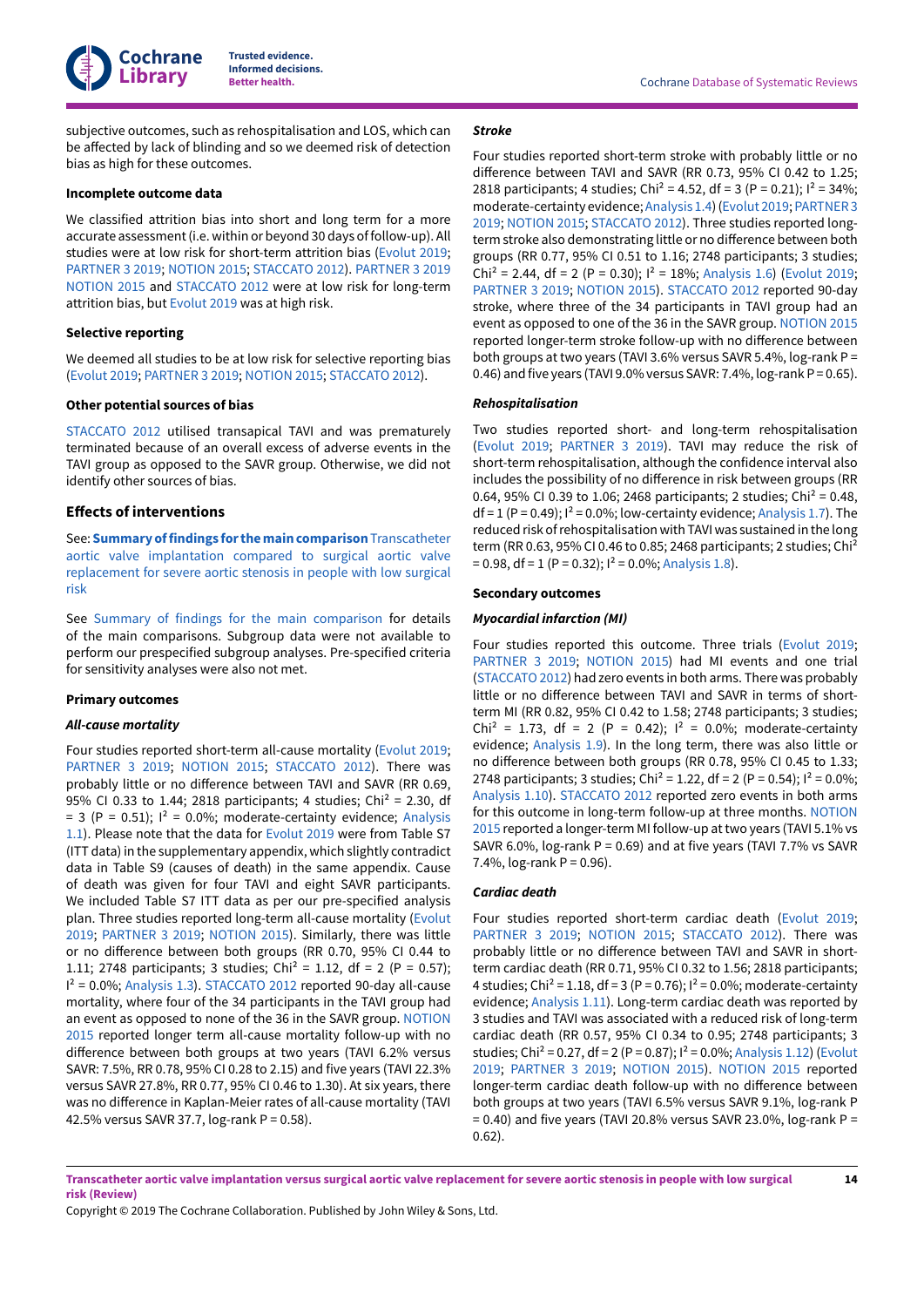

# *Length of hospital stay (LOS)*

Three studies reported LOS ([PARTNER](#page-21-6) 3 2019; [NOTION](#page-21-7) 2015; [STACCATO](#page-21-4) 2012). [PARTNER](#page-21-6) 3 2019 reported shorter median LOS in days (interquartile range) in the TAVI group (TAVI 3 (2 to 3) days versus SAVR 7 (6 to 8) days, MD −4 (−4 to −3), P < 0.001). [NOTION](#page-21-7)  $2015$  similarly reported a shorter mean LOS  $\pm$  standard deviation (SD) with TAVI (TAVI 8.9  $\pm$  6.2 days versus SAVR 12.9  $\pm$  11.6 days, MD −4 (−6.2 to −1.8, P < 0.001). [STACCATO](#page-21-4) 2012, on the other hand, reported a longer mean LOS after TAVI (TAVI 8.8  $\pm$  6.7 days versus 7.6  $\pm$  2.4 days, MD 1.2 (−1.18 to 3.58), P > 0.05). The different results of [STACCATO](#page-21-4) 2012 are likely related to the higher frequency of complications associated with transapical TAVI which eventually resulted in early termination of the study. Given the considerable heterogeneity, we opted not to pool the results; [Analysis 1.13](#page-51-0)). This outcome was deemed to have very low certainty of evidence, which means we are uncertain about the effect.

#### *New-onset atrial fibrillation*

Three studies reported short- and long-term atrial fibrillation [\(Evolut](#page-21-5) 2019; [PARTNER](#page-21-6) 3 2019; [NOTION](#page-21-7) 2015). TAVI was associated with a reduced risk of short-term new-onset atrial fibrillation (RR (random-effects) 0.21, 95% CI 0.15 to 0.30; 2683 participants; 3 studies; Tau<sup>2</sup> = 0.06; Chi<sup>2</sup> = 5.66, df = 1 (P = 0.06);  $1^2$  = 65; NNTB 3, 95% CI 4 to 3; high-certainty evidence; [Analysis 1.14\)](#page-51-1). The risk of atrial fibrillation was similarly lower with TAVI in the long term (RR (random-effects) 0.26, 95% CI 0.19 to 0.35; 2683 participants; 3 studies; Tau<sup>2</sup> = 0.05; Chi<sup>2</sup> = 5.69, df = 2 (P = 0.06);  $I^2 = 65\%$ ; NNTB 3, 95% CI 4 to 3; [Analysis 1.15](#page-51-2)). We confirmed data accuracy and absence of methodological errors to investigate the observed heterogeneity. While all studies used the same Valve Academic Research Consortium (VARC) definitions, [NOTION](#page-21-7) 2015 reported new-onset or "worsening" atrial fibrillation. This may be a potential explanation for the observed heterogeneity. Hence, we used random-effects model for pooling of results. [NOTION](#page-21-7) 2015 reported longer-term follow-up with persistently lower frequency of new-onset or worsening atrial fibrillation in the TAVI arm at two years (TAVI 22.7% versus SAVR 60.2%, log-rank P < 0.001) and five years (TAVI 23.4% versus SAVR 60.8%, log-rank P < 0.001).

#### *Permanent pacemaker (PPM) implantation*

Three studies reported short- and long-term PPM implantation [\(Evolut](#page-21-5) 2019; [PARTNER](#page-21-6) 3 2019; [NOTION](#page-21-7) 2015). TAVI probably increased the risk of short-term PPM implantation (RR (randomeffects) 3.65, 95% CI 1.50 to 8.87; 2683 participants; 3 studies; Tau<sup>2</sup> = 0.47; Chi<sup>2</sup> = 11.70, df = 2 (P = 0.003);  $1^2$  = 83%; moderatecertainty evidence; NNTH 7, 95% CI 4 to 43; [Analysis 1.16\)](#page-51-3). This increased risk with TAVI was sustained in the long term (RR (random-effects) 3.48, 95% CI 1.40 to 8.62; 2683 participants; 3 studies; Tau<sup>2</sup> = 0.53; Chi<sup>2</sup> = 15.78, df = 2 (P = 0.0004);  $1^2$  = 87%; NNTH 6, 95% CI 3 to 48; [Analysis 1.17\)](#page-52-0). There was, however, observed heterogeneity despite confirmation of data accuracy and absence of methodological errors. Possible explanations for such heterogeneity may include differences in the populations or interventions of trials. For instance, the valve type used in the TAVI groups was different between studies, where [NOTION](#page-21-7) 2015 and [Evolut](#page-21-5) 2019 used self-expandable valves, while [PARTNER](#page-21-6) 3 [2019](#page-21-6) used balloon-expandable valves. Additionally, [NOTION](#page-21-7) 2015 was conducted in Denmark and Sweden, while [PARTNER](#page-21-6) 3 2019 was conducted in the USA, Canada, Australia, New Zealand, and Japan. [Evolut](#page-21-5) 2019 had similar study centres to the latter with the addition of France and the Netherlands. Furthermore, [NOTION](#page-21-7)

[2015](#page-21-7) participants were older on average. We also noted the lower number of events in the surgical arm of [NOTION](#page-21-7) 2015 as compared to the other two studies; hence we used random-effects model for pooling of results. [STACCATO](#page-21-4) 2012 reported 90-day PPM implantation, where two of the 34 participants in TAVI group had an event as opposed to one of the 36 in the SAVR group. [NOTION](#page-21-7) [2015](#page-21-7) reported longer-term follow-up for PPM implantation with a persistently increased risk in TAVI recipients at two years (TAVI 41.3% versus SAVR 4.2%, log-rank P < 0.001) and five years (TAVI 41.7% versus SAVR: 7.8%, log-rank P < 0.001).

#### *Acute kidney injury (AKI)*

Four studies reported AKI ([Evolut](#page-21-5) 2019; [PARTNER](#page-21-6) 3 2019; [NOTION](#page-21-7) [2015;](#page-21-7) STACCATO 2012) and TAVI was associated with a lower risk (RR 0.30, 95% CI 0.16 to 0.58; 2753 participants; 4 studies; Chi<sup>2</sup> = 3.32, df = 3 (P = 0.34);  $1^2$  = 10%; NNTB 50, 95% CI 33 to 100; high-certainty evidence; [Analysis 1.18\)](#page-52-1).

#### *Any bleeding*

Four studies reported short-term bleeding and TAVI was associated with a reduced risk (RR (random-effects) 0.31, 95% CI 0.16 to 0.62; 2753 participants; 4 studies; Tau<sup>2</sup> = 0.30; Chi<sup>2</sup> = 11.39, df = 3 (P  $= 0.010$ ;  $I^2 = 74\%$ ; high-certainty evidence; [Analysis 1.19\)](#page-52-2) ([Evolut](#page-21-5) [2019;](#page-21-5) [PARTNER](#page-21-6) 3 2019; [NOTION](#page-21-7) 2015; [STACCATO](#page-21-4) 2012). There was a slight variation in definition of bleeding across the four studies, which could potentially explain the observed heterogeneity. We pooled the results using a random-effects model for this reason. Two studies reported long-term bleeding [\(Evolut](#page-21-5) 2019; [PARTNER](#page-21-6) 3 [2019\)](#page-21-6); and TAVI was similarly associated with a lower risk (RR 0.33, 95% CI 0.25 to 0.44; 2403 participants; 2 studies; Chi<sup>2</sup> = 0.14, df = 1  $(P = 0.71)$ ;  $I^2 = 0\%$ ; NNTB 10, 95% CI 8 to 12; [Analysis 1.20\)](#page-53-0). The longterm results included in the meta-analysis are the one-year followup outcomes. The 90-day bleeding events in [STACCATO](#page-21-4) 2012 were similar to that of the one-year follow-up (1 event in TAVI and 1 event in SAVR arm).

#### **Subgroup analysis**

We were unable to perform subgroup analysis since none of the subgroups that we had pre-specified was reported.

#### **Sensitivity analysis**

We were unable to carry out the sensitivity analyses that we had pre-specified in our protocol since the criteria were not applicable to our included studies. However, since [STACCATO](#page-21-4) 2012 utilised the less contemporary transapical TAVI and was prematurely terminated due to an excess of adverse events in the TAVI group, we elected to perform a post hoc sensitivity analysis on each primary outcome to test whether inclusion of this study has affected the main result. After exclusion of STACCATO 2012, there remained little or no difference between TAVI and SAVR in short-term all-cause mortality (RR 0.55, 95% CI 0.24 to 1.23; 2748 participants; 3 studies; Chi<sup>2</sup> = 0.25, df = 2 (P = 0.88);  $I^2$  = 0.0%; [Analysis 1.2](#page-47-0)), nor stroke (RR 0.68, 95% CI 0.39 to 1.20; 2748 participants; 3 studies; Chi<sup>2</sup> = 3.76, df  $= 2 (P = 0.15);$   $1^2 = 47\%;$  [Analysis 1.5](#page-48-0)).

#### <span id="page-17-0"></span>**D I S C U S S I O N**

#### **Summary of main results**

We identified four studies that met our inclusion criteria and one ongoing study. The RCTs included participants with severe AS

Transcatheter aortic valve implantation versus surgical aortic valve replacement for severe aortic stenosis in people with low surgical **risk (Review)**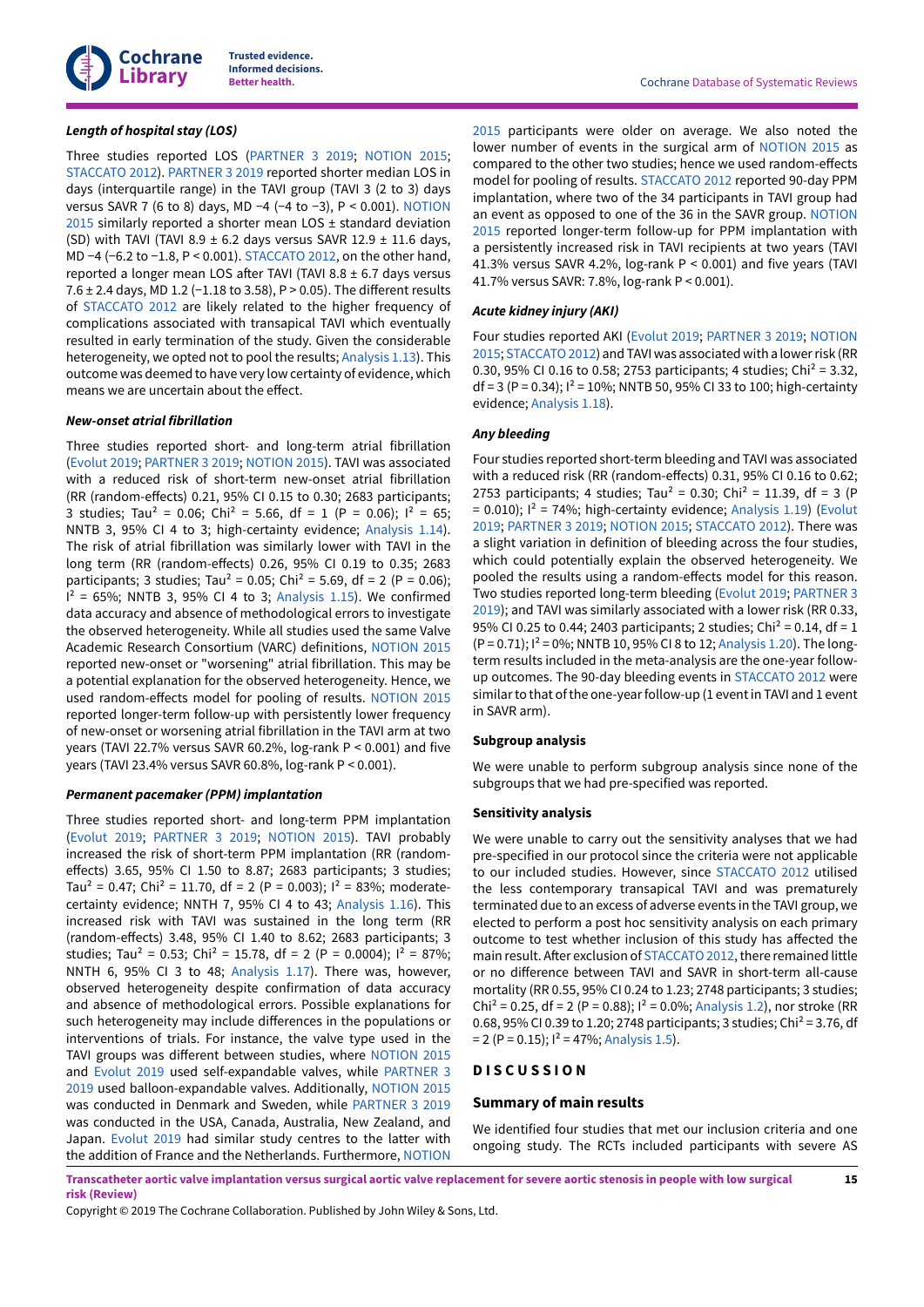

undergoing TAVI or SAVR who are deemed at a low surgical risk by the study investigators. TAVI and SAVR probably make little or no difference in short-term all-cause mortality as well as stroke risk (moderate-certainty evidence), both of which remained similar at long-term follow-up. TAVI may reduce the risk of short-term rehospitalisation (low-certainty evidence) and this reduction in readmission rates was sustained at long-term follow-up. There is probably little or no difference between both groups in terms of incident MI in the short term (moderate-certainty evidence) or long term. There is probably little or no difference between both groups in terms of short-term cardiac death (moderate-certainty evidence), but SAVR portends a higher risk of cardiac death in the long term. We are uncertain whether TAVI affects the LOS, although it appears to be associated with shorter LOS (very low certainty evidence). In both short and long terms, TAVI is associated with a reduced risk of atrial fibrillation, AKI, and bleeding (high-certainty evidence). Conversely, TAVI probably increases the risk of shortterm PPM implantation, as compared to SAVR (moderate-certainty evidence), and this increased risk is sustained in the long term.

### **Overall completeness and applicability of evidence**

The four included studies, from 13 reports, enrolled 2818 participants and were conducted across various continents in countries with different levels of income. They included participants with severe AS undergoing TAVI or SAVR who are deemed at a low surgical risk. Most participants were elderly (i.e. aged 70 or older), so the results may not necessarily generalise to younger populations. More men than women were represented in the current available evidence. Furthermore, it is worth highlighting some of the trials' exclusion criteria for which the current evidence may not be applicable. Forinstance, [PARTNER](#page-21-6) [3 2019](#page-21-6) excluded participants with bicuspid valves and nontransfemoral access. [Evolut](#page-21-5) 2019 similarly excluded participants with bicuspid valves but included alternative access TAVI. Both trials excluded participants with unsuitable anatomy (e.g. LVOT calcification, too small or too large valves, etc.) Please refer to the full details on exclusion criteria of individual trials under [Characteristics](#page-24-3) of included studies. There was not enough data to investigate our pre-planned subgroup or sensitivity analyses in any meaningful way. Most of the evidence is limited to one year, although [NOTION](#page-21-7) 2015 reported outcomes up to six years. [Evolut](#page-21-5) 2019 and [PARTNER](#page-21-6) 3 2019 are also still ongoing with longer planned follow-up; all ofthese results will be included in the update of the current review. SAVR was mostly done via full sternotomy and only about one-fourth of [PARTNER](#page-21-6) 3 2019 underwent ministernotomy or right anterior thoracotomy. The valve type used in the TAVI groups was different across studies (i.e. self-expandable vs. balloon-expandable valves) as described before. [STACCATO](#page-21-4) 2012 utilised transapical TAVI and was prematurely terminated due to a high rate of adverse events in the TAVI group. Inclusion of this study did not, however, impact the main results as demonstrated by the post hoc sensitivity analysis. Regarding quality of life measures, [PARTNER](#page-21-6) 3 2019 reported the mean relative change from baseline in the Kansas City Cardiomyopathy Questionnaire (KCCQ) at 30 days (TAVI 37.8% vs SAVR 12.8%) and one year (TAVI 39.7% vs SAVR 38.7%). [Evolut](#page-21-5) 2019 reported the KCCQ overall summary score ± SD at 30 days (TAVI 88.7% ± 14.2% versus SAVR 78.6% ± 18.9%) with similar summary scores at 12 months (TAVI 90.3% ± 12.7% vs SAVR 90.8%  $\pm$  12.4%). These results suggest that quality of life was, more or less, comparable at one year. None of the studies reported cost or economic data. There are other relevant outcomes

to be considered, such as paravalvular leak/regurgitation and aortic valve re-intervention, which have not been included in the current analysis. These outcomes will likely be included in future updates of this review as we have longer follow-up on valve performance and durability.

### **Quality of the evidence**

Our review included four studies, from 13 reports, with 2818 participants. There was some concern for imprecision, however, since the number of events may have not been sufficient to detect a significant difference between groups. This was a consistent reason for downgrading the quality of evidence of all outcomes. All studies were adequately randomised and so were at a low risk of selection bias (in terms of random sequence generation domain), but half were unclear in the allocation concealment methods. In all studies, neither the participants nor the physicians were blinded (or it was unclear if they were) owing to the manner of the interventions, but we judged performance and detection biases as low risk for most outcomes that are objective and unlikely to be affected by lack of blinding. For potentially subjective outcomes, such as rehospitalisation and LOS, we deemed the risk of detection bias as high (knowledge of the intervention may 'subconsciously' affect physicians' decision to readmit participants or alter their LOS). We are confident that all included studies clearly address our review question, with no concern for indirectness in participants, interventions, comparators, or outcomes. We evaluated the quality of evidence using the GRADE approach. All of our main outcomes (all-cause mortality, stroke, rehospitalisation, MI, cardiac death) had a moderate quality of evidence, except rehospitalisation and LOS which had low and very low quality of evidence, respectively. There were several reasons for further downgrading respective outcomes' quality of evidence. For instance, LOS point estimates varied widely across studies and confidence intervals did not show overlap, which raised concern for inconsistency of results. Additionally, for the same outcome there was a high risk of detection bias due to lack of blinding of included studies, which further downgraded the quality of evidence due to concern for study limitations. This also applied to the rehospitalisation outcome. In addition, LOS did not meet the optimal information size criterion ([Schünemann 2013](#page-23-15)) and so we further downgraded the quality of evidence due to concern for imprecision. PPM implantation had considerable unexplained heterogeneity and so we downgraded the quality of evidence for inconsistency. We deemed the evidence for new-onset atrial fibrillation, AKI, and any bleeding to be of high quality with no reasons for downgrading.

#### **Potential biases in the review process**

The methodological rigour of Cochrane Reviews aims to minimise different potential biases. We performed an exhaustive search to identify all eligible studies that addressed our review question. We did not apply language or date restrictions to the publications searched. However, any search strategy has an inherent risk of missing relevant studies. Additionally, there is always a pragmatic restriction to the number of searched resources and an English language bias. Lastly, as previously mentioned, there was an overall imbalance between men and women, surgical approaches varied slightly, and valve types/generations were different across studies. These issues may have also biased our review process.

Transcatheter aortic valve implantation versus surgical aortic valve replacement for severe aortic stenosis in people with low surgical **risk (Review)**

Copyright © 2019 The Cochrane Collaboration. Published by John Wiley & Sons, Ltd.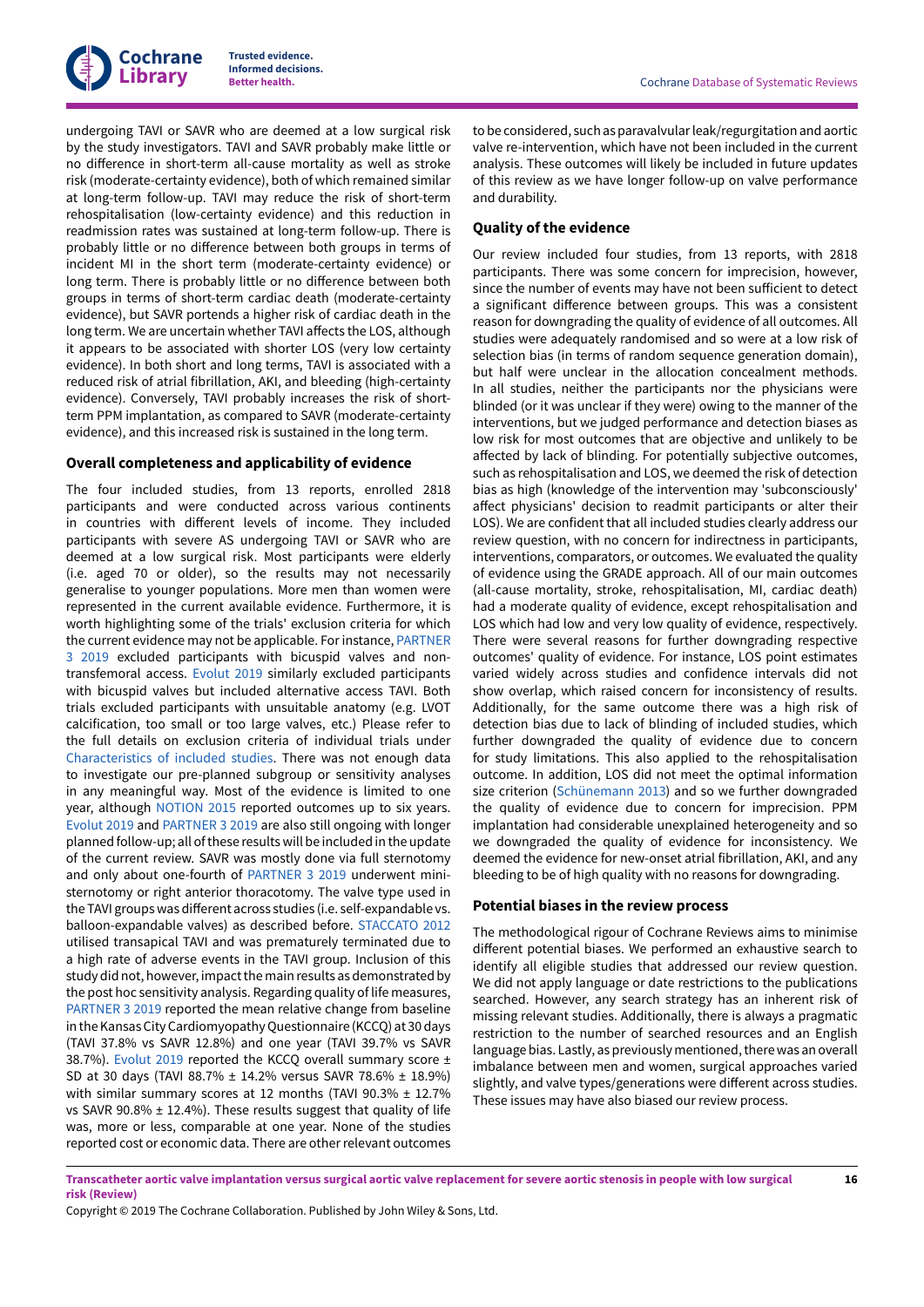

# **Agreements and disagreements with other studies or reviews**

We present the largest meta-analysis conducted to date, comprising 2818 participants, that is solely based on RCTs comparing TAVI and SAVR for severe AS in individuals with low surgical risk. This includes the landmark trials published this year. We identified eight other reviews addressing our clinical question with similar inclusion criteria. [Arora](#page-22-9) 2017 assessed the early outcomes of TAVI and SAVR from one RCT and three propensityscore matched (PSM) studies demonstrating comparable results but suggesting the need for further long-term studies. Despite our inclusion of three additional RCTs since their publication, we agree that longer-term follow-up is still needed. [Witberg](#page-24-2) 2018 conducted a meta-analysis oftwo RCTs and four PSM studies, which demonstrated an increased risk of mortality with TAVI, at a median follow-up of two years, suggesting that SAVR should remain the mainstay of treatment for AS. This study included 3484 participants, only 350 of whom were RCT-derived. Additionally, the majority of the current evidence stems from the studies included in our meta-analysis, which were not published at the time, so we believe the conclusions drawn from that report may not be current. The same group, [Witberg](#page-24-6) 2019, conducted a more recent meta-analysis including four RCTs and five PSM studies with a larger sample size of 6124. However, this was again predominantly derived from the PSM studies. They concluded that TAVI has similar mortality to SAVR at two years of follow-up and highlighted the need for long-term follow-up data, which we agree with. [Overtchouk](#page-23-16) 2019 reported a comprehensive review of individual RCTs and observational studies with no conducted meta-analyses. After meticulous review of available evidence, they concluded that TAVI, in the future, may replace SAVR in low-risk populations. [Junquera](#page-23-17) 2019 published a review discussing the future of TAVI in low-risk participants. At the time, the major landmark trials included in our review were still ongoing. However, the authors "expected" the positive results demonstrated by TAVI in these trials, which they perceived as the basis to establish TAVI as default treatment for AS. We share both mentioned views on whether TAVI will withstand the test of time, durability being one of the main considerations for AVR. [Kheiri](#page-23-18) [2019](#page-23-18) conducted a meta-analysis, including three RCTs with 604 participants. While their conclusions are similar to ours, our metaanalysis is based on a substantially larger sample, including the two most recent landmark trials, and thus provides more accurate and contemporary estimates. [Kolte](#page-23-19) 2019, on the other hand, included four RCTs with 2887 participants and definitively concluded that TAVI is associated with a lower risk of all-cause mortality and cardiac death at one year. They further suggested that TAVI may be the preferred option over SAVR in low-risk individuals. While [Kheiri 2019](#page-23-18) and [Kolte](#page-23-19) 2019 have different conclusiveness, they both share one major difference in their methodology compared to ours: both reviews included [SURTAVI](#page-21-10) 2017 in their meta-analyses. Based on our correspondence with [SURTAVI](#page-21-10) 2017's lead investigator, we confirmed that participants in this trial, including ones with STS risk score of less than 4%, are not representative of the low surgical risk population. Hence, as justified under [Characteristics](#page-37-0) of excluded [studies](#page-37-0), we opted to exclude [SURTAVI](#page-21-10) 2017 from our meta-analysis. [Al-Abdouh 2019](#page-22-10) published a recent meta-analysis, with similar eligibility criteria to ours — they only included RCTs, comprising 2698 participants, and had similar results. However, they opted to exclude [STACCATO](#page-21-4) 2012 given its relatively short follow-up owing to its premature termination and utilization of transapical TAVI. We do not think this decision is unreasonable; however,

we believe a negative outcome as such should still be presented with the available evidence. Notably, as discussed previously, we did not include the 3-month follow-up and only considered the short-term [STACCATO](#page-21-4) 2012 outcome data, which were before study termination. We further performed a post hoc sensitivity analysis for the primary outcomes, excluding [STACCATO](#page-21-4) 2012, which did not change our main findings. Despite the mentioned differences between our reviews, our results both demonstrate no difference in short-term mortality risk and a reduced risk of perioperative complications with TAVI, aside from PPM implantation. We agree that the current available evidence as well as the anticipated longterm follow-up results would warrant an update in the guidelines for management of AS in low-risk individuals. There is a paradigm shift in management of individuals with severe AS who are at a low surgical risk with a growing momentum towards less invasive approaches. With the enhanced operator experience, continued valve systems technological advancements, and development of newer generation devices, TAVI indications continue to expand in the modern era, supported by the recent US Food and Drug Administration approval of certain TAVI devices in low-risk individuals (FDA [2019\)](#page-22-11). This further emphasises the indispensable role of a "heart team" towards fostering a clinical environment of well-informed, shared decision-making with special focus on the highlighted uncertainties in evidence and unclear durability of TAVI at this point in time.

### <span id="page-19-0"></span>**A U T H O R S ' C O N C L U S I O N S**

#### **Implications for practice**

Our meta-analysis indicates that, in the short term, TAVI probably has little or no mortality difference compared to SAVR for severe AS in individuals with low surgical risk. Similarly, there is probably little or no difference in risk of stroke, MI, and cardiac death between the two approaches. TAVI may reduce the risk of rehospitalisation, but we are uncertain about the effects on LOS. TAVI reduces the risk of atrial fibrillation, AKI, and bleeding. However, this benefit is offset by the increased risk of PPM implantation. Long-term followup data are needed to further assess and validate these outcomes, especially durability, in the low surgical risk population.

#### **Implications for research**

In light of the current state of evidence, more RCTs with longer follow-up data are needed to further assess and validate the durability of TAVI for severe AS in individuals with low surgical risk. It may also be prudent to emphasise patient-centred outcomes, such as pain scores, quality of life measures, and recovery time, etc. Additionally, investigators should strive to include younger participants with a more equal distribution of men and women. The NOTION-2 trial is underway with inclusion of younger participants and a planned minimum of five-year follow-up [\(NCT02825134\)](#page-22-12). This would add to the current body of evidence and we would hope for an even longer follow-up of ten years and beyond.

# <span id="page-19-1"></span>**A C K N O W L E D G E M E N T S**

We would like to thank Nicole Martin and the editorial team of the Cochrane Heart Group for their support. The search strategy was designed by Charlene Bridges and peer reviewed by Robin Featherstone. Special thanks to Helen Wakeford, Sarah Hodgkinson, Rui Providencia, and the Cochrane Fast-Track team for their productive feedback throughout the editorial process. We

Transcatheter aortic valve implantation versus surgical aortic valve replacement for severe aortic stenosis in people with low surgical **risk (Review)**

Copyright © 2019 The Cochrane Collaboration. Published by John Wiley & Sons, Ltd.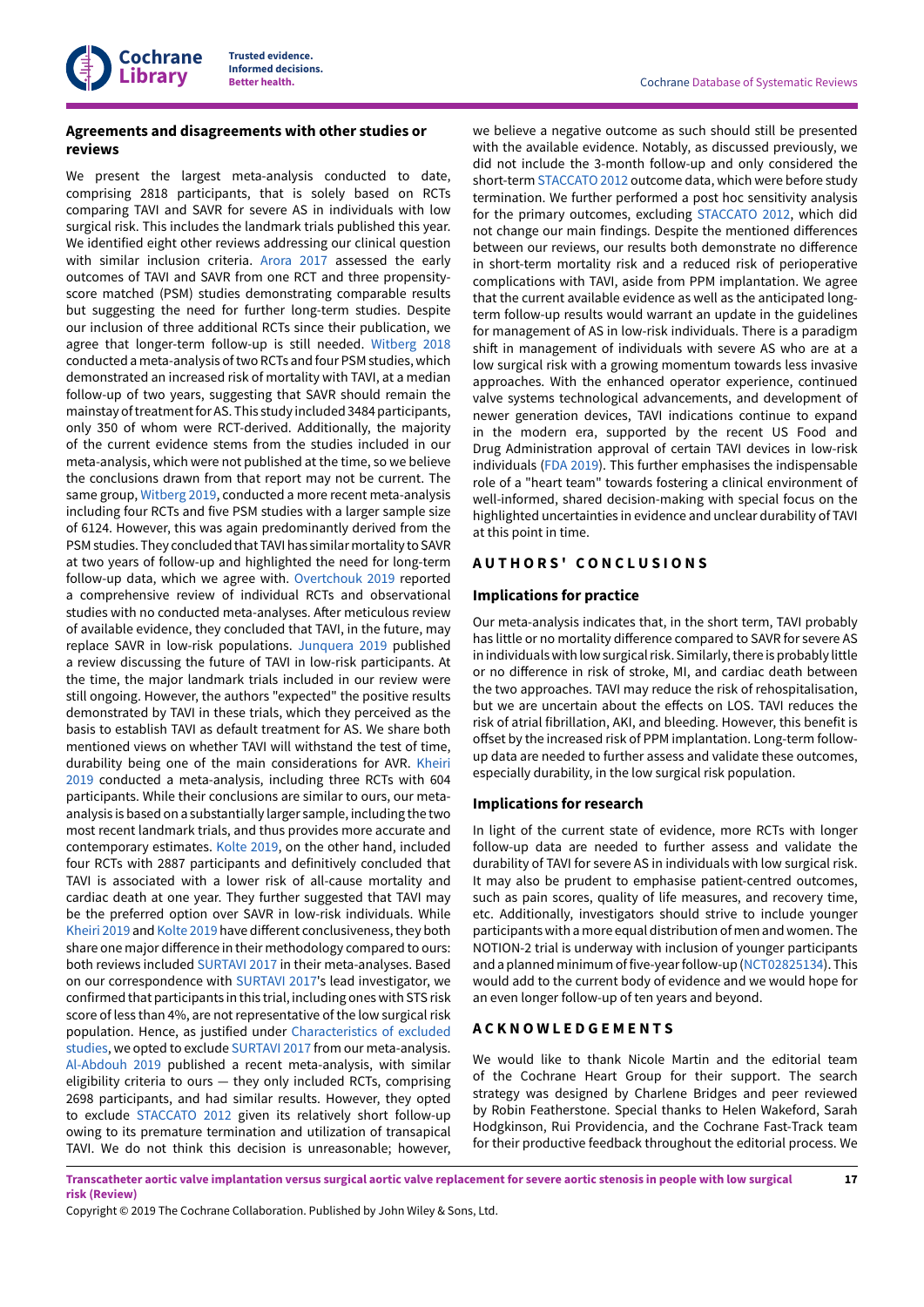

**18**

thank the peer referees Tomo Ando, Rajesh K Kharbanda, Antonio Miceli and Hemang Panchal, and consumer referee Terry Griffin, for all of their helpful comments. We would also like to thank

Dr. Michael J Reardon for the correspondence and information provided on [SURTAVI](#page-21-10) 2017 trial.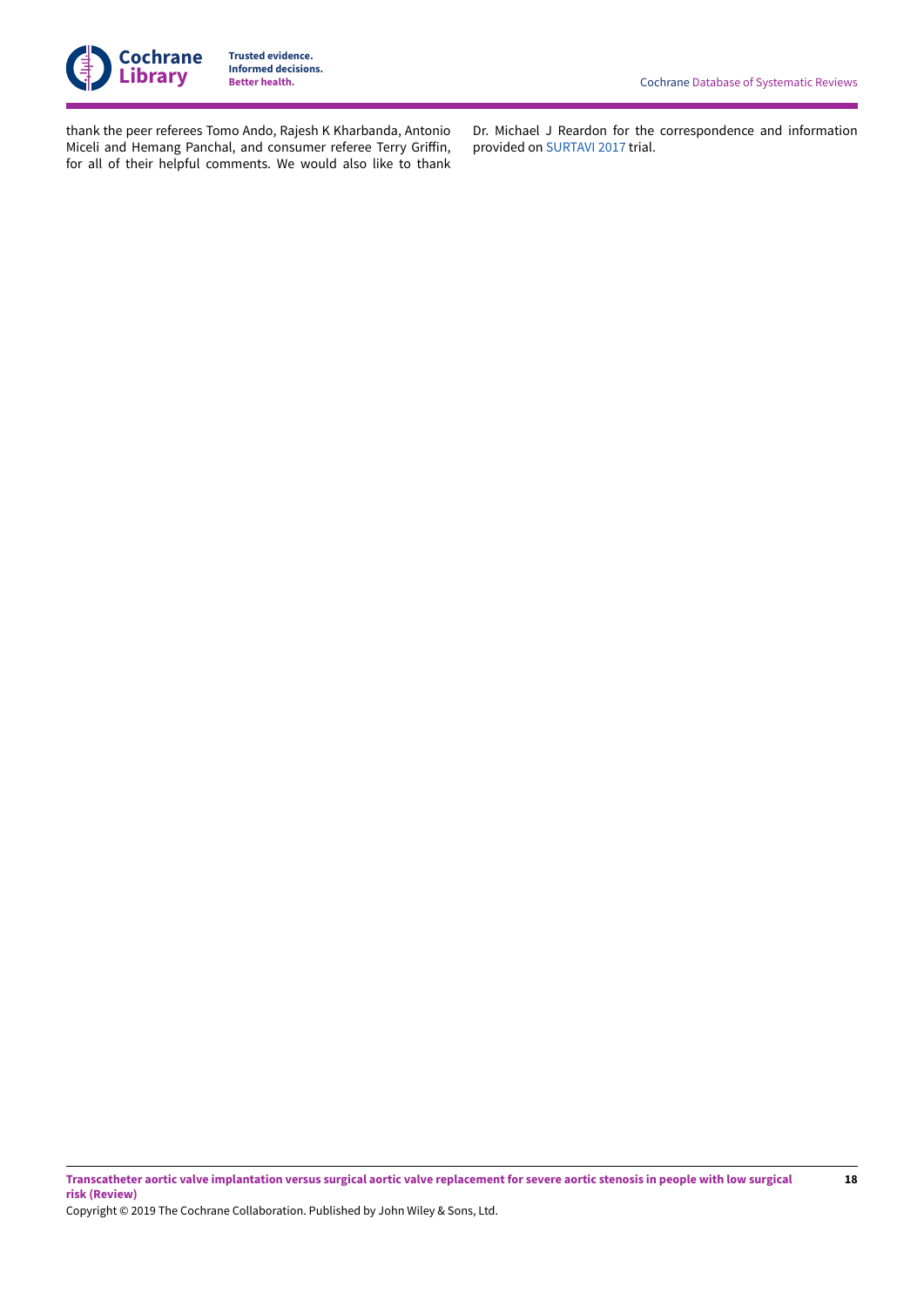<span id="page-21-3"></span>

# <span id="page-21-2"></span><span id="page-21-1"></span>**REFERENCES**

#### <span id="page-21-0"></span>**References to studies included in this review**

#### <span id="page-21-5"></span>**Evolut 2019** *{published data only}*

NCT02701283. Medtronic Evolut transcatheter aortic valve replacement in low risk patients [Transcatheter aortic valve replacement with the medtronic transcatheter aortic valve replacement system in patients at low risk for surgical aortic valve replacement]. clinicaltrials.gov/ct2/show/NCT02701283 first posted March 8, 2016.

[\\*](#page-24-7)  Popma JJ, Deeb GM, Yakubov SJ, Mumtaz M, Gada H, O'Hair D, et al. Transcatheter aortic-valve replacement with a selfexpanding valve in low-risk patients. *The New England Journal of Medicine* 2019;**380**(18):1706-715.

#### <span id="page-21-7"></span>**NOTION 2015** *{published data only}*

Jørgensen TH, Thyregod HG, Tarp JB, Svendsen JH, Søndergaard L. Temporal changes of new-onset atrial fibrillation in patients randomized to surgical or transcatheter aortic valve replacement. *International Journal of Cardiology* 2017;**234**:16-21.

NCT01057173. The Nordic Aortic Valve Intervention trial (NOTION) [Transcatheter versus surgical aortic valve implantation in patients with severe aortic valve stenosis]. clinicaltrials.gov/ct2/show/NCT01057173 first posted January 27, 2010.

Søndergaard L, Ihlemann N, Capodanno D, Jørgensen T, Nissen H, Kjeldsen BJ, et al. Durability of transcatheter and surgical bioprosthetic aortic valves in patients at lower surgical Risk. *Journal of the American College of Cardiology* 2019;**73**(5):546–53.

Søndergaard L, Steinbrüchel DA, Ihlemann N, Nissen H, Kjeldsen BJ, Petursson P. Two-year outcomes in patients with severe aortic valve stenosis randomized to transcatheter versus surgical aortic valve replacement: the all-comers Nordic Aortic Valve Intervention randomized clinical trial. *Circulation: Cardiovascular Interventions* 2016;**9**(6):e003665.

Thyregod HG, Ihlemann N, Jørgensen TH, Nissen H, Kjeldsen BJ, Petursson P, et al. Five-year clinical and echocardiographic outcomes from the Nordic Aortic Valve Intervention (NOTION) randomized clinical trial in lower surgical risk patients. *Circulation* 2019;**139**:2714–23.

[\\*](#page-24-7)  Thyregod HG, Steinbrüchel DA, Ihlemann N, Nissen H, Kjeldsen BJ, Petursson P, et al. Transcatheter versus surgical aortic valve replacement in patients with severe aortic valve stenosis: 1-Year results from the all-comers NOTION randomized clinical trial. *Journal of the American College of Cardiology* 2015;**65**(20):2184-94.

Thyregod HG, Søndergaard L, Ihlemann N, Franzen O, Andersen LW, Hansen PB, et al. The Nordic Aortic Valve Intervention (NOTION) trial comparing transcatheter versus surgical valve implantation: study protocol for a randomised controlled trial. *Trials* 2013;**14**:11.

#### <span id="page-21-6"></span>**PARTNER 3 2019** *{published data only}*

[\\*](#page-24-7)  Mack MJ, Leon MB, Thourani VH, Makkar R, Kodali SK, Russo M, et al. Transcatheter aortic-valve replacement with a balloon-expandable valve in low-risk patients. *The New England Journal of Medicine* 2019;**380**(18):1695-705.

NCT02675114. The PARTNER 3 - trial - the safety and effectiveness of the SAPIFN 3 transcatheter heart valve in low risk Patients with aortic stenosis (P3) [A prospective, randomized, controlled, multi-center study to establish the safety and effectiveness of the SAPIEN 3 transcatheter heart valve in low risk patients who have severe, calcific, aortic stenosis requiring aortic valve replacement]. clinicaltrials.gov/ ct2/show/NCT02675114 first posted February 5, 2016.

### <span id="page-21-4"></span>**STACCATO 2012** *{published data only}*

Nielsen HH, Klaaborg KE, Nissen H, Terp K, Mortensen PE, Kjeldsen BJ, et al. A prospective, randomised trial of transapical transcatheter aortic valve implantation vs. surgical aortic valve replacement in operable elderly patients with aortic stenosis: the STACCATO trial. *EuroIntervention* 2012;**8**:383-89.

Ryhammer PK, Greisen J, Jakobsen CJ. Hemodynamic consequences following surgical aortic valve replacement versus transcatheter aortic valve implantation - a randomized study. *Acta Anaesthesiologica Scandinavica* 2015;**11**:11.

#### **References to studies excluded from this review**

#### <span id="page-21-8"></span>**NCT02628899** *{published data only}*

NCT02628899. Feasibility of transcatheter aortic valve replacement in low-risk patients with symptomatic, severe aortic stenosis. clinicaltrials.gov/ct2/show/NCT02628899 first posted December 11, 2015.

#### <span id="page-21-9"></span>**NCT02838199** *{published data only}*

NCT02838199. Transcatheter or surgIcal aortic valve replacement in all-comers with severe aortic valve stenosis (TRANSIT) [Prospective, open label, multicenter, dual arm, randomized trial of transcatheter or surgIcal aortic valve replacement in all-comers with severe aortic valve stenosis]. clinicaltrials.gov/ct2/show/NCT02838199 first posted July 20, 2016.

### <span id="page-21-10"></span>**SURTAVI 2017** *{published data only}*

Reardon MJ, Van Mieghem NM, Popma JJ, Kleiman NS, Søndergaard L, Mumtaz M, et al. Surgical or transcatheter aortic-valve replacement in intermediate-risk patients. *The New England Journal of Medicine* 2017;**376**(14):1321-31.

Serruys PW, Modolo R, Reardon M, Miyazaki Y, Windecker S, Popma J, et al. One-year outcomes of patients with severe aortic stenosis andan STS PROM of less than three percent in the SURTAVI trial. *EuroIntervention* 2018;**14**(8):877-83.

Transcatheter aortic valve implantation versus surgical aortic valve replacement for severe aortic stenosis in people with low surgical **risk (Review)**

Copyright © 2019 The Cochrane Collaboration. Published by John Wiley & Sons, Ltd.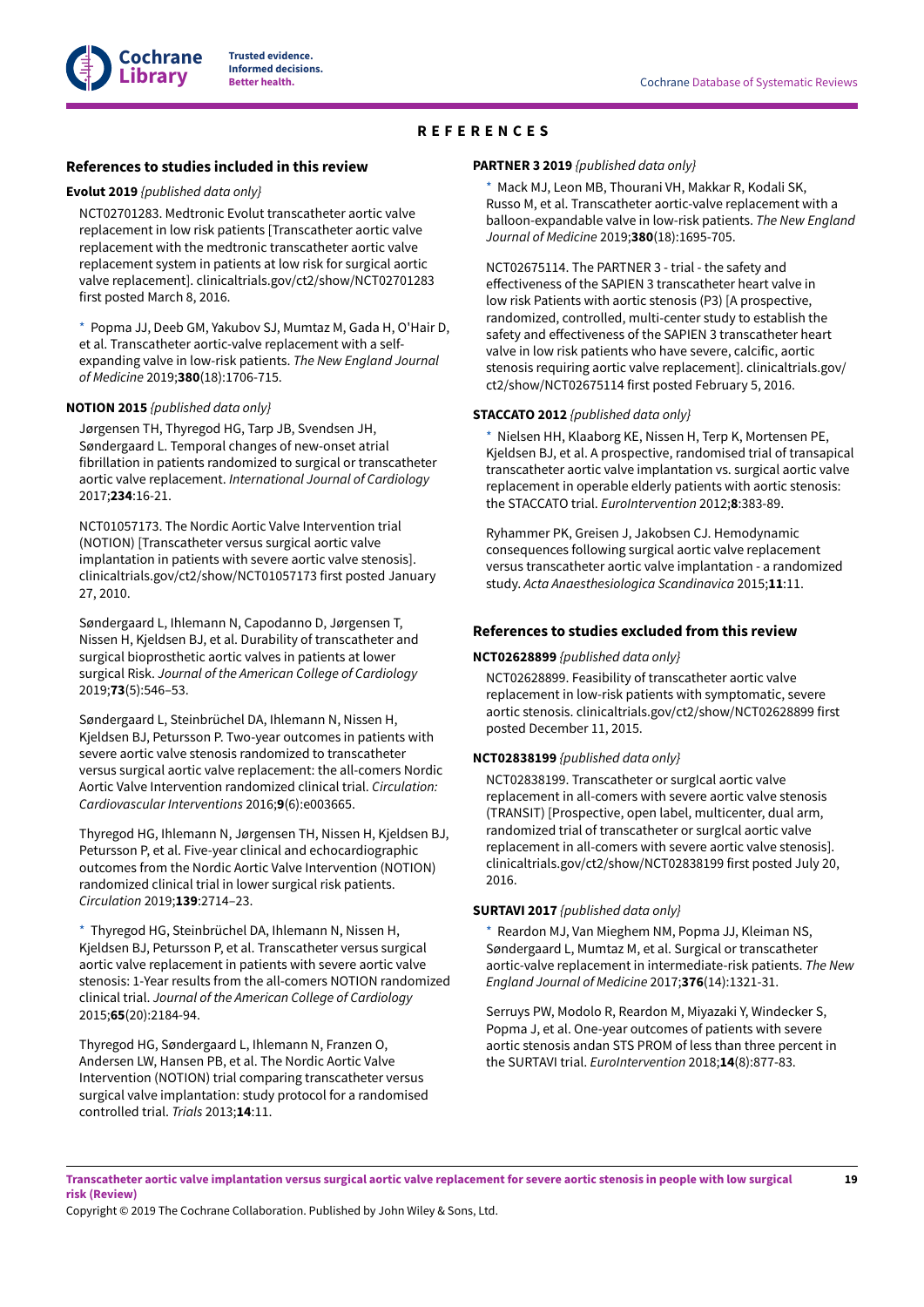

# **References to studies awaiting assessment**

### <span id="page-22-13"></span>**NCT03112980** *{published data only}*

NCT03112980. Randomized trial of TAVI vs. SAVR in patients with severe aortic valve stenosis at intermediate risk of mortality (DEDICATE) [Randomized, multi-center, event-driven trial of TAVI versus SAVR in patients with symptomatic severe aortic valve stenosis and intermediate risk of mortality, as assessed by STS-score - DEDICATE]. clinicaltrials.gov/ct2/show/ NCT03112980 first posted April 13, 2017.

### <span id="page-22-14"></span>**NCT03383445** *{published data only}*

NCT03383445. Transcatheter aortic valve replacement versus surgical aortic valve replacement for treating elderly patients with severe aortic stenosis and small aortic annuli: a prospective randomized study The VIVA trial. clinicaltrials.gov/ ct2/show/NCT03383445 first posted December 26, 2017.

### <span id="page-22-15"></span>**PARTNER 2 2016** *{published data only}*

Baron SJ, Wang K, House JA, Magnuson EA, Reynolds MR, Makkar R, et al. Cost-effectiveness of transcatheter versus surgical aortic valve replacement in patients with severe aortic stenosis at intermediate risk. *Circulation* 2019;**139**(7):877-88.

[\\*](#page-24-7)  Leon MB, Smith CR, Mack MJ, Makkar RR, Svensson LG, Kodali SK, et al. Transcatheter or surgical aortic-valve replacement in intermediate-risk Patients. *The New England Journal of Medicine* 2016;**374**(17):1609-20.

# **References to ongoing studies**

### <span id="page-22-12"></span>**NCT02825134** *{published data only}*

NCT02825134. Comparison of transcatheter versus surgical aortic valve replacement in younger low surgical risk patients with severe aortic stenosis (NOTION-2) [Nordic Aortic Valve Intervention trial 2 - a randomized multicenter comparison of transcatheter versus surgical aortic valve replacement in younger low surgical risk patients with severe aortic stenosis]. clinicaltrials.gov/ct2/show/NCT02825134 first posted July 7, 2016.

# **Additional references**

#### <span id="page-22-10"></span>**Al-Abdouh 2019**

Al-Abdouh A, Upadhrasta S, Fashanu O, Elias H, Zhao D, Hasan RK, et al. Transcatheter aortic valve replacement in low-risk patients: A meta-analysis of randomized controlled trials. Cardiovascular Revascularization Medicine 2019; Vol. pii: S1553-8389(19)30481-6.

#### <span id="page-22-9"></span>**Arora 2017**

Arora S, Strassle PD, Ramm CJ, Rhodes JA, Vaidya SR, Caranasos TG, et al. Transcatheter versus surgical aortic valve replacement in patients with lower surgical risk scores: a systematic review and meta-analysis of early outcomes. *Heart, Lung & Circulation* 2017;**26**(8):840-5.

#### <span id="page-22-2"></span>**Baumgartner 2017a**

Baumgartner H, Hung J, Bermejo J, Chambers JB, Edvardsen T, Goldstein S, et al. Recommendations on the echocardiographic assessment of aortic valve stenosis: a focused update from

the European Association of Cardiovascular Imaging and the American Society of Echocardiography. *European Heart Journal* 2017;**18**(3):254-75.

#### <span id="page-22-3"></span>**Baumgartner 2017b**

Baumgartner H, Falk V, Bax JJ, De Bonis M, Hamm C, Holm PJ, et al. 2017 ESC/EACTS Guidelines for the management of valvular heart disease. *European Heart Journal* 2017;**38**(36):2739–91.

### <span id="page-22-0"></span>**Bhatia 2016**

Bhatia N, Basra SS, Skolnick AH, Wenger NK. Aortic valve disease in the older adult. *Journal of Geriatric Cardiology* 2016;**13**(12):941-4.

#### <span id="page-22-16"></span>**Clegg 2012**

Clegg SD, Krantz MJ. Transcatheter aortic valve replacement: what's in a name?. *Journal of the American College of Cardiology* 2012;**60**(3):239.

### <span id="page-22-11"></span>**FDA 2019**

FDA expands indication for several transcatheter heart valves to patients at low risk for death or major complications associated with open-heart surgery. www.fda.gov/news-events/pressannouncements/fda-expands-indication-several-transcatheterheart-valves-patients-low-risk-death-or-major 16 August 2019.

# <span id="page-22-8"></span>**GRADEpro GDT 2015 [Computer program]**

McMaster University (developed by Evidence Prime). GRADEpro GDT. Version accessed 21 March 2019. Hamilton (ON): McMaster University (developed by Evidence Prime), 2015.

### <span id="page-22-6"></span>**Greenbaum 2017**

Greenbaum AB, Babaliaros VC, Chen MY, Stine AM, Rogers T, O'Neill WW, et al. Transcaval access and closure for transcatheter aortic valve replacement: a prospective investigation. *Journal of the American College of Cardiology* 2017;**69**(5):511-21.

### <span id="page-22-1"></span>**Grimard 2016**

Grimard BH, Safford RE, Burns EL. Aortic stenosis: diagnosis and treatment. *American Family Physician* 2016;**93**(5):371-8.

#### <span id="page-22-5"></span>**Grover 2017**

Grover FL, Vemulapalli S, Carroll JD, Edwards FH, Mack MJ, Thourani VH, et al. STS/ACC TVT Registry. 2016 Annual Report of The Society of Thoracic Surgeons/American College of Cardiology Transcatheter Valve Therapy Registry. *Journal of the American College of Cardiology* 2017;**69**(10):1215–30.

### <span id="page-22-7"></span>**Higgins 2017**

Higgins JP, Altman DG, Sterne JAC (editors). Chapter 8: Assessing risk of bias in included studies. In: Higgins JPT, Churchill R, Chandler J, Cumpston MS (editors). Cochrane Handbook for Systematic Reviews of Interventions version 5.2.0 (updated June 2017). The Cochrane Collaboration, 2017. Available at www.training.cochrane.org/handbook.

# <span id="page-22-4"></span>**Hirji 2017**

Hirji SA, Ramirez-Del Val F, Kolkailah AA, Ejiofor JI, McGurk S, Chowdhury R, et al. Outcomes of surgical and transcatheter aortic valve replacement in the octogenarians - surgery

Transcatheter aortic valve implantation versus surgical aortic valve replacement for severe aortic stenosis in people with low surgical **risk (Review)**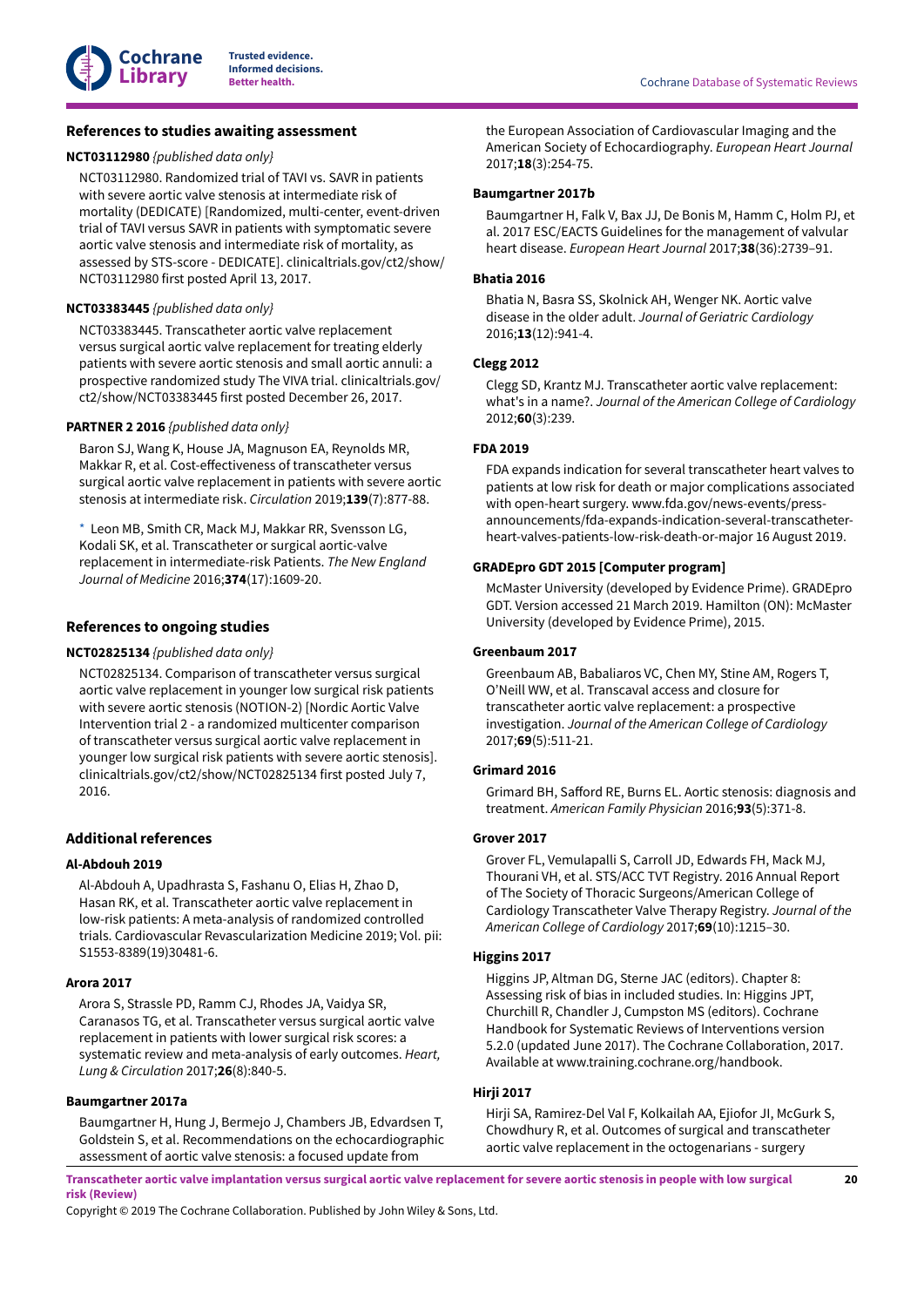

still the gold standard?. *Annals of Cardiothoracic Surgery* 2017;**6**(5):453-62.

### <span id="page-23-3"></span>**Hirji 2018a**

Hirji SA, Kolkailah AA, Ramirez-Del Val F, Lee J, McGurk S, Pelletier P, et al. Mechanical versus bioprosthetic aortic valve replacement in patients aged 50 years and younger. *Annals of Thoracic Surgery* 2018;**106**(4):1113-21.

# <span id="page-23-6"></span>**Hirji 2018b**

Hirji SA, Funamoto M, Lee J, Ramirez Del Val F, Kolkailah AA, McGurk S, et al. Minimally invasive versus full sternotomy aortic valve replacement in low-risk patients: which will stand against transcatheter aortic valve replacement?. *Surgery* 2018;**164**(2):282-7.

### <span id="page-23-17"></span>**Junquera 2019**

Junquera L, Ferreira-Neto A, Guimaraes L, Asmarats L, Del Val D, Wintzer-Wehekind J. Transcatheter aortic valve replacement in low risk patients. *Minerva Cardioangiologica* 2019;**67**(1):19-38.

#### <span id="page-23-18"></span>**Kheiri 2019**

Kheiri B, Osman M, Abubakar H, Subahi A, Chahine A, Ahmed S, et al. Transcatheter versus surgical aortic valve replacement in low-risk surgical patients: a meta-analysis of randomized clinical trials. *Cardiovascular Revascularization Medicine* 2019;**pii**:S1553-8389(18)30626-2.

# <span id="page-23-7"></span>**Kolkailah 2018**

Kolkailah AA, Hirji SA, Ejiofor JI, Ramirez Del Val F, Lee J, Norman AV, et al. Novel fast-track recovery protocol for alternative access transcatheter aortic valve replacement: application to non-femoral approaches. *Interactive CardioVascular and Thoracic Surgery* 2018;**26**:938–43.

#### <span id="page-23-19"></span>**Kolte 2019**

Kolte D, Vlahakes GJ, Palacios IF, Sakhuja R, Passeri JJ, Inglessis I, et al. Transcatheter versus surgical aortic valve replacement in low-risk patients. *Journal of the American College of Cardiology* 2019;**74**(12):1532-40.

#### <span id="page-23-12"></span>**Lefebvre 2011**

Lefebvre C, Manheimer E, Glanville J. Chapter 6: Searching for studies. In: Higgins JP, Green S (editors). Cochrane Handbook for Systematic Reviews of Interventions Version 5.1.0 (updated March 2011). The Cochrane Collaboration, 2011. Available from handbook.cochrane.org.

#### <span id="page-23-4"></span>**Leon 2010**

Leon MB, Smith CR, Mack M, Miller DC, Moses JW, Svensson LG. Transcatheter aortic-valve implantation for aortic stenosis in patients who cannot undergo surgery. *New England Journal of Medicine* 2010;**363**(17):1597-607.

#### <span id="page-23-9"></span>**Leon 2016**

Leon MB, Smith CR, Mack MJ, Makkar RR, Svensson LG, Kodali SK, et al. Transcatheter or surgical aortic-valve replacement in intermediate-risk patients. *New England Journal of Medicine* 2016;**374**:1609-20.

### <span id="page-23-13"></span>**Liberati 2009**

Liberati A, Altman DG, Tetzlaff J, Mulrow C, Gotzsche PC, Ioannidis JP, et al. The PRISMA statement for reporting systematic reviews and meta-analyses of studies that evaluate health care interventions: explanation and elaboration. *PLOS Medicine* 2009;**6**(7):e1000100.

#### <span id="page-23-1"></span>**Maganti 2010**

Maganti K, Rigolin VH, Sarano ME, Bonow RO. Valvular heart disease: diagnosis and management. *Mayo Clinic Proceedings* 2010;**85**(5):483-500.

#### <span id="page-23-8"></span>**Mylotte 2016**

Mylotte D, Sudre A, Teiger E, Obadia JF, Lee M, Spence M, et al. Transcarotid transcatheter aortic valve replacement: feasibility and safety. *Journal of the American College of Cardiology: Cardiovascular Interventions* 2016;**9**(5):472–80.

# <span id="page-23-11"></span>**Nashef 2012**

Nashef SA, Roques F, Sharples LD, Nilsson J, Smith C, Goldstone AR, et al. EuroSCORE II. *European Journal of Cardiothoracic Surgery* 2012;**41**(4):734–45.

### <span id="page-23-5"></span>**Nishimura 2017**

Nishimura RA, Otto CM, Bonow RO, Carabello BA, Erwin JP 3rd, Fleisher LA, et al. 2017 AHA/ACC focused update of the 2014 AHA/ACC guideline for the management of patients with valvular heart disease: a report of the American College of Cardiology/American Heart Association Task Force on Clinical Practice Guidelines. *Circulation* 2017;**135**:e1159-95.

# <span id="page-23-10"></span><span id="page-23-0"></span>**O'Brien 2009**

O'Brien SM, Shahian DM, Filardo G, Ferraris VA, Haan CK, Rich JB, et al. The Society of Thoracic Surgeons 2008 cardiac surgery risk models: part 2 - isolated valve surgery. *Annals of Thoracic Surgery* 2009;**88**(Suppl 1):S23-42.

### <span id="page-23-16"></span>**Overtchouk 2019**

Overtchouk P, Prendergast B, Modine T. Why should we extend transcatheter aortic valve implantation to low-risk patients? A comprehensive review. *Archives of Cardiovascular Diseases* 2019;**112**(5):354-62.

### <span id="page-23-2"></span>**Piazza 2008**

Piazza N, de Jaegere P, Schultz C, Becker AE, Serruys PW, Anderson RH. Anatomy of the aortic valvar complex and its implications for transcatheter implantation of the aortic valve. *Circulation: Cardiovascular Interventions* 2008;**1**(1):74-81.

#### <span id="page-23-14"></span>**Review Manager 2014 [Computer program]**

Nordic Cochrane Centre, The Cochrane Collaboration. Review Manager 5 (RevMan 5). Version 5.3. Copenhagen: Nordic Cochrane Centre, The Cochrane Collaboration, 2014.

# <span id="page-23-15"></span>**Schünemann 2013**

Schünemann H, Brożek J, Guyatt G, Oxman A, editors. GRADE Handbook for grading quality of evidence and strength of recommendations. Updated October 2013. The GRADE Working Group, 2013. Available from guidelinedevelopment.org/ handbook.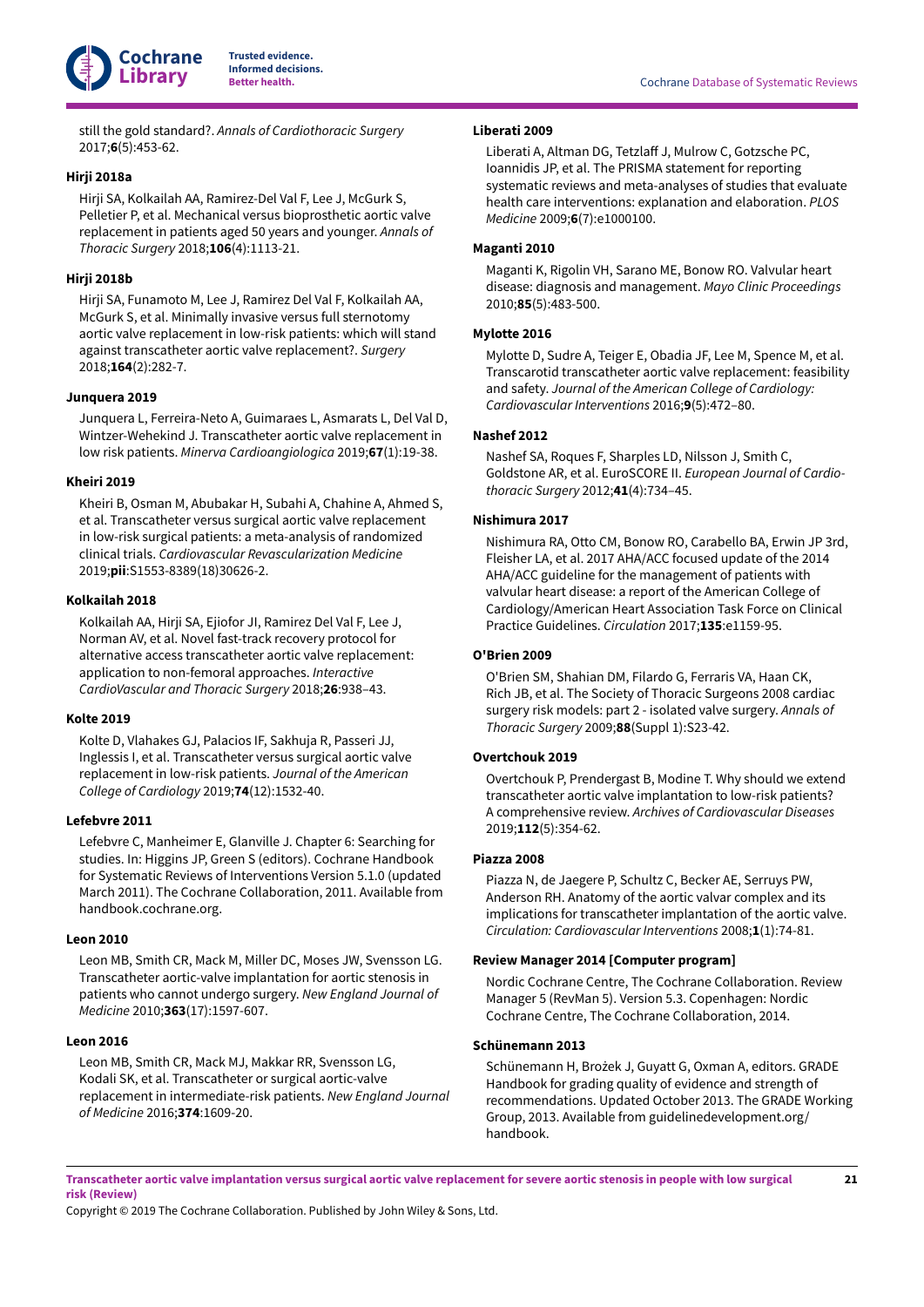

### <span id="page-24-5"></span>**Schünemann 2017**

Schünemann HJ, Oxman AD, Vist GE, Higgins JP, Deeks JJ, Glasziou P, et al. Chapter 12: Interpreting results and drawing conclusions. In: Higgins JPT, Churchill R, Chandler J, Cumpston MS (editors). Cochrane Handbook for Systematic Reviews of Interventions version 5.2.0 (updated June 2017). The Cochrane Collaboration, 2017. Available from www.training.cochrane.org/ handbook.

### <span id="page-24-1"></span>**Thourani 2015**

Thourani VH, Li C, Devireddy C, Jensen HA, Kilgo P, Leshnower BG, et al. High-risk patients with inoperative aortic stenosis: use of transapical, transaortic, and transcarotid techniques. *Annals of Thoracic Surgery* 2015;**99**(3):817–23; discussion 823-5.

# <span id="page-24-2"></span>**Witberg 2018**

Witberg G, Lador A, Yahav D, Kornowski R. Transcatheter versus surgical aortic valve replacement in patients at low surgical risk: a meta-analysis of randomized trials and propensity

# <span id="page-24-0"></span>**C H A R A C T E R I S T I C S O F S T U D I E S**

<span id="page-24-3"></span>**Characteristics of included studies** *[ordered by study ID]*

### score matched observational studies. *Catheterization and Cardiovascular Interventions* 2018;**92**(2):408-16.

#### <span id="page-24-6"></span>**Witberg 2019**

Witberg G, Landes U, Lador A, Yahav D, Kornowski R. Metaanalysis of transcatheter aortic valve implantation versus surgical aortic valve replacement in patients at low surgical risk. EuroIntervention 2019; Vol. Jaa-659 2019, doi: 10.4244/ EIJD-19-00663.

# **References to other published versions of this review**

#### <span id="page-24-4"></span>**Kolkailah 2019**

Kolkailah AA, Doukky R, Pelletier MP, Kaneko T, Nabhan AF. Transcatheter versus surgical aortic valve replacement for severe aortic stenosis in people with low surgical risk. *Cochrane Database of Systematic Reviews* 2019, Issue 4. [DOI: [10.1002/14651858.CD013319\]](https://doi.org/10.1002%2F14651858.CD013319)

<span id="page-24-7"></span>\* Indicates the major publication for the study

| <b>Evolut 2019</b> |                                                                                                                                                                                                                                                                |  |  |  |  |
|--------------------|----------------------------------------------------------------------------------------------------------------------------------------------------------------------------------------------------------------------------------------------------------------|--|--|--|--|
| Methods            | Study design: multinational, randomised, non-inferiority clinical trial comparing the safety and efficacy<br>of TAVI with those of surgery in patients with severe aortic stenosis who were deemed to be at low risk<br>for death at 30 days with surgery.     |  |  |  |  |
|                    | Total study duration: 24 months (median follow-up in each group 12.2 months)                                                                                                                                                                                   |  |  |  |  |
|                    | Number of study centres and location: 86 centres in Australia, Canada, France, Japan, the Netherlands,<br>New Zealand, and the USA.                                                                                                                            |  |  |  |  |
|                    | Study setting: inpatient.                                                                                                                                                                                                                                      |  |  |  |  |
|                    | Date of study: March 2016 to November 2018 (for the current report). However, the study is ongoing<br>with an anticipated end date of March 2026.                                                                                                              |  |  |  |  |
| Participants       | Eligible patients had severe aortic valve stenosis with suitable anatomy for transcatheter aortic valve<br>implantation or surgery and no more than a predicted 3% risk of death by 30 days with surgery, as as-<br>sessed by members of the local heart team. |  |  |  |  |
|                    | N-randomised: 1468; 734 were assigned to TAVI and 734 were assigned to surgery.                                                                                                                                                                                |  |  |  |  |
|                    | As-treated cohort: 1403 patients; 725 in the TAVI group and 678 in the surgery group.                                                                                                                                                                          |  |  |  |  |
|                    | N-lost to follow-up/withdrawn: 9 in the TAVI group and 27 in surgery group + crossovers.                                                                                                                                                                       |  |  |  |  |
|                    | Final per protocol population: 1355; 706 in the TAVI group and 649 in the surgery group.                                                                                                                                                                       |  |  |  |  |
|                    | Mean age: 74.1 years.                                                                                                                                                                                                                                          |  |  |  |  |
|                    | Gender: 34.9% females.                                                                                                                                                                                                                                         |  |  |  |  |
|                    | Surgical risk score at baseline:                                                                                                                                                                                                                               |  |  |  |  |
|                    | STS-PROM: TAVI: 1.9% ± 0.7% versus SAVR: 1.9% ± 0.7%                                                                                                                                                                                                           |  |  |  |  |
|                    | Inclusion criteria:                                                                                                                                                                                                                                            |  |  |  |  |

Transcatheter aortic valve implantation versus surgical aortic valve replacement for severe aortic stenosis in people with low surgical **risk (Review)**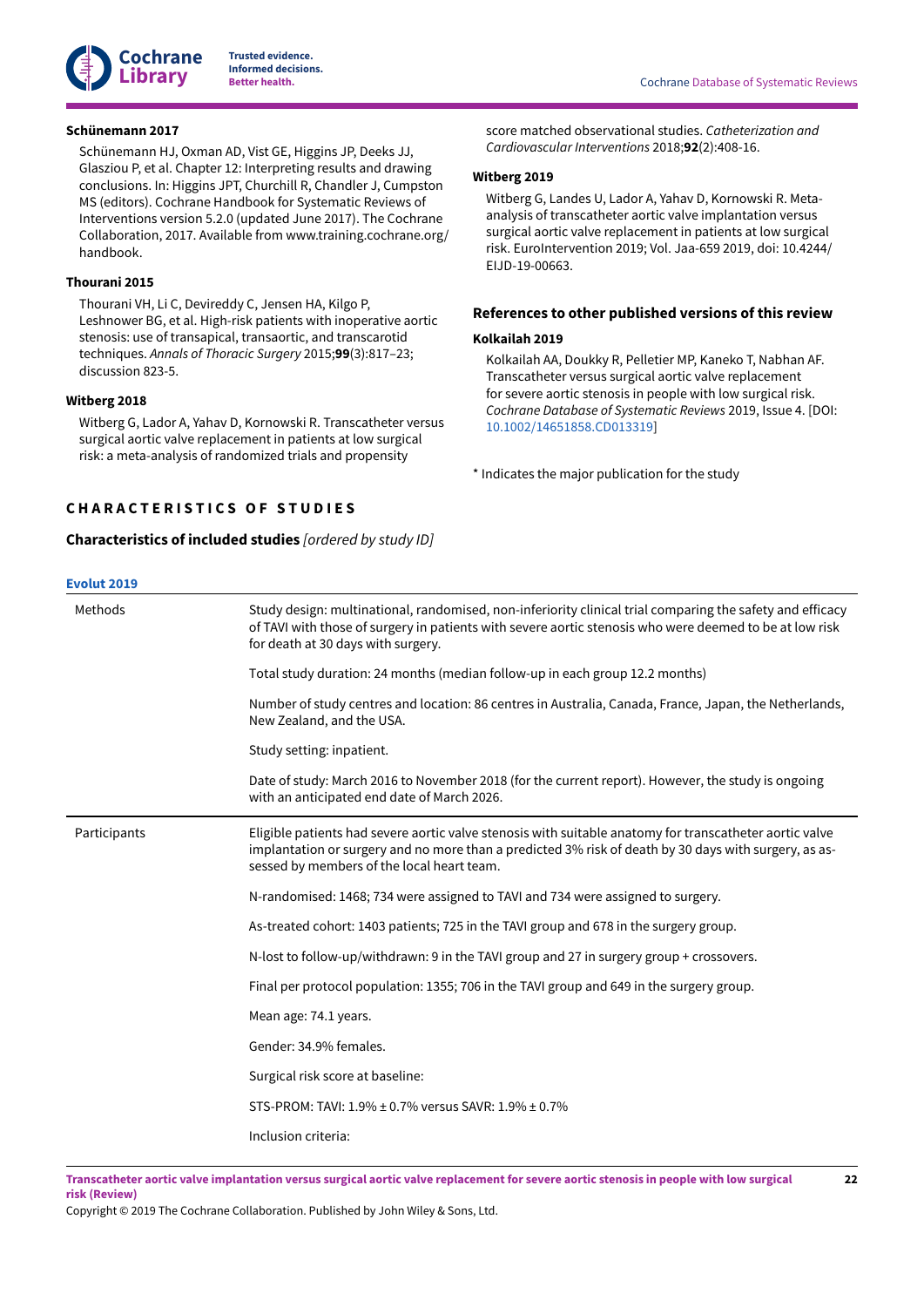**[Evolut](#page-21-5) 2019**  *(Continued)*

1. Severe aortic stenosis, defined as follows:

a) For symptomatic patients:

Aortic valve area ≤ 1.0 cm<sup>2</sup> (or aortic valve area index of ≤ 0.6 cm<sup>2</sup>/m<sup>2</sup>), OR mean gradient ≥ 40 mmHg, OR maximal aortic valve velocity  $\geq 4.0$  m/sec by transthoracic echocardiography at rest. b) For asymptomatic patients:

i. Very severe aortic stenosis with an aortic valve area of  $\leq 1.0$  cm<sup>2</sup> (or aortic valve area index of  $\leq 0.6$  $\text{cm}^2/\text{m}^2$ ), AND maximal aortic velocity  $\geq$  5.0 m/sec, or mean gradient  $\geq$  60 mmHg by transthoracic echocardiography at rest, OR

ii. Aortic valve area of ≤ 1.0 cm<sup>2</sup> (or aortic valve area index of ≤ 0.6 cm<sup>2</sup>/m<sup>2</sup>), AND a mean gradient ≥ 40 mmHg or maximal aortic valve velocity ≥ 4.0 m/sec by transthoracic echocardiography at rest, AND an exercise tolerance test that demonstrates a limited exercise capacity, abnormal blood pressure response, or arrhythmia OR

iii. Aortic valve area of ≤ 1.0 cm<sup>2</sup> (or aortic valve area index of ≤ 0.6 cm<sup>2</sup>/m<sup>2</sup>), AND mean gradient ≥ 40 mmHg, or maximal aortic valve velocity ≥ 4.0 m/sec by transthoracic echocardiography at rest, AND a left ventricular ejection fraction  $<$  50%.

2. Patient is considered low risk for surgery, where low risk is defined as predicted risk of mortality for surgery < 3% at 30 days per multidisciplinary local heart team assessment.

3. The patient and the treating physician agree that the patient will return for all required post-procedure follow-up visits.

#### Exclusion criteria:

Patients are NOT eligible for trial participation if they meet ANY of the following exclusion criteria: 1. Any condition considered a contraindication for placement of a bioprosthetic valve (e.g. patient is indicated for mechanical prosthetic valve).

2. A known hypersensitivity or contraindication to any of the following that cannot be adequately premedicated:

a. aspirin or heparin (HIT/HITTS) and bivalirudin

b. ticlopidine and clopidogrel

c. Nitinol (titanium or nickel)

d. contrast media

3. blood dyscrasias as defined: leukopenia (white blood cell count < 1000 mm<sup>3</sup>), thrombocytopenia (platelet count < 50,000 cells/mm<sup>3</sup>), history of bleeding diathesis or coagulopathy, or hypercoagulable states.

4. Ongoing sepsis, including active endocarditis.

5. Any percutaneous coronary or peripheral interventional procedure with a bare metal stent within 30 days prior to randomisation, or drug-eluting stent performed within 180 days prior to randomisation. 6. Multivessel coronary artery disease with a Synergy between Percutaneous Coronary Intervention with Taxus and Cardiac Surgery (SYNTAX) score > 22 and/or unprotected left main coronary artery. 7. Symptomatic carotid or vertebral artery disease or successful treatment of carotid stenosis within 10 weeks of heart team assessment.

8. Cardiogenic shock manifested by low cardiac output, vasopressor dependence, or mechanical haemodynamic support.

9. Recent (within 2 months of heart team assessment) cerebrovascular accident or transient ischaemic attack.

10. Gastrointestinal bleeding that would preclude anticoagulation.

11. Patient refuses a blood transfusion.

12. Severe dementia (resulting in either inability to provide informed consent for the trial/procedure, prevents independent lifestyle outside of a chronic care facility, or will fundamentally complicate rehabilitation from the procedure or compliance with follow-up visits).

13. Estimated life expectancy of less than 24 months due to associated non-cardiac co-morbid conditions.

14. Other medical, social, or psychological conditions that in the opinion of the investigator precludes the patient from appropriate consent or adherence to the protocol-required follow-up exams. 15. Currently participating in an investigational drug or another device trial (excluding registries).

16. Evidence of an acute myocardial infarction ≤ 30 days before the trial procedure due to unstable coronary artery disease (World Health Organization criteria).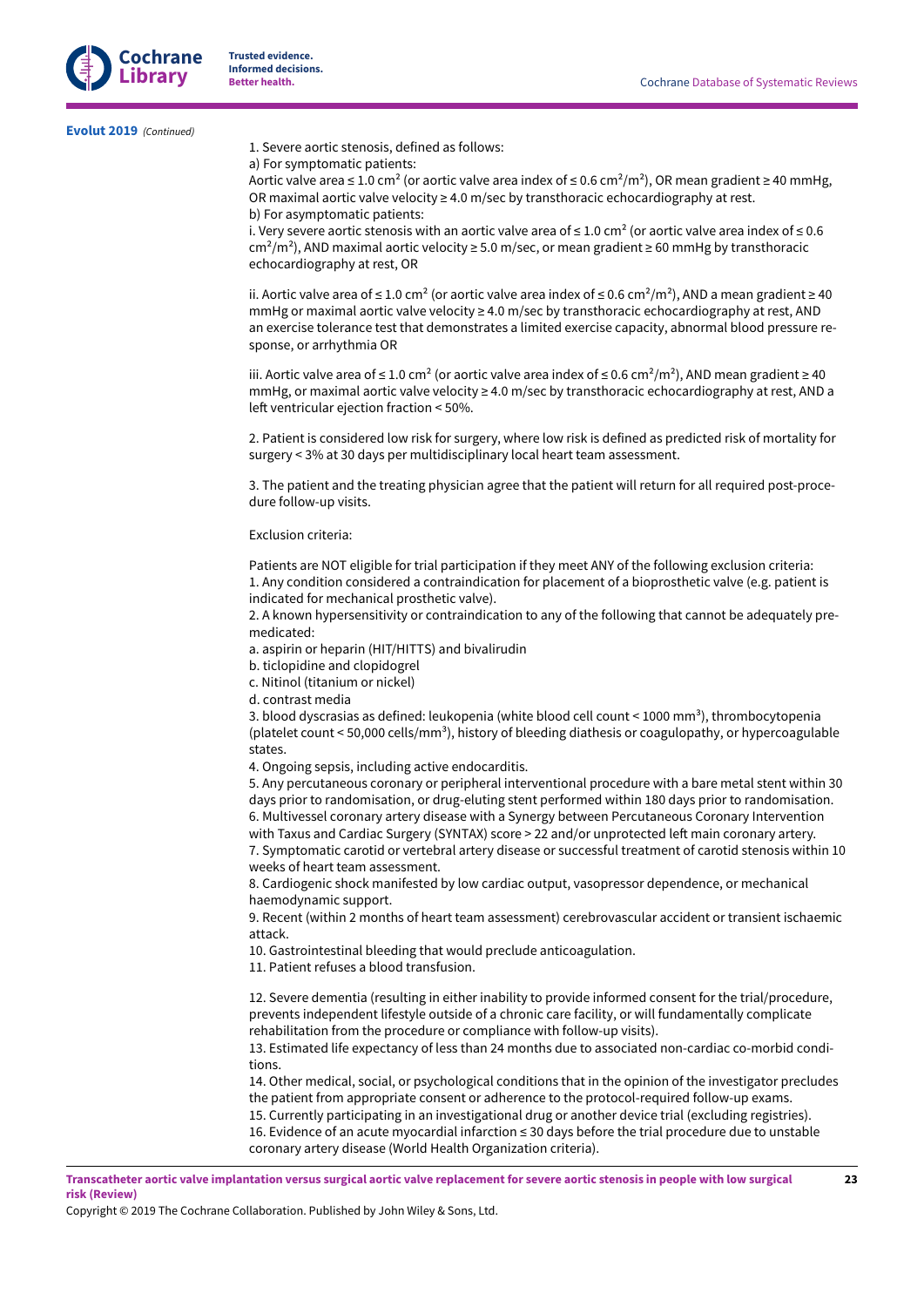**24**



**Trusted evidence. Informed decisions.**

| Evolut 2019 (Continued) |                                                                                                                                                                                                                                                                                                                                                                                                                                                                                                                                                                                                                                                                                                                                                                                                                                                                                                                                                                                                                                                    |
|-------------------------|----------------------------------------------------------------------------------------------------------------------------------------------------------------------------------------------------------------------------------------------------------------------------------------------------------------------------------------------------------------------------------------------------------------------------------------------------------------------------------------------------------------------------------------------------------------------------------------------------------------------------------------------------------------------------------------------------------------------------------------------------------------------------------------------------------------------------------------------------------------------------------------------------------------------------------------------------------------------------------------------------------------------------------------------------|
|                         | 17. Need for emergency surgery for any reason.<br>18. Patient is pregnant or breast feeding.<br>19. Patient is less than legal age of consent, legally incompetent, or otherwise vulnerable.<br>Anatomical exclusion criteria:<br>20. Pre-existing prosthetic heart valve in any position.<br>21. Severe mitral regurgitation amenable to surgical replacement or repair.<br>22. Severe tricuspid regurgitation amenable to surgical replacement or repair.<br>23. Moderate or severe mitral stenosis amenable to surgical replacement or repair.<br>24. Hypertrophic obstructive cardiomyopathy with left ventricular outflow gradient.                                                                                                                                                                                                                                                                                                                                                                                                           |
|                         | Timings of outcome reporting: 30 days, 1 year, 2 years, 5 years, and 6 years.                                                                                                                                                                                                                                                                                                                                                                                                                                                                                                                                                                                                                                                                                                                                                                                                                                                                                                                                                                      |
|                         | 25. Bicuspid aortic valve verified by echocardiography, multidetector computed tomography or mag-<br>netic resonance imaging.<br>26. Prohibitive left ventricular outflow tract calcification.<br>27. Sinus of Valsalva diameter unsuitable for placement of the self-expanding bioprosthesis.<br>28. Aortic annulus diameter of < 18 or > 30 mm.<br>29. Significant aortopathy requiring ascending aortic replacement.<br>For transfemoral or transaxillary (subclavian) access:<br>30. Access vessel mean diameter < 5.0 mm for Evolut 23R, 26R, or 29R mm transcatheter aortic valves,<br>or access vessel mean diameter < 5.5 mm for Evolut 34R mm or Evolut PRO transcatheter aortic<br>valves. However, for transaxillary (subclavian) access in patients with a patent left internal mamma-<br>ry artery graft access vessel mean diameter < 5.5 mm for Evolut 23R, 26R, 29R mm transcatheter aortic<br>valves, or access vessel mean diameter < 6.0 mm for the CoreValve 31 mm, Evolut R 34R or Evolut PRO<br>transcatheter aortic valves. |
| Interventions           | 1. Transcatheter aortic valve implantation ( $n = 734$ )                                                                                                                                                                                                                                                                                                                                                                                                                                                                                                                                                                                                                                                                                                                                                                                                                                                                                                                                                                                           |
|                         | 2. Surgical aortic valve replacement ( $n = 734$ )                                                                                                                                                                                                                                                                                                                                                                                                                                                                                                                                                                                                                                                                                                                                                                                                                                                                                                                                                                                                 |
| Outcomes                | The primary safety and effectiveness end point was a composite of death from any cause or disabling<br>stroke at 24 months. Disabling stroke was defined by a score on the modified Rankin scale of 2 or more<br>(with scores ranging from 0 (no symptoms) to 6 (death)) at 90 days and an increase of at least 1 catego-<br>ry from baseline (i.e. before the stroke).                                                                                                                                                                                                                                                                                                                                                                                                                                                                                                                                                                                                                                                                            |
|                         | There were 7 prespecified secondary end points that were tested hierarchically for either non-inferi-<br>ority or superiority. Additional secondary safety end points included a composite of death, disabling<br>stroke, life-threatening bleeding, major vascular complication, or stage 2 or 3 acute kidney injury at 30<br>days; and prosthetic valve endocarditis, prosthetic valve thrombosis, prosthetic valve dysfunction re-<br>quiring a repeat procedure, stroke, and life-threatening bleeding at 12 months.                                                                                                                                                                                                                                                                                                                                                                                                                                                                                                                           |
|                         | The full list of secondary end points as listed in the Methods section in the Supplementary Appendix:                                                                                                                                                                                                                                                                                                                                                                                                                                                                                                                                                                                                                                                                                                                                                                                                                                                                                                                                              |
|                         | 1. Transvalvular mean gradient at 1 year (non-inferiority).<br>2. Effective orifice area at 1 year (non-inferiority).<br>3. Change in NYHA classification from baseline to 1 year (non-inferiority).<br>4. Change in KCCQ score from baseline to 1 year (non-inferiority).<br>5. Transvalvular mean gradient at 1 year (superiority).<br>6. Effective orifice area at 1 year (superiority).<br>7. Change in KCCQ score from baseline to 30 days (superiority).                                                                                                                                                                                                                                                                                                                                                                                                                                                                                                                                                                                     |
|                         | Secondary safety end points:<br>- The rate of the composite of death, disabling stroke, life-threatening bleed, major vascular complica-<br>tions, or stage II or III acute kidney injury at 30 days<br>- The rate of new permanent pacemaker implantation at 30 days<br>- The rate of prosthetic valve endocarditis at 1 year<br>- The rate of prosthetic valve thrombosis at 1 year<br>- The rate of all stroke (disabling and non-disabling) at 1 year<br>- The rate of life-threatening bleeding at 1 year<br>- The rate of valve-related dysfunction requiring repeat procedure at 1 year<br>Secondary effectiveness end points:                                                                                                                                                                                                                                                                                                                                                                                                              |
|                         |                                                                                                                                                                                                                                                                                                                                                                                                                                                                                                                                                                                                                                                                                                                                                                                                                                                                                                                                                                                                                                                    |

Transcatheter aortic valve implantation versus surgical aortic valve replacement for severe aortic stenosis in people with low surgical **risk (Review)**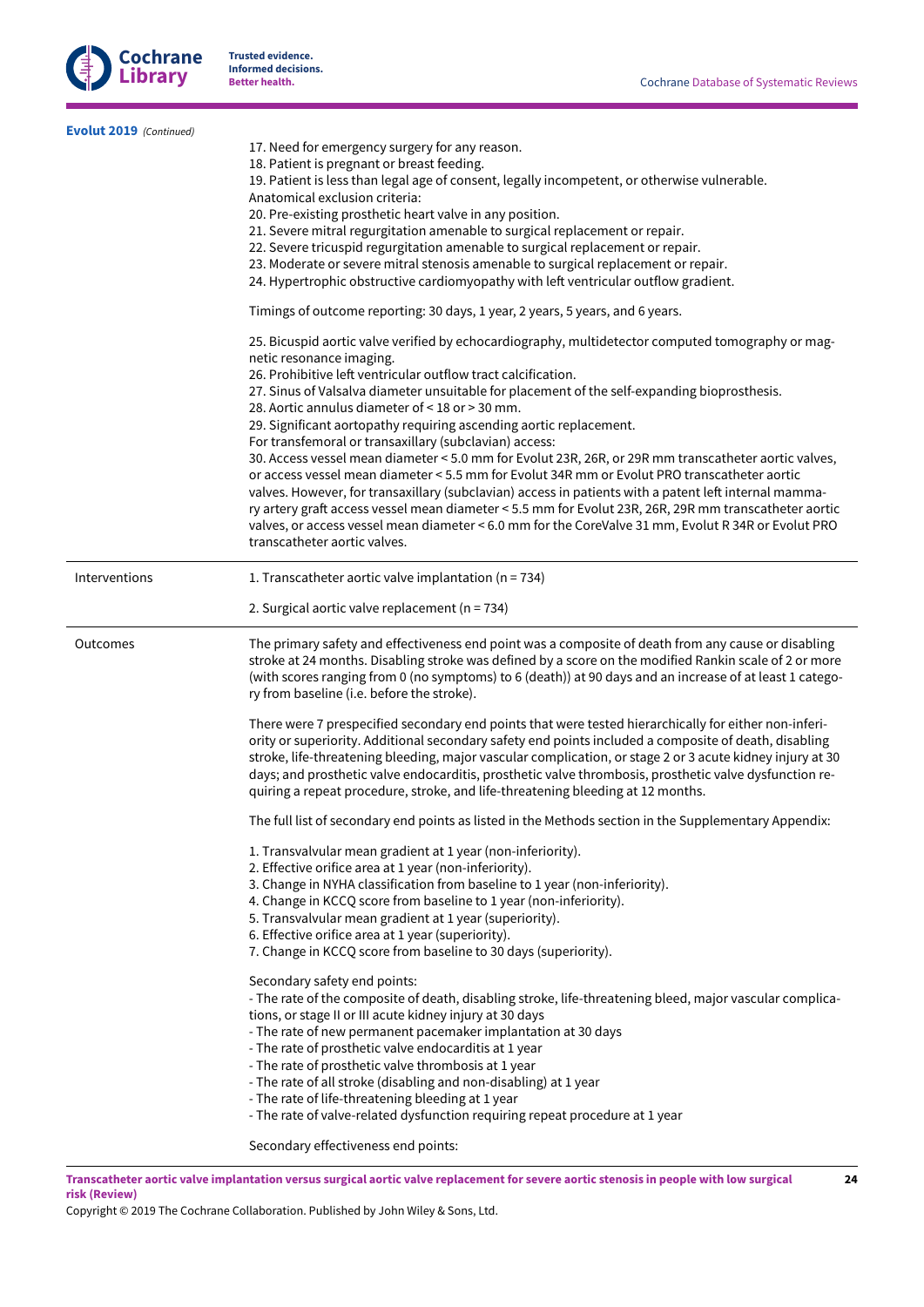**25**



**Trusted evidence. Informed decisions.**

| <b>Bias</b>             | Authors' judgement<br><b>Support for judgement</b>                                                                                                                                                                                                                                                                                                                                                                                                                                                                                                                                                                                                                                                                                                                                                                                                                                                                    |
|-------------------------|-----------------------------------------------------------------------------------------------------------------------------------------------------------------------------------------------------------------------------------------------------------------------------------------------------------------------------------------------------------------------------------------------------------------------------------------------------------------------------------------------------------------------------------------------------------------------------------------------------------------------------------------------------------------------------------------------------------------------------------------------------------------------------------------------------------------------------------------------------------------------------------------------------------------------|
| <b>Risk of bias</b>     |                                                                                                                                                                                                                                                                                                                                                                                                                                                                                                                                                                                                                                                                                                                                                                                                                                                                                                                       |
|                         | Correspondence notes: we sought to obtain ITT data on the following outcomes: atrial fibrillation,<br>bleeding, AKI, and PPM implantation. We also attempted to clarify the exact numbers of all-cause mor-<br>tality and check whether LOS was measured but not reported. We were not able to obtain the men-<br>tioned information. LOS was not reported in the published protocol.                                                                                                                                                                                                                                                                                                                                                                                                                                                                                                                                 |
|                         | Conflict of interest disclosure: attached as separate forms with full text of the trial.                                                                                                                                                                                                                                                                                                                                                                                                                                                                                                                                                                                                                                                                                                                                                                                                                              |
|                         | Funding/support: Medtronic and Paradigm Biostatistics. Medtronic funded the trial and developed the<br>protocol in collaboration with the executive committee. Medtronic was responsible for site selection,<br>data monitoring, and trial management. Paradigm Biostatistics performed the Bayesian end-point<br>comparisons; an independent statistical consultant validated all end-point analyses.                                                                                                                                                                                                                                                                                                                                                                                                                                                                                                                |
| <b>Notes</b>            | Ethical approval: the trial was conducted in compliance with the International Conference on Harmon-<br>isation and the Declaration of Helsinki. Local institutional review boards or medical ethics committees<br>approved the protocol.                                                                                                                                                                                                                                                                                                                                                                                                                                                                                                                                                                                                                                                                             |
|                         | - The rate of repeat hospitalisation for aortic valve disease at 1 year<br>- VARC II Device Success:<br>o Absence of procedural mortality AND<br>o Correct positioning of a single prosthetic heart valve into the proper anatomical location AND intend-<br>ed performance of the prosthetic heart valve, defined as the absence of patient-prosthesis mismatch<br>AND mean aortic valve gradient less than 20 mmHg (or peak velocity < 3 m/sec) AND absence of moder-<br>ate or severe prosthetic valve regurgitation.<br>- Haemodynamic performance metrics by Doppler echocardiography<br>o Mean aortic gradient at 1 year<br>o Effective orifice area at 1 year<br>o Degree of total, peri, and transvalvular prosthetic regurgitation at 1 year<br>- New York Heart Association (NYHA) functional classification at 1 year<br>- Health-related quality of life at 1 year as assessed by EQ-5D survey instrument |
|                         | - Quality of life as assessed by Kansas City Cardiomyopathy Questionnaire (KCCQ) at 30 days and 1 year                                                                                                                                                                                                                                                                                                                                                                                                                                                                                                                                                                                                                                                                                                                                                                                                                |
| Evolut 2019 (Continued) | - The rate of valve-related dysfunction, defined as moderate or severe prosthetic valve stenosis, or<br>moderate or severe prosthetic regurgitation at 1 year (per Valve Academic Research Consortium (VARC)<br>$\vert \vert$                                                                                                                                                                                                                                                                                                                                                                                                                                                                                                                                                                                                                                                                                         |

| DIAS                                                                                                | AULHOIS JUDGEMENT | Support for judgement                                                                                                                                                                                                                                      |
|-----------------------------------------------------------------------------------------------------|-------------------|------------------------------------------------------------------------------------------------------------------------------------------------------------------------------------------------------------------------------------------------------------|
| Random sequence genera-<br>tion (selection bias)                                                    | Low risk          | Randomization was performed in a 1:1 ratio, with variable block sizes, with an<br>electronic randomisation system. Randomisation was stratified by site and the<br>need for coronary artery revascularisation.                                             |
| Allocation concealment<br>(selection bias)                                                          | Unclear risk      | Insufficient information to permit judgement of 'low risk' or 'high risk'.                                                                                                                                                                                 |
| Blinding of participants<br>and personnel (perfor-<br>mance bias)<br>All outcomes                   | Low risk          | Although the study was unblinded due to the nature of the procedures, we<br>deemed the risk of bias for this domain low since operative/interventional out-<br>comes are unlikely to be influenced by lack of blinding of participants and per-<br>sonnel. |
| Blinding of outcome as-<br>sessment (detection bias)<br>Objective outcomes                          | Low risk          | Although the study was unblinded due to the nature of the procedures, we<br>deemed the risk of bias for this domain low due to the objective nature of the<br>outcomes that are unlikely to be affected by lack of blinding.                               |
| Blinding of outcome as-<br>sessment (detection bias):<br>subjective outcomes<br>Subjective outcomes | High risk         | Detection bias for potentially subjective outcomes was deemed high since<br>these outcomes may potentially be influenced by lack of blinding.                                                                                                              |

Transcatheter aortic valve implantation versus surgical aortic valve replacement for severe aortic stenosis in people with low surgical **risk (Review)**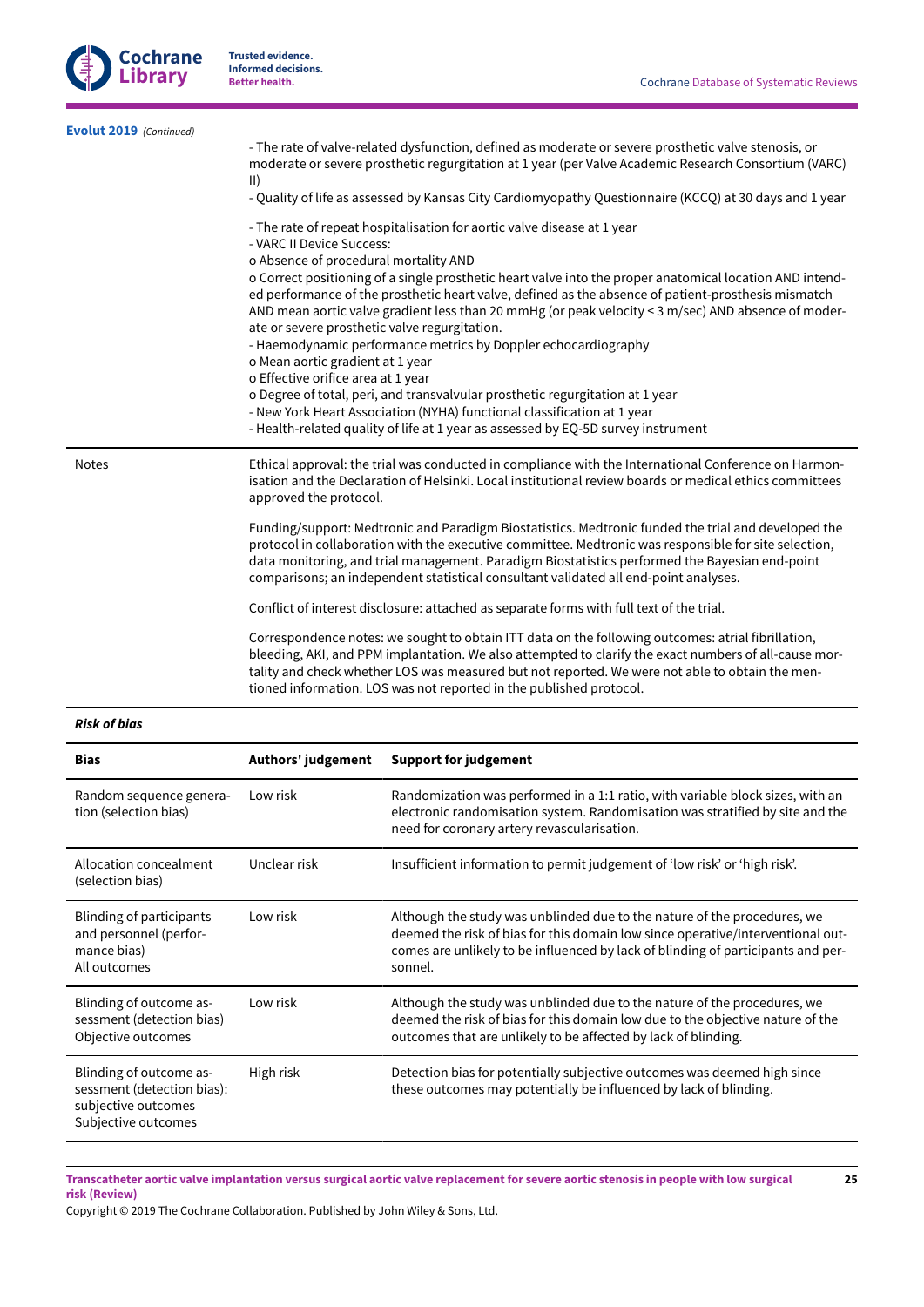| Evolut 2019 (Continued)                                                                    |           |                                                                                                                                                                                                                                                                                                                                                                                                                                                                                                                                                                                                                                    |
|--------------------------------------------------------------------------------------------|-----------|------------------------------------------------------------------------------------------------------------------------------------------------------------------------------------------------------------------------------------------------------------------------------------------------------------------------------------------------------------------------------------------------------------------------------------------------------------------------------------------------------------------------------------------------------------------------------------------------------------------------------------|
| Incomplete outcome data<br>(attrition bias): short-term<br>outcomes<br>Short term outcomes | Low risk  | Although there was an imbalance between the number of withdrawals across<br>both groups (TAVI: 12 and SAVR: 53) in the intention-to-treat population, the<br>study does not report final percentage follow-up for short-term outcomes as<br>main analyses are reported only as percentages without actual number of par-<br>ticipants. However, based on New York Heart Association outcome reporting<br>at 30 days (Figure S4 in supplementary appendix), there was more loss to fol-<br>low-up in the SAVR group, but the difference remained less than 10%.                                                                     |
| Incomplete outcome data<br>(attrition bias)<br>Long term outcomes                          | High risk | Quote: "12-month follow-up was available for 432 patients in the TAVI group<br>and 352 in the surgery group; 24-month follow-up was available for 72 patients<br>in the TAVI group and 65 patients in the surgery group. The median follow-up<br>time in each group was 12.2 months."<br>Comment: the proportion of missing outcomes compared with observed<br>event risk enough to induce clinically relevant bias in intervention effect esti-<br>mate. Also, reason for missing outcome data likely to be related to true out-<br>come, with imbalance in numbers and reasons for missing data across inter-<br>vention groups. |
| Selective reporting (re-<br>porting bias)                                                  | Low risk  | Study protocol available and all study's prespecified (primary and secondary)<br>outcomes of interest in review were reported in prespecified way.                                                                                                                                                                                                                                                                                                                                                                                                                                                                                 |
| Other bias                                                                                 | Low risk  | None noted.                                                                                                                                                                                                                                                                                                                                                                                                                                                                                                                                                                                                                        |

### **[NOTION](#page-21-7) 2015**

| Methods      | Study design: the NOTION trial was an investigator-initiated, multicentre, randomised, non-blinded, su-<br>periority trial conducted at 2 centres in Denmark and 1 in Sweden. Patients were randomised in a 1:1<br>ratio to treatment with TAVI or SAVR. Randomisation was performed at the Copenhagen Trial Unit and<br>was stratified according to trial site, age (70 to 74 years or older), and history of CAD (yes or no).                                                                            |
|--------------|------------------------------------------------------------------------------------------------------------------------------------------------------------------------------------------------------------------------------------------------------------------------------------------------------------------------------------------------------------------------------------------------------------------------------------------------------------------------------------------------------------|
|              | Total study duration: 5 years (at least).                                                                                                                                                                                                                                                                                                                                                                                                                                                                  |
|              | Number of study centres and location: 3 centres in Denmark and Sweden.                                                                                                                                                                                                                                                                                                                                                                                                                                     |
|              | Study setting: inpatient.                                                                                                                                                                                                                                                                                                                                                                                                                                                                                  |
|              | Date of study: December 2009 to April 2013. However, the study is still ongoing with an anticipated end<br>date of April 2023.                                                                                                                                                                                                                                                                                                                                                                             |
| Participants | A total of 280 patients were randomly assigned to TAVI using a self-expanding prosthesis versus SAVR<br>and were followed for 5 years. Patients ≧ 70 years of age with severe degenerative aortic valve stenosis<br>referred for SAVR and also candidates for TAVI were eligible for inclusion regardless of their predicted<br>risk of death after surgery. A heart team consisting of at least an imaging cardiologist, an interventional<br>cardiologist, and a cardiac surgeon evaluated all patients. |
|              | N-randomised: 280; 145 TAVI and 135 SAVR                                                                                                                                                                                                                                                                                                                                                                                                                                                                   |
|              | N-lost to follow-up/withdrawn: 5; 3 TAVI and 2 SAVR + cross-overs                                                                                                                                                                                                                                                                                                                                                                                                                                          |
|              | As-treated population: 276; 142 TAVI and 134 SAVR                                                                                                                                                                                                                                                                                                                                                                                                                                                          |
|              | N-analysed: 274; 139 TAVI and 135 SAVR                                                                                                                                                                                                                                                                                                                                                                                                                                                                     |
|              | Mean age: $79.1 \pm 4.8$ years                                                                                                                                                                                                                                                                                                                                                                                                                                                                             |
|              | Gender: 53.2% males                                                                                                                                                                                                                                                                                                                                                                                                                                                                                        |
|              | Surgical risk score at baseline:                                                                                                                                                                                                                                                                                                                                                                                                                                                                           |
|              | The overall STS-PROM score was $3.0\% \pm 1.7\%$                                                                                                                                                                                                                                                                                                                                                                                                                                                           |

Transcatheter aortic valve implantation versus surgical aortic valve replacement for severe aortic stenosis in people with low surgical **risk (Review)**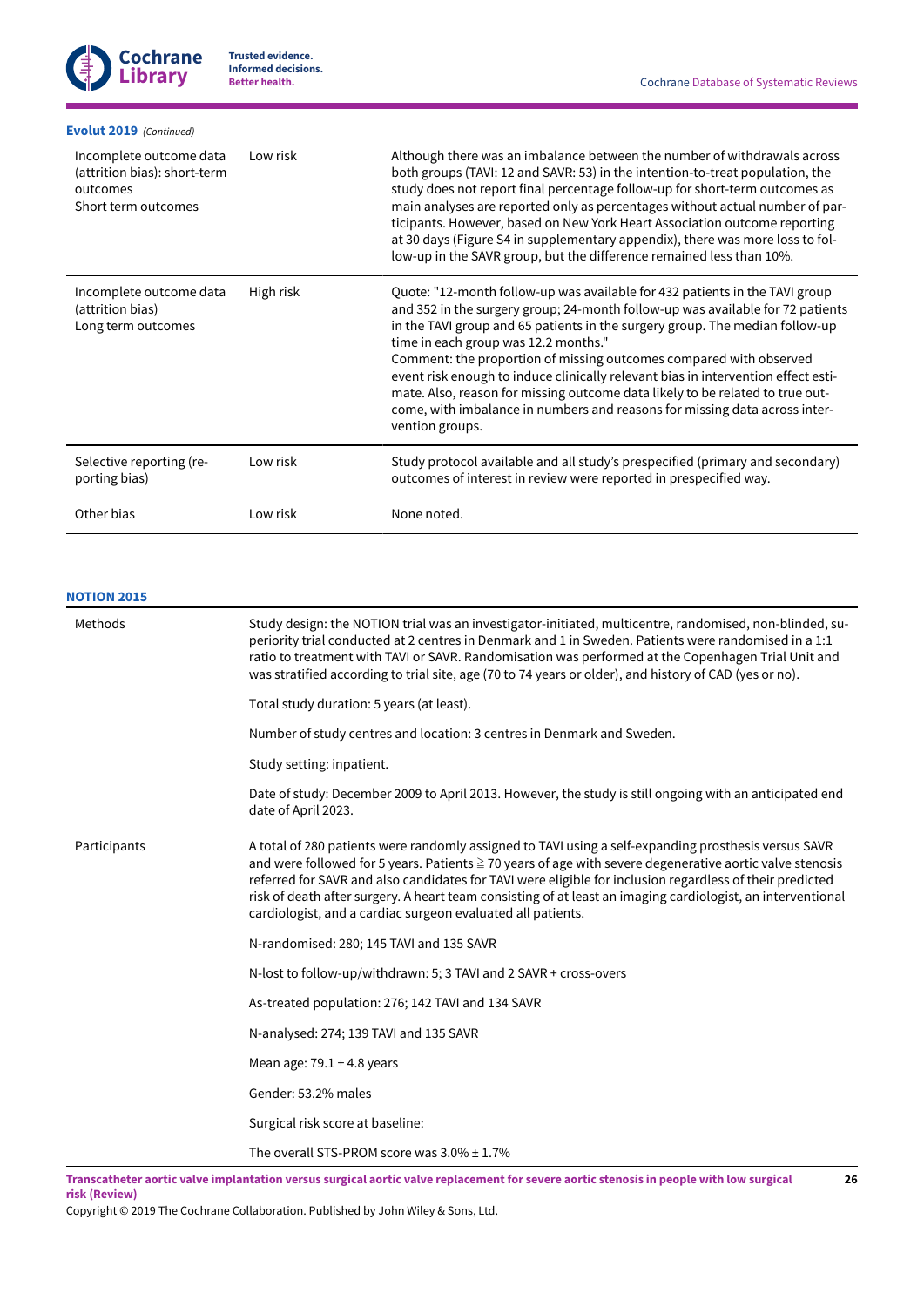

| <b>NOTION 2015</b> (Continued) | STS-PROM: TAVI: 2.9% ± 1.6% SAVR 3.1% ± 1.7%<br>EuroSCORE II TAVI: 1.9% ± 1.2% SAVR 2.0% ± 1.3%                                                                                                                                                                                                                                                                                                                                                                                                                                                                                                                                                                                                                                                                                                                                                                                                                                                                                                                                                                                                                                   |
|--------------------------------|-----------------------------------------------------------------------------------------------------------------------------------------------------------------------------------------------------------------------------------------------------------------------------------------------------------------------------------------------------------------------------------------------------------------------------------------------------------------------------------------------------------------------------------------------------------------------------------------------------------------------------------------------------------------------------------------------------------------------------------------------------------------------------------------------------------------------------------------------------------------------------------------------------------------------------------------------------------------------------------------------------------------------------------------------------------------------------------------------------------------------------------|
|                                | Inclusion criteria:                                                                                                                                                                                                                                                                                                                                                                                                                                                                                                                                                                                                                                                                                                                                                                                                                                                                                                                                                                                                                                                                                                               |
|                                | Severe aortic valve stenosis was defined as an effective orifice area < 1 cm <sup>2</sup> or indexed for body surface<br>area < 0.6 cm <sup>2</sup> /m <sup>2</sup> and a mean aortic valve gradient > 40 mmHg or peak systolic velocity > 4 m/s. Symp-<br>tomatic patients had to have dyspnoea, New York Heart Association (NYHA) functional class II or higher,<br>angina pectoris, or cardiac syncope to qualify for the trial. Asymptomatic patients could be included if<br>they had left ventricular posterior wall thickness ≧ 17 mm, decreasing left ventricular ejection fraction,<br>or new-onset AF. To be eligible, patients were expected to survive for more than 1 year. Trial eligibility,<br>choice of prosthesis size, and arterial access route were based on transthoracic and transoesophageal<br>echocardiograms and an aorto-iliofemoral angiogram and were confirmed by the primary intervention-<br>al and surgical investigator at each site. Supplemental computed tomography (CT) studies were per-<br>formed in patients with difficult aortic annular measurements or peripheral arterial disease. |
|                                | Exclusion criteria:                                                                                                                                                                                                                                                                                                                                                                                                                                                                                                                                                                                                                                                                                                                                                                                                                                                                                                                                                                                                                                                                                                               |
|                                | Patients were excluded if they had another severe heart valve disease or coronary artery disease (CAD)<br>requiring intervention. Other important exclusion criteria were previous cardiac surgery, myocardial in-<br>farction (MI) or stroke within 30 days, severe renal failure requiring dialysis, or pulmonary failure with a<br>forced expiratory volume within 1 second or diffusion capacity < 40% of expected.                                                                                                                                                                                                                                                                                                                                                                                                                                                                                                                                                                                                                                                                                                           |
| Interventions                  | 1. Transcatheter aortic valve replacement ( $n = 145$ )                                                                                                                                                                                                                                                                                                                                                                                                                                                                                                                                                                                                                                                                                                                                                                                                                                                                                                                                                                                                                                                                           |
|                                | 2. Surgical aortic valve replacement ( $n = 135$ )                                                                                                                                                                                                                                                                                                                                                                                                                                                                                                                                                                                                                                                                                                                                                                                                                                                                                                                                                                                                                                                                                |
| Outcomes                       | The primary outcome was the composite rate of all-cause death, stroke, or MI 1 year post-procedure.<br>Exploratory outcomes were as follows: the rate of individual components of the composite outcome;<br>the rate of cardiovascular death; prosthesis re-intervention; cardiogenic shock; valve endocarditis; con-<br>duction abnormalities requiring permanent pacemaker; atrial fibrillation or flutter; and vascular, re-<br>nal, and bleeding complications after 1 and 12 months. Clinical improvement was assessed accord-<br>ing to NYHA functional classification. Echocardiographic outcomes included aortic valve effective ori-<br>fice area, mean pressure gradient, and degree of total aortic valve regurgitation (graded as none/trace,<br>mild, moderate, and severe) at 3 and 12 months. All outcomes were defined according to Valve Acade-<br>mic Research Consortium-2 definitions.                                                                                                                                                                                                                        |
|                                | Timing of outcome reporting: 30 days, 1 year, 2 years, 5 years, and 6 years.                                                                                                                                                                                                                                                                                                                                                                                                                                                                                                                                                                                                                                                                                                                                                                                                                                                                                                                                                                                                                                                      |
| <b>Notes</b>                   | Ethical approval: The regional ethical review board at each site approved the trial protocol, and the tri-<br>al was conducted according to the principles of the Declaration of Helsinki. All patients provided writ-<br>ten informed consent. The investigators collected and stored all data, which were fully monitored by<br>an independent monitoring unit. An independent clinical events committee adjudicated all clinical<br>events. An independent statistician confirmed the statistical analysis.                                                                                                                                                                                                                                                                                                                                                                                                                                                                                                                                                                                                                    |
|                                | Funding/support: the Danish Heart Foundation provided financial support (grants: 09-10-AR76-<br>A2733-25400, 12-04-R90-A3879-22733 and 13-04-R94-A4473-22762). Dr Anh Thuc Ngo, principal med-<br>ical writer Molly Schiltgen, Medtronic, Inc. assisted with manuscript drafting.                                                                                                                                                                                                                                                                                                                                                                                                                                                                                                                                                                                                                                                                                                                                                                                                                                                 |
|                                | Conflict of interest disclosure: Dr. Steinbruchel has received research contracts from Medtronic, Inc. Dr.<br>Ihlemann has received speaker fees from Medtronic, Inc. Dr. Chang is an employee of Medtronic, Inc.<br>Dr. Franzen has received research contracts from St. Jude Medical, Inc. Dr. Clemmensen has received<br>research contracts and speaker fees from Medtronic, Inc. Dr. Hansen has received speaker fees from<br>Medtronic, Inc. Dr. Olsen has received research contracts from Medtronic, Inc. and St. Jude Medical, Inc.<br>Dr. Søndergaard is a proctor for Medtronic, Inc.; has received research contracts from Medtronic, Inc.<br>and St. Jude Medical, Inc.; and has received speaker fees from Medtronic, Inc. All other authors have re-<br>ported that they have no relationships relevant to the contents of this paper to disclose.<br>Correspondence notes: We sought to obtain data on rehospitalisation outcome, with no success. The                                                                                                                                                             |
|                                | outcome was not part of the published protocol, although it was narratively mentioned as no differ-<br>ence between groups in the final report.                                                                                                                                                                                                                                                                                                                                                                                                                                                                                                                                                                                                                                                                                                                                                                                                                                                                                                                                                                                   |

Transcatheter aortic valve implantation versus surgical aortic valve replacement for severe aortic stenosis in people with low surgical **risk (Review)**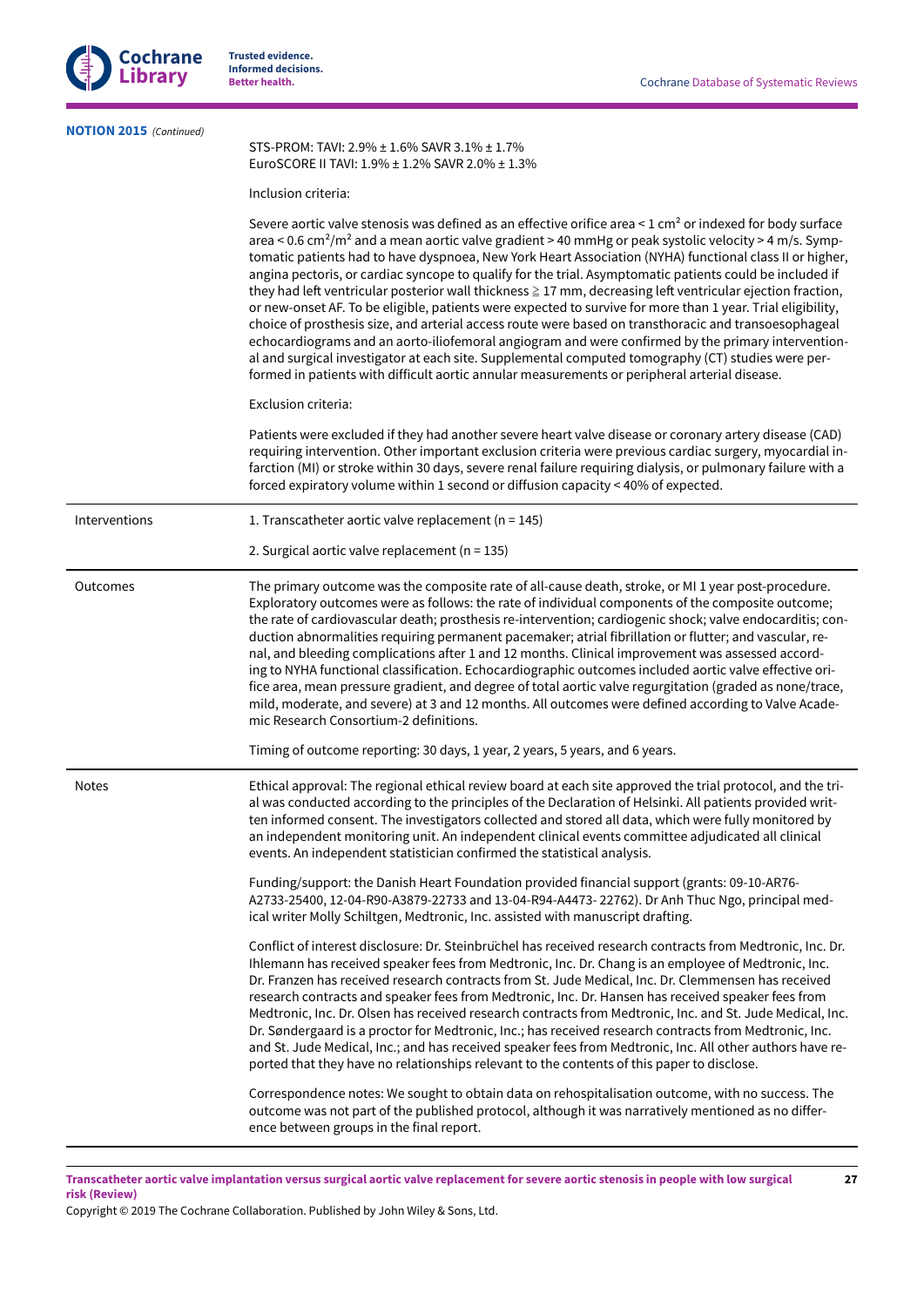

# **[NOTION](#page-21-7) 2015**  *(Continued)*

# *Risk of bias*

| <b>Bias</b>                                                                                         | Authors' judgement | <b>Support for judgement</b>                                                                                                                                                                                                                               |
|-----------------------------------------------------------------------------------------------------|--------------------|------------------------------------------------------------------------------------------------------------------------------------------------------------------------------------------------------------------------------------------------------------|
| Random sequence genera-<br>tion (selection bias)                                                    | Low risk           | Randomisation is central at the Copenhagen Trial Unit, which has generated<br>the allocation sequence in permuted blocks with unknown block size for the<br>investigators.                                                                                 |
| Allocation concealment<br>(selection bias)                                                          | Low risk           | Randomisation is central at the Copenhagen Trial Unit, which has generated<br>the allocation sequence in permuted blocks with unknown block size for the<br>investigators.                                                                                 |
| <b>Blinding of participants</b><br>and personnel (perfor-<br>mance bias)<br>All outcomes            | Low risk           | Although the study was unblinded due to the nature of the procedures, we<br>deemed the risk of bias for this domain low since operative/interventional out-<br>comes are unlikely to be influenced by lack of blinding of participants and per-<br>sonnel. |
| Blinding of outcome as-<br>sessment (detection bias)<br>Objective outcomes                          | Low risk           | Although the study was unblinded due to the nature of the procedures, we<br>deemed the risk of bias for this domain low due to the objective nature of the<br>outcomes that are unlikely to be affected by lack of blinding.                               |
| Blinding of outcome as-<br>sessment (detection bias):<br>subjective outcomes<br>Subjective outcomes | High risk          | Detection bias for potentially subjective outcomes was deemed high since<br>these outcomes may potentially be influenced by lack of blinding.                                                                                                              |
| Incomplete outcome data<br>(attrition bias): short-term<br>outcomes<br>Short term outcomes          | Low risk           | Study reported no loss to follow-up or withdrawals.                                                                                                                                                                                                        |
| Incomplete outcome data<br>(attrition bias)<br>Long term outcomes                                   | Low risk           | Study reported no loss to follow-up or withdrawals.                                                                                                                                                                                                        |
| Selective reporting (re-<br>porting bias)                                                           | Low risk           | Study protocol available and all study's prespecified (primary and secondary)<br>outcomes of interest in review were reported in prespecified way.                                                                                                         |
| Other bias                                                                                          | Low risk           | None noted.                                                                                                                                                                                                                                                |

### **[PARTNER](#page-21-6) 3 2019**

| Methods | Study design: the PARTNER 3 trial was a multicentre, randomised trial in which TAVI with transfemoral<br>placement of a third-generation balloon-expandable valve was compared with standard surgical aor-<br>tic-valve replacement in patients with severe aortic stenosis and a low risk of death with surgery. |  |  |
|---------|-------------------------------------------------------------------------------------------------------------------------------------------------------------------------------------------------------------------------------------------------------------------------------------------------------------------|--|--|
|         | Total study duration: the trial aims at recruiting 1328 participants and they plan to report the outcomes<br>every year for 10 years. This publication reports the first year after recruiting 1000 participants.                                                                                                 |  |  |
|         | Number of study centres and location: 71 sites in the USA, Canada, Australia, New Zealand, and Japan.                                                                                                                                                                                                             |  |  |
|         | Study setting: inpatient.                                                                                                                                                                                                                                                                                         |  |  |
|         | Date of study: March 2016 to October 2017 (for the current report). However, the study is still recruiting<br>and ongoing with an anticipated end date of March 2027.                                                                                                                                             |  |  |

Transcatheter aortic valve implantation versus surgical aortic valve replacement for severe aortic stenosis in people with low surgical **risk (Review)**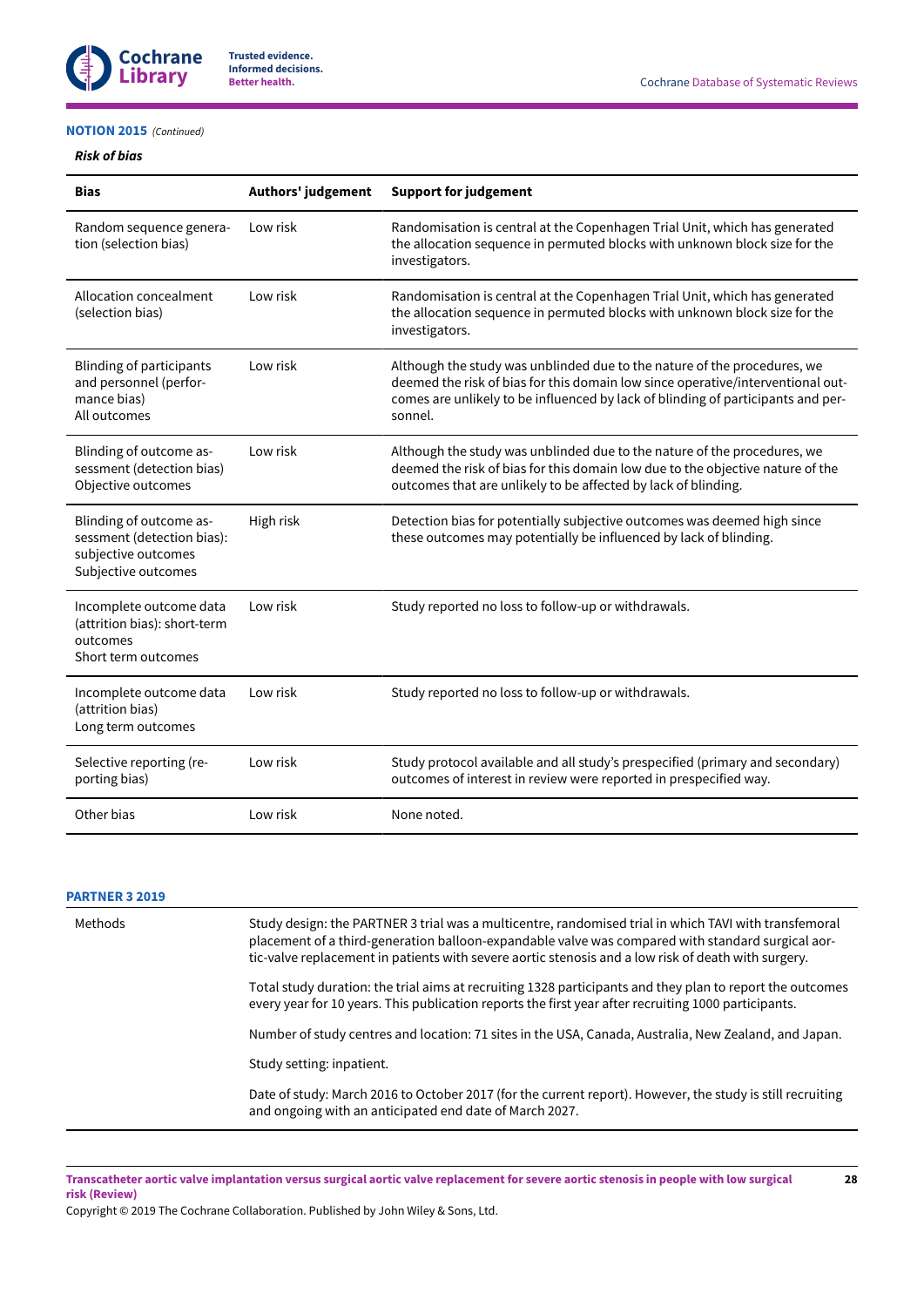

### **[PARTNER](#page-21-6) 3 2019**  *(Continued)*

Participants 1000 patients were enrolled at 71 sites; 979 of the patients were from the USA, 8 from Canada, 7 from Australia or New Zealand, and 6 from Japan. The patients were randomly assigned to undergo either TAVI (503 patients) or surgery (497 patients). The assigned procedure was performed in 950 patients (496 in the TAVI group and 454 in the surgery group), who composed the as-treated population, and the intended valve was implanted in 948. Among the patients who did not undergo the assigned procedure (7 in the TAVI group and 43 in the surgery group), the most common reason was withdrawal from the trial (in 41 patients), mainly owing to the decision not to undergo surgery or the preference to undergo surgery at a non-trial site.

N-randomised: 1000; TAVI (503 patients) and surgery (497 patients).

N-lost to follow-up/withdrawn: (7 in the TAVI group and 43 in the surgery group).

As-treated population: TAVI (496 patient) and surgery (454 patients).

N-analysed: 950 TAVI (496 patient) and surgery (454 patients).

Mean age: 73 years.

Gender: 69.3% males.

Surgical risk score at baseline:

STS-PROM: TAVI: 1.9% ± 0.7% SAVR: 1.9% ± 0.6% EuroSCORE II score: TAVI: 1.5% ± 1.2% SAVR: 1.5% ± 0.9%

#### Inclusion criteria:

All study participants must have met the following inclusion criteria:

1. Severe, calcific aortic stenosis meeting the following criteria:

- AVA  $\leq 1.0$  cm<sup>2</sup> or AVA index  $\leq 0.6$  cm<sup>2</sup>/m<sup>2</sup>
- Jet velocity ≥ 4.0 m/s or mean gradient ≥ 40 mmHg AND
- NYHA Functional Class ≥ 2 OR

• Exercise tolerance test that demonstrates a limited exercise capacity, abnormal BP response, or ar-

rhythmia OR

• Asymptomatic with LVEF < 50%

Note: qualifying echo must be within the 90 days prior to randomisation.

2. Heart team agrees the patient has a low risk of operative mortality and an STS < 4.

3. The study patient has been informed of the nature of the study, agrees to its provisions and has provided written informed consent as approved by the Institutional Review Board (IRB)/Ethics Committee (EC) of the respective clinical site.

Exclusion criteria:

Candidates were excluded from the study if any of the following conditions were present:

1. Native aortic annulus size unsuitable for sizes 20, 23, 26, or 29 mm THV based on 3D imaging analysis

- 2. Iliofemoral vessel characteristics that would preclude safe passage of the introducer sheath
- 3. Evidence of an acute myocardial infarction ≤ 1 month (30 days) before randomisation
- 4. Aortic valve is unicuspid, bicuspid, or non-calcified
- 5. Severe aortic regurgitation (> 3+)
- 6. Severe mitral regurgitation (>  $3+$ ) or  $\geq$  moderate stenosis
- 7. Pre-existing mechanical or bioprosthetic valve in any position. (Note: mitral ring is not an exclusion).
- 8. Complex coronary artery disease:
- a. Unprotected left main coronary artery
- b. Syntax score > 32 (in the absence of prior revascularisation)
- c. Heart team assessment that optimal revascularisation cannot be performed

9. Symptomatic carotid or vertebral artery disease or successful treatment of carotid stenosis within 30 days of randomisation

10. Leukopenia (WBC < 3000 cell/mL), anaemia (Hgb < 9 G/dL), Thrombocytopenia (Plt < 50,000 cell/ mL), history of bleeding diathesis or coagulopathy, or hypercoagulable states

11. Haemodynamic or respiratory instability requiring inotropic support, mechanical ventilation or mechanical heart assistance within 30 days of randomisation

- 12. Hypertrophic cardiomyopathy with obstruction (HOCM)
- 13. Ventricular dysfunction with LVEF < 30%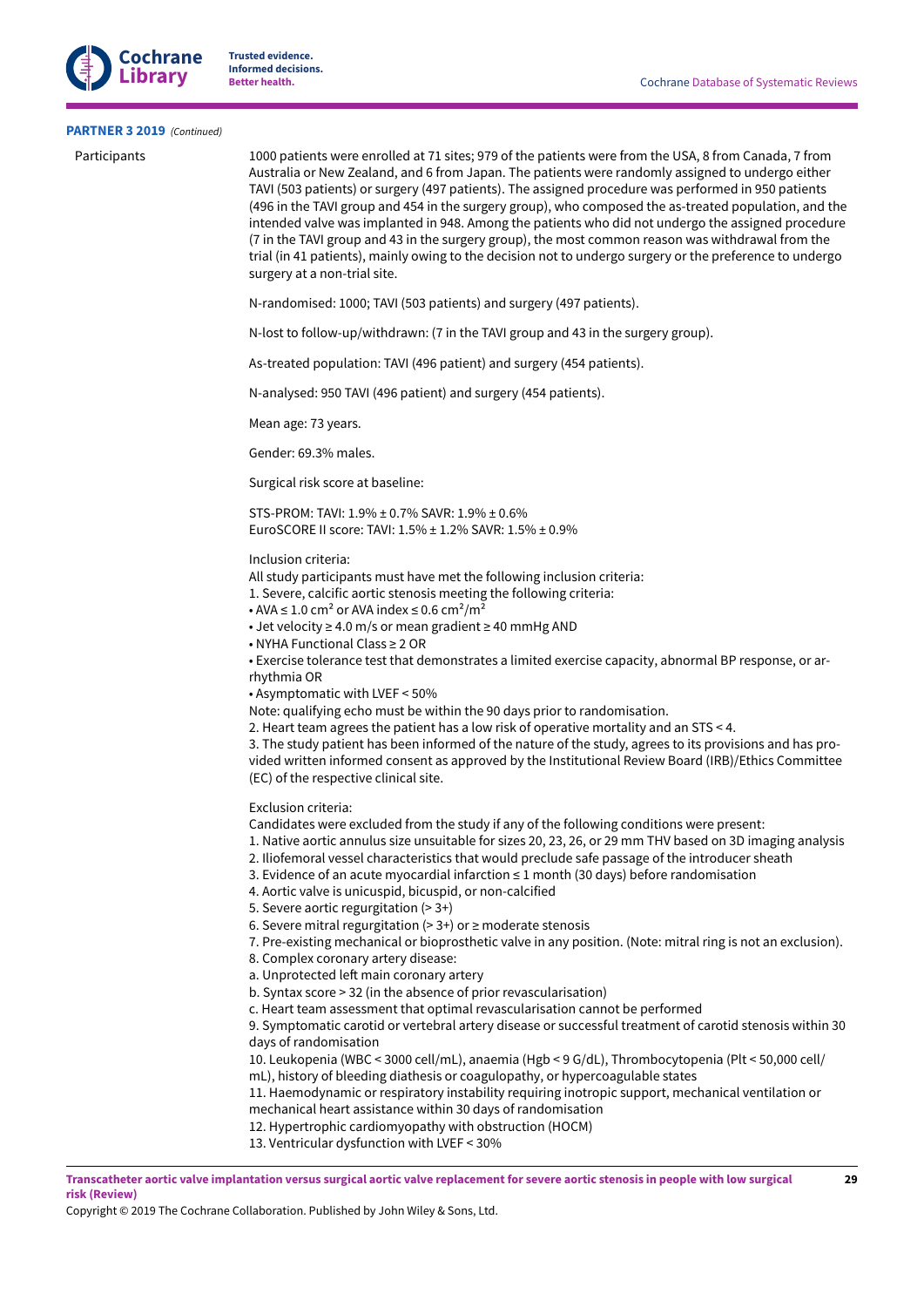

| PARTNER 3 2019 (Continued) |                                                                                                                                                                                                                                                                |
|----------------------------|----------------------------------------------------------------------------------------------------------------------------------------------------------------------------------------------------------------------------------------------------------------|
|                            | 14. Cardiac imaging (echo, CT, and/or MRI) evidence of intracardiac mass, thrombus or vegetation<br>15. Inability to tolerate, or condition precluding treatment with, antithrombotic/anticoagulation thera-<br>py during or after the valve implant procedure |
|                            | 16. Stroke or transient ischaemic attack (TIA) within 90 days of randomisation<br>17. Renal insufficiency (eGFR < 30 ml/min per the Cockcroft-Gault formula) and/or renal replacement<br>therapy at the time of screening.                                     |
|                            | 18. Active bacterial endocarditis within 180 days of randomisation                                                                                                                                                                                             |
|                            | 19. Severe lung disease (FEV1 < 50% predicted) or currently on home oxygen                                                                                                                                                                                     |
|                            | 20. Severe pulmonary hypertension (e.g. PA systolic pressure ≥ 2/3 systemic pressure)                                                                                                                                                                          |
|                            | 21. History of cirrhosis or any active liver disease                                                                                                                                                                                                           |
|                            | 22. Significant frailty as determined by the heart team (after objective assessment of frailty parame-<br>ters)                                                                                                                                                |
|                            | 23. Significant abdominal or thoracic aortic disease (such as porcelain aorta, aneurysm, severe calcifi-<br>cation, aortic coarctation, etc.) that would preclude safe passage of the delivery system or<br>cannulation and aortotomy for surgical AVR         |
|                            | 24. Hostile chest or conditions or complications from prior surgery that would preclude safe reopera-<br>tion (i.e. mediastinitis, radiation damage, abnormal chest wall, adhesion of aorta or IMA                                                             |
|                            | to sternum, etc.)<br>25. Patient refuses blood products                                                                                                                                                                                                        |
|                            | 26. BMI $> 50$ kg/m <sup>2</sup>                                                                                                                                                                                                                               |
|                            | 27. Estimated life expectancy < 24 months                                                                                                                                                                                                                      |
|                            | 28. Absolute contraindications or allergy to iodinated contrast that cannot be adequately treated with                                                                                                                                                         |
|                            | pre-medication<br>29. Immobility that would prevent completion of study procedures (e.g. 6-minute walk tests, etc.)                                                                                                                                            |
|                            | 30. Patient is not a candidate for both arms of the study (not applicable to single-arm registries)                                                                                                                                                            |
|                            | 31. Currently participating in an investigational drug or another device study. (Note: Trials requiring                                                                                                                                                        |
|                            | extended follow-up for products that were investigational, but have since become commercially avail-                                                                                                                                                           |
|                            | able, are not considered investigational trials. Observational studies are not considered exclusionary.)                                                                                                                                                       |
| Interventions              | 1. Transcatheter aortic valve implantation ( $n = 503$ )                                                                                                                                                                                                       |
|                            | 2. Surgical aortic valve replacement ( $n = 497$ )                                                                                                                                                                                                             |
| Outcomes                   | The primary endpoint is the composite of all-cause mortality, all stroke, and rehospitalisation (valve-re-<br>lated or procedure-related and including heart failure) at 1 year post-procedure.                                                                |
|                            | Secondary endpoints:                                                                                                                                                                                                                                           |
|                            | - New onset atrial fibrillation at 30 days                                                                                                                                                                                                                     |
|                            | - Length of index hospitalisation                                                                                                                                                                                                                              |
|                            | - All-cause death, all stroke, rehospitalisation at 1 year (primary endpoint - superiority testing)<br>- Death, KCCQ < 45 or KCCQ decrease from baseline ≥ 10 points at 30 days                                                                                |
|                            | - Death or stroke at 30 days                                                                                                                                                                                                                                   |
|                            | - Stroke at 30 days                                                                                                                                                                                                                                            |
|                            | Other safety and effectiveness endpoints (not adjusted for multiple comparisons)                                                                                                                                                                               |
|                            | Safety endpoints:                                                                                                                                                                                                                                              |
|                            | • Mortality (all-cause & cardiovascular) at 30 days and 1 year                                                                                                                                                                                                 |
|                            | • Stroke (disabling & non-disabling) at 30 days and 1 year                                                                                                                                                                                                     |
|                            | • Death or stroke at 1 year<br>• Death or disabling stroke at 30 days and 1 year                                                                                                                                                                               |
|                            | • Vascular complications (major) at 30 days and 1 year                                                                                                                                                                                                         |
|                            | • Bleeding complications (life threatening/disabling, or major) at 30 days and 1 year                                                                                                                                                                          |
|                            | • Myocardial infarction at 30 days and 1 year                                                                                                                                                                                                                  |
|                            | • Acute kidney injury at 30 days                                                                                                                                                                                                                               |
|                            | • Requirement for renal replacement therapy at 1 year                                                                                                                                                                                                          |
|                            | • New permanent pacemaker implantation resulting from new or worsened conduction disturbances                                                                                                                                                                  |
|                            | at 30 days and 1 year<br>• Coronary obstruction requiring intervention at 30 days and 1 year                                                                                                                                                                   |
|                            | • New onset atrial fibrillation at 30 days and 1 year                                                                                                                                                                                                          |
|                            |                                                                                                                                                                                                                                                                |

Transcatheter aortic valve implantation versus surgical aortic valve replacement for severe aortic stenosis in people with low surgical **risk (Review)**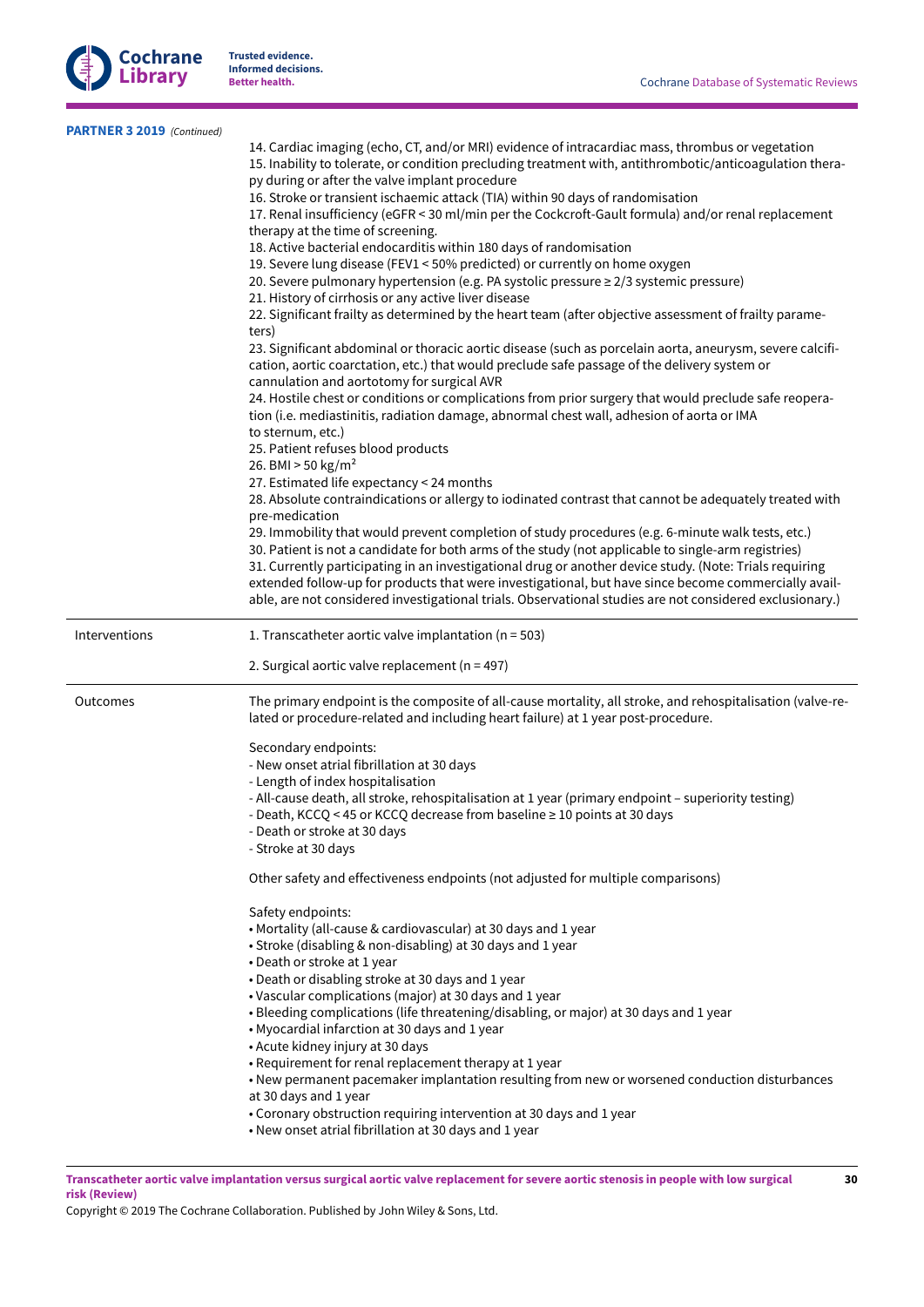| <b>PARTNER 3 2019</b> (Continued) |  |
|-----------------------------------|--|
|-----------------------------------|--|

• Rehospitalisation (valve-related or procedure-related and including heart failure) at 30 days and 1 year.

Effectiveness endpoints: • New York Heart Association class at 30 days and 1 year • Haemodynamic evaluations by echocardiography at 30 days and 1 year (e.g. aortic valve stenosis and aortic valve regurgitation (paravalvular & central)) • ICU days • Discharge location, ranked from 1 to 6 according to the level of required care assistance as follows: a) Discharge to Home or Self Care (Routine Discharge) b) Discharged/Transferred to Home Under Care of Organized Home Health Service Organization c) Discharged/Transferred to a Skilled Nursing Facility (SNF) or Inpatient Rehabilitation Facility d) Discharged/Transferred to Another Hospital e) Discharged/Transferred to a Hospice f) Expired (this code is used only when the patient dies) • Days alive and out of hospital (DAOH) at 1 year, computed using the following methodology: a) When computing days alive, the day of a subject's death is excluded regardless of the time of day of the subject's death. b) Beginning at Day 0, each day that the subject is alive is classified as a day in hospital or not; days of admission and discharge are counted as days in hospital. c) DAOH is defined to be the number of days for which the subject is not dead or in hospital, expressed as an integer. d) The maximum value DAOH can ever attain for a given subject is 366. DAOH would have this value if a subject had never been hospitalised, and was known to be alive at the 1-year time point (Day 366) e) A given subject's potential DAOH is 366 if the patient is alive more than 366 days post procedure, or died anytime. After the implant; the potential DAOH is the days between implant and termination if the patient terminated (withdrew or lost to follow-up) before 366 days post procedure. f) To calculate Adjusted DAOH to 1 year, censoring must be accommodated Adjusted DAOH = DAOH \* (366/potential DAOH) Adjusted DAOH is rounded to the nearest integer. This rounded value is used in all calculations. • 6-minute walk test at 30 days and 1 year • Health status as evaluated by quality of life (QoL) questionnaires (including change from baseline value) a. KCCQ at 30 days and 1 year b. EQ-5D-5L at 30 days and 1 year c. SF-36 at 30 days and 1 year • Composite of death, KCCQ < 45 or KCCQ decrease ≥ 10 points from baseline to 30 days • Structural valve deterioration (SVD) at 1 year VARC2 – EACTS – EACPI – EACVI definition: a) Structural and haemodynamic valve deterioration (moderate or severe prosthetic valve stenosis, AND/ OR moderate or severe transprosthetic valve regurgitation), AND b) Requiring repeat procedure (TAVI or surgery) Timings of outcome reporting: 30 days and 1 year. Notes **Ethical approval: the protocol was approved by the institutional review board at each site. All the pa**tients provided written informed consent. Funding/support: Edwards Lifesciences. The sponsor funded all trial-related activities and participated in site selection, data collection and monitoring, and statistical analysis. The trial protocol was designed by the trial sponsor. Conflict of interest disclosure: Dr. Mack reports receiving consulting fees from Gore, serving as a trial coprimary investigator for Edwards Lifesciences and Abbott, and serving as a study chair for Medtronic; Dr. Leon reports receiving grant support, paid to his institution, and advisory board fees from Medtronic and Abbott, grant support, paid to his institution, advisory board fees, and equity from Boston Scientific, advisory board fees from Gore, and advisory board fees from Meril Life Sciences; Dr. Thourani reports receiving grant support and serving as an advisor for Edwards Lifesciences; Dr. Makkar reports receiving grant support from Abbott and Edwards Lifesciences; Dr. Kodali reports receiving equity from Bio-Trace Medical,Dura Biotech, and Thubrikar Aortic Valve, grant support from Medtronic and Boston Scientific, grant support and consulting fees from Abbott Vascular, and consulting fees from Claret Med-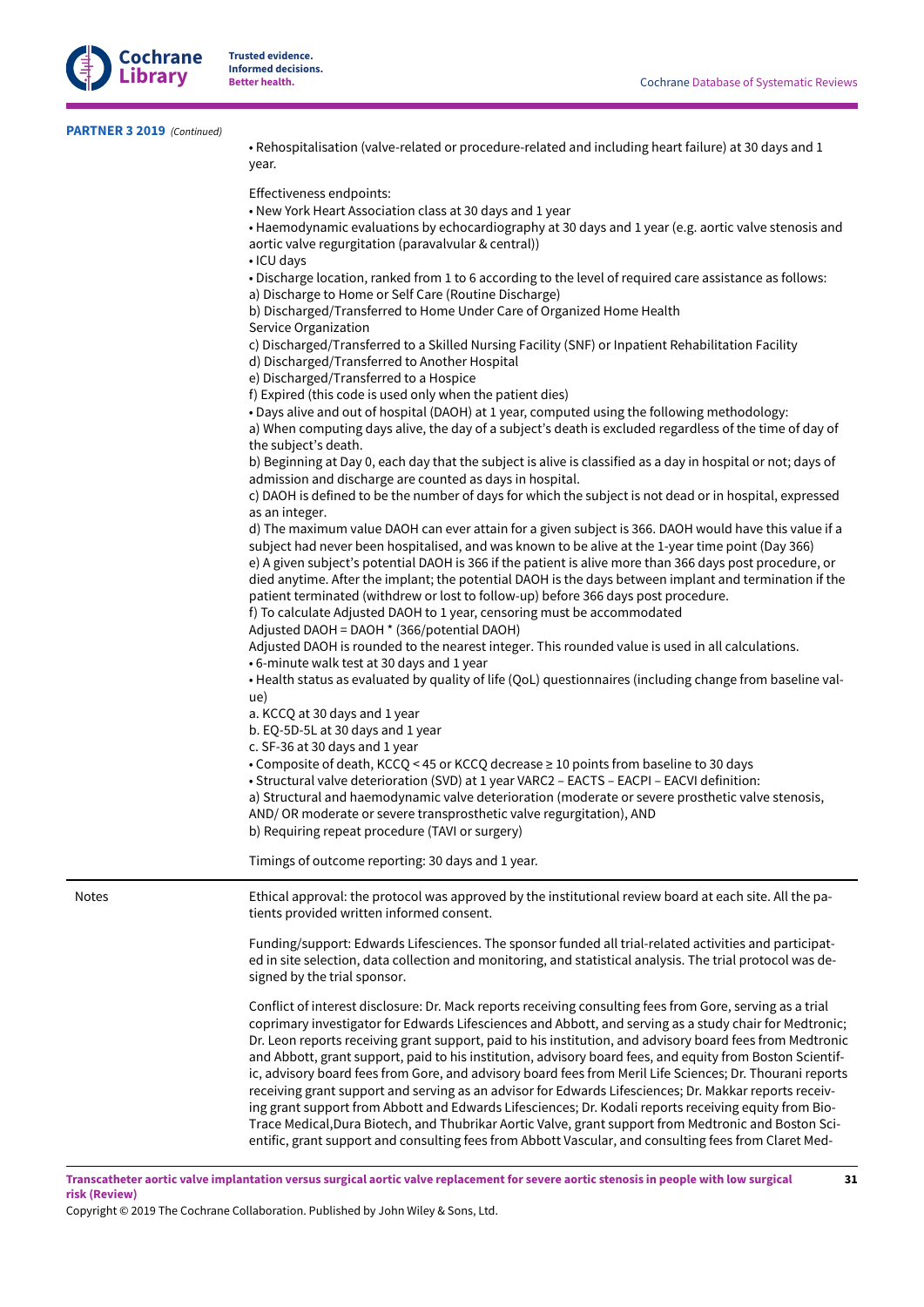

#### **[PARTNER](#page-21-6) 3 2019**  *(Continued)*

ical, Admedus, and Meril Life Sciences; Dr. Russo reports receiving consulting fees, lecture fees, and fees for serving as a proctor from Edwards Lifesciences, consulting fees and fees for serving as a proctor from Abbott, and consulting fees from Boston Scientific; Dr. Malaisrie reports receiving consulting fees from Medtronic and lecture fees from Abbott; Dr. Cohen reports receiving grant support, paid to his institution, and consulting fees from Edwards Lifesciences and Medtronic, and grant support, paid to his institution, from Boston Scientific and Abbott Vascular; Dr. Leipsic reports receiving grant support from Abbott and Medtronic, and consulting fees and stock options from Circle Cardiovascular Imaging; Dr. Hahn reports receiving lecture fees and consulting fees from Abbott Vascular and Siemens Healthineers, lecture fees from Boston Scientific and Bayliss, and consulting fees from Edwards Lifesciences, Philips Healthcare, 3Mensio, Medtronic, and Navigate; Dr. Blanke reports receiving consulting fees from Edwards Lifesciences, Tendyne (Abbott), Circle Cardiovascular Imaging, Neovasc, and Gore; Dr. McCabe reports receiving consulting fees from Edwards Lifesciences; Dr. Babaliaros reports receiving lecture fees and consulting fees from Edwards Lifesciences and Abbott; Dr. Goldman reports receiving advisory board fees from Edwards Lifesciences; Dr. Szeto reports receiving lecture fees and serving as an investigator for Edwards Lifesciences; Dr. Genereux reports receiving consulting fees and advisory board fees from Abbott Vascular, Boston Scientific, Cardiovascular Solutions, and Cordis, consulting fees and fees for serving as a proctor from Edwards Lifesciences, and consulting fees from Medtronic, Saranas, Pi-Cardia, and Sig.Num; Dr. Alu reports receiving consulting fees from Claret Medical and Cardiac Dimensions; and Dr. Webb reports receiving consulting fees and fees for serving as a proctor from Edwards Lifesciences. No other potential conflict of interest relevant to this article was reported.

# *Risk of bias*

| <b>Bias</b>                                                                                         | Authors' judgement | <b>Support for judgement</b>                                                                                                                                                                                                                                                                                                                                                                                                                              |
|-----------------------------------------------------------------------------------------------------|--------------------|-----------------------------------------------------------------------------------------------------------------------------------------------------------------------------------------------------------------------------------------------------------------------------------------------------------------------------------------------------------------------------------------------------------------------------------------------------------|
| Random sequence genera-<br>tion (selection bias)                                                    | Low risk           | Randomisation was performed by an electronic randomisation system, BAL-<br>ANCE, with randomisation list generated using SAS. Randomization was strati-<br>fied by site and used block sizes of 4.                                                                                                                                                                                                                                                        |
| Allocation concealment<br>(selection bias)                                                          | Low risk           | Randomization occurred centrally. To randomise a patient, the investiga-<br>tive site entered the subject into the designated electronic system and ob-<br>tained the treatment assignment (TAVI or SAVR).                                                                                                                                                                                                                                                |
| Blinding of participants<br>and personnel (perfor-<br>mance bias)<br>All outcomes                   | Low risk           | Although the study was unblinded due to the nature of the procedures, we<br>deemed the risk of bias for this domain low since operative/interventional out-<br>comes are unlikely to be influenced by lack of blinding of participants and per-<br>sonnel.                                                                                                                                                                                                |
| Blinding of outcome as-<br>sessment (detection bias)<br>Objective outcomes                          | Low risk           | Although the study was unblinded due to the nature of the procedures, we<br>deemed the risk of bias for this domain low due to the objective nature of the<br>outcomes that are unlikely to be affected by lack of blinding.                                                                                                                                                                                                                              |
| Blinding of outcome as-<br>sessment (detection bias):<br>subjective outcomes<br>Subjective outcomes | High risk          | We deemed detection bias for potentially subjective outcomes to be high since<br>these outcomes may potentially be influenced by lack of blinding.                                                                                                                                                                                                                                                                                                        |
| Incomplete outcome data<br>(attrition bias): short-term<br>outcomes<br>Short term outcomes          | Low risk           | Although the number of participants who did not receive the allocated inter-<br>vention in the intention-to-treat population was unbalanced between both<br>groups (TAVI: 7 and SAVR: 43), the difference was less than 10%. Additional-<br>ly, the study reported an overall 99.6% patient follow-up at 30 days for both<br>groups in the as-treated population, with only 4 participants withdrawn from<br>the SAVR group and none from the TAVI group. |
| Incomplete outcome data<br>(attrition bias)<br>Long term outcomes                                   | Low risk           | The study reported an overall 98.4% of patients were available for primary<br>endpoint analysis at 1 year.                                                                                                                                                                                                                                                                                                                                                |

Transcatheter aortic valve implantation versus surgical aortic valve replacement for severe aortic stenosis in people with low surgical **risk (Review)**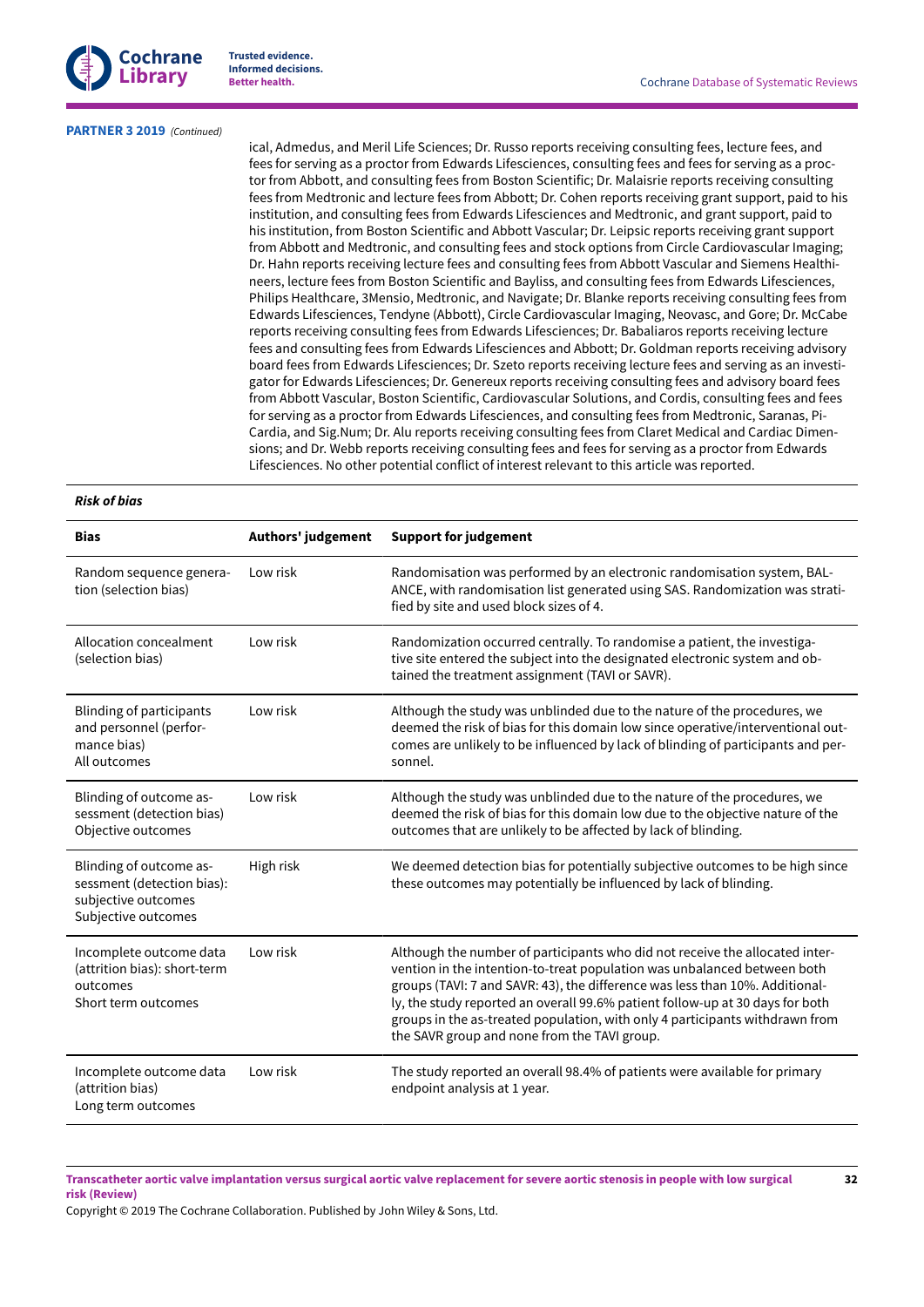# **[PARTNER](#page-21-6) 3 2019**  *(Continued)*

| Selective reporting (re-<br>porting bias) | Low risk | Study protocol available and all study's prespecified (primary and secondary)<br>outcomes of interest in review were reported in prespecified way. |
|-------------------------------------------|----------|----------------------------------------------------------------------------------------------------------------------------------------------------|
| Other bias                                | Low risk | None noted.                                                                                                                                        |

| <b>STACCATO 2012</b> |                                                                                                                                                                                                                                                                                                                                                                                                                                                                                                                                                                                                                                                                                                                                                                                                                      |  |  |
|----------------------|----------------------------------------------------------------------------------------------------------------------------------------------------------------------------------------------------------------------------------------------------------------------------------------------------------------------------------------------------------------------------------------------------------------------------------------------------------------------------------------------------------------------------------------------------------------------------------------------------------------------------------------------------------------------------------------------------------------------------------------------------------------------------------------------------------------------|--|--|
| Methods              | Study design: the study was planned as an academic prospective multicentre clinical trial in the Nordic<br>region with a 1:1 randomisation of a total of 200 patients to a-TAVI vs. SAVR.                                                                                                                                                                                                                                                                                                                                                                                                                                                                                                                                                                                                                            |  |  |
|                      | Total study duration: prematurely terminated before planned follow-up.                                                                                                                                                                                                                                                                                                                                                                                                                                                                                                                                                                                                                                                                                                                                               |  |  |
|                      | Number of study centres and location: 2 centres in Denmark.                                                                                                                                                                                                                                                                                                                                                                                                                                                                                                                                                                                                                                                                                                                                                          |  |  |
|                      | Study setting: inpatient.                                                                                                                                                                                                                                                                                                                                                                                                                                                                                                                                                                                                                                                                                                                                                                                            |  |  |
|                      | Date of study: November 2008 to May 2011.                                                                                                                                                                                                                                                                                                                                                                                                                                                                                                                                                                                                                                                                                                                                                                            |  |  |
| Participants         | A total of 72 patients were randomised. 2 patients were excluded after randomisation; 1 patient de-<br>clined participation, and the other unexpectedly met the exclusion criteria of impaired pulmonary<br>function. Thus, the study population consisted of 34 patients in the transapical transcatheter aortic<br>valve implantation (a-TAVI) and 36 patients in the SAVR group.                                                                                                                                                                                                                                                                                                                                                                                                                                  |  |  |
|                      | N-randomised: 72                                                                                                                                                                                                                                                                                                                                                                                                                                                                                                                                                                                                                                                                                                                                                                                                     |  |  |
|                      | N-lost to follow-up/withdrawn: 2                                                                                                                                                                                                                                                                                                                                                                                                                                                                                                                                                                                                                                                                                                                                                                                     |  |  |
|                      | As treated population: 70 (34 a-TAVI) and (36 SAVR)                                                                                                                                                                                                                                                                                                                                                                                                                                                                                                                                                                                                                                                                                                                                                                  |  |  |
|                      | N-analysed: 70 (34 a-TAVI) and (36 SAVR)                                                                                                                                                                                                                                                                                                                                                                                                                                                                                                                                                                                                                                                                                                                                                                             |  |  |
|                      | Mean age: $80 \pm 3.6$ (a-TAVI) and $82 \pm 4.4$ (SAVR)                                                                                                                                                                                                                                                                                                                                                                                                                                                                                                                                                                                                                                                                                                                                                              |  |  |
|                      | Gender: 30% males.                                                                                                                                                                                                                                                                                                                                                                                                                                                                                                                                                                                                                                                                                                                                                                                                   |  |  |
|                      | Surgical risk score at baseline (STS-PROM): TAVI: 3.1% ± 1.5% SAVR: 3.4% ± 1.2%                                                                                                                                                                                                                                                                                                                                                                                                                                                                                                                                                                                                                                                                                                                                      |  |  |
|                      | Inclusion criteria:                                                                                                                                                                                                                                                                                                                                                                                                                                                                                                                                                                                                                                                                                                                                                                                                  |  |  |
|                      | Significant valvular aortic stenosis (valve area < 1 cm <sup>2</sup> ), age initially $\geq$ 70, later $\geq$ 75 yrs; condition acces-<br>sible both by SAVR and a-TAVI; expected survival > 1 year following successful treatment; and patient<br>acceptance of participation in the study as well as in the scheduled follow-up investigations. We used<br>age as our major criterion of inclusion, because age is a simple and well-defined parameter closely re-<br>lated to surgical risk.                                                                                                                                                                                                                                                                                                                      |  |  |
|                      | Exclusion criteria:                                                                                                                                                                                                                                                                                                                                                                                                                                                                                                                                                                                                                                                                                                                                                                                                  |  |  |
|                      | Coronary artery disease to be treated by percutaneous coronary intervention (PCI) or coronary artery<br>bypass grafting (CABG); previous myocardial infarction, and previous PCI within 12 months. Previous<br>heart surgery became a criterion of exclusion during the study. The need for other heart surgery (i.e. mi-<br>tral or tricuspid valve surgery), emergency surgery (within 24 hours of indication for surgery), unstable<br>cardiac condition (requiring an assist device, inotropes or i.v. nitrates in operating room), ongoing in-<br>fection requiring antibiotics, stroke within 1 month, reduced pulmonary function (FEV1 < 1 l or < 40% of<br>expected), renal failure to be treated by haemodialysis, allergy to acetylsalicylic acid, clopidogrel, pra-<br>sugrel or x-ray contrast material. |  |  |
| Interventions        | 1. Transapical transcatheter aortic valve implantation (a-TAVI) (n = 24)                                                                                                                                                                                                                                                                                                                                                                                                                                                                                                                                                                                                                                                                                                                                             |  |  |
|                      | 2. Surgical aortic valve implantation ( $n = 36$ )                                                                                                                                                                                                                                                                                                                                                                                                                                                                                                                                                                                                                                                                                                                                                                   |  |  |

Transcatheter aortic valve implantation versus surgical aortic valve replacement for severe aortic stenosis in people with low surgical **risk (Review)**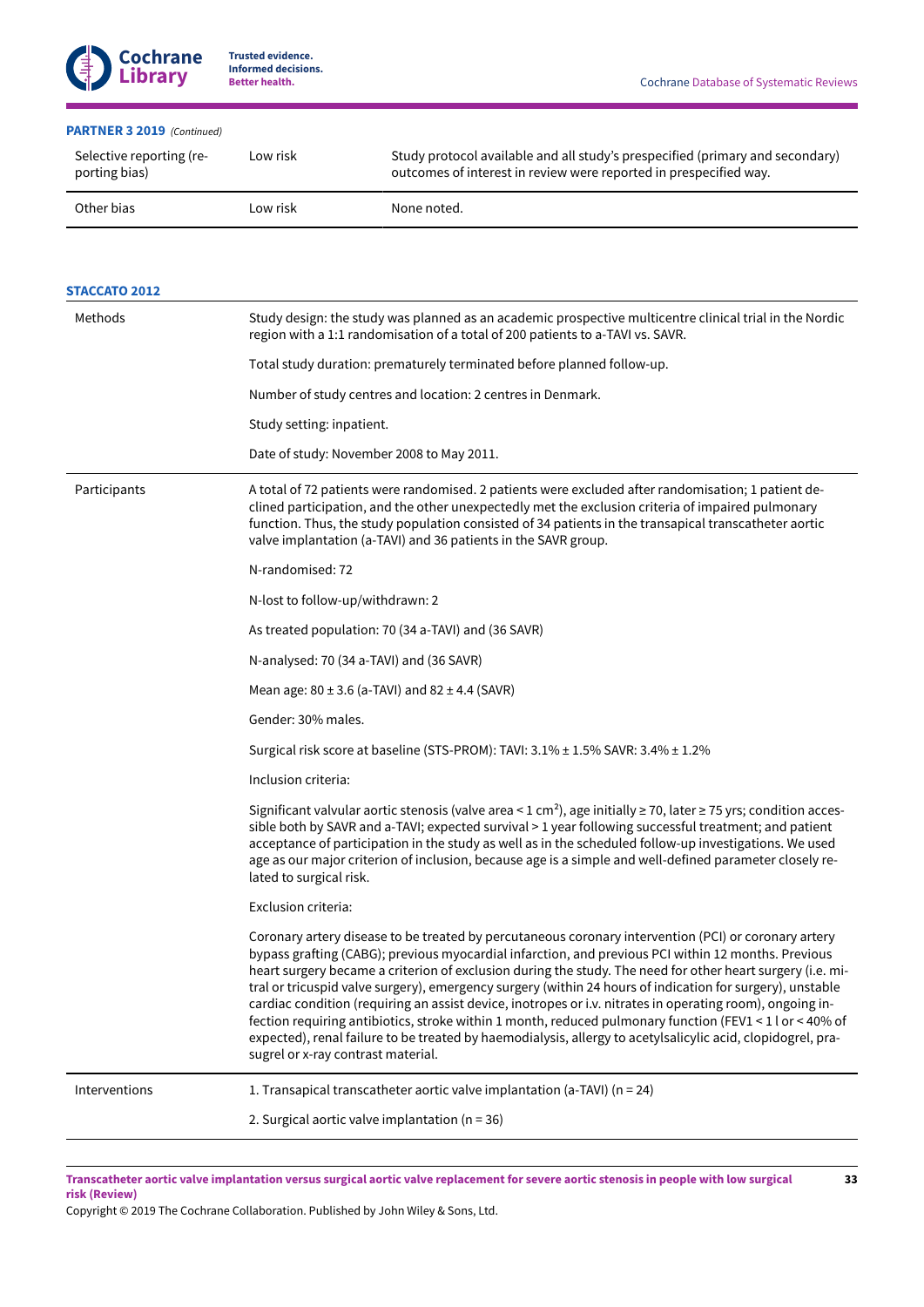

| <b>STACCATO 2012</b> (Continued) |                                                                                                                                                                                                                                                                                                                                                                                                                                                                                                                                                  |  |  |  |
|----------------------------------|--------------------------------------------------------------------------------------------------------------------------------------------------------------------------------------------------------------------------------------------------------------------------------------------------------------------------------------------------------------------------------------------------------------------------------------------------------------------------------------------------------------------------------------------------|--|--|--|
| Outcomes                         | The primary endpoint was the composite of 30-day all-cause mortality, major stroke, and renal failure<br>requiring dialysis.                                                                                                                                                                                                                                                                                                                                                                                                                     |  |  |  |
|                                  | Secondary endpoints included: all-cause death, cardiac death, stroke, myocardial infarction, New<br>York Heart Association (NYHA) function class, SF-36 composite physical and mental functional scores,<br>echocardiographic parameters (aortic valve area, peak aortic valve gradient, aortic valve leakage, left<br>ventricular ejection fraction), duration of hospital stay, operation for bleeding, and permanent pace-<br>maker treatment. For endpoint definitions, we used the Valve Academic Research Consortium recom-<br>mendations. |  |  |  |
|                                  | All endpoints were adjudicated by an independent endpoint committee.                                                                                                                                                                                                                                                                                                                                                                                                                                                                             |  |  |  |
|                                  | Timing of outcome reporting: 30 days and 3 months.                                                                                                                                                                                                                                                                                                                                                                                                                                                                                               |  |  |  |
| <b>Notes</b>                     | Ethical approval: the study complied with the Declaration of Helsinki and was approved by the ethics<br>committee of the Region of Midtjylland. All patients provided written, informed consent before partici-<br>pation in the trial.                                                                                                                                                                                                                                                                                                          |  |  |  |
|                                  | Funding/support: the study was an academic study, designed and carried out by the involved cardiac<br>surgeons, cardiologists and anaesthesiologists at Aarhus University Hospital, and Odense University<br>Hospital, and primarily funded by the participating hospitals. Further, there was a study grant from the<br>Danish Heart Association. There was no industry involvement.                                                                                                                                                            |  |  |  |
|                                  | Conflict of interest disclosures: KE Klaaborg and L Thuesen are part-time physician proctors for Ed-<br>wards Lifesciences. The other authors have no conflict of interest to declare. The present study was<br>conducted without any relationship to industry.                                                                                                                                                                                                                                                                                  |  |  |  |
|                                  | Correspondence notes: we sought to obtain information on our outcomes of interest (rehospitalisation,<br>atrial fibrillation and PPM implantation) to check whether they were measured but not reported. No<br>contact information was listed for the investigators, however; nor was there was a published protocol.                                                                                                                                                                                                                            |  |  |  |
|                                  |                                                                                                                                                                                                                                                                                                                                                                                                                                                                                                                                                  |  |  |  |

# *Risk of bias*

| <b>Bias</b>                                                                                         | Authors' judgement | <b>Support for judgement</b>                                                                                                                                                                                                                                                                                                                                                                                                                                                   |
|-----------------------------------------------------------------------------------------------------|--------------------|--------------------------------------------------------------------------------------------------------------------------------------------------------------------------------------------------------------------------------------------------------------------------------------------------------------------------------------------------------------------------------------------------------------------------------------------------------------------------------|
| Random sequence genera-<br>tion (selection bias)                                                    | Low risk           | The 1:1 randomisation between a-TAVI and SAVR was implemented using the<br>web-based clinical trials support system TrialPartner (PCI Research, Aarhus<br>University Hospital, Skejby, Denmark). TrialPartner permits, with a personal<br>log-in, 24-hour randomisation. Data was entered in the electronic case report<br>form of TrialPartner, a secure server-based system with security that exceeds<br>the demands and guidelines by the National Data Protection Agency. |
| Allocation concealment<br>(selection bias)                                                          | Unclear risk       | Insufficient information to permit judgement of 'low risk' or 'high risk'.                                                                                                                                                                                                                                                                                                                                                                                                     |
| <b>Blinding of participants</b><br>and personnel (perfor-<br>mance bias)<br>All outcomes            | Low risk           | Although it is unclear whether this was a blinded study, we deemed the risk of<br>bias for this domain low since operative/interventional outcomes are unlikely<br>to be influenced by lack of blinding of participants and personnel.                                                                                                                                                                                                                                         |
| Blinding of outcome as-<br>sessment (detection bias)<br>Objective outcomes                          | Low risk           | Although it is unclear whether this was a blinded study, we deemed the risk of<br>bias for this domain low due to the objective nature of the outcomes that are<br>unlikely to be affected by lack of blinding.                                                                                                                                                                                                                                                                |
| Blinding of outcome as-<br>sessment (detection bias):<br>subjective outcomes<br>Subjective outcomes | High risk          | We deemed detection bias for potentially subjective outcomes to be high since<br>these outcomes may potentially be influenced by lack of blinding.                                                                                                                                                                                                                                                                                                                             |

Transcatheter aortic valve implantation versus surgical aortic valve replacement for severe aortic stenosis in people with low surgical **risk (Review)**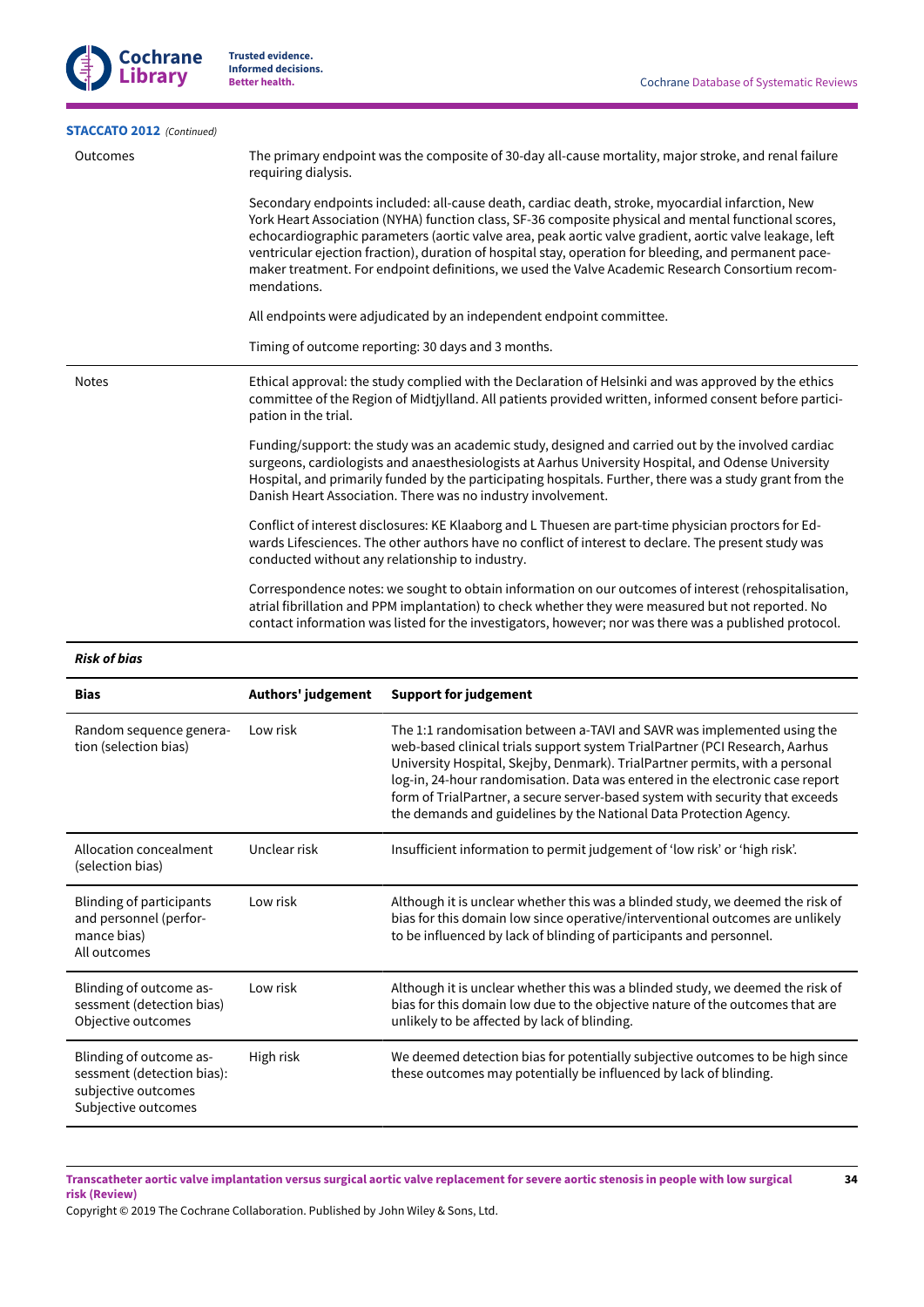#### **[STACCATO](#page-21-4) 2012**  *(Continued)*

| Incomplete outcome data<br>(attrition bias): short-term<br>outcomes<br>Short term outcomes | Low risk  | Study reported no loss to follow-up or withdrawals.                                                                                                                                                             |
|--------------------------------------------------------------------------------------------|-----------|-----------------------------------------------------------------------------------------------------------------------------------------------------------------------------------------------------------------|
| Incomplete outcome data<br>(attrition bias)<br>Long term outcomes                          | Low risk  | Study reported no loss to follow-up or withdrawals.                                                                                                                                                             |
| Selective reporting (re-<br>porting bias)                                                  | Low risk  | No protocol available, but it is clear that the published report includes all ex-<br>pected outcomes.                                                                                                           |
| Other bias                                                                                 | High risk | The STACCATO trial was prematurely terminated because of an overall excess<br>of adverse events in transcatheter treated patients in comparison with pa-<br>tients receiving surgical aortic valve replacement. |

# <span id="page-37-0"></span>**Characteristics of excluded studies** *[ordered by study ID]*

| <b>Study</b> | <b>Reason for exclusion</b>                                                                                                                                                                                                                                                                                                                                                                                                                                                                                                                                                                          |
|--------------|------------------------------------------------------------------------------------------------------------------------------------------------------------------------------------------------------------------------------------------------------------------------------------------------------------------------------------------------------------------------------------------------------------------------------------------------------------------------------------------------------------------------------------------------------------------------------------------------------|
| NCT02628899  | Non-randomised trial.                                                                                                                                                                                                                                                                                                                                                                                                                                                                                                                                                                                |
| NCT02838199  | The study status on Clinical Trials.gov is "withdrawn".                                                                                                                                                                                                                                                                                                                                                                                                                                                                                                                                              |
| SURTAVI 2017 | All study population was deemed intermediate risk as per correspondence with Dr. Reardon, on be-<br>half of SURTAVI investigators, who stated: "SURTAVI patients were all intermediate risk patients.<br>There are some who have a STS PROM that is < 4, but all were screened both by the local heart<br>team and a national screening committee and confirmed to have additional factors that led to the<br>designation of intermediate risk. The definition of intermediate risk in SURTAVI was a predicted<br>surgical mortality of 3% to 8%. They are not appropriate to consider in low risk." |

# **Characteristics of studies awaiting assessment** *[ordered by study ID]*

# Methods Randomised, unblinded controlled trial Participants **Ages eligible for study: 70 years to 85 years (older adult)** Participants Sexes eligible for study: all Accepts healthy volunteers: No Inclusion criteria: 1. Heart team consensus that TAVI and SAVR are both medically justified and advisable based on: \* degenerative aortic valve stenosis with echocardiographically derived criteria: \* mean gradient >40 mmHg or \* jet velocity greater than 4.0 m/s or \* aortic valve area (AVA) of < 1.0 cm<sup>2</sup> (indexed effective orifice area < 0.6 cm<sup>2</sup>/m<sup>2</sup>). \* patient is symptomatic from his/her aortic valve stenosis \* New York Heart Association Functional Class ≥ II or \* angina pectoris or \* syncope. \* patient is classified as low to intermediate operative risk as assessed by the local heart team according to the variables outlined in the 2017 ESC/EACTS Guidelines for the management of valvular **[NCT03112980](#page-22-13)**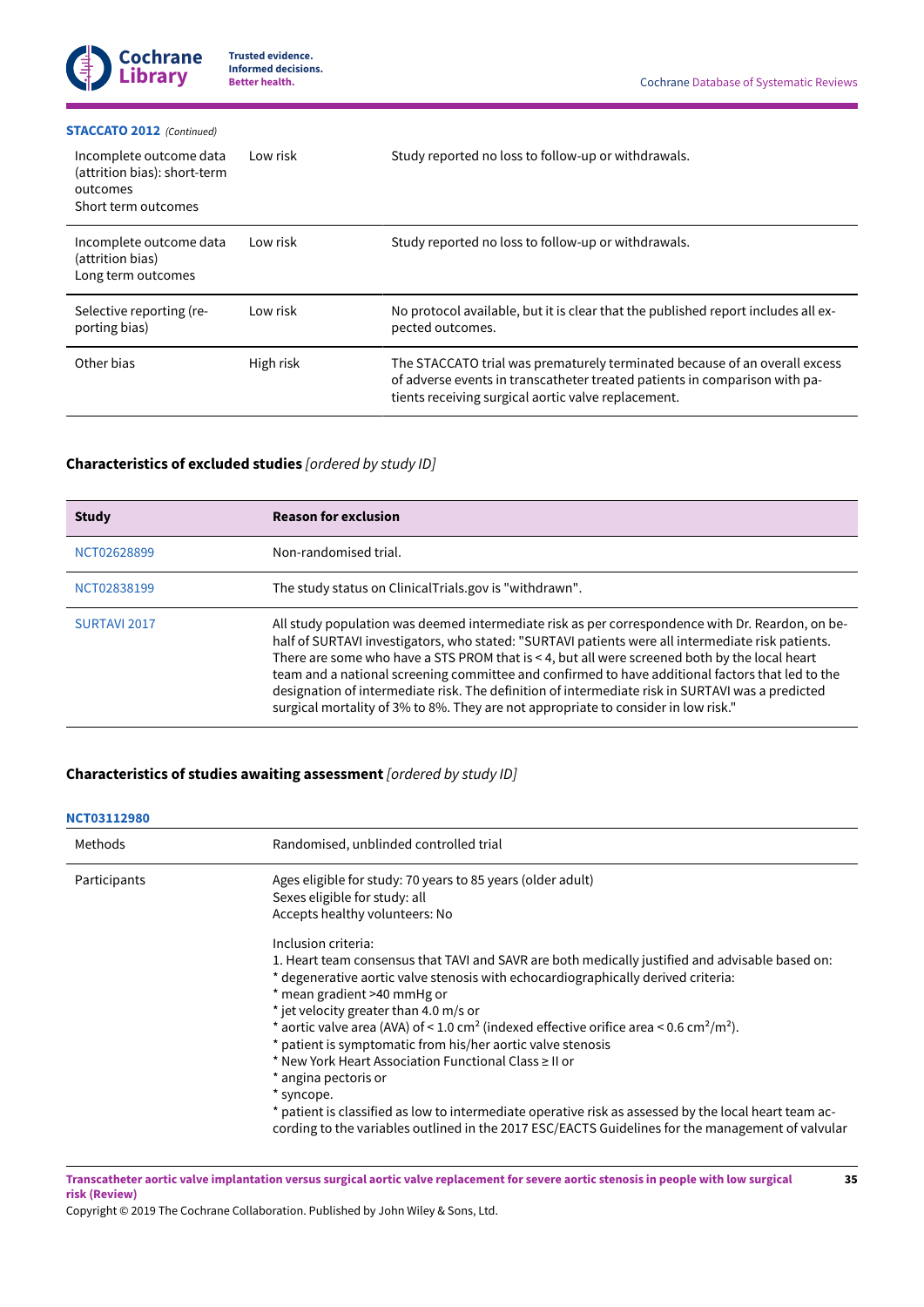

| NCT03112980 (Continued) |                                                                                                                                                                                                                                                                                                                                                                                                                                                                                                                                                                                                                                                                                                                                                                                                                                                                                                                                                                                                                                                                                                                                                 |
|-------------------------|-------------------------------------------------------------------------------------------------------------------------------------------------------------------------------------------------------------------------------------------------------------------------------------------------------------------------------------------------------------------------------------------------------------------------------------------------------------------------------------------------------------------------------------------------------------------------------------------------------------------------------------------------------------------------------------------------------------------------------------------------------------------------------------------------------------------------------------------------------------------------------------------------------------------------------------------------------------------------------------------------------------------------------------------------------------------------------------------------------------------------------------------------|
|                         | heart disease, taking into account cardiac and extracardiac patient characteristics and established<br>risk scores (e.g. STS-PROM, EuroSCORE).<br>* a transfemoral or alternative (e.g. transapical, transaortic, transaxillary) access for TAVI seems<br>feasible. Centres should follow a "transfemoral first" strategy for the primary route of access; how-<br>ever, other routes of access are also allowed, as decided by local heart team consensus.<br>2. Patient has provided written informed consent to participate in the trial.<br>3. Ability of the patient to understand the patient information and to personally sign and date the<br>informed consent to participate in the study, before performing any study-related procedures.<br>4. The patient agrees to undergo SAVR, if randomised to control treatment.<br>5. The patient and the treating physician agree that the patient will return for all required post-pro-<br>cedure follow-up visits.<br>6. Patients aged 70 to 85 years.<br>7. Male patients or females who are postmenopausal defined as no menses for 12 months without<br>an alternative medical cause. |
|                         | Exclusion criteria:<br>1. Aortic valve is a congenital unicuspid or congenital bicuspid valve, or is non-calcified.<br>2. Untreated clinically significant coronary artery disease considered a contraindication to an iso-<br>lated aortic valve procedure (TAVI or SAVR) according to heart team consensus.<br>3. Previous cardiac surgery.                                                                                                                                                                                                                                                                                                                                                                                                                                                                                                                                                                                                                                                                                                                                                                                                   |
|                         | 4. Any percutaneous coronary intervention performed within 1 month prior to the study proce-<br>dure.<br>5. Untreated severe mitral or tricuspid regurgitation.<br>6. Untreated severe mitral stenosis.                                                                                                                                                                                                                                                                                                                                                                                                                                                                                                                                                                                                                                                                                                                                                                                                                                                                                                                                         |
|                         | 7. Haemodynamic instability requiring inotropic support or mechanical circulatory support.<br>8. Ischemic stroke or intracranial bleeding within 1 month.<br>9. Severe ventricular dysfunction with left ventricular ejection fraction < 20% as measured by rest-<br>ing echocardiogram.<br>10. Hypertrophic obstructive cardiomyopathy or severe basal septal hypertrophy with outflow gra-                                                                                                                                                                                                                                                                                                                                                                                                                                                                                                                                                                                                                                                                                                                                                    |
|                         | dient.<br>11. Echocardiographic evidence of an intracardiac mass, thrombus, vegetation or endocarditis.<br>12. Any other condition considered a contraindication for an isolated aortic valve procedure.<br>13. Symptomatic carotid or vertebral artery disease.<br>14. Expected life expectancy < 12 months due to associated non-cardiac comorbidities.<br>15. Currently participating in another investigational drug or device trial.                                                                                                                                                                                                                                                                                                                                                                                                                                                                                                                                                                                                                                                                                                       |
| Interventions           | Experimental: transcatheter aortic valve implantation.<br>Transcatheter aortic valve implantation (TAVI) using the most appropriate CE (Conformité Eu-<br>ropéene)-marked device available, with a minimum demand of experience of 30 implanted de-<br>vices/type per centre.                                                                                                                                                                                                                                                                                                                                                                                                                                                                                                                                                                                                                                                                                                                                                                                                                                                                   |
|                         | Active comparator: surgical aortic valve replacement.<br>Surgical aortic valve replacement (SAVR) with free choice of surgical bioprosthesis and free choice<br>of surgical access according to the surgeon's preference.                                                                                                                                                                                                                                                                                                                                                                                                                                                                                                                                                                                                                                                                                                                                                                                                                                                                                                                       |
| Outcomes                | Primary outcome measures:<br>1. Overall survival (time frame: 5 years after last patient in) Efficacy endpoint                                                                                                                                                                                                                                                                                                                                                                                                                                                                                                                                                                                                                                                                                                                                                                                                                                                                                                                                                                                                                                  |
|                         | 2. Overall survival (time frame: after at least 1 year of follow-up after last patient in and 196 deaths<br>of any cause) Safety endpoint (event-driven)                                                                                                                                                                                                                                                                                                                                                                                                                                                                                                                                                                                                                                                                                                                                                                                                                                                                                                                                                                                        |
|                         | Secondary outcome measures:<br>1. Freedom from cardiovascular mortality (time frame: 5 years after last patient in) will be assessed<br>at every study visit and compared between TAVI and SAVR groups                                                                                                                                                                                                                                                                                                                                                                                                                                                                                                                                                                                                                                                                                                                                                                                                                                                                                                                                          |
|                         | 2. Freedom from the composite of all-cause mortality and stroke (time frame: 5 years after last pa-<br>tient in) will be assessed at every study visit and compared between TAVI and SAVR groups                                                                                                                                                                                                                                                                                                                                                                                                                                                                                                                                                                                                                                                                                                                                                                                                                                                                                                                                                |

Transcatheter aortic valve implantation versus surgical aortic valve replacement for severe aortic stenosis in people with low surgical **risk (Review)**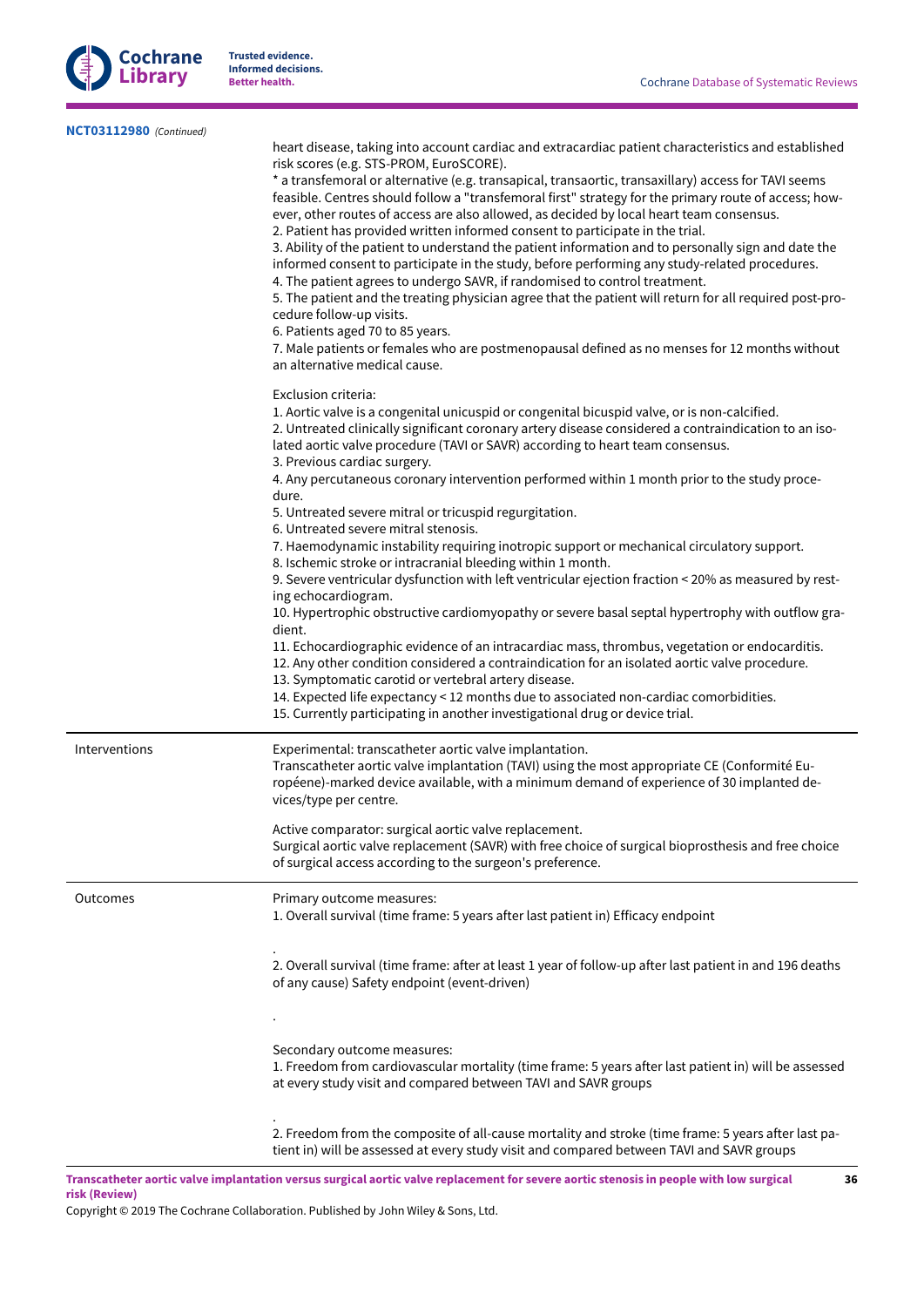.

.

.

.

.

.

.

.

.

3. Freedom from myocardial infarction (time frame: 5 years after last patient in) will be assessed at every study visit and compared between TAVI and SAVR groups

4. Freedom from stroke (time frame: 5 years after last patient in) will be assessed at every study visit and compared between TAVI and SAVR groups

5. Freedom from major or life-threatening/disabling bleeding (time frame: 5 years after last patient in) will be assessed at every study visit and compared between TAVI and SAVR groups

6. Freedom from acute kidney injury (time frame: 5 years after last patient in) will be assessed at every study visit and compared between TAVI and SAVR groups

7. Freedom from vascular access site and access-related complications (time frame: 5 years after last patient in) will be assessed at every study visit and compared between TAVI and SAVR groups

8. Freedom from conduction disturbances and arrhythmias, need for permanent pacemaker implantation (time frame: 5 years after last patient in) will be assessed at every study visit and compared between TAVI and SAVR groups

9. Freedom from residual aortic regurgitation ≥ moderate (time frame: 5 years after last patient in) will be assessed at every study visit and compared between TAVI and SAVR groups

10. Composite device success (time frame: 5 years after last patient in) – Number of participants with freedom from procedural mortality and correct positioning of a single transcatheter heart valve (THV) in the proper position with intended performance (no prosthesis- patient mismatch and mean aortic valve gradient < 20 mmHg or peak velocity < 3 m/s, AND no moderate or severe prosthetic valve regurgitation)

11. Composite early safety (time frame: 5 years after last patient in) ‒ Number of participants dying and/or number of participants with stroke (disabling and non-disabling), and/or life-threatening bleeding and/or acute kidney injury stages 2/3 and/or coronary artery obstruction requiring Intervention and/or major vascular complication and/or valve-related dysfunction requiring repeat procedure.

12. Composite clinical efficacy (time frame: 5 years after last patient in) Number or participants dying and/or number of participants with stroke (disabling and non-disabling) and/or rehospitalisation for worsening heart failure or valve-related symptoms and/or New York Heart Association functional class (NYHA) III or IV and/or valve-related dysfunction (mean aortic valve gradient > 20 mmHg, effective orifice area (EOA) < 0.9 to 1.1 cm<sup>2</sup> and/or Doppler Velocity Index (DVI) < 0.35 m/s, AND/OR moderate or severe prosthetic valve regurgitation)

13. Freedom from prosthetic valve dysfunction (time frame: 5 years after last patient in) will be assessed at every study visit and compared between TAVI and SAVR groups

14. Freedom from prosthetic aortic valve endocarditis (time frame: 5 years after last patient in) will be assessed at every study visit and compared between TAVI and SAVR groups

Transcatheter aortic valve implantation versus surgical aortic valve replacement for severe aortic stenosis in people with low surgical **risk (Review)**

Copyright © 2019 The Cochrane Collaboration. Published by John Wiley & Sons, Ltd.

.

.

.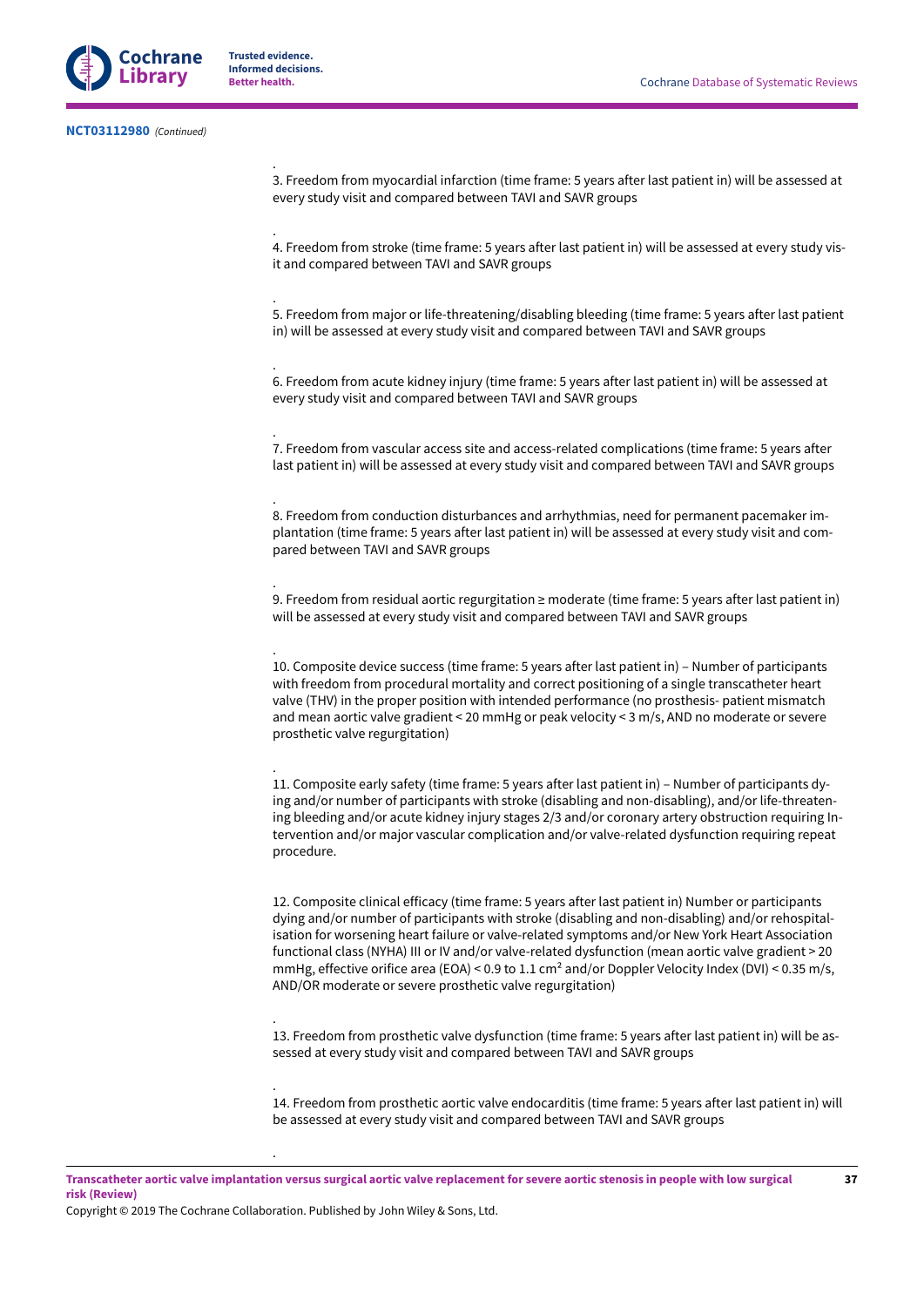| <b>Cochrane</b> |
|-----------------|
| Librarv         |

| NCT03112980 (Continued) | 15. Freedom from the composite time-related valve safety (time frame: 5 years after last patient<br>in) – Number of participants with structural valve deterioration (including repeat procedures, pros-                                                                                                                                                                               |
|-------------------------|----------------------------------------------------------------------------------------------------------------------------------------------------------------------------------------------------------------------------------------------------------------------------------------------------------------------------------------------------------------------------------------|
|                         | thetic valve endocarditis and/or thrombosis) and/or number of participants with thromboembolic<br>events (stroke) and/or Valve Academic Research Consortium (VARC-2) bleeding (unless clearly un-<br>related to valve therapy).                                                                                                                                                        |
|                         | 16. Quality of life measures (time frame: 5 years after last patient in) – Number of participants with<br>reduced quality of life measures after valve replacement as compared to baseline levels prior to<br>valve-replacement, assessed using EuroQol 5 dimensions (EQ-5D) questionnaire and/or Barthel In-<br>dex and/or centre for epidemiologic studies depression (CES-D) Scale. |
|                         |                                                                                                                                                                                                                                                                                                                                                                                        |

17. Health economic analysis (time frame: 5 years after last patient in) – Incremental cost-effectiveness of TAVI compared to surgical valve replacement, by using quality adjusted life years (QALYs).

Notes Contact: Moritz Seiffert, MD+49 (0) 40 7410 58206m.seiffert@uke.de Contact: Stefan Blankenberg, MD+49 (0) 40 7410 53972s.blankenberg@uke.de

> Reason awaiting classification: inclusion criteria include participants at "low" to intermediate operative risk as assessed by the local heart team. The study is ongoing and we would need to see the final study population before making the final assessment of inclusion eligibility.

# **[NCT03383445](#page-22-14)**

| Methods       | Randomised, unblinded controlled trial                                                                                                                                                                                                                                                                                                                                                                                                                                                                                                                                                                                                                                                                                                                                                                                                                                           |
|---------------|----------------------------------------------------------------------------------------------------------------------------------------------------------------------------------------------------------------------------------------------------------------------------------------------------------------------------------------------------------------------------------------------------------------------------------------------------------------------------------------------------------------------------------------------------------------------------------------------------------------------------------------------------------------------------------------------------------------------------------------------------------------------------------------------------------------------------------------------------------------------------------|
| Participants  | Ages Eligible for Study: 65 years and older (older adult)<br>Sexes Eligible for Study: all<br>Accepts Healthy Volunteers: no<br>Inclusion criteria:<br>* Patients $\geq$ 65 years old diagnosed with severe AS (defined as: jet velocity $\geq$ 4.0 m/s or mean gra-<br>dient ≥ 40 mmHg or velocity ratio < 0.25 AND aortic valve area ≤ 1.0 cm <sup>2</sup> or aortic valve area index ≤<br>0.6 cm <sup>2</sup> /m <sup>2</sup> ; OR mean gradient > 30 mmHg AND aortic valve area $\leq$ 1.0 cm <sup>2</sup> or aortic valve area index<br>$\leq$ 0.6 cm <sup>2</sup> /m <sup>2</sup> AND > 1200 Agatston units for women or >2000 Agatston units for men as determined<br>by non-contrast CT).<br>* Small aortic annulus defined as a mean aortic annulus diameters < 22 mm as measured by 3D-<br>computed tomography (CT) and/or 3D-transoesophageal echocardiography (TEE). |
|               | Exclusion criteria:<br>* Prohibitive surgical risk as determined by the heart team<br>* Severe pulmonary disease<br>* Dialysis-dependency<br>* Porcelain aorta<br>* Aortic root dilatation > 45 mm<br>* Coronary artery disease (CAD) not treatable by percutaneous coronary intervention (PCI) or coro-<br>nary artery bypass grafting (CABG), or SYNTAX score > 32 (in the absence of prior revascularization)<br>42<br>* Non-calcific aortic stenosis<br>* Severe mitral regurgitation<br>* Moderate-to-severe tricuspid regurgitation requiring surgical repair                                                                                                                                                                                                                                                                                                              |
| Interventions | <b>TAVI</b><br>The TAVI procedure will be performed following the standards of each participating centre. No re-<br>striction or specific recommendation will be given regarding the approach, general vs. local anaes-<br>thesia, imaging guidance during the TAVI procedure, and post-procedural TAVI management. Pro-<br>cedure: Edwards: the TAVI procedure will be performed with the Edwards SAPIEN XT or SAPIEN 3<br>valve (20 mm or 23 mm).                                                                                                                                                                                                                                                                                                                                                                                                                              |

Transcatheter aortic valve implantation versus surgical aortic valve replacement for severe aortic stenosis in people with low surgical **risk (Review)**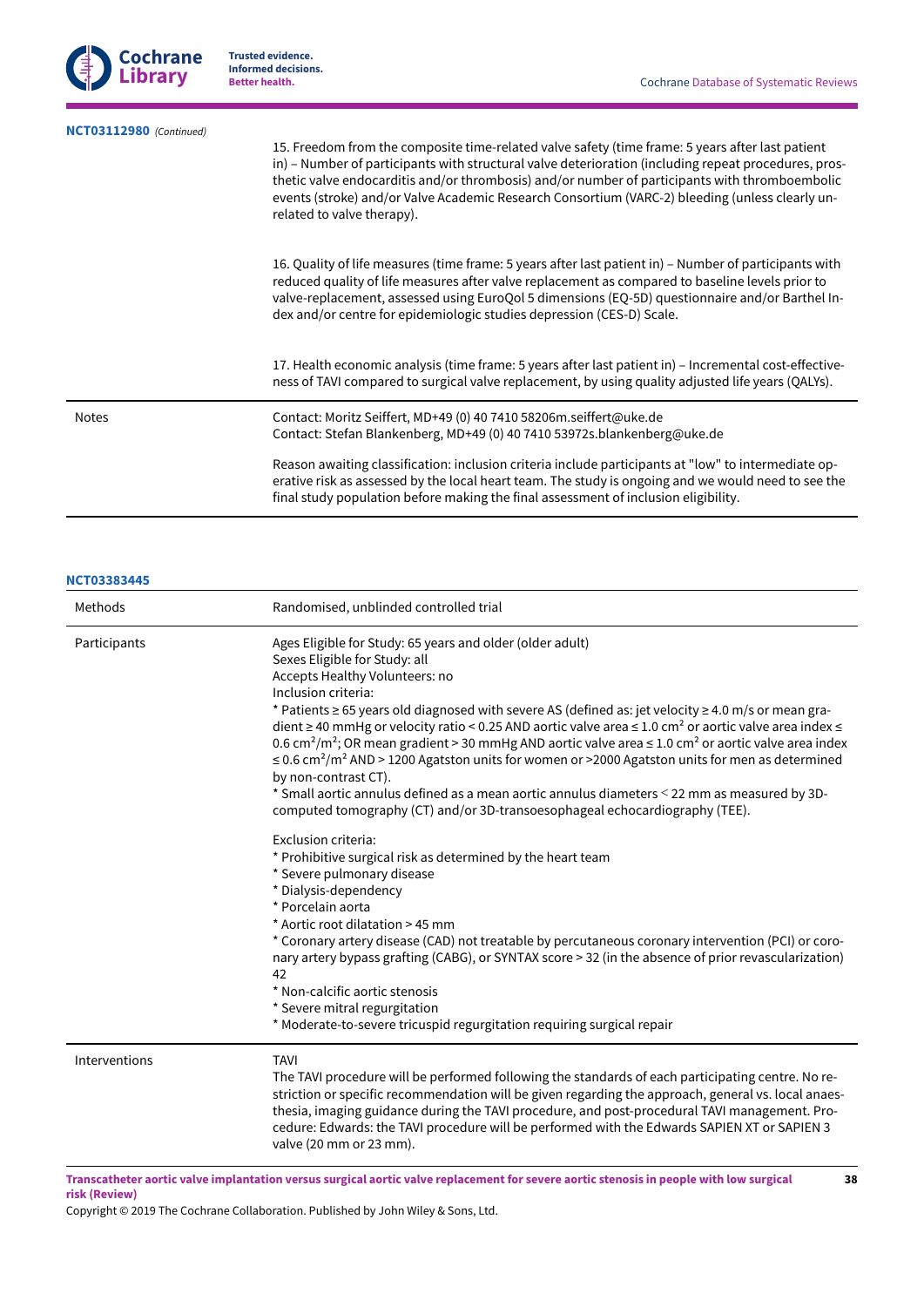**39**



**Trusted evidence. Informed decisions.**

| NCT03383445 (Continued) | Procedure: CoreValve: the TAVI procedure will be performed with the CoreValve Evolut R valve sys-<br>tem (23 mm or 26 mm).                                                                                                                                                                                                               |  |  |  |  |
|-------------------------|------------------------------------------------------------------------------------------------------------------------------------------------------------------------------------------------------------------------------------------------------------------------------------------------------------------------------------------|--|--|--|--|
|                         | <b>SAVR</b><br>SAVR procedure will be performed using standard techniques, with no limitation in terms of type<br>and size of the valve prosthesis or surgical procedure (e.g. enlargement of the aortic root).                                                                                                                          |  |  |  |  |
|                         | Procedure: standard. The choice of the type and size of valve, utilization of additional procedures<br>such as root enlargement will be left to the discretion of heart team treating the patient.                                                                                                                                       |  |  |  |  |
| Outcomes                | Primary outcome measures:<br>1. Valve performance: rate of prothesis-patient mismatch (PPM) and/or aortic regurgitation (AR)<br>(time frame: 60 days) – Severe PPM (defined as an indexed aortic valve area ≤ 0.65 cm <sup>2</sup> /m <sup>2</sup> ) and/or ≥<br>moderate AR (Valve Academic Research Consortium-2 (VARC-2) definition). |  |  |  |  |
|                         | Secondary outcome measures:<br>1. Rate of PPM (time frame: 60 days, 1 year and 5 years) - Rate of moderate or severe PPM                                                                                                                                                                                                                 |  |  |  |  |
|                         | 2. Rate of AR (time frame: 60 days, 1 year and 5 years) - Rate of moderate or severe AR                                                                                                                                                                                                                                                  |  |  |  |  |
|                         | 3. Combined endpoints: rate of AR or PPM (time frame: 1 year and 5 years) - Moderate or severe AR<br>or severe PPM                                                                                                                                                                                                                       |  |  |  |  |
|                         | 4. Transvalvular gradient (time frame: 60 days, 1 year and 5 years) - Mean transvalvular gradient                                                                                                                                                                                                                                        |  |  |  |  |
|                         | 5. Combined endpoints: LVEF and LV (time frame: 60 days, 1 year and 5 years) - Changes in LVEF<br>and LV hypertrophy                                                                                                                                                                                                                     |  |  |  |  |
|                         | 6. Mortality (time frame: 30 days, 1 year and 5 years) - Death                                                                                                                                                                                                                                                                           |  |  |  |  |
|                         | 7. Stroke (time frame: 30 days, 1 year and 5 years) - Stroke (Valve Academic Research Consortium-2<br>(VARC-2) definition)                                                                                                                                                                                                               |  |  |  |  |
|                         | 8. Bleeding (time frame: 30 days, 1 year and 5 years) - Major or life-threatening bleeding                                                                                                                                                                                                                                               |  |  |  |  |
|                         | 9. Rate of new atrial fibrillation (time frame: 30 days, 1 year and 5 years) - Rate of new-onset atrial<br>fibrillation                                                                                                                                                                                                                  |  |  |  |  |
|                         | 10. Combined Safety endpoint (time frame: 30 days, 1 year and 5 years) - Death, stroke, major/life<br>threatening bleeding                                                                                                                                                                                                               |  |  |  |  |
|                         | 11. Cardiac re-hospitalization (time frame: 30 days, 1 year and 5 years) - Need for cardiac re-hospi-<br>talization                                                                                                                                                                                                                      |  |  |  |  |
|                         | 12. Day of hospital stay (time frame: for the duration of hospital stay)<br>13. Quality of life (time frame: 30 days, 1 year and 5 years) - Questionnaire, visual scale                                                                                                                                                                  |  |  |  |  |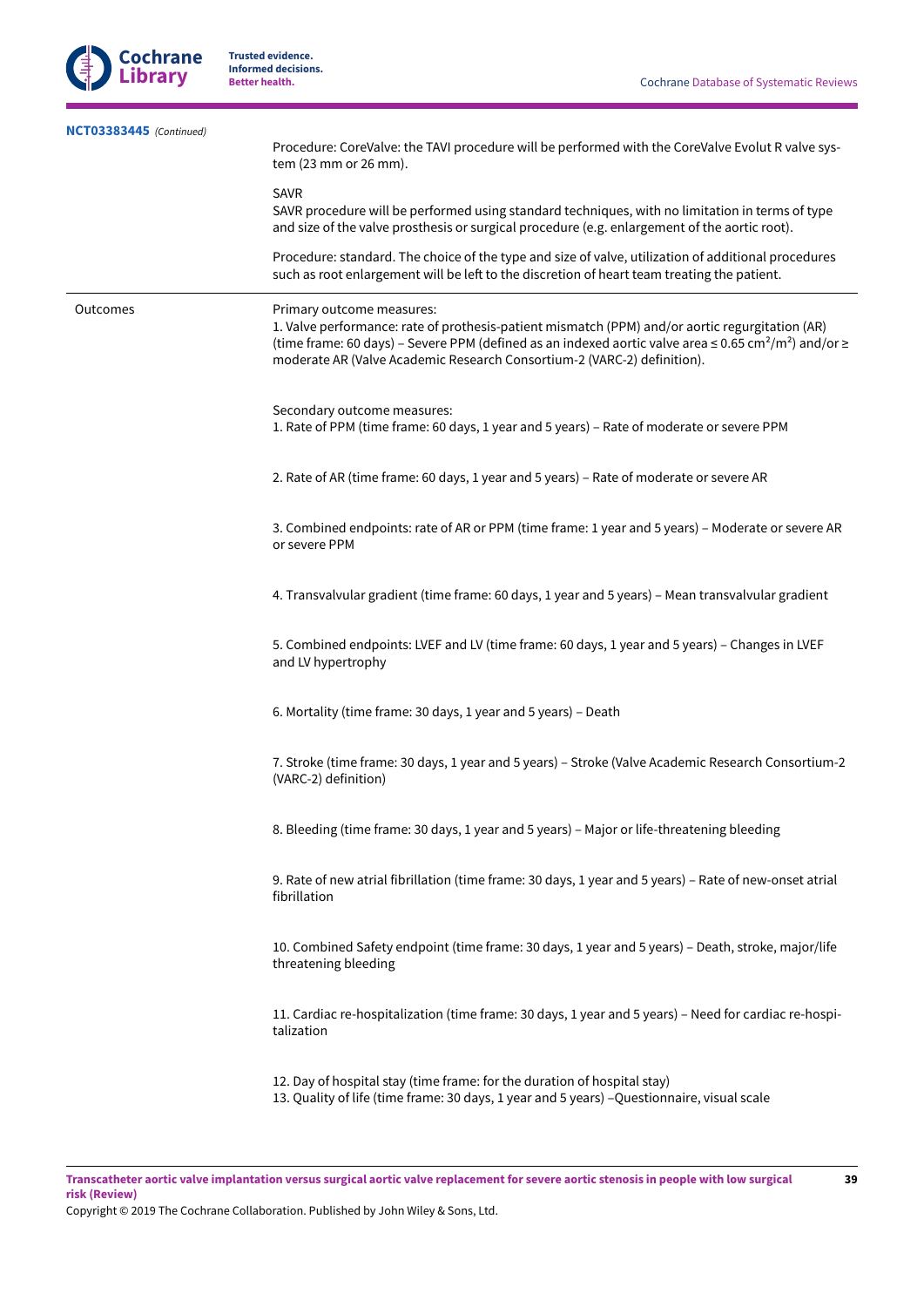

# **[NCT03383445](#page-22-14)**  *(Continued)*

14. Exercise capacity (time frame: 30 days, 1 year and 5 years) -Exercise capacity as evaluated by the 6-minute walk test

| Notes | Contact: Josep Rodés-Cabau, MD                                                                                                                                                                                                                                                                                                      |
|-------|-------------------------------------------------------------------------------------------------------------------------------------------------------------------------------------------------------------------------------------------------------------------------------------------------------------------------------------|
|       | 418-656-8711                                                                                                                                                                                                                                                                                                                        |
|       | josep.rodes@criucpg.ulaval.ca<br>Contact: Emilie Pelletier Beaumont, MSc                                                                                                                                                                                                                                                            |
|       | 418-656-8711 ext3929                                                                                                                                                                                                                                                                                                                |
|       | emilie.pelletier-beaumont@criucpq.ulaval.ca                                                                                                                                                                                                                                                                                         |
|       | Reason awaiting classification: based on the study inclusion/exclusion criteria, the final study pop-<br>ulation may or may not be eligible for inclusion in our meta-analysis. The study is still ongoing and<br>we would need to see the final study population before making the final assessment of inclusion el-<br>igibility. |

# **[PARTNER](#page-22-15) 2 2016**

| Methods      | Randomised controlled trial                                                                                                                                                                                                                                                                                                                                                                                                                                                                                                                                                                                                                                                                                                                                                                                                                                                                                                                                                                                                                                                                                                                                      |
|--------------|------------------------------------------------------------------------------------------------------------------------------------------------------------------------------------------------------------------------------------------------------------------------------------------------------------------------------------------------------------------------------------------------------------------------------------------------------------------------------------------------------------------------------------------------------------------------------------------------------------------------------------------------------------------------------------------------------------------------------------------------------------------------------------------------------------------------------------------------------------------------------------------------------------------------------------------------------------------------------------------------------------------------------------------------------------------------------------------------------------------------------------------------------------------|
| Participants | Inclusion criteria:<br>1. Patient had senile degenerative aortic valve stenosis with echocardiographically derived crite-<br>ria: mean gradient > 40 mmHg or jet velocity greater than 4.0 m/s and an initial aortic valve area<br>(AVA) of < 0.8 cm <sup>2</sup> or indexed EOA < 0.5 cm <sup>2</sup> /m <sup>2</sup> . Qualifying echo was within 60 days of the date of<br>the procedure.<br>2. Patient was symptomatic from his/her aortic valve stenosis, as demonstrated by NYHA Function-<br>al Class II or greater.<br>3. The heart team agreed (and verified in the case review process) that valve implantation would<br>likely benefit the patient.<br>4. The study patient or the study patient's legal representative was informed of the nature of the<br>study, agreed to its provisions and had provided written informed consent as approved by the In-<br>stitutional Review Board (IRB) of the respective clinical site.<br>5. The study patient agreed to comply with all required post-procedure follow-up visits including<br>annual visits through 5 years and analysis close-date visits, which was conducted as a phone fol-<br>low-up. |
|              | Additional eligibility criteria specific to cohort A:<br>1. STS > 4 or < 4 if the heart team determines intermediate-risk patient profile with important co-<br>morbidities not represented in the STS risk score algorithm.<br>2. Heart team (including examining cardiac surgeon) agree on eligibility including assessment that<br>TAVI or AVR is appropriate.<br>3. Heart team agreed (a priori) on treatment strategy for concomitant coronary disease (if present).<br>4. Study patient agreed to undergo surgical aortic valve replacement (AVR) if randomised to con-<br>trol treatment.                                                                                                                                                                                                                                                                                                                                                                                                                                                                                                                                                                 |
|              | Exclusion criteria:<br>1. Heart team assessment of inoperability (including examining cardiac surgeon).<br>2. Evidence of an acute myocardial infarction ≤ 1 month (30 days) before the intended treatment<br>(defined as: Q wave MI, or non-Q wave MI with total CK elevation of CK-MB ≥ twice normal in the<br>presence of MB elevation and/or troponin level elevation (WHO definition)).<br>3. Aortic valve is a congenital unicuspid or congenital bicuspid valve, or is non-calcified.<br>4. Mixed aortic valve disease (aortic stenosis and aortic regurgitation with predominant aortic re-<br>gurgitation $> 3+$ ).<br>5. Pre-existing mechanical or bioprosthetic valve in any position (NR3).                                                                                                                                                                                                                                                                                                                                                                                                                                                         |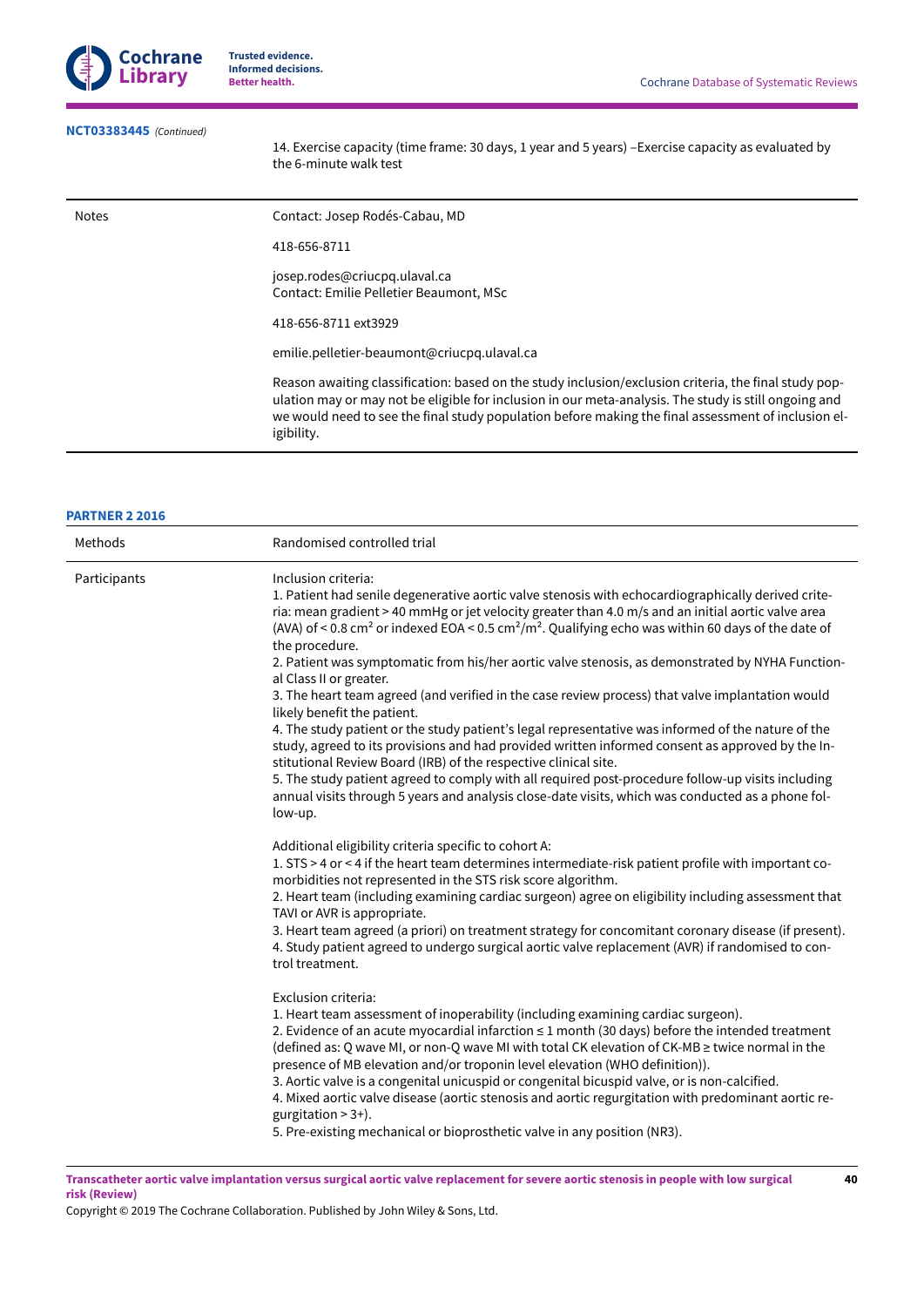

**41**

| PARTNER 2 2016 (Continued) |                                                                                                                                                                                                                                                                                                                                                                                                                                                                                                                                                                                                                                                                                                                                                                                                                                                                                                                                                                                                                                                                           |  |  |  |  |  |
|----------------------------|---------------------------------------------------------------------------------------------------------------------------------------------------------------------------------------------------------------------------------------------------------------------------------------------------------------------------------------------------------------------------------------------------------------------------------------------------------------------------------------------------------------------------------------------------------------------------------------------------------------------------------------------------------------------------------------------------------------------------------------------------------------------------------------------------------------------------------------------------------------------------------------------------------------------------------------------------------------------------------------------------------------------------------------------------------------------------|--|--|--|--|--|
|                            | 6. Complex coronary artery disease: a. unprotected left main coronary artery; b. syntax score > 32<br>(in the absence of prior revascularization).<br>7. Any therapeutic invasive cardiac procedure resulting in a permanent implant that is performed<br>within 30 days of the index procedure (unless part of planned strategy for treatment of concomi-<br>tant coronary artery disease). Implantation of a permanent pacemaker is not excluded.<br>8. Any patient with a balloon valvuloplasty (BAV) within 30 days of the procedure (unless BAV is a<br>bridge to procedure after a qualifying ECHO).<br>9. Patients with planned concomitant surgical or transcatheter ablation for atrial fibrillation.<br>10. Leukopenia (WBC < 3000 cell/mL), acute anaemia (Hgb < 9 G/dL), Thrombocytopenia (Plt <<br>50,000 cell/mL).<br>11. Hypertrophic cardiomyopathy with or without obstruction.                                                                                                                                                                          |  |  |  |  |  |
|                            | 12. Severe ventricular dysfunction with LVEF < 20%.<br>13. Echocardiographic evidence of intracardiac mass, thrombus or vegetation.<br>14. Active upper GI bleeding within 3 months (90 days) prior to procedure.<br>15. A known contraindication or hypersensitivity to all anticoagulation regimens, or inability to be                                                                                                                                                                                                                                                                                                                                                                                                                                                                                                                                                                                                                                                                                                                                                 |  |  |  |  |  |
|                            | anticoagulated for the study procedure.<br>16. Native aortic annulus size < 18 mm or > 27 mm as measured by echocardiogram.<br>17. Clinically (by neurologist) or neuroimaging confirmed stroke or transient ischaemic attack (TIA)<br>within 6 months (180 days) of the procedure.<br>18. Renal insufficiency (creatinine > 3.0 mg/dL) and/or renal replacement therapy at the time of<br>screening.<br>19. Estimated life expectancy < 24 months (730 days) due to carcinomas, chronic liver disease,<br>chronic renal disease or chronic end stage pulmonary disease.<br>20. Expectation that patient will not improve despite treatment of aortic stenosis<br>21. Currently participating in an investigational drug or another device study. Note: trials requiring<br>extended follow-up for products that were investigational, but have since become commercially<br>available, are not considered investigational trials.<br>22. Active bacterial endocarditis within 6 months (180 days) of procedure.<br>23. Patient refuses aortic valve replacement surgery. |  |  |  |  |  |
| Interventions              | 1. Transcatheter aortic valve implantation<br>2. Surgical aortic valve replacement                                                                                                                                                                                                                                                                                                                                                                                                                                                                                                                                                                                                                                                                                                                                                                                                                                                                                                                                                                                        |  |  |  |  |  |
| Outcomes                   | The primary end point was a non-hierarchical composite of death from any cause or disabling<br>stroke at 2 years in the intention-to-treat population; all the patients were followed for at least 2<br>years.<br>Death from any cause or disabling stroke                                                                                                                                                                                                                                                                                                                                                                                                                                                                                                                                                                                                                                                                                                                                                                                                                |  |  |  |  |  |
|                            | Death from cardiac cause<br>Neurologic event (transient ischaemic attack, disabling stroke, and non-disabling stroke)<br>Rehospitalization<br>Myocardial infarction<br>Major vascular complication<br>Life-threatening or disabling bleeding<br>Acute kidney injury<br>New atrial fibrillation<br>New permanent pacemaker                                                                                                                                                                                                                                                                                                                                                                                                                                                                                                                                                                                                                                                                                                                                                 |  |  |  |  |  |
|                            | Endocarditis<br>Aortic-valve re-intervention<br>Coronary obstruction                                                                                                                                                                                                                                                                                                                                                                                                                                                                                                                                                                                                                                                                                                                                                                                                                                                                                                                                                                                                      |  |  |  |  |  |
| <b>Notes</b>               | Correspondence: Dr. Leon at Columbia University Medical Center, 161 Ft. Washington Ave., 6th<br>Floor, New York, NY 10032, or at mleon@crf.org.<br>Reason awaiting classification: the study may have had low-risk participants, but we were unable                                                                                                                                                                                                                                                                                                                                                                                                                                                                                                                                                                                                                                                                                                                                                                                                                       |  |  |  |  |  |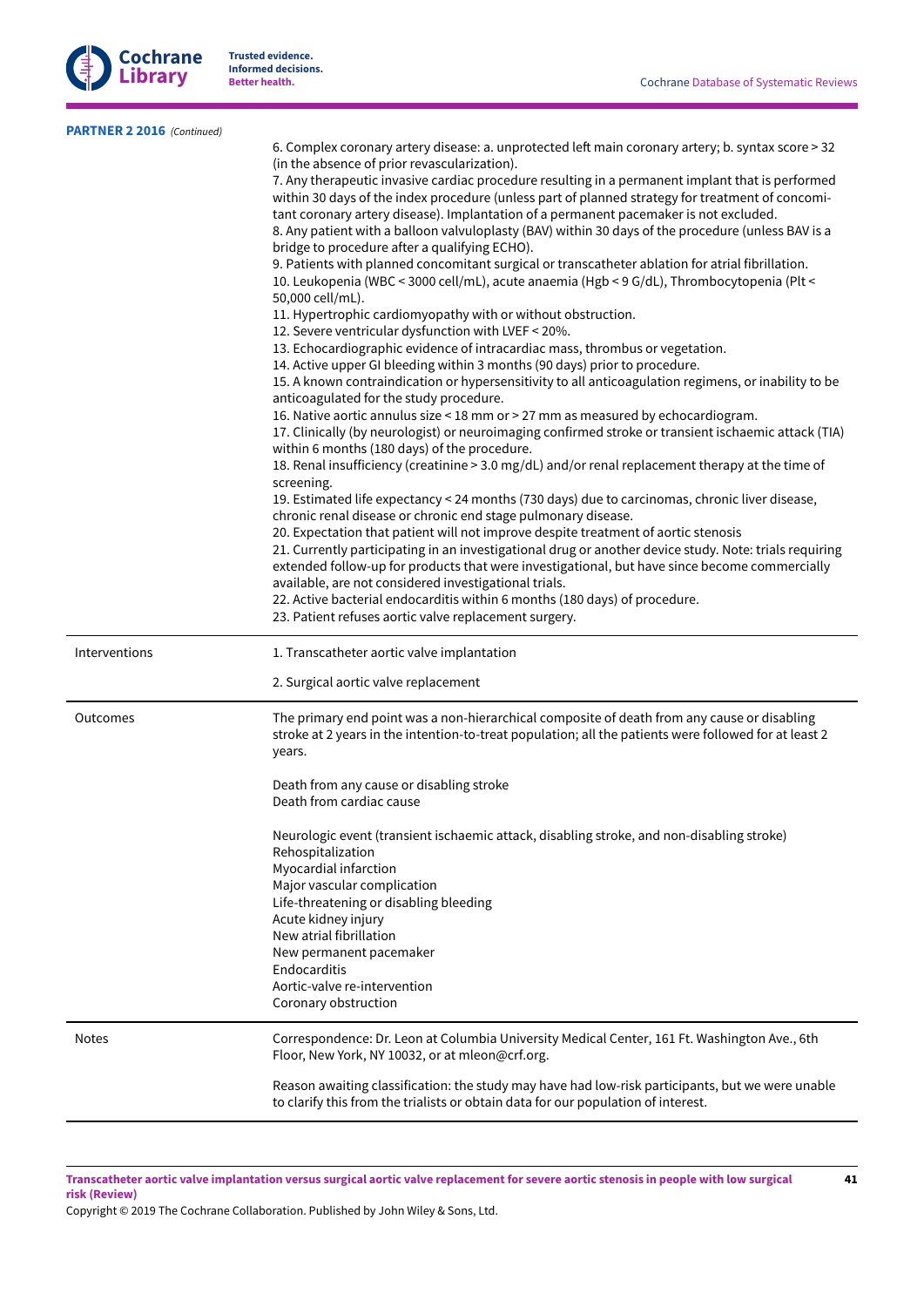# <span id="page-44-0"></span>**Characteristics of ongoing studies** *[ordered by study ID]*

### **[NCT02825134](#page-22-12)**

| Trial name or title | Comparison of transcatheter versus surgical aortic valve replacement in younger low surgical risk<br>patients with severe aortic stenosis (NOTION-2)                                                                                                                                                                                                                                                                                                                                                                                                                                                                                                                                                                                                                                                                                                                                                                                                                                                                                                                                                                                                                                                                                                                                                                                                                                                                                                                                         |
|---------------------|----------------------------------------------------------------------------------------------------------------------------------------------------------------------------------------------------------------------------------------------------------------------------------------------------------------------------------------------------------------------------------------------------------------------------------------------------------------------------------------------------------------------------------------------------------------------------------------------------------------------------------------------------------------------------------------------------------------------------------------------------------------------------------------------------------------------------------------------------------------------------------------------------------------------------------------------------------------------------------------------------------------------------------------------------------------------------------------------------------------------------------------------------------------------------------------------------------------------------------------------------------------------------------------------------------------------------------------------------------------------------------------------------------------------------------------------------------------------------------------------|
| Methods             | The study is a randomised clinical multicentre trial. Central randomisation with variable block size<br>and stratification by gender and coronary comorbidity will be used. An independent event commit-<br>tee blinded to treatment allocation will adjudicate safety endpoints. Interim analysis is planned af-<br>ter the first 20 events included in the primary end point (all-cause mortality, stroke or myocardial<br>infarction).                                                                                                                                                                                                                                                                                                                                                                                                                                                                                                                                                                                                                                                                                                                                                                                                                                                                                                                                                                                                                                                    |
| Participants        | Younger low risk patients with severe aortic valve stenosis, who are scheduled for aortic valve re-<br>placement using a bioprosthesis. Subjects fulfilling the inclusion criteria, not having any exclusion<br>criteria, and consenting to the trial will be randomised 1:1 to TAVI or SAVR with 496 patients in each<br>group.                                                                                                                                                                                                                                                                                                                                                                                                                                                                                                                                                                                                                                                                                                                                                                                                                                                                                                                                                                                                                                                                                                                                                             |
| Interventions       | TAVI: any CE-Mark approved transcatheter aortic bioprosthesis may be used in the study, and the<br>choice is at the discretion of the local TAVI team. The transfemoral TAVI procedure may be per-<br>formed under general anaesthesia, local anaesthesia/conscious sedation, or local anaesthesia.<br>Percutaneous coronary intervention (PCI) can be performed up to 30 days prior to TAVI or as a hy-<br>brid procedure.                                                                                                                                                                                                                                                                                                                                                                                                                                                                                                                                                                                                                                                                                                                                                                                                                                                                                                                                                                                                                                                                  |
|                     | SAVR: the surgical SAVR technique follows standard protocol of the local department of cardio-tho-<br>racic surgery. The operation is performed under general anaesthesia, which follows standard pro-<br>tocol of the department of anaesthesiology. A commercially available surgical aortic bioprosthe-<br>sis will, at the surgeons discretion, be implanted. Concomitant coronary artery bypass graft (CABG)<br>surgery may be performed.                                                                                                                                                                                                                                                                                                                                                                                                                                                                                                                                                                                                                                                                                                                                                                                                                                                                                                                                                                                                                                               |
| Outcomes            | The primary endpoint is the composite rate of all-cause mortality, myocardial infarction and stroke<br>within 1 year after the procedure (VARC-2 definitions).                                                                                                                                                                                                                                                                                                                                                                                                                                                                                                                                                                                                                                                                                                                                                                                                                                                                                                                                                                                                                                                                                                                                                                                                                                                                                                                               |
|                     | Secondary endpoints:                                                                                                                                                                                                                                                                                                                                                                                                                                                                                                                                                                                                                                                                                                                                                                                                                                                                                                                                                                                                                                                                                                                                                                                                                                                                                                                                                                                                                                                                         |
|                     | - Device success (Absence of procedural mortality, correct positioning of a single valve into the<br>proper anatomical location AND intended performance of the prosthetic heart valve) (time frame:<br>at 30 days, 1 year and annually thereafter up to 10 years post-procedure) VARC-2 definitions<br>- Procedure time (time frame: intraoperative)<br>- Duration of index hospitalisation (time frame: number of days from admission to discharge (ex-<br>pected an average of 7 days))                                                                                                                                                                                                                                                                                                                                                                                                                                                                                                                                                                                                                                                                                                                                                                                                                                                                                                                                                                                                   |
|                     | - Composite rate of all-cause mortality, myocardial infarction and stroke (time frame: at 30 days, 1<br>year and annually thereafter up to 10 years post-procedure) VARC-2 definitions<br>- Cardiovascular mortality (time frame: at 30 days, 1 year and annually thereafter up to 10 years<br>post-procedure) VARC-2 definitions<br>- Stroke or TIA (time frame: at 30 days, 1 year and annually thereafter up to 10 years post-proce-<br>dure) VARC-2 definitions<br>- Bleeding (life-threatening, major or minor) (time frame: at 30 days, 1 year and annually thereafter<br>up to 10 years post-procedure) VARC-2 definitions<br>- Vascular complication (major or minor) (time frame: at 30 days, 1 year and annually thereafter up<br>to 10 years post-procedure) VARC-2 definitions<br>- Acute kidney injury (stage 1, 2 or 3) (time frame: at 30 days, 1 year and annually thereafter up to<br>10 years post-procedure) VARC-2 definitions<br>- Echocardiographic aortic bioprosthesis performance (degree of paravalvular leakage, valve area,<br>mean gradient) (time frame: before discharge from index hospitalisation (expected an average of 7<br>days), at 30 days, 1 year and annually thereafter up to 10 years post-procedure) VARC-2 definitions<br>- NYHA functional class (time frame: at 30 days, 1 year and annually thereafter up to 10 years post-<br>procedure]<br>- Need for permanent pacemaker (time frame: at 30 days, 1 year and annually thereafter up to 10 |
|                     | years post-procedure] VARC-2 definitions                                                                                                                                                                                                                                                                                                                                                                                                                                                                                                                                                                                                                                                                                                                                                                                                                                                                                                                                                                                                                                                                                                                                                                                                                                                                                                                                                                                                                                                     |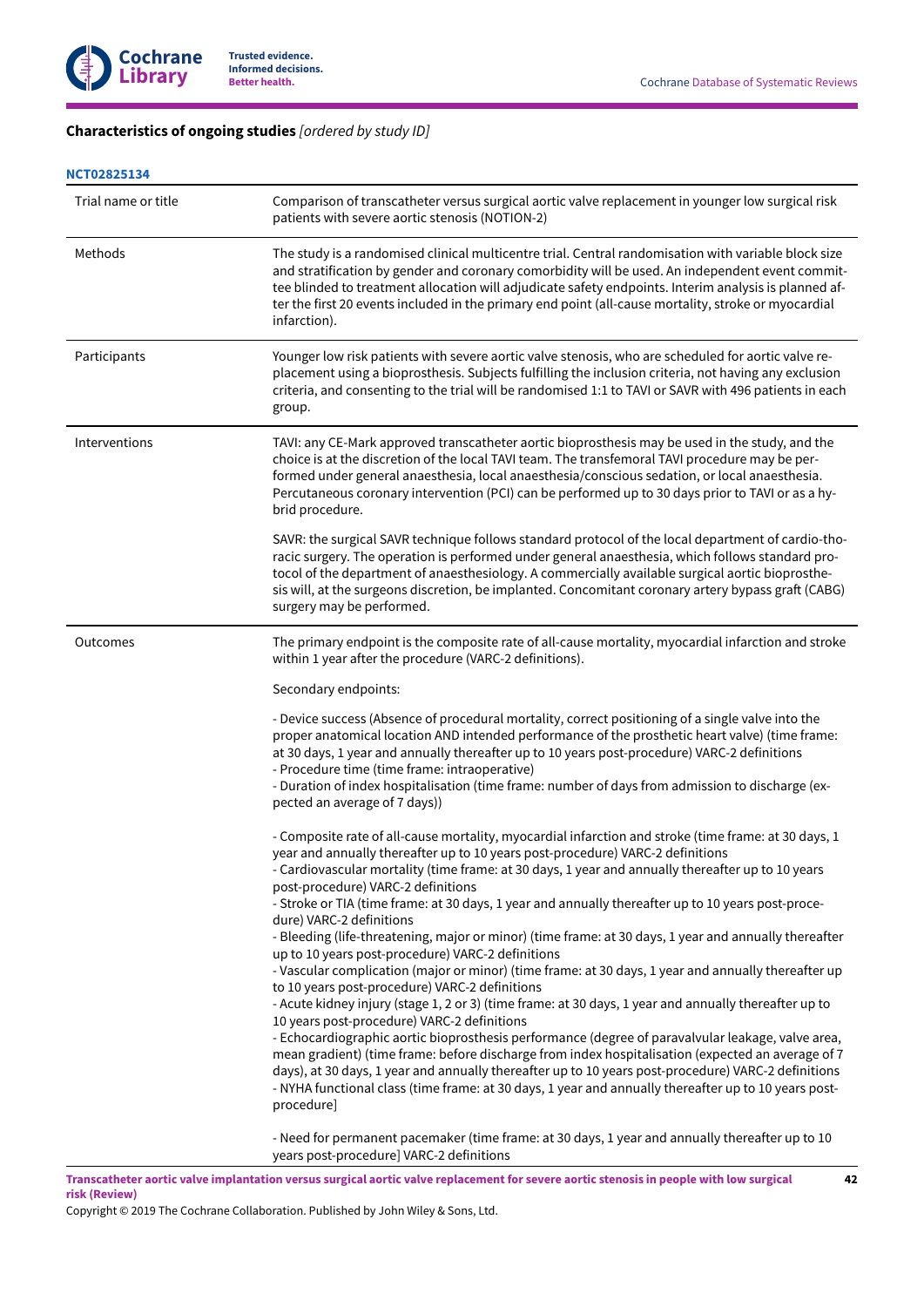**43**



**Trusted evidence. Informed decisions.**

| NCT02825134 (Continued) | - New onset atrial fibrillation captured on ECG (time frame: within discharge from index hospital-<br>isation (expected an average of 7 days), at 30 days, 1 year and annually thereafter up to 10 years<br>post-procedure) VARC-2 definitions<br>- Time-related valve safety (echocardiographic structural valve deterioration, prosthetic valve en-<br>docarditis, prosthetic valve thrombosis, thrombo-embolic events OR VARC bleeding) (time frame:<br>at 30 days, 1 year and annually thereafter up to 10 years post-procedure) VARC-2 definitions<br>- Left ventricle remodeling as assessed by echocardiography [Time Frame: at 30 days, 1 year and<br>annually thereafter up to 10 years post-procedure]<br>1-year overall costs in both treatment arms. (Time frame: 1 year)<br>- Duration of stay on ICU after index procedure. (Time frame: number of days from procedure to<br>discharge from ICU)<br>- Incidence of early safety (all-cause mortality, all-stroke, life-threatening bleeding, acute kidney<br>injury, coronary artery obstruction requiring intervention, major vascular complication OR valve-<br>related dysfunction requiring repeat procedure) (time frame: at 30 days from index procedure)<br>VARC-II definitions<br>- Clinical efficacy (all-cause mortality, all stroke, requiring hospitalisation for valve-related symp-<br>toms or worsening congestive heart failure, NYHA class III or IV OR echocardiographic valve-related<br>dysfunction) (time frame: after 30 days of index procedure) VARC-II definitions<br>- Quality of life change from baseline (time frame: at 30 days, 1 year and annually thereafter up to<br>10 years post-procedure) assessed by SF-36v2, EQ-5d and KCCQ<br>Follow-up will be performed after 30 days, 3 months, 1 year and yearly thereafter for a minimum of<br>5 years. |
|-------------------------|-----------------------------------------------------------------------------------------------------------------------------------------------------------------------------------------------------------------------------------------------------------------------------------------------------------------------------------------------------------------------------------------------------------------------------------------------------------------------------------------------------------------------------------------------------------------------------------------------------------------------------------------------------------------------------------------------------------------------------------------------------------------------------------------------------------------------------------------------------------------------------------------------------------------------------------------------------------------------------------------------------------------------------------------------------------------------------------------------------------------------------------------------------------------------------------------------------------------------------------------------------------------------------------------------------------------------------------------------------------------------------------------------------------------------------------------------------------------------------------------------------------------------------------------------------------------------------------------------------------------------------------------------------------------------------------------------------------------------------------------------------------------------------------------------------------------------------------------------------|
| Starting date           | <b>June 2016</b>                                                                                                                                                                                                                                                                                                                                                                                                                                                                                                                                                                                                                                                                                                                                                                                                                                                                                                                                                                                                                                                                                                                                                                                                                                                                                                                                                                                                                                                                                                                                                                                                                                                                                                                                                                                                                                    |
| Contact information     | Lars Søndergaard, MD; DMSc: Lars.Soendergaard.01@regionh.dk                                                                                                                                                                                                                                                                                                                                                                                                                                                                                                                                                                                                                                                                                                                                                                                                                                                                                                                                                                                                                                                                                                                                                                                                                                                                                                                                                                                                                                                                                                                                                                                                                                                                                                                                                                                         |
| <b>Notes</b>            | Sponsors and Collaborators:                                                                                                                                                                                                                                                                                                                                                                                                                                                                                                                                                                                                                                                                                                                                                                                                                                                                                                                                                                                                                                                                                                                                                                                                                                                                                                                                                                                                                                                                                                                                                                                                                                                                                                                                                                                                                         |
|                         | - Rigshospitalet, Denmark                                                                                                                                                                                                                                                                                                                                                                                                                                                                                                                                                                                                                                                                                                                                                                                                                                                                                                                                                                                                                                                                                                                                                                                                                                                                                                                                                                                                                                                                                                                                                                                                                                                                                                                                                                                                                           |
|                         | - Symetis SA                                                                                                                                                                                                                                                                                                                                                                                                                                                                                                                                                                                                                                                                                                                                                                                                                                                                                                                                                                                                                                                                                                                                                                                                                                                                                                                                                                                                                                                                                                                                                                                                                                                                                                                                                                                                                                        |
|                         | - Boston Scientific Corporation                                                                                                                                                                                                                                                                                                                                                                                                                                                                                                                                                                                                                                                                                                                                                                                                                                                                                                                                                                                                                                                                                                                                                                                                                                                                                                                                                                                                                                                                                                                                                                                                                                                                                                                                                                                                                     |
|                         | - Abbott                                                                                                                                                                                                                                                                                                                                                                                                                                                                                                                                                                                                                                                                                                                                                                                                                                                                                                                                                                                                                                                                                                                                                                                                                                                                                                                                                                                                                                                                                                                                                                                                                                                                                                                                                                                                                                            |
|                         |                                                                                                                                                                                                                                                                                                                                                                                                                                                                                                                                                                                                                                                                                                                                                                                                                                                                                                                                                                                                                                                                                                                                                                                                                                                                                                                                                                                                                                                                                                                                                                                                                                                                                                                                                                                                                                                     |

# <span id="page-45-0"></span>**D A T A A N D A N A L Y S E S**

# **Comparison 1. Transcatheter aortic valve implantation versus surgical aortic valve replacement**

| Outcome or subgroup title                                    | No. of<br>studies | No. of<br>partici-<br>pants | <b>Statistical method</b>       | <b>Effect size</b>  |
|--------------------------------------------------------------|-------------------|-----------------------------|---------------------------------|---------------------|
| 1 Short-term all-cause mortal-<br>ity                        | 4                 | 2818                        | Risk Ratio (M-H, Fixed, 95% CI) | $0.69$ [0.33, 1.44] |
| 2 Short-term all-cause mortali-<br>ty (sensitivity analysis) | - 3               | 2748                        | Risk Ratio (M-H, Fixed, 95% CI) | $0.55$ [0.24, 1.23] |
| 3 Long-term all-cause mortali-<br>ty                         | -3                | 2748                        | Risk Ratio (M-H, Fixed, 95% CI) | $0.70$ [0.44, 1.11] |

Transcatheter aortic valve implantation versus surgical aortic valve replacement for severe aortic stenosis in people with low surgical **risk (Review)**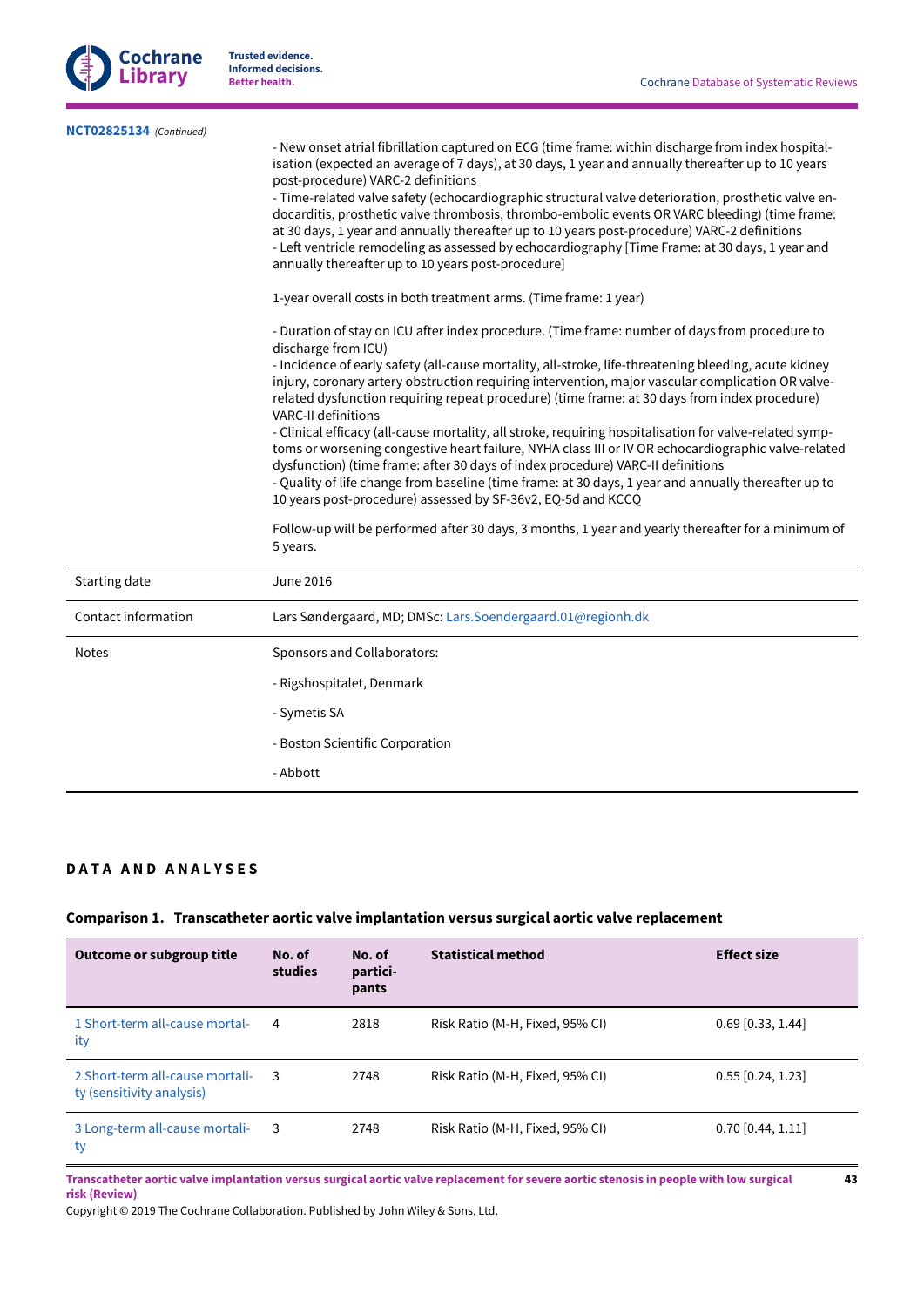

**Better health.** Cochrane Database of Systematic Reviews

| <b>Outcome or subgroup title</b>                  | No. of<br>studies | No. of<br>partici-<br>pants | <b>Statistical method</b>            | <b>Effect size</b>  |
|---------------------------------------------------|-------------------|-----------------------------|--------------------------------------|---------------------|
| 4 Short-term stroke                               | $\overline{4}$    | 2818                        | Risk Ratio (M-H, Fixed, 95% CI)      | $0.73$ [0.42, 1.25] |
| 5 Short-term stroke (sensitivity<br>analysis)     | 3                 | 2748                        | Risk Ratio (M-H, Fixed, 95% CI)      | $0.68$ [0.39, 1.20] |
| 6 Long-term stroke                                | 3                 | 2748                        | Risk Ratio (M-H, Fixed, 95% CI)      | $0.77$ [0.51, 1.16] |
| 7 Short-term rehospitalisation                    | $\overline{2}$    | 2468                        | Risk Ratio (M-H, Fixed, 95% CI)      | $0.64$ [0.39, 1.06] |
| 8 Long-term rehospitalisation                     | $\overline{2}$    | 2468                        | Risk Ratio (M-H, Fixed, 95% CI)      | $0.63$ [0.46, 0.85] |
| 9 Short-term myocardial in-<br>farction           | 3                 | 2748                        | Risk Ratio (M-H, Fixed, 95% CI)      | $0.82$ [0.42, 1.58] |
| 10 Long-term myocardial in-<br>farction           | 3                 | 2748                        | Risk Ratio (M-H, Fixed, 95% CI)      | $0.78$ [0.45, 1.33] |
| 11 Short-term cardiac death                       | 4                 | 2818                        | Risk Ratio (M-H, Fixed, 95% CI)      | $0.71$ [0.32, 1.56] |
| 12 Long-term cardiac death                        | 3                 | 2748                        | Risk Ratio (M-H, Fixed, 95% CI)      | $0.57$ [0.34, 0.95] |
| 13 Length of hospital stay                        | $\overline{2}$    |                             | Mean Difference (IV, Random, 95% CI) | Subtotals only      |
| 14 Short-term new-onset atrial<br>fibrillation    | 3                 | 2683                        | Risk Ratio (M-H, Random, 95% CI)     | $0.21$ [0.15, 0.30] |
| 15 Long-term new-onset atrial<br>fibrillation     | 3                 | 2683                        | Risk Ratio (M-H, Random, 95% CI)     | $0.26$ [0.19, 0.35] |
| 16 Short-term permanent<br>pacemaker implantation | 3                 | 2683                        | Risk Ratio (M-H, Random, 95% CI)     | $3.65$ [1.50, 8.87] |
| 17 Long-term permanent<br>pacemaker implantation  | 3                 | 2683                        | Risk Ratio (M-H, Random, 95% CI)     | 3.48 [1.40, 8.62]   |
| 18 Acute kidney injury                            | $\overline{4}$    | 2753                        | Risk Ratio (M-H, Fixed, 95% CI)      | 0.30 [0.16, 0.58]   |
| 19 Short-term bleeding                            | 4                 | 2753                        | Risk Ratio (M-H, Random, 95% CI)     | $0.31$ [0.16, 0.62] |
| 20 Long-term bleeding                             | $\overline{2}$    | 2403                        | Risk Ratio (M-H, Fixed, 95% CI)      | $0.33$ [0.25, 0.44] |

# **Analysis 1.1. Comparison 1Transcatheter aortic valve implantation versus surgical aortic valve replacement, Outcome 1Short-term all-cause mortality.**

<span id="page-46-0"></span>

| Study or subgroup  | <b>TAVI</b> | <b>SAVR</b>                 | <b>Risk Ratio</b>  | Weight                     | <b>Risk Ratio</b>  |
|--------------------|-------------|-----------------------------|--------------------|----------------------------|--------------------|
|                    | n/N         | n/N                         | M-H, Fixed, 95% CI |                            | M-H, Fixed, 95% CI |
| Evolut 2019        | 4/734       | 6/734                       |                    | 35.94%                     | 0.67[0.19, 2.35]   |
| <b>NOTION 2015</b> | 3/145       | 5/135                       |                    | 31.02%                     | 0.56[0.14, 2.29]   |
| PARTNER 3 2019     | 2/503       | 5/497                       |                    | 30.13%                     | 0.4[0.08, 2.03]    |
|                    |             | 0.01<br><b>Favours TAVI</b> | 10<br>0.1          | 100<br><b>Favours SAVR</b> |                    |

Transcatheter aortic valve implantation versus surgical aortic valve replacement for severe aortic stenosis in people with low surgical **risk (Review)**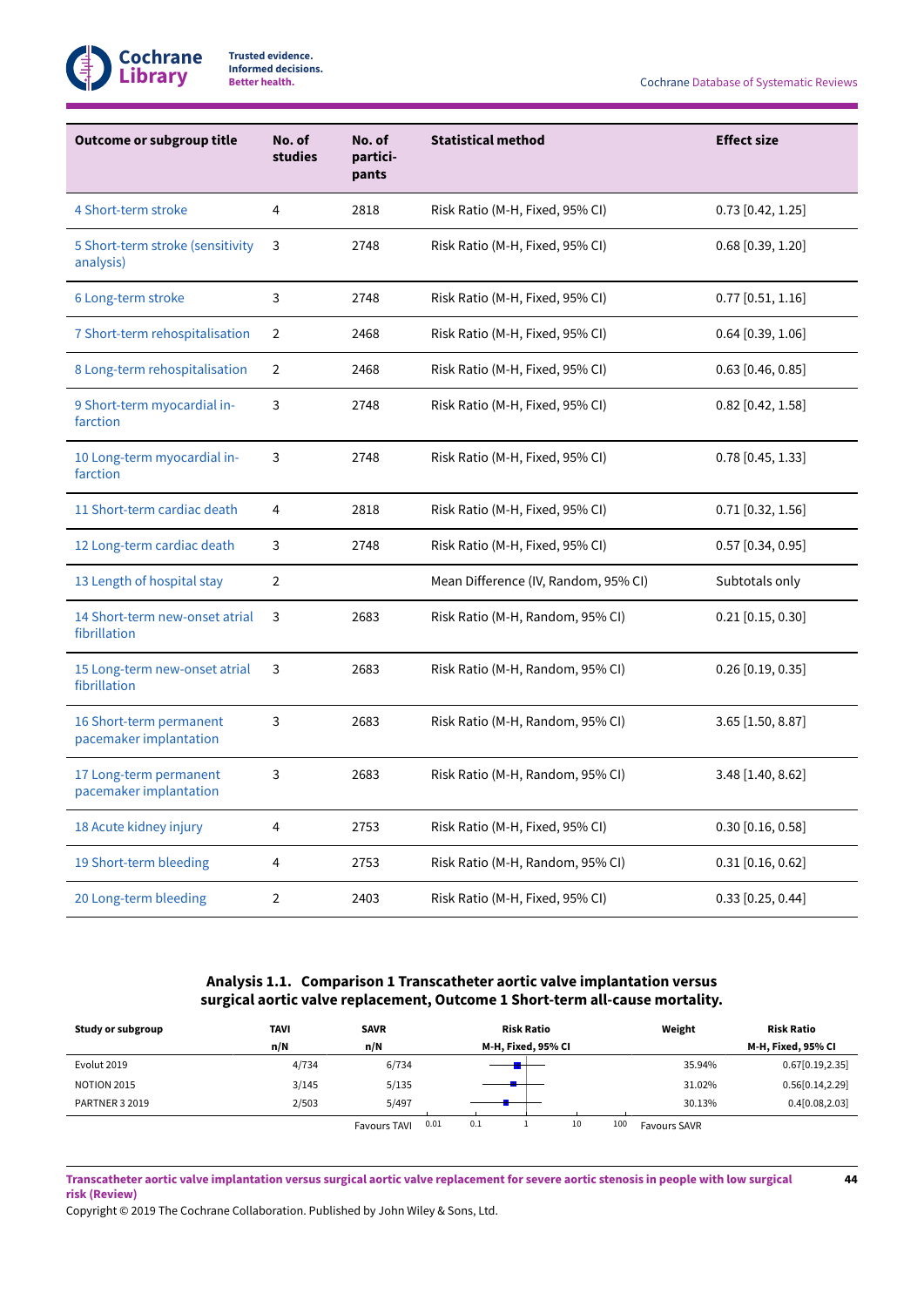

**45**



# **Analysis 1.2. Comparison 1Transcatheter aortic valve implantation versus surgical aortic valve replacement, Outcome 2Short-term all-cause mortality (sensitivity analysis).**

<span id="page-47-0"></span>

| Study or subgroup                                                                   | <b>TAVI</b> | <b>SAVR</b>         |      | <b>Risk Ratio</b> |                    |    |     | Weight              | <b>Risk Ratio</b>  |
|-------------------------------------------------------------------------------------|-------------|---------------------|------|-------------------|--------------------|----|-----|---------------------|--------------------|
|                                                                                     | n/N         | n/N                 |      |                   | M-H, Fixed, 95% CI |    |     |                     | M-H, Fixed, 95% CI |
| Evolut 2019                                                                         | 4/734       | 6/734               |      |                   |                    |    |     | 37.02%              | 0.67[0.19, 2.35]   |
| <b>NOTION 2015</b>                                                                  | 3/145       | 5/135               |      |                   |                    |    |     | 31.95%              | 0.56[0.14, 2.29]   |
| <b>PARTNER 3 2019</b>                                                               | 2/503       | 5/497               |      |                   |                    |    |     | 31.03%              | 0.4[0.08, 2.03]    |
|                                                                                     |             |                     |      |                   |                    |    |     |                     |                    |
| <b>Total (95% CI)</b>                                                               | 1382        | 1366                |      |                   |                    |    |     | 100%                | 0.55[0.24, 1.23]   |
| Total events: 9 (TAVI), 16 (SAVR)                                                   |             |                     |      |                   |                    |    |     |                     |                    |
| Heterogeneity: Tau <sup>2</sup> =0; Chi <sup>2</sup> =0.25, df=2(P=0.88); $1^2$ =0% |             |                     |      |                   |                    |    |     |                     |                    |
| Test for overall effect: Z=1.45(P=0.15)                                             |             |                     |      |                   |                    |    |     |                     |                    |
|                                                                                     |             | <b>Favours TAVI</b> | 0.01 | 0.1               |                    | 10 | 100 | <b>Favours SAVR</b> |                    |

# **Analysis 1.3. Comparison 1Transcatheter aortic valve implantation versus surgical aortic valve replacement, Outcome 3 Long-term all-cause mortality.**

<span id="page-47-1"></span>

| Study or subgroup                                                                            | TAVI   | <b>SAVR</b>         |      |     | <b>Risk Ratio</b>  |    |     | Weight              | <b>Risk Ratio</b>  |
|----------------------------------------------------------------------------------------------|--------|---------------------|------|-----|--------------------|----|-----|---------------------|--------------------|
|                                                                                              | n/N    | n/N                 |      |     | M-H, Fixed, 95% CI |    |     |                     | M-H, Fixed, 95% CI |
| Evolut 2019                                                                                  | 18/734 | 21/734              |      |     |                    |    |     | 49.5%               | 0.86[0.46, 1.6]    |
| <b>NOTION 2015</b>                                                                           | 7/145  | 10/135              |      |     |                    |    |     | 24.41%              | 0.65[0.26, 1.66]   |
| <b>PARTNER 3 2019</b>                                                                        | 5/503  | 11/497              |      |     |                    |    |     | 26.08%              | 0.45[0.16, 1.28]   |
|                                                                                              |        |                     |      |     |                    |    |     |                     |                    |
| <b>Total (95% CI)</b>                                                                        | 1382   | 1366                |      |     |                    |    |     | 100%                | 0.7[0.44, 1.11]    |
| Total events: 30 (TAVI), 42 (SAVR)                                                           |        |                     |      |     |                    |    |     |                     |                    |
| Heterogeneity: Tau <sup>2</sup> =0; Chi <sup>2</sup> =1.12, df=2(P=0.57); l <sup>2</sup> =0% |        |                     |      |     |                    |    |     |                     |                    |
| Test for overall effect: Z=1.51(P=0.13)                                                      |        |                     |      |     |                    |    |     |                     |                    |
|                                                                                              |        | <b>Favours TAVI</b> | 0.01 | 0.1 |                    | 10 | 100 | <b>Favours SAVR</b> |                    |

# **Analysis 1.4. Comparison 1Transcatheter aortic valve implantation versus surgical aortic valve replacement, Outcome 4Short-term stroke.**

<span id="page-47-2"></span>

| Study or subgroup | TAVI   | <b>SAVR</b>         |      | <b>Risk Ratio</b>  |  |    |     | Weight              | <b>Risk Ratio</b>  |
|-------------------|--------|---------------------|------|--------------------|--|----|-----|---------------------|--------------------|
|                   | n/N    | n/N                 |      | M-H, Fixed, 95% CI |  |    |     |                     | M-H, Fixed, 95% CI |
| Evolut 2019       | 15/734 | 14/734              |      |                    |  |    |     | 46.39%              | 1.07[0.52,2.2]     |
|                   |        | <b>Favours TAVI</b> | 0.01 | 0.1                |  | 10 | 100 | <b>Favours SAVR</b> |                    |

Transcatheter aortic valve implantation versus surgical aortic valve replacement for severe aortic stenosis in people with low surgical **risk (Review)**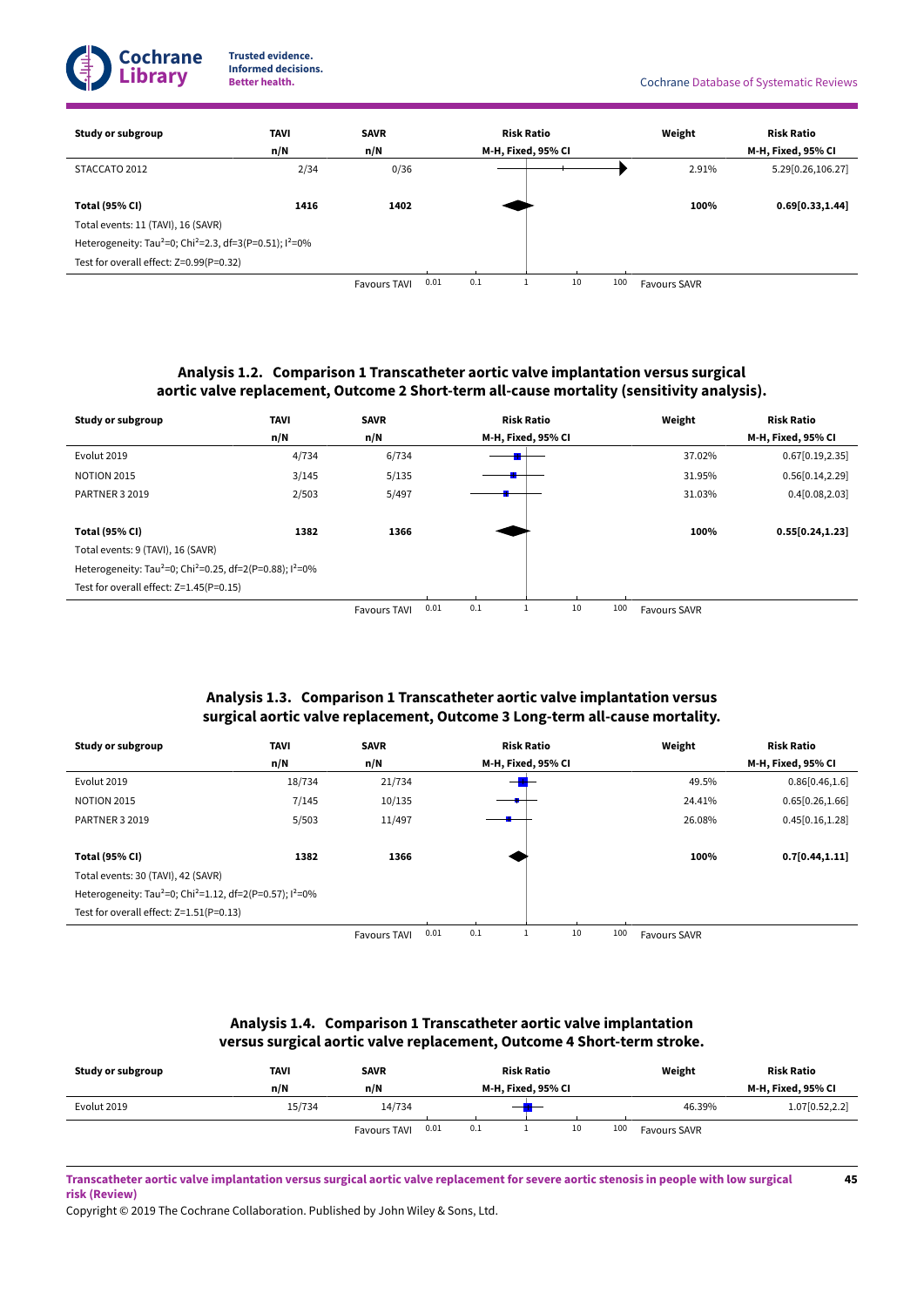

**46**

| Study or subgroup                                                                                | <b>TAVI</b> | <b>SAVR</b>         |      |     | <b>Risk Ratio</b>  |    |     | Weight              | <b>Risk Ratio</b>  |
|--------------------------------------------------------------------------------------------------|-------------|---------------------|------|-----|--------------------|----|-----|---------------------|--------------------|
|                                                                                                  | n/N         | n/N                 |      |     | M-H, Fixed, 95% CI |    |     |                     | M-H, Fixed, 95% CI |
| <b>NOTION 2015</b>                                                                               | 2/145       | 4/135               |      |     |                    |    |     | 13.73%              | 0.47[0.09, 2.5]    |
| <b>PARTNER 3 2019</b>                                                                            | 3/503       | 11/497              |      |     |                    |    |     | 36.67%              | 0.27[0.08, 0.96]   |
| STACCATO 2012                                                                                    | 2/34        | 1/36                |      |     |                    |    |     | 3.22%               | 2.12[0.2, 22.3]    |
|                                                                                                  |             |                     |      |     |                    |    |     |                     |                    |
| <b>Total (95% CI)</b>                                                                            | 1416        | 1402                |      |     |                    |    |     | 100%                | 0.73[0.42, 1.25]   |
| Total events: 22 (TAVI), 30 (SAVR)                                                               |             |                     |      |     |                    |    |     |                     |                    |
| Heterogeneity: Tau <sup>2</sup> =0; Chi <sup>2</sup> =4.52, df=3(P=0.21); l <sup>2</sup> =33.56% |             |                     |      |     |                    |    |     |                     |                    |
| Test for overall effect: Z=1.14(P=0.25)                                                          |             |                     |      |     |                    |    |     |                     |                    |
|                                                                                                  |             | <b>Favours TAVI</b> | 0.01 | 0.1 |                    | 10 | 100 | <b>Favours SAVR</b> |                    |

# **Analysis 1.5. Comparison 1Transcatheter aortic valve implantation versus surgical aortic valve replacement, Outcome 5Short-term stroke (sensitivity analysis).**

<span id="page-48-0"></span>

| Study or subgroup                                                                                | <b>TAVI</b> | <b>SAVR</b>                           |                      | <b>Risk Ratio</b>  | Weight                  | <b>Risk Ratio</b>  |
|--------------------------------------------------------------------------------------------------|-------------|---------------------------------------|----------------------|--------------------|-------------------------|--------------------|
|                                                                                                  | n/N         | n/N                                   |                      | M-H, Fixed, 95% CI |                         | M-H, Fixed, 95% CI |
| Evolut 2019                                                                                      | 15/734      | 14/734                                |                      |                    | 47.93%                  | 1.07[0.52, 2.2]    |
| <b>NOTION 2015</b>                                                                               | 2/145       | 4/135                                 |                      |                    | 14.18%                  | 0.47[0.09, 2.5]    |
| PARTNER 3 2019                                                                                   | 3/503       | 11/497                                |                      |                    | 37.89%                  | 0.27[0.08, 0.96]   |
|                                                                                                  |             |                                       |                      |                    |                         |                    |
| <b>Total (95% CI)</b>                                                                            | 1382        | 1366                                  |                      |                    | 100%                    | 0.68[0.39, 1.2]    |
| Total events: 20 (TAVI), 29 (SAVR)                                                               |             |                                       |                      |                    |                         |                    |
| Heterogeneity: Tau <sup>2</sup> =0; Chi <sup>2</sup> =3.76, df=2(P=0.15); l <sup>2</sup> =46.78% |             |                                       |                      |                    |                         |                    |
| Test for overall effect: Z=1.33(P=0.18)                                                          |             |                                       |                      |                    |                         |                    |
|                                                                                                  |             | $F \sim 10^{-1}$ and $F \sim 10^{-1}$ | 0.01<br>$^{\circ}$ 1 | 10<br>100 L        | $F \ldots$ $R \ldots R$ |                    |

Favours TAVI 0.01 0.1

1 10 100 Favours SAVR

# **Analysis 1.6. Comparison 1Transcatheter aortic valve implantation versus surgical aortic valve replacement, Outcome 6 Long-term stroke.**

<span id="page-48-1"></span>

| Study or subgroup                                                                               | <b>TAVI</b> | <b>SAVR</b>         |      | <b>Risk Ratio</b> |                    |    |     | Weight              | <b>Risk Ratio</b>  |
|-------------------------------------------------------------------------------------------------|-------------|---------------------|------|-------------------|--------------------|----|-----|---------------------|--------------------|
|                                                                                                 | n/N         | n/N                 |      |                   | M-H, Fixed, 95% CI |    |     |                     | M-H, Fixed, 95% CI |
| Evolut 2019                                                                                     | 29/734      | 30/734              |      |                   |                    |    |     | 59.64%              | 0.97[0.59, 1.59]   |
| <b>NOTION 2015</b>                                                                              | 4/145       | 6/135               |      |                   |                    |    |     | 12.35%              | 0.62[0.18, 2.15]   |
| PARTNER 3 2019                                                                                  | 6/503       | 14/497              |      |                   |                    |    |     | 28%                 | 0.42[0.16, 1.09]   |
|                                                                                                 |             |                     |      |                   |                    |    |     |                     |                    |
| <b>Total (95% CI)</b>                                                                           | 1382        | 1366                |      |                   |                    |    |     | 100%                | 0.77[0.51, 1.16]   |
| Total events: 39 (TAVI), 50 (SAVR)                                                              |             |                     |      |                   |                    |    |     |                     |                    |
| Heterogeneity: Tau <sup>2</sup> =0; Chi <sup>2</sup> =2.44, df=2(P=0.3); l <sup>2</sup> =17.89% |             |                     |      |                   |                    |    |     |                     |                    |
| Test for overall effect: Z=1.23(P=0.22)                                                         |             |                     |      |                   |                    |    |     |                     |                    |
|                                                                                                 |             | <b>Favours TAVI</b> | 0.01 | 0.1               |                    | 10 | 100 | <b>Favours SAVR</b> |                    |

Transcatheter aortic valve implantation versus surgical aortic valve replacement for severe aortic stenosis in people with low surgical **risk (Review)**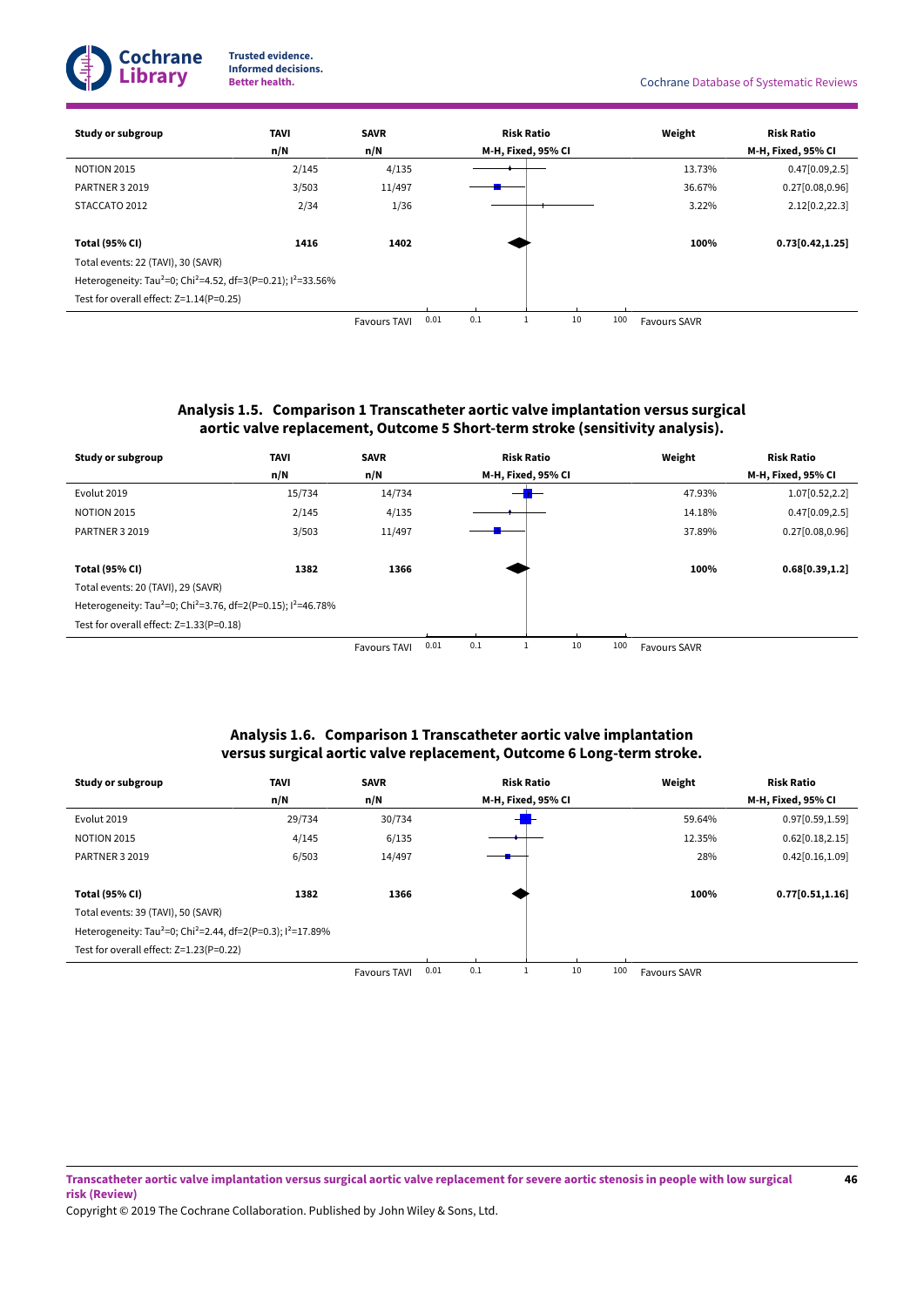# **Analysis 1.7. Comparison 1Transcatheter aortic valve implantation versus surgical aortic valve replacement, Outcome 7Short-term rehospitalisation.**

**Cochrane Library**

**Trusted evidence. Informed decisions.**

<span id="page-49-0"></span>

| Study or subgroup                                                                   | TAVI   | <b>SAVR</b>         |      |     | <b>Risk Ratio</b>  |    |     | Weight              | <b>Risk Ratio</b>  |
|-------------------------------------------------------------------------------------|--------|---------------------|------|-----|--------------------|----|-----|---------------------|--------------------|
|                                                                                     | n/N    | n/N                 |      |     | M-H, Fixed, 95% CI |    |     |                     | M-H, Fixed, 95% CI |
| Evolut 2019                                                                         | 7/734  | 8/734               |      |     |                    |    |     | 21.52%              | 0.88[0.32, 2.4]    |
| <b>PARTNER 3 2019</b>                                                               | 17/503 | 29/497              |      |     |                    |    |     | 78.48%              | 0.58[0.32, 1.04]   |
|                                                                                     |        |                     |      |     |                    |    |     |                     |                    |
| <b>Total (95% CI)</b>                                                               | 1237   | 1231                |      |     |                    |    |     | 100%                | 0.64[0.39,1.06]    |
| Total events: 24 (TAVI), 37 (SAVR)                                                  |        |                     |      |     |                    |    |     |                     |                    |
| Heterogeneity: Tau <sup>2</sup> =0; Chi <sup>2</sup> =0.48, df=1(P=0.49); $1^2$ =0% |        |                     |      |     |                    |    |     |                     |                    |
| Test for overall effect: Z=1.72(P=0.09)                                             |        |                     |      |     |                    |    |     |                     |                    |
|                                                                                     |        | <b>Favours TAVI</b> | 0.01 | 0.1 |                    | 10 | 100 | <b>Favours SAVR</b> |                    |

# **Analysis 1.8. Comparison 1Transcatheter aortic valve implantation versus surgical aortic valve replacement, Outcome 8 Long-term rehospitalisation.**

<span id="page-49-1"></span>

| Study or subgroup                                                                   | TAVI   | <b>SAVR</b>                              |              | <b>Risk Ratio</b>  | Weight    | <b>Risk Ratio</b>  |
|-------------------------------------------------------------------------------------|--------|------------------------------------------|--------------|--------------------|-----------|--------------------|
|                                                                                     | n/N    | n/N                                      |              | M-H, Fixed, 95% CI |           | M-H, Fixed, 95% CI |
| Evolut 2019                                                                         | 26/734 | 49/734                                   |              | ╼╋                 | 49.85%    | 0.53 [0.33, 0.84]  |
| <b>PARTNER 3 2019</b>                                                               | 36/503 | 49/497                                   |              |                    | 50.15%    | 0.73[0.48, 1.1]    |
|                                                                                     |        |                                          |              |                    |           |                    |
| <b>Total (95% CI)</b>                                                               | 1237   | 1231                                     |              |                    | 100%      | 0.63[0.46, 0.85]   |
| Total events: 62 (TAVI), 98 (SAVR)                                                  |        |                                          |              |                    |           |                    |
| Heterogeneity: Tau <sup>2</sup> =0; Chi <sup>2</sup> =0.98, df=1(P=0.32); $1^2$ =0% |        |                                          |              |                    |           |                    |
| Test for overall effect: Z=2.96(P=0)                                                |        |                                          |              |                    |           |                    |
|                                                                                     |        | $F_{21}, F_{31}, F_{41}, F_{51}, F_{61}$ | $^{\circ}$ 1 | 10                 | $100 - 5$ |                    |

Favours TAVI

Favours SAVR

**47**

# **Analysis 1.9. Comparison 1Transcatheter aortic valve implantation versus surgical aortic valve replacement, Outcome 9Short-term myocardial infarction.**

<span id="page-49-2"></span>

| Study or subgroup                                                                            | TAVI  | <b>SAVR</b>         |      |     | <b>Risk Ratio</b>  |    |     | Weight              | <b>Risk Ratio</b>  |
|----------------------------------------------------------------------------------------------|-------|---------------------|------|-----|--------------------|----|-----|---------------------|--------------------|
|                                                                                              | n/N   | n/N                 |      |     | M-H, Fixed, 95% CI |    |     |                     | M-H, Fixed, 95% CI |
| Evolut 2019                                                                                  | 7/734 | 5/734               |      |     |                    |    |     | 25.88%              | 1.4 [0.45, 4.39]   |
| <b>NOTION 2015</b>                                                                           | 4/145 | 8/135               |      |     |                    |    |     | 42.88%              | 0.47[0.14, 1.51]   |
| <b>PARTNER 3 2019</b>                                                                        | 5/503 | 6/497               |      |     |                    |    |     | 31.24%              | 0.82[0.25, 2.68]   |
|                                                                                              |       |                     |      |     |                    |    |     |                     |                    |
| <b>Total (95% CI)</b>                                                                        | 1382  | 1366                |      |     |                    |    |     | 100%                | 0.82[0.42, 1.58]   |
| Total events: 16 (TAVI), 19 (SAVR)                                                           |       |                     |      |     |                    |    |     |                     |                    |
| Heterogeneity: Tau <sup>2</sup> =0; Chi <sup>2</sup> =1.73, df=2(P=0.42); l <sup>2</sup> =0% |       |                     |      |     |                    |    |     |                     |                    |
| Test for overall effect: Z=0.6(P=0.55)                                                       |       |                     |      |     |                    |    |     |                     |                    |
|                                                                                              |       | <b>Favours TAVI</b> | 0.01 | 0.1 |                    | 10 | 100 | <b>Favours SAVR</b> |                    |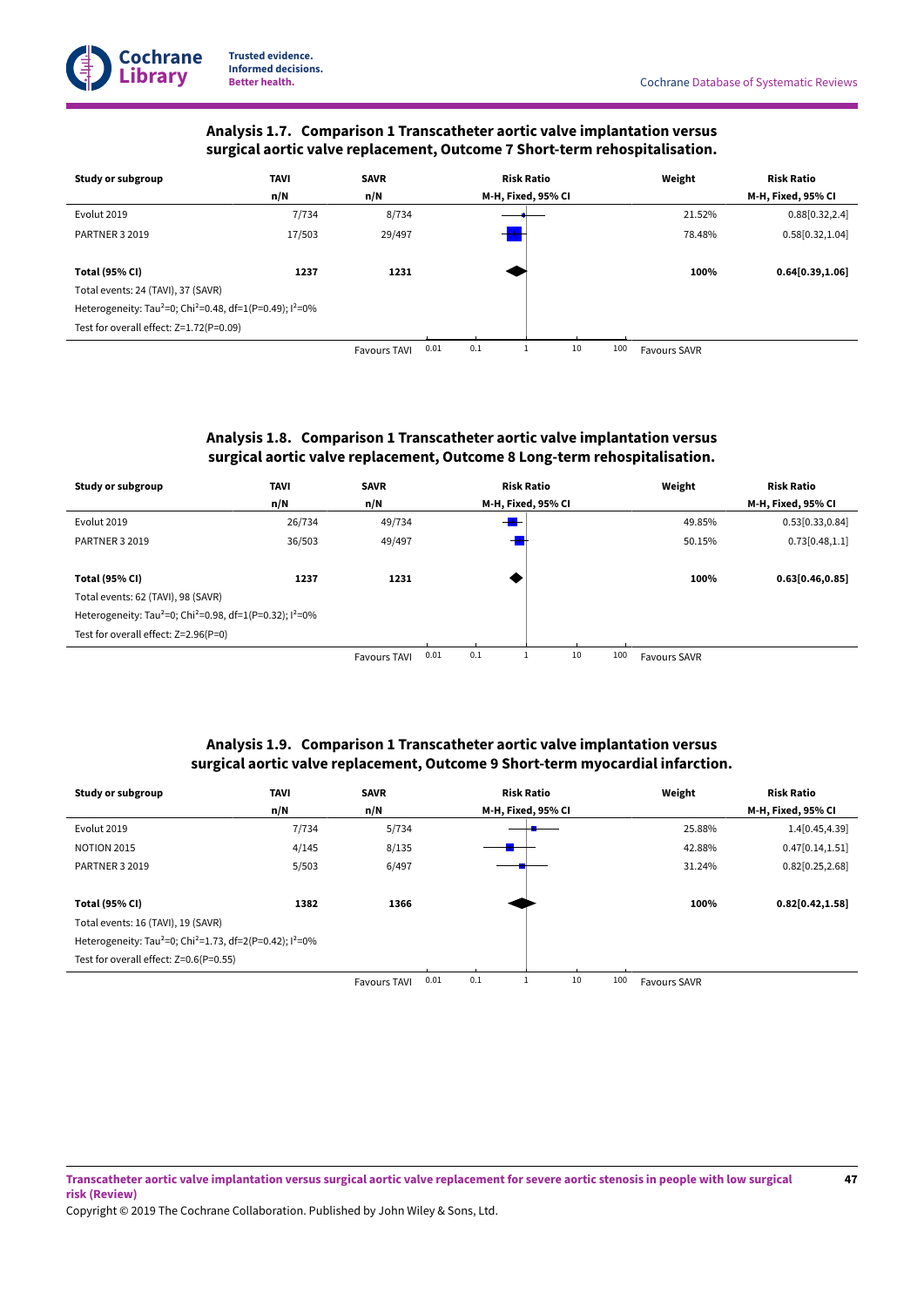# **Cochrane Library**

**Trusted evidence. Informed decisions.**

# **Analysis 1.10. Comparison 1Transcatheter aortic valve implantation versus surgical aortic valve replacement, Outcome 10 Long-term myocardial infarction.**

<span id="page-50-0"></span>

| Study or subgroup                                                                            | <b>TAVI</b> | <b>SAVR</b>         |      | <b>Risk Ratio</b> |                    |    |     | Weight              | <b>Risk Ratio</b>  |
|----------------------------------------------------------------------------------------------|-------------|---------------------|------|-------------------|--------------------|----|-----|---------------------|--------------------|
|                                                                                              | n/N         | n/N                 |      |                   | M-H, Fixed, 95% CI |    |     |                     | M-H, Fixed, 95% CI |
| Evolut 2019                                                                                  | 12/734      | 11/734              |      |                   |                    |    |     | 37.48%              | 1.09 [0.48, 2.46]  |
| <b>NOTION 2015</b>                                                                           | 5/145       | 8/135               |      |                   |                    |    |     | 28.23%              | 0.58[0.2, 1.74]    |
| PARTNER 3 2019                                                                               | 6/503       | 10/497              |      |                   |                    |    |     | 34.28%              | 0.59[0.22, 1.62]   |
|                                                                                              |             |                     |      |                   |                    |    |     |                     |                    |
| <b>Total (95% CI)</b>                                                                        | 1382        | 1366                |      |                   |                    |    |     | 100%                | 0.78[0.45, 1.33]   |
| Total events: 23 (TAVI), 29 (SAVR)                                                           |             |                     |      |                   |                    |    |     |                     |                    |
| Heterogeneity: Tau <sup>2</sup> =0; Chi <sup>2</sup> =1.22, df=2(P=0.54); l <sup>2</sup> =0% |             |                     |      |                   |                    |    |     |                     |                    |
| Test for overall effect: Z=0.92(P=0.36)                                                      |             |                     |      |                   |                    |    |     |                     |                    |
|                                                                                              |             | <b>Favours TAVI</b> | 0.01 | 0.1               |                    | 10 | 100 | <b>Favours SAVR</b> |                    |

# **Analysis 1.11. Comparison 1Transcatheter aortic valve implantation versus surgical aortic valve replacement, Outcome 11Short-term cardiac death.**

<span id="page-50-1"></span>

| Study or subgroup                                                                   | <b>TAVI</b> | <b>SAVR</b>         |      | <b>Risk Ratio</b> |                    |    |     | Weight              | <b>Risk Ratio</b>  |
|-------------------------------------------------------------------------------------|-------------|---------------------|------|-------------------|--------------------|----|-----|---------------------|--------------------|
|                                                                                     | n/N         | n/N                 |      |                   | M-H, Fixed, 95% CI |    |     |                     | M-H, Fixed, 95% CI |
| Evolut 2019                                                                         | 4/734       | 5/734               |      |                   |                    |    |     | 34.04%              | 0.8[0.22, 2.97]    |
| <b>NOTION 2015</b>                                                                  | 3/145       | 5/135               |      |                   |                    |    |     | 35.26%              | 0.56[0.14, 2.29]   |
| <b>PARTNER 3 2019</b>                                                               | 2/503       | 4/497               |      |                   |                    |    |     | 27.4%               | 0.49[0.09,2.69]    |
| STACCATO 2012                                                                       | 1/34        | 0/36                |      |                   |                    |    |     | 3.31%               | 3.17[0.13,75.28]   |
|                                                                                     |             |                     |      |                   |                    |    |     |                     |                    |
| <b>Total (95% CI)</b>                                                               | 1416        | 1402                |      |                   |                    |    |     | 100%                | 0.71[0.32, 1.56]   |
| Total events: 10 (TAVI), 14 (SAVR)                                                  |             |                     |      |                   |                    |    |     |                     |                    |
| Heterogeneity: Tau <sup>2</sup> =0; Chi <sup>2</sup> =1.18, df=3(P=0.76); $1^2$ =0% |             |                     |      |                   |                    |    |     |                     |                    |
| Test for overall effect: Z=0.86(P=0.39)                                             |             |                     |      |                   |                    |    |     |                     |                    |
|                                                                                     |             | <b>Favours TAVI</b> | 0.01 | 0.1               |                    | 10 | 100 | <b>Favours SAVR</b> |                    |

# **Analysis 1.12. Comparison 1Transcatheter aortic valve implantation versus surgical aortic valve replacement, Outcome 12 Long-term cardiac death.**

<span id="page-50-2"></span>

| Study or subgroup                                                                   | <b>TAVI</b> | <b>SAVR</b>         |      | <b>Risk Ratio</b> |                    |    | Weight | <b>Risk Ratio</b>   |                    |
|-------------------------------------------------------------------------------------|-------------|---------------------|------|-------------------|--------------------|----|--------|---------------------|--------------------|
|                                                                                     | n/N         | n/N                 |      |                   | M-H, Fixed, 95% CI |    |        |                     | M-H, Fixed, 95% CI |
| Evolut 2019                                                                         | 12/734      | 19/734              |      | —                 |                    |    |        | 49.46%              | 0.63[0.31, 1.29]   |
| <b>NOTION 2015</b>                                                                  | 6/145       | 10/135              |      |                   |                    |    |        | 26.96%              | 0.56[0.21, 1.5]    |
| PARTNER 3 2019                                                                      | 4/503       | 9/497               |      |                   |                    |    |        | 23.57%              | 0.44[0.14, 1.42]   |
|                                                                                     |             |                     |      |                   |                    |    |        |                     |                    |
| <b>Total (95% CI)</b>                                                               | 1382        | 1366                |      |                   |                    |    |        | 100%                | 0.57[0.34, 0.95]   |
| Total events: 22 (TAVI), 38 (SAVR)                                                  |             |                     |      |                   |                    |    |        |                     |                    |
| Heterogeneity: Tau <sup>2</sup> =0; Chi <sup>2</sup> =0.27, df=2(P=0.87); $1^2$ =0% |             |                     |      |                   |                    |    |        |                     |                    |
| Test for overall effect: Z=2.15(P=0.03)                                             |             |                     |      |                   |                    |    |        |                     |                    |
|                                                                                     |             | <b>Favours TAVI</b> | 0.01 | 0.1               |                    | 10 | 100    | <b>Favours SAVR</b> |                    |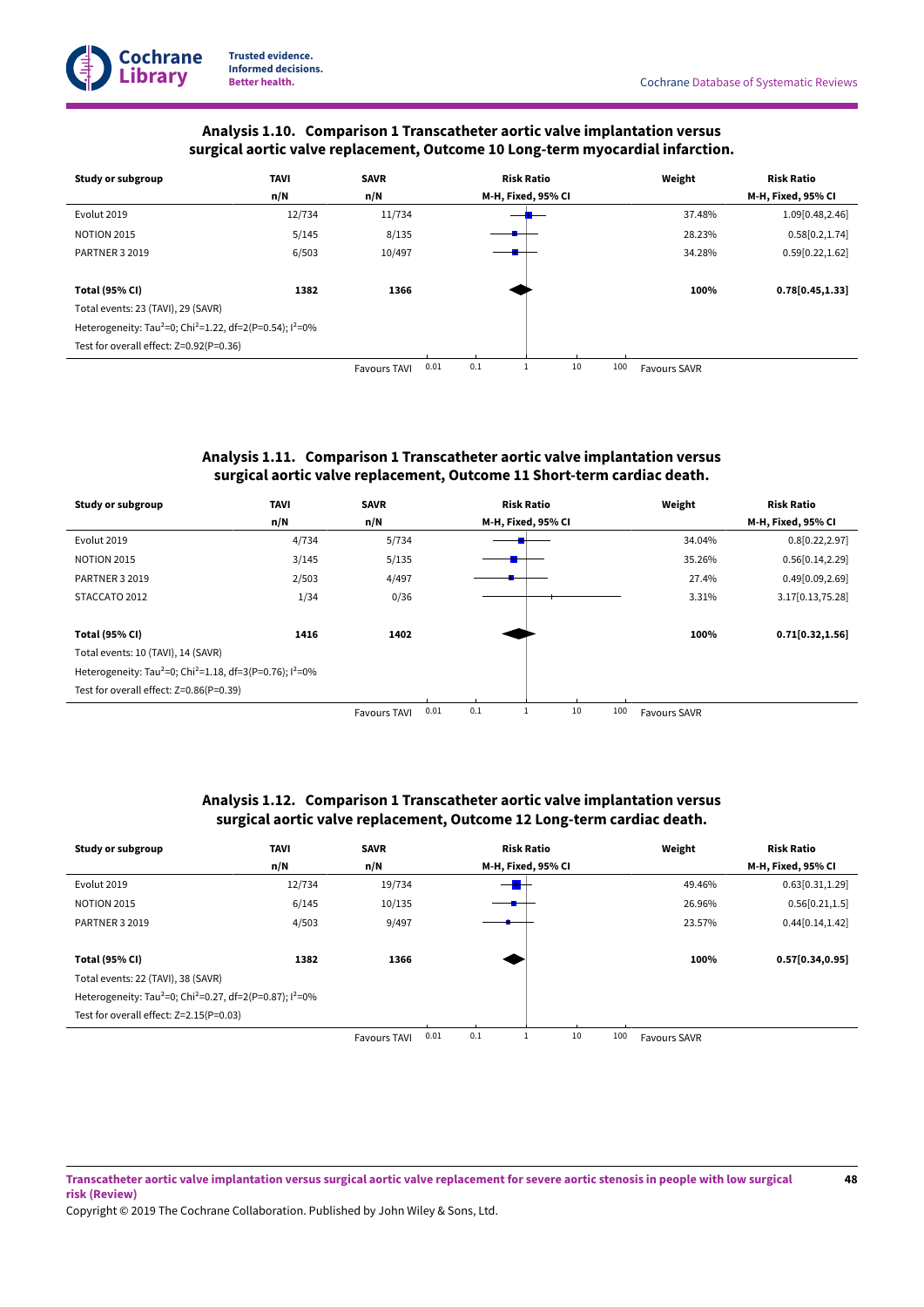**49**



# **Analysis 1.13. Comparison 1Transcatheter aortic valve implantation versus surgical aortic valve replacement, Outcome 13 Length of hospital stay.**

<span id="page-51-0"></span>

| Study or subgroup  |     | TAVI     | <b>SAVR</b> |                     |                | <b>Mean Difference</b> |   |  |    | Weight              | Mean Difference |
|--------------------|-----|----------|-------------|---------------------|----------------|------------------------|---|--|----|---------------------|-----------------|
|                    | N   | Mean(SD) | N           | Mean(SD)            | Random, 95% CI |                        |   |  |    | Random, 95% CI      |                 |
| <b>NOTION 2015</b> | 145 | 8.9(6.2) | 135         | 12.9(11.6)          |                |                        |   |  |    | 0%                  | $-4[-6.2,-1.8]$ |
| STACCATO 2012      | 34  | 8.8(6.7) | 36          | 7.6(2.4)            |                |                        |   |  |    | 0%                  | 1.2[-1.18,3.58] |
|                    |     |          |             | <b>Favours TAVI</b> | $-10$          | -5                     | 0 |  | 10 | <b>Favours SAVR</b> |                 |

# **Analysis 1.14. Comparison 1Transcatheter aortic valve implantation versus surgical aortic valve replacement, Outcome 14Short-term new-onset atrial fibrillation.**

<span id="page-51-1"></span>

| Study or subgroup                                                                                   | <b>TAVI</b> | <b>SAVR</b>         |      |                | <b>Risk Ratio</b>   |    |     | Weight              | <b>Risk Ratio</b>   |
|-----------------------------------------------------------------------------------------------------|-------------|---------------------|------|----------------|---------------------|----|-----|---------------------|---------------------|
|                                                                                                     | n/N         | n/N                 |      |                | M-H, Random, 95% CI |    |     |                     | M-H, Random, 95% CI |
| Evolut 2019                                                                                         | 56/725      | 240/678             |      | $\blacksquare$ |                     |    |     | 39.7%               | 0.22[0.17, 0.29]    |
| <b>NOTION 2015</b>                                                                                  | 24/145      | 77/135              |      | $-$            |                     |    |     | 31.56%              | 0.29[0.2, 0.43]     |
| <b>PARTNER 3 2019</b>                                                                               | 21/503      | 145/497             |      |                |                     |    |     | 28.73%              | 0.14[0.09, 0.22]    |
|                                                                                                     |             |                     |      |                |                     |    |     |                     |                     |
| <b>Total (95% CI)</b>                                                                               | 1373        | 1310                |      |                |                     |    |     | 100%                | 0.21[0.15, 0.3]     |
| Total events: 101 (TAVI), 462 (SAVR)                                                                |             |                     |      |                |                     |    |     |                     |                     |
| Heterogeneity: Tau <sup>2</sup> =0.06; Chi <sup>2</sup> =5.66, df=2(P=0.06); l <sup>2</sup> =64.69% |             |                     |      |                |                     |    |     |                     |                     |
| Test for overall effect: Z=8.6(P<0.0001)                                                            |             |                     |      |                |                     |    |     |                     |                     |
|                                                                                                     |             | <b>Favours TAVI</b> | 0.01 | 0.1            |                     | 10 | 100 | <b>Favours SAVR</b> |                     |

# **Analysis 1.15. Comparison 1Transcatheter aortic valve implantation versus surgical aortic valve replacement, Outcome 15 Long-term new-onset atrial fibrillation.**

<span id="page-51-2"></span>

| Study or subgroup                                                                                   | <b>TAVI</b> | <b>SAVR</b>         |      |     | <b>Risk Ratio</b>   |     | Weight              | <b>Risk Ratio</b>   |
|-----------------------------------------------------------------------------------------------------|-------------|---------------------|------|-----|---------------------|-----|---------------------|---------------------|
|                                                                                                     | n/N         | n/N                 |      |     | M-H, Random, 95% CI |     |                     | M-H, Random, 95% CI |
| Evolut 2019                                                                                         | 71/725      | 260/678             |      | ₩   |                     |     | 39.42%              | 0.26[0.2, 0.32]     |
| <b>NOTION 2015</b>                                                                                  | 30/145      | 79/135              |      | $-$ |                     |     | 31.28%              | 0.35[0.25, 0.5]     |
| <b>PARTNER 3 2019</b>                                                                               | 29/503      | 150/497             |      | $-$ |                     |     | 29.29%              | 0.19[0.13, 0.28]    |
|                                                                                                     |             |                     |      |     |                     |     |                     |                     |
| <b>Total (95% CI)</b>                                                                               | 1373        | 1310                |      |     |                     |     | 100%                | 0.26[0.19, 0.35]    |
| Total events: 130 (TAVI), 489 (SAVR)                                                                |             |                     |      |     |                     |     |                     |                     |
| Heterogeneity: Tau <sup>2</sup> =0.05; Chi <sup>2</sup> =5.69, df=2(P=0.06); l <sup>2</sup> =64.88% |             |                     |      |     |                     |     |                     |                     |
| Test for overall effect: Z=8.5(P<0.0001)                                                            |             |                     |      |     |                     |     |                     |                     |
|                                                                                                     |             | <b>Favours TAVI</b> | 0.01 | 0.1 | 10                  | 100 | <b>Favours SAVR</b> |                     |

# **Analysis 1.16. Comparison 1Transcatheter aortic valve implantation versus surgical aortic valve replacement, Outcome 16Short-term permanent pacemaker implantation.**

<span id="page-51-3"></span>

| Study or subgroup  | <b>TAVI</b> | <b>SAVR</b>                 | <b>Risk Ratio</b>   | Weight              | <b>Risk Ratio</b>   |
|--------------------|-------------|-----------------------------|---------------------|---------------------|---------------------|
|                    | n/N         | n/N                         | M-H, Random, 95% CI |                     | M-H, Random, 95% CI |
| Evolut 2019        | 126/725     | 41/678                      |                     | 41.47%              | 2.87 [2.05,4.02]    |
| <b>NOTION 2015</b> | 46/145      | 2/135                       |                     | 21.09%              | 21.41 [5.3,86.51]   |
| PARTNER 3 2019     | 32/503      | 18/497                      |                     | 37.44%              | 1.76[1,3.09]        |
|                    |             | 0.01<br><b>Favours TAVI</b> | 10<br>100<br>0.1    | <b>Favours SAVR</b> |                     |

Transcatheter aortic valve implantation versus surgical aortic valve replacement for severe aortic stenosis in people with low surgical **risk (Review)**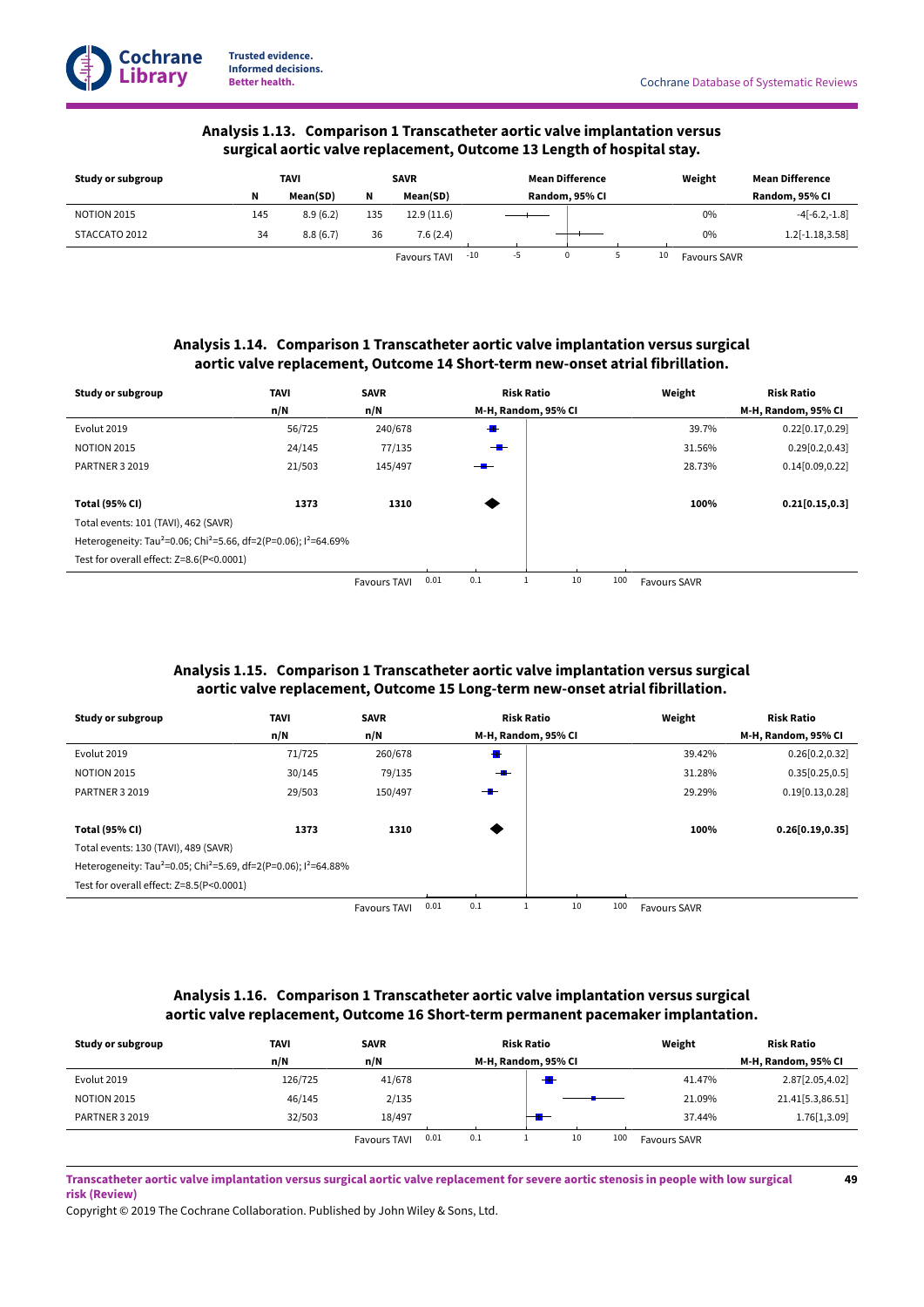

**50**

| Study or subgroup                                                                                | <b>TAVI</b><br>n/N | <b>SAVR</b><br>n/N  |      | M-H, Random, 95% CI | <b>Risk Ratio</b> |    |     | Weight              | <b>Risk Ratio</b><br>M-H, Random, 95% CI |
|--------------------------------------------------------------------------------------------------|--------------------|---------------------|------|---------------------|-------------------|----|-----|---------------------|------------------------------------------|
|                                                                                                  |                    |                     |      |                     |                   |    |     |                     |                                          |
| <b>Total (95% CI)</b>                                                                            | 1373               | 1310                |      |                     |                   |    |     | 100%                | 3.65[1.5, 8.87]                          |
| Total events: 204 (TAVI), 61 (SAVR)                                                              |                    |                     |      |                     |                   |    |     |                     |                                          |
| Heterogeneity: Tau <sup>2</sup> =0.47; Chi <sup>2</sup> =11.7, df=2(P=0); l <sup>2</sup> =82.91% |                    |                     |      |                     |                   |    |     |                     |                                          |
| Test for overall effect: Z=2.86(P=0)                                                             |                    |                     |      |                     |                   |    |     |                     |                                          |
|                                                                                                  |                    | <b>Favours TAVI</b> | 0.01 | 0.1                 |                   | 10 | 100 | <b>Favours SAVR</b> |                                          |

# **Analysis 1.17. Comparison 1Transcatheter aortic valve implantation versus surgical aortic valve replacement, Outcome 17 Long-term permanent pacemaker implantation.**

<span id="page-52-0"></span>

| Study or subgroup                                                                                 | <b>TAVI</b> | <b>SAVR</b>         |      |                     | <b>Risk Ratio</b> |    |     | Weight              | <b>Risk Ratio</b>   |
|---------------------------------------------------------------------------------------------------|-------------|---------------------|------|---------------------|-------------------|----|-----|---------------------|---------------------|
|                                                                                                   | n/N         | n/N                 |      | M-H, Random, 95% CI |                   |    |     |                     | M-H, Random, 95% CI |
| Evolut 2019                                                                                       | 141/725     | 45/678              |      |                     | $\cdot$           |    |     | 38.87%              | 2.93 [2.13,4.03]    |
| <b>NOTION 2015</b>                                                                                | 51/145      | 3/135               |      |                     |                   |    |     | 24.83%              | 15.83 [5.06,49.52]  |
| <b>PARTNER 3 2019</b>                                                                             | 36/503      | 24/497              |      |                     |                   |    |     | 36.3%               | 1.48 [0.9, 2.45]    |
|                                                                                                   |             |                     |      |                     |                   |    |     |                     |                     |
| <b>Total (95% CI)</b>                                                                             | 1373        | 1310                |      |                     |                   |    |     | 100%                | 3.48[1.4, 8.62]     |
| Total events: 228 (TAVI), 72 (SAVR)                                                               |             |                     |      |                     |                   |    |     |                     |                     |
| Heterogeneity: Tau <sup>2</sup> =0.53; Chi <sup>2</sup> =15.78, df=2(P=0); l <sup>2</sup> =87.33% |             |                     |      |                     |                   |    |     |                     |                     |
| Test for overall effect: Z=2.69(P=0.01)                                                           |             |                     |      |                     |                   |    |     |                     |                     |
|                                                                                                   |             | <b>Favours TAVI</b> | 0.01 | 0.1                 |                   | 10 | 100 | <b>Favours SAVR</b> |                     |

# **Analysis 1.18. Comparison 1Transcatheter aortic valve implantation versus surgical aortic valve replacement, Outcome 18 Acute kidney injury.**

<span id="page-52-1"></span>

| Study or subgroup                                                                               | <b>TAVI</b> | <b>SAVR</b>         |      |     | <b>Risk Ratio</b>  |    |     | Weight              | <b>Risk Ratio</b>  |
|-------------------------------------------------------------------------------------------------|-------------|---------------------|------|-----|--------------------|----|-----|---------------------|--------------------|
|                                                                                                 | n/N         | n/N                 |      |     | M-H, Fixed, 95% CI |    |     |                     | M-H, Fixed, 95% CI |
| Evolut 2019                                                                                     | 7/725       | 19/678              |      |     |                    |    |     | 52.38%              | 0.34[0.15, 0.81]   |
| <b>NOTION 2015</b>                                                                              | 1/145       | 9/135               |      |     |                    |    |     | 24.86%              | 0.1[0.01, 0.81]    |
| <b>PARTNER 3 2019</b>                                                                           | 2/503       | 8/497               |      |     |                    |    |     | 21.47%              | 0.25[0.05, 1.16]   |
| STACCATO 2012                                                                                   | 1/34        | 0/36                |      |     |                    |    |     | 1.3%                | 3.17[0.13,75.28]   |
|                                                                                                 |             |                     |      |     |                    |    |     |                     |                    |
| <b>Total (95% CI)</b>                                                                           | 1407        | 1346                |      |     |                    |    |     | 100%                | 0.3[0.16, 0.58]    |
| Total events: 11 (TAVI), 36 (SAVR)                                                              |             |                     |      |     |                    |    |     |                     |                    |
| Heterogeneity: Tau <sup>2</sup> =0; Chi <sup>2</sup> =3.32, df=3(P=0.34); l <sup>2</sup> =9.72% |             |                     |      |     |                    |    |     |                     |                    |
| Test for overall effect: Z=3.59(P=0)                                                            |             |                     |      |     |                    |    |     |                     |                    |
|                                                                                                 |             | <b>Favours TAVI</b> | 0.01 | 0.1 |                    | 10 | 100 | <b>Favours SAVR</b> |                    |

# **Analysis 1.19. Comparison 1Transcatheter aortic valve implantation versus surgical aortic valve replacement, Outcome 19Short-term bleeding.**

<span id="page-52-2"></span>

| Study or subgroup | TAVI   | <b>SAVR</b>         |      | <b>Risk Ratio</b>   |  |    | Weight | <b>Risk Ratio</b>   |                     |
|-------------------|--------|---------------------|------|---------------------|--|----|--------|---------------------|---------------------|
|                   | n/N    | n/N                 |      | M-H, Random, 95% CI |  |    |        |                     | M-H, Random, 95% CI |
| Evolut 2019       | 17/725 | 51/678              |      | $-$ H $-$           |  |    |        | 31.38%              | 0.31[0.18, 0.53]    |
|                   |        | <b>Favours TAVI</b> | 0.01 | 0.1                 |  | 10 | 100    | <b>Favours SAVR</b> |                     |

Transcatheter aortic valve implantation versus surgical aortic valve replacement for severe aortic stenosis in people with low surgical **risk (Review)**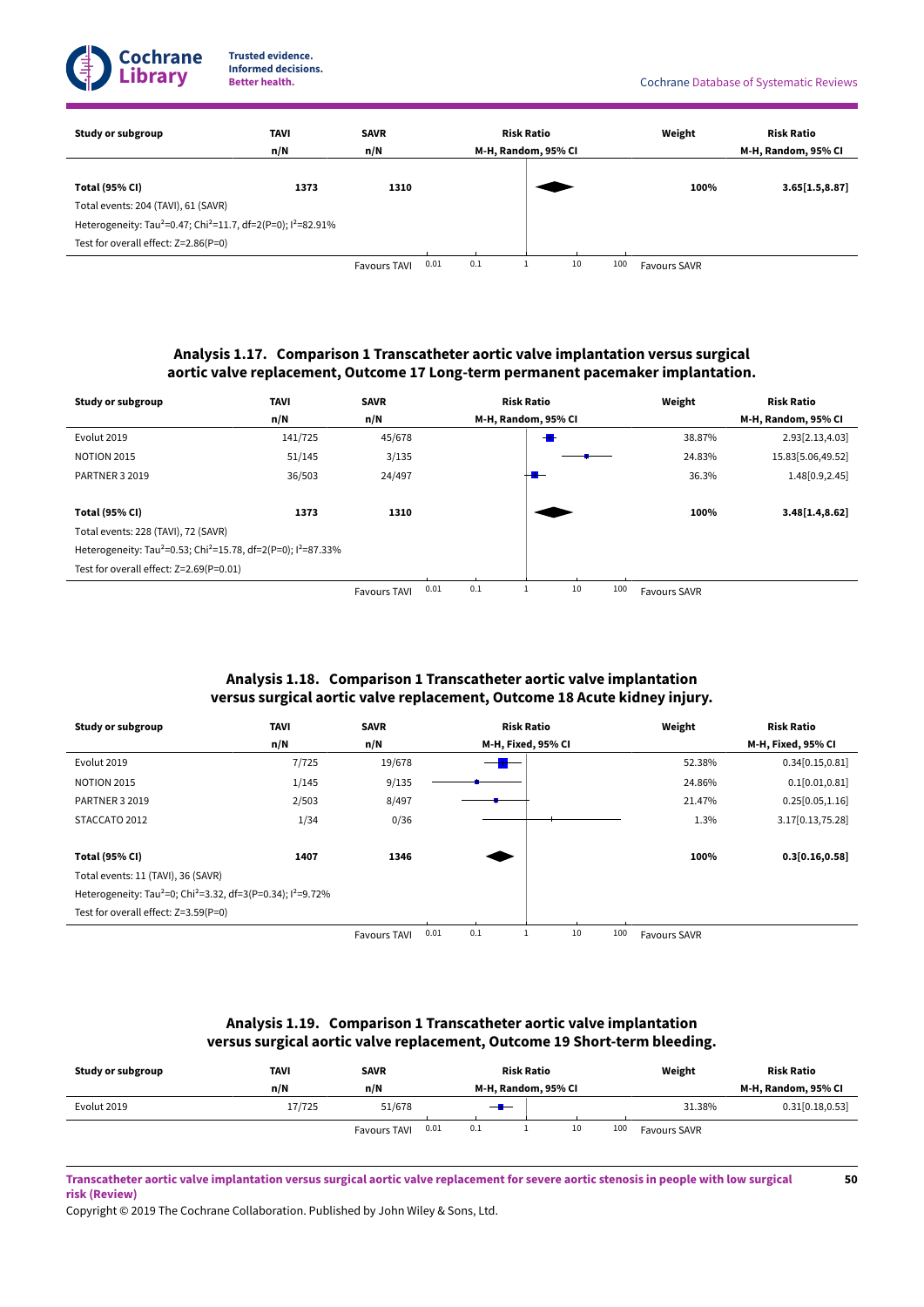

| Study or subgroup                                                                                   | TAVI   | <b>SAVR</b>         |      |                     | <b>Risk Ratio</b> |    |     | Weight              | <b>Risk Ratio</b>    |
|-----------------------------------------------------------------------------------------------------|--------|---------------------|------|---------------------|-------------------|----|-----|---------------------|----------------------|
|                                                                                                     | n/N    | n/N                 |      | M-H, Random, 95% CI |                   |    |     |                     | M-H, Random, 95% CI  |
| <b>NOTION 2015</b>                                                                                  | 16/145 | 28/135              |      | —                   |                   |    |     | 30.7%               | 0.53[0.3, 0.94]      |
| <b>PARTNER 3 2019</b>                                                                               | 18/503 | 111/497             |      | — <del>III</del>    |                   |    |     | 32.69%              | 0.16[0.1, 0.26]      |
| STACCATO 2012                                                                                       | 1/34   | 1/36                |      |                     |                   |    |     | 5.23%               | 1.06 $[0.07, 16.27]$ |
|                                                                                                     |        |                     |      |                     |                   |    |     |                     |                      |
| <b>Total (95% CI)</b>                                                                               | 1407   | 1346                |      |                     |                   |    |     | 100%                | 0.31[0.16, 0.62]     |
| Total events: 52 (TAVI), 191 (SAVR)                                                                 |        |                     |      |                     |                   |    |     |                     |                      |
| Heterogeneity: Tau <sup>2</sup> =0.3; Chi <sup>2</sup> =11.39, df=3(P=0.01); l <sup>2</sup> =73.67% |        |                     |      |                     |                   |    |     |                     |                      |
| Test for overall effect: Z=3.37(P=0)                                                                |        |                     |      |                     |                   |    |     |                     |                      |
|                                                                                                     |        | <b>Favours TAVI</b> | 0.01 | 0.1                 |                   | 10 | 100 | <b>Favours SAVR</b> |                      |

# **Analysis 1.20. Comparison 1Transcatheter aortic valve implantation versus surgical aortic valve replacement, Outcome 20 Long-term bleeding.**

<span id="page-53-0"></span>

| Study or subgroup                                                                   | TAVI   | <b>SAVR</b>         |      |     | <b>Risk Ratio</b>  |    |     | Weight              | <b>Risk Ratio</b>  |
|-------------------------------------------------------------------------------------|--------|---------------------|------|-----|--------------------|----|-----|---------------------|--------------------|
|                                                                                     | n/N    | n/N                 |      |     | M-H, Fixed, 95% CI |    |     |                     | M-H, Fixed, 95% CI |
| Evolut 2019                                                                         | 23/725 | 60/678              |      | $-$ |                    |    |     | 34.51%              | 0.36[0.22, 0.57]   |
| <b>PARTNER 3 2019</b>                                                               | 38/503 | 117/497             |      |     |                    |    |     | 65.49%              | 0.32[0.23, 0.45]   |
|                                                                                     |        |                     |      |     |                    |    |     |                     |                    |
| <b>Total (95% CI)</b>                                                               | 1228   | 1175                |      |     |                    |    |     | 100%                | 0.33[0.25, 0.44]   |
| Total events: 61 (TAVI), 177 (SAVR)                                                 |        |                     |      |     |                    |    |     |                     |                    |
| Heterogeneity: Tau <sup>2</sup> =0; Chi <sup>2</sup> =0.14, df=1(P=0.71); $1^2$ =0% |        |                     |      |     |                    |    |     |                     |                    |
| Test for overall effect: Z=7.75(P<0.0001)                                           |        |                     |      |     |                    |    |     |                     |                    |
|                                                                                     |        | <b>Favours TAVI</b> | 0.01 | 0.1 |                    | 10 | 100 | <b>Favours SAVR</b> |                    |

<span id="page-53-1"></span>**A P P E N D I C E S**

# <span id="page-53-2"></span>**Appendix 1.Search strategies**

# **CENTRAL**

- #1 MeSH descriptor: [Aortic Valve Stenosis] explode all trees
- #2 (aortic NEAR/3 stenos\*)
- #3 MeSH descriptor: [Heart Valve Diseases] this term only
- #4 ((heart OR aortic) NEAR/2 (valv\* NEAR/2 disease\*))
- #5 #1 OR #2 OR #3 OR #4

#6 MeSH descriptor: [Transcatheter Aortic Valve Replacement] this term only

#7 ((transapical OR transventricular OR percutaneous OR transcatheter\*) NEAR/3 (valve\* OR prosthe\* OR bioprosthe\*))

#8 (TAVI OR PAVR OR TAVR)

#9 #6 OR #7 OR #8

#10 MeSH descriptor: [Heart Valve Prosthesis Implantation] this term only

#11 ((surg\* OR open-heart) NEAR/3 (valve\* OR prosthe\* OR bioprosthe\*))

# #12 #10 OR #11

Transcatheter aortic valve implantation versus surgical aortic valve replacement for severe aortic stenosis in people with low surgical **risk (Review)**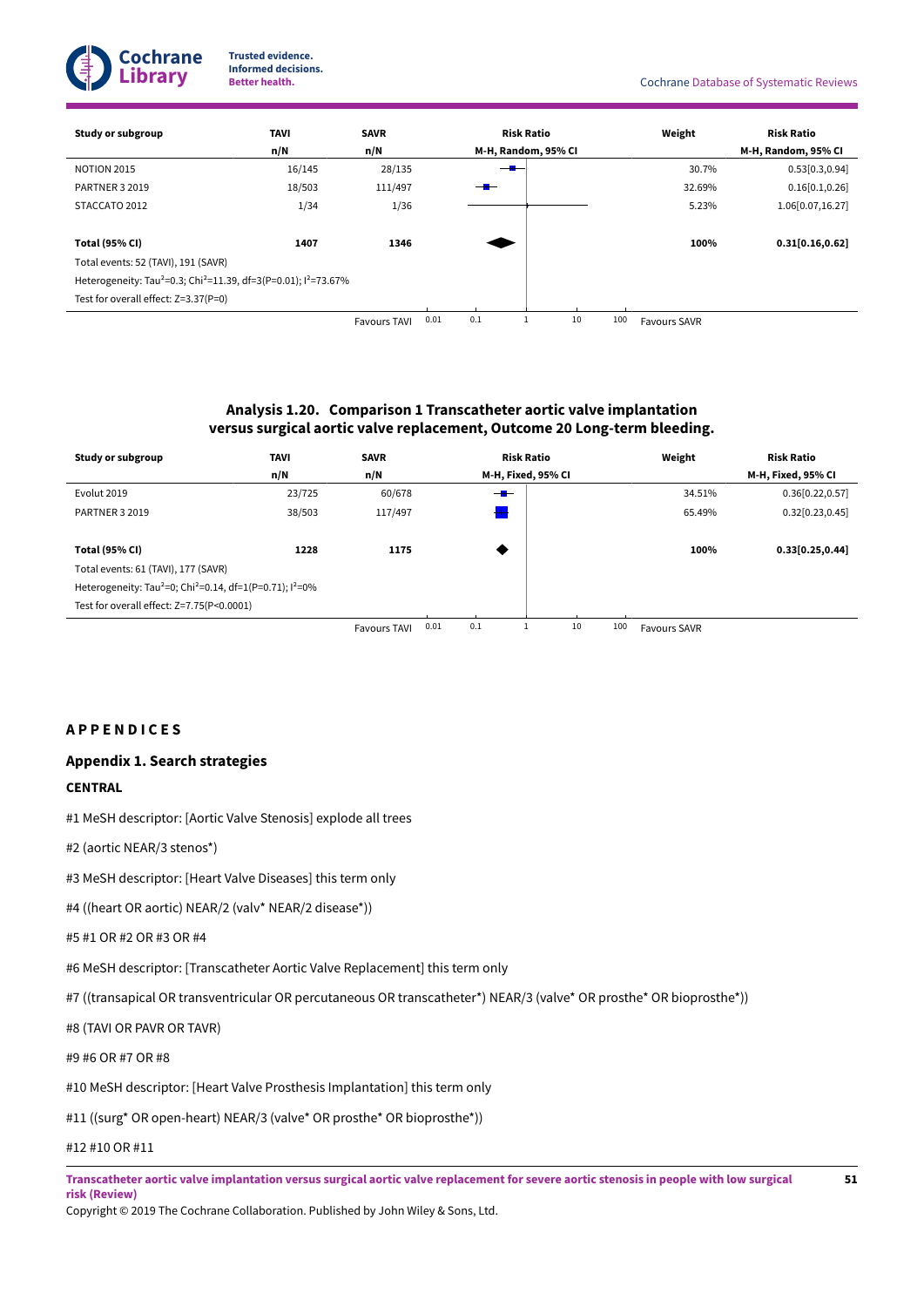

#### #13 #5 AND #9 AND #12

| #13 #5 AND #9 AND #12                                                                                                 |
|-----------------------------------------------------------------------------------------------------------------------|
| <b>MEDLINE Ovid</b>                                                                                                   |
| 1. exp Aortic Valve Stenosis/                                                                                         |
| 2. (aortic adj3 stenos*).tw.                                                                                          |
| 3. Heart Valve Diseases/                                                                                              |
| 4. ((heart or aortic) adj2 (valv* adj2 disease*)).tw.                                                                 |
| 5. or/1-4                                                                                                             |
| 6. Transcatheter Aortic Valve Replacement/                                                                            |
| 7. ((transapical or transventricular or percutaneous or transcatheter*) adj3 (valve* or prosthe* or bioprosthe*)).tw. |
| 8. (TAVI or PAVR or TAVR).tw.                                                                                         |
| 9. or/6-8                                                                                                             |
| 10. Heart Valve Prosthesis Implantation/                                                                              |
| 11. ((surg* or open-heart) adj3 (valve* or prosthe* or bioprosthe*)).tw.                                              |
| 12.10 or 11                                                                                                           |
| 13.9 and 12                                                                                                           |
| 14.5 and 13                                                                                                           |
| 15. randomised controlled trial.pt.                                                                                   |
| 16. controlled clinical trial.pt.                                                                                     |
| 17. randomized.ab.                                                                                                    |
| 18. placebo.ab.                                                                                                       |
| 19. drug therapy.fs.                                                                                                  |
| 20. randomly.ab.                                                                                                      |
| 21. trial.ab.                                                                                                         |
| 22. groups.ab.                                                                                                        |
| 23. 15 or 16 or 17 or 18 or 19 or 20 or 21 or 22                                                                      |
| 24. exp animals/ not humans.sh.                                                                                       |
| 25.23 not 24                                                                                                          |
| 26.14 and 25                                                                                                          |
| <b>Embase Ovid</b>                                                                                                    |
| 1. aortic valve stenosis/                                                                                             |
| 2. (aortic adj3 stenos*).tw.                                                                                          |
| 3. valvular heart disease/                                                                                            |
| 4. ((heart or aortic) adj2 (valv* adj2 disease*)).tw.                                                                 |
| 5. or/1-4                                                                                                             |
| 6. transcatheter aortic valve implantation/                                                                           |

Transcatheter aortic valve implantation versus surgical aortic valve replacement for severe aortic stenosis in people with low surgical **risk (Review)**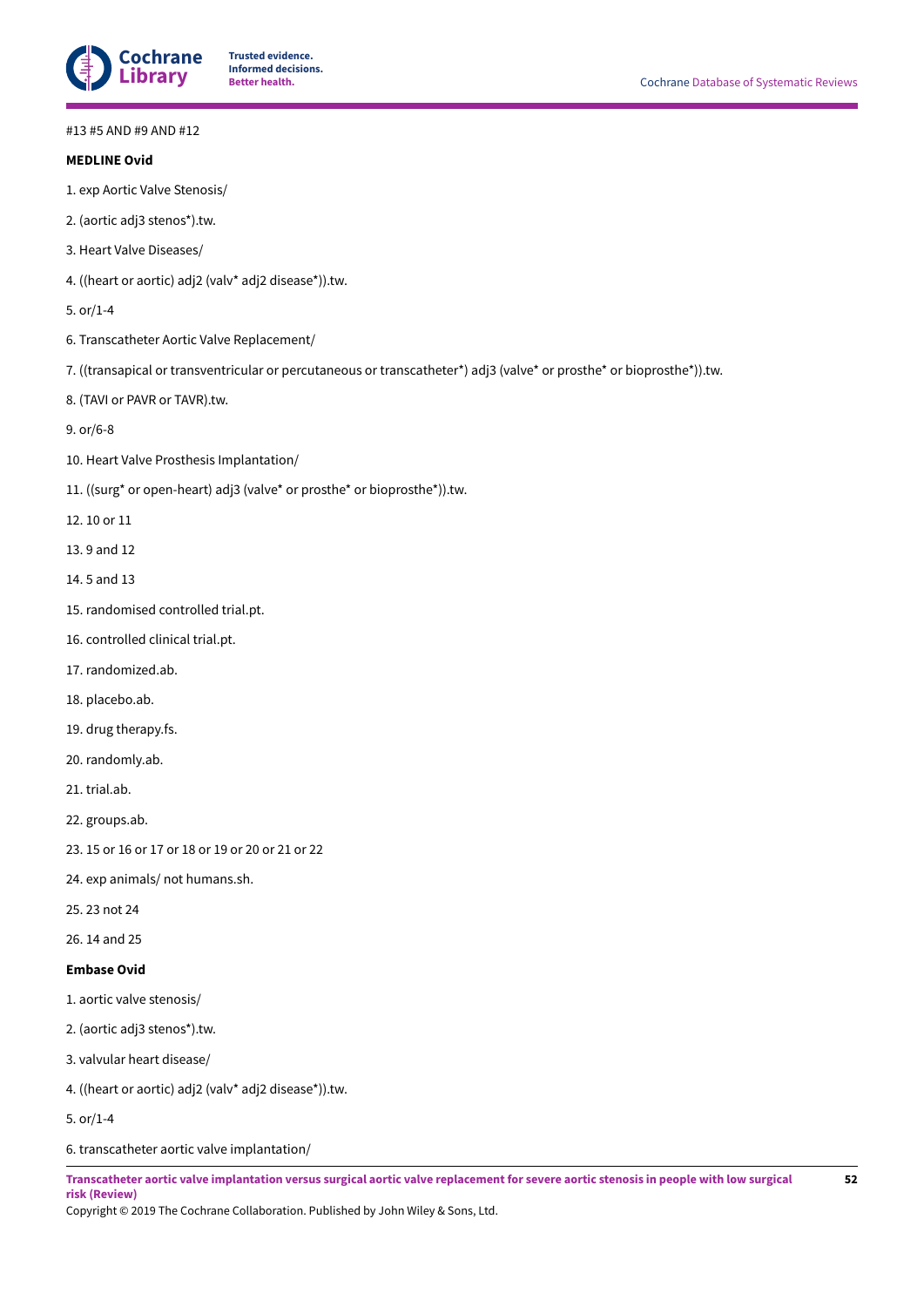

7. ((transapical or transventricular or percutaneous or transcatheter\*) adj3 (valve\* or prosthe\* or bioprosthe\*)).tw.

8. (TAVI or PAVR or TAVR).tw.

9. or/6-8

- 10. exp heart valve replacement/
- 11. ((surg\* or open-heart) adj3 (valve\* or prosthe\* or bioprosthe\*)).tw.
- 12. 10 or 11
- 13. 5 and 9 and 12
- 14. random\$.tw.
- 15. factorial\$.tw.
- 16. crossover\$.tw.
- 17. cross over\$.tw.
- 18. cross-over\$.tw.
- 19. placebo\$.tw.
- 20. (doubl\$ adj blind\$).tw.
- 21. (singl\$ adj blind\$).tw.
- 22. assign\$.tw.
- 23. allocat\$.tw.
- 24. volunteer\$.tw.
- 25. crossover procedure/
- 26. double blind procedure/
- 27. randomised controlled trial/
- 28. single blind procedure/
- 29. 14 or 15 or 16 or 17 or 18 or 19 or 20 or 21 or 22 or 23 or 24 or 25 or 26 or 27 or 28
- 30. (animal/ or nonhuman/) not human/
- 31. 29 not 30
- 32. 13 and 31

#### **Web of Science Core Collection**

# #13 #12 AND #11

#12 TS=(random\* or blind\* or allocat\* or assign\* or trial\* or placebo\* or crossover\* or cross-over\*)

### #11 #10 AND #7 AND #4

#10 #9 OR #8

#9 TS=((surg\* NEAR valve\*) OR (surg\* NEAR prosthe\*) OR (surg\* NEAR bioprosthe\*) OR (open-heart NEAR valve\*) OR (open-heart NEAR prosthe\*) OR (open-heart NEAR bioprosthe\*))

#8 TS=Heart Valve Prosthesis Implantation

#7 #6 OR #5

Transcatheter aortic valve implantation versus surgical aortic valve replacement for severe aortic stenosis in people with low surgical **risk (Review)**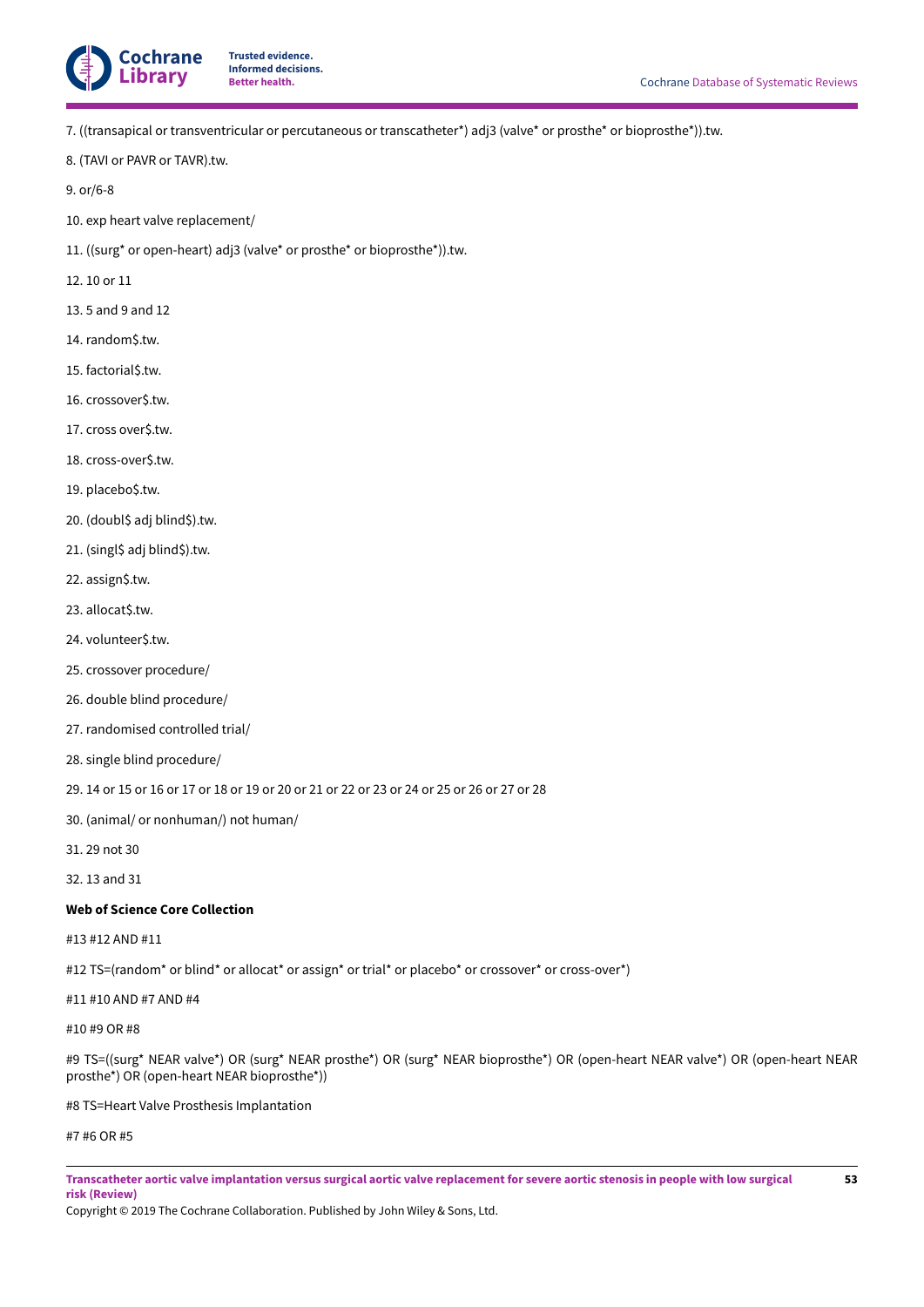

### #6 TS=(TAVI or PAVR or TAVR)

#5 TS=((transapical NEAR valve\*) OR (transapical NEAR prosthe\*) OR (transapical NEAR bioprosthe\*) OR ( transventricular NEAR valve\*) OR (transventricular NEAR prosthe\*) OR (transventricular NEAR bioprosthe\*) OR (percutaneous NEAR valve\*) OR (percutaneous NEAR prosthe\*) OR (percutaneous NEAR bioprosthe\*) OR (transcatheter\* NEAR valve\*) OR (transcatheter\* NEAR prosthe\*) OR (transcatheter\*NEAR bioprosthe\*))

#4 #3 OR #2 OR #1

#3 TS=aortic valv\* disease\*

#2 TS=heart valv\* disease\*

#1 TS=aortic stenos\*

#### **Clinicaltrials.gov**

Advanced search

Interventional Studies | Aortic Stenosis | aortic valve replacement | Adult, Older Adult

#### **WHO ICTRP**

Condition: aortic stenosis

Intervention: aortic valve replacement

# <span id="page-56-0"></span>**Appendix 2. GRADE quality of evidence for other short-term outcomes (not included in the main SoF table)**

TAVI compared to SAVR in people with severe AS and low surgical risk at short-term follow-up (up to 30 days)

**Patient or population:** adults with severe aortic stenosis who are at low surgical risk.

**Setting:** inpatient: Australia, Canada, France, Japan, the Netherlands, New Zealand, the USA, Denmark, and Sweden. **Intervention:** transcatheter aortic valve implantation. **Comparison:** surgical aortic valve replacement.

| <b>Outcomes (up</b><br>to 30 days' fol- | Anticipated absolute effects <sup>*</sup> (95% CI)                  |                                                                    | <b>Relative effect</b><br>(95% CI) | $No$ of partici-<br>pants | Certainty<br>of the evi-<br>dence<br>(GRADE) |  |
|-----------------------------------------|---------------------------------------------------------------------|--------------------------------------------------------------------|------------------------------------|---------------------------|----------------------------------------------|--|
| low-up)                                 | <b>Risk with surgi-</b><br>cal aortic valve re-<br>placement (SAVR) | <b>Risk with transcatheter aortic</b><br>valve implantation (TAVI) |                                    | (studies)                 |                                              |  |
| New-onset atrial<br>fibrillation        | 353 per 1000                                                        | 74 per 1000<br>(53 to 106)                                         | RR 0.21 (0.15 to<br>0.30)          | 2683 (3 RCTs)             | $\oplus \oplus \oplus \oplus$<br><b>HIGH</b> |  |
| Acute kidney injury                     | 27 per 1000                                                         | 8 per 1000<br>(4 to 16)                                            | RR 0.30 (0.16 to<br>0.58)          | 2753 (4 RCTs)             | $\oplus$ $\oplus$ $\oplus$<br><b>HIGH</b>    |  |
| Any bleeding                            | 142 per 1000                                                        | 44 per 1000<br>(23 to 88)                                          | RR 0.31 (0.16 to<br>0.62)          | 2753 (4 RCTs)             | $\oplus \oplus \oplus \oplus$<br><b>HIGH</b> |  |

All outcomes reported herein are short term (i.e. assessed during hospitalisation and up to 30 days of follow-up).

\*The risk in the intervention group is based on the assumed risk in the comparison group and the relative effect of the intervention (and its 95% CI).

**CI:** Confidence interval; **RR:** Risk ratio; **SoF:** Summary of findings.

Transcatheter aortic valve implantation versus surgical aortic valve replacement for severe aortic stenosis in people with low surgical **risk (Review)**